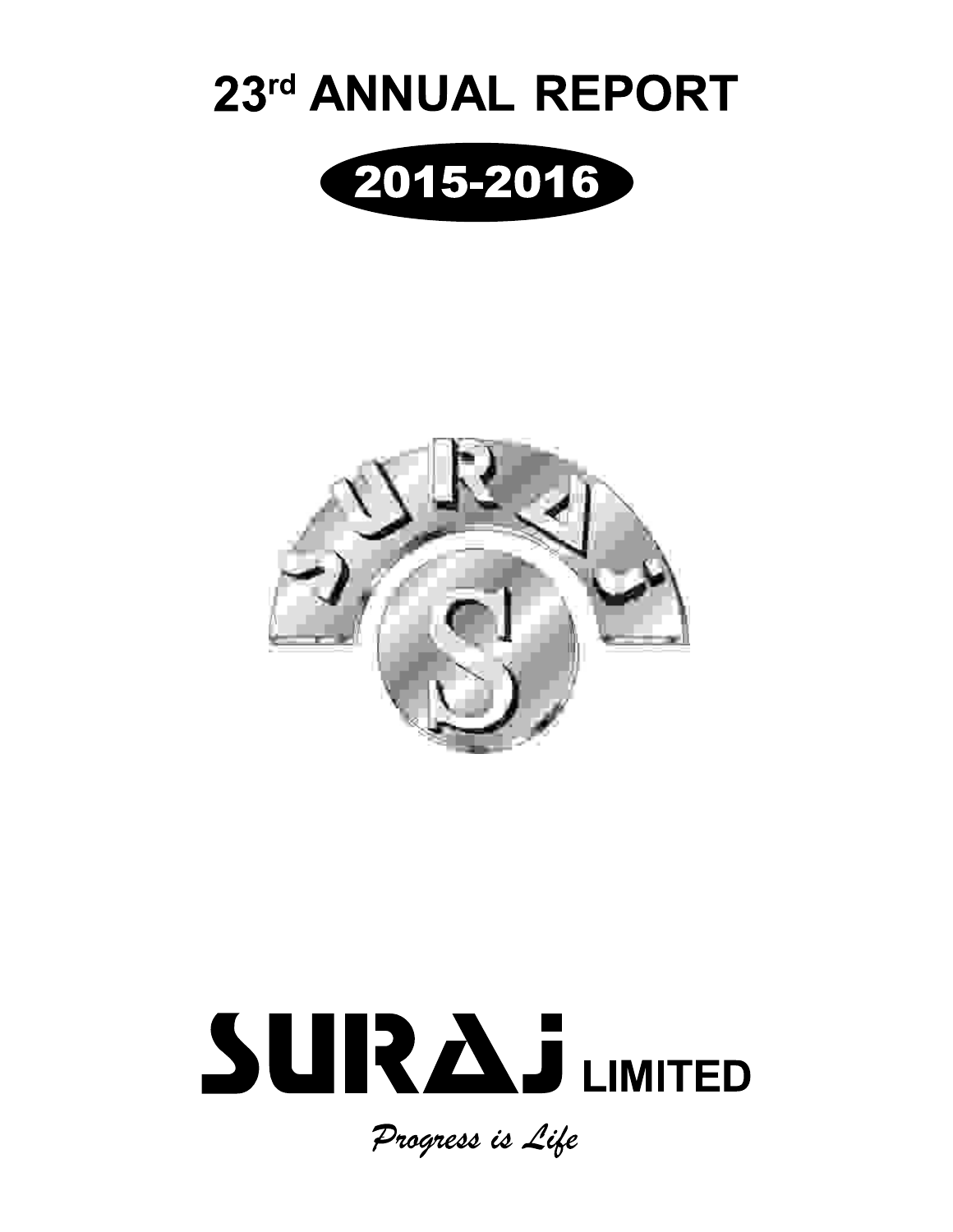# **SURAJ** LIMITED

# **10 Years Overview**

 **(`.in Lakh)**

|                                                      | 2007     | 2008      | 2009     | 2010     | 2011     | 2012     | 2013        | 2014     | 2015           | 2016        |
|------------------------------------------------------|----------|-----------|----------|----------|----------|----------|-------------|----------|----------------|-------------|
| Sales & Other Income                                 | 23328.49 | 29223.086 | 23097.13 | 17687.13 | 23932.66 | 25031.46 | 26713.77    | 23901.15 | 25139.75       | 15405.55    |
| Profit before Finance<br>Cost, Depreciation & Tax    | 2107.68  | 3476.85   | 2193.84  | 2784.80  | 3399.21  | 3527.63  | 3702.79     | 2766.94  | 2680.72        | 1708.33     |
| Depreciation                                         | 338.65   | 502.82    | 545.41   | 893.40   | 998.15   | 1015.26  | 1036.07     | 1073.01  | 731.98         | 705.12      |
| Net Profit after tax for<br>the year                 | 833.82   | 1366.312  | 595.04   | 533.25   | 674.79   | 625.41   | 714.53      | 367.8    | 689.10         | 39.12       |
| Share capital                                        | 566.97   | 1700.91   | 1700.91  | 1700.91  | 1926.41  | 1926.41  | 1926.41     | 1926.41  | 1926.41        | 1926.41     |
| Reserve & surplus                                    | 2995.29  | 2918.82   | 3200.23  | 5243.96  | 5581.79  | 5871.36  | 6247.82     | 6277.55  | 6605.54        | 6638.63     |
| <b>Shareholders Funds</b>                            | 3562.26  | 4619.73   | 4901.14  | 6944.87  | 7508.2   | 7797.77  | 8174.23     | 8203.96  | 8531.95        | 8565.04     |
| Gross Block                                          | 5676.98  | 6465.42   | 7969.30  | 12951.26 | 13977.57 | 14157.50 | 14480.96    | 14883.77 | 15087.66       | 15243.60    |
| Net Block                                            | 4495.20  | 4780.81   | 5743.49  | 9837.65  | 9865.82  | 9061.15  | 8357.41     | 7752.59  | 7402.80        | 6876.34     |
| Dividend                                             | 85.04    | 255.14    | 255.14   | 255.14   | 288.96   | 288.96   | 288.96      | 288.96   | 288.96         | 0.00        |
| Rate of Dividend Book<br>Value of share (in Rs.)     | 15%      | 15%       | 15%      | 15%      | 15%      | 15%      | 15%         | 15%      | 15%            | 0%          |
| Book Value of share (in Rs.)<br>(Face Value Rs.10/-) | 62.83    | 27.16     | 28.81    | 40.83    | 38.98    | 40.48    | 42.43       | 42.59    | 44.29          | 44.46       |
| Earnings per Share<br>(in Rs.)                       | 14.71    | 8.03      | 3.50     | 3.14     | $3.50\,$ | 3.25     | 3.71        | 1.91     | 3.58           | 0.20        |
| Yearly High & Low<br>Share Price Rupees              | 250-56   | 421-108   | 222-47   | 147-61   | 97-53    | 69-47.25 | 61.50-40.30 | 64-13.85 | 103.80 - 40.55 | 72.50-34.00 |

**CIN No. : L27100GJ1994PLC021088**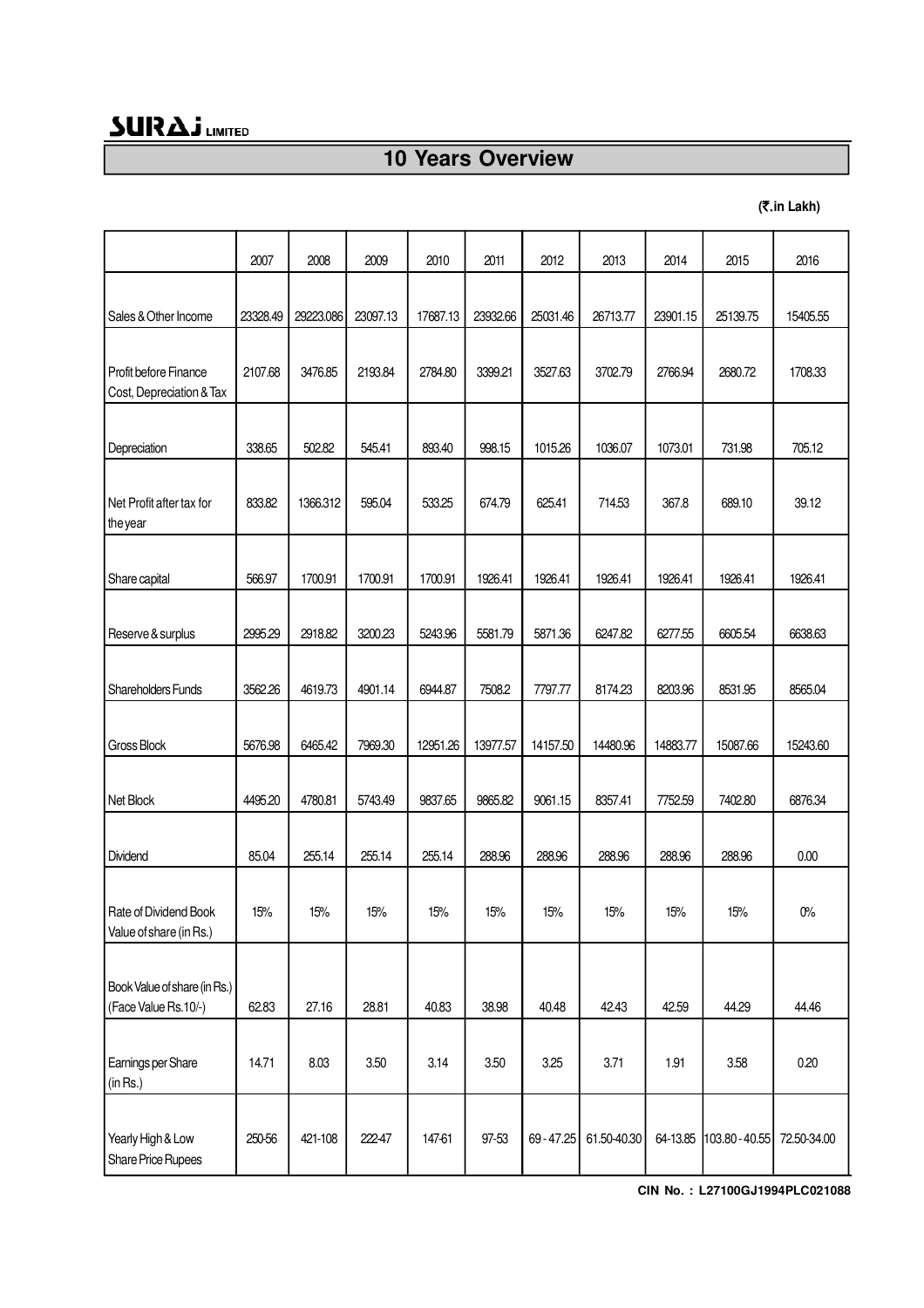| <b>SURAJ</b> LIMITED<br>CIN: L27100GJ1994PLCO21088<br>Manufacturer, Exporter of Stainless Steel, Seamless Pipes,<br>Tubes, 'U' Tubes, Flanges & Fittings |   |                                                                                                          |                                                                                                                                                               |  |  |  |
|----------------------------------------------------------------------------------------------------------------------------------------------------------|---|----------------------------------------------------------------------------------------------------------|---------------------------------------------------------------------------------------------------------------------------------------------------------------|--|--|--|
|                                                                                                                                                          |   | 23rd ANNUAL REPORT 2015-2016                                                                             |                                                                                                                                                               |  |  |  |
| <b>BOARD OF DIRECTORS</b>                                                                                                                                |   | : ASHOK SHAH<br><b>GUNVANT SHAH</b>                                                                      | <b>CHAIRMAN &amp; CFO</b><br><b>VICE CHAIRMAN &amp;</b><br><b>WHOLE TIME DIRECTOR</b>                                                                         |  |  |  |
|                                                                                                                                                          |   | <b>KUNAL SHAH</b><br><b>SHILPA PATEL</b><br><b>DIPAK SHAH</b><br><b>KETAN SHAH</b><br><b>HAREN DESAI</b> | <b>MANAGING DIRECTOR &amp; CEO</b><br><b>WHOLE TIME DIRECTOR</b><br><b>INDEPENDENT DIRECTOR</b><br><b>INDEPENDENT DIRECTOR</b><br><b>INDEPENDENT DIRECTOR</b> |  |  |  |
| <b>COMPANY SECRETARY</b>                                                                                                                                 |   | BHUPENDRASINH PATEL<br>VATAN BRAHMBHATT                                                                  | <b>INDEPENDENT DIRECTOR</b>                                                                                                                                   |  |  |  |
| <b>AUDITORS</b>                                                                                                                                          |   | PANKAJ K. SHAH ASSOCIATES (CHARTERED ACCOUNTANTS)                                                        |                                                                                                                                                               |  |  |  |
| <b>BANKERS</b>                                                                                                                                           |   | PUNJAB NATIONAL BANK<br>STANDARD CHARTERED BANK<br><b>IDBI BANK LTD.</b>                                 |                                                                                                                                                               |  |  |  |
| <b>PLANT LOCATION</b>                                                                                                                                    | ÷ | SURVEY NO. 779/A, VILLAGE-THOL, KADI-SANAND HIGHWAY,<br>TAL. - KADI, DIST, MEHSANA. (GUJARAT)            |                                                                                                                                                               |  |  |  |
| <b>REGISTERED OFFICE</b>                                                                                                                                 |   | "SURAJ HOUSE", OPP. USMANPURA GARDEN.<br>E-MAIL: suraj@surajgroup.com • CIN: L27100GJ1994PLC021088       | ASHRAM ROAD, AHMEDABAD - 380 014. PH.: 0091-79-27540720 / 21                                                                                                  |  |  |  |
| <b>REGISTRAR &amp; TRANSFER</b><br>AGENT                                                                                                                 |   | MCS LTD.<br>101, SHATDAL COMPLEX, OPP. BATA SHOW ROOM,<br>ASHRAM ROAD, AHMEDABAD - 380 009.              |                                                                                                                                                               |  |  |  |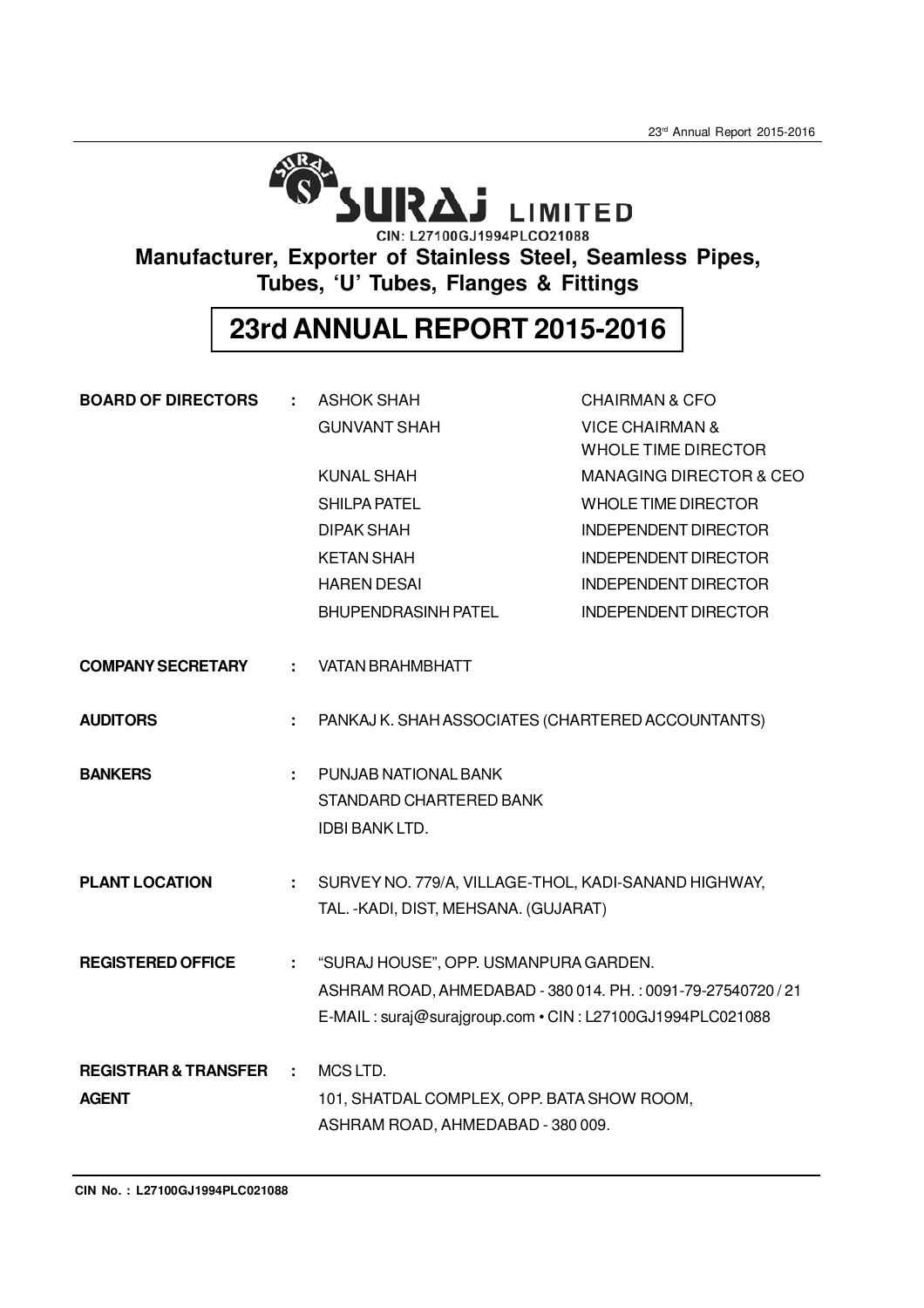# **SURAJ** LIMITED

# **Chairman's Speech to Shareholders**

### **Respected Shareholders,**

The financial year 2015-16 also was full of challenges and crucial commitments. As the year progressed, business environment remained difficult and operation in such a critical environment found to be challenging.

Discarding the global challenges, your company continued to carry on business cautiously which resulted into turnover of Rs. 15290.11 Lakh. On the mark of report that your Company sustained its profitability due to controlling expenses and finance cost and posted a net profit of Rs. 39.12 Lakh

It will not be out of place at this juncture to say that your Company's ability deliver growth and sustain business gradually. The momentum is attributable to its ability to remain relevant to its esteemed customers' changing choice and preference, need and extensive global presence.

I would like to take this opportunity on behalf of the Board of Directors and its leadership team to thank each shareholder, Banks and Financial Institutions for their continued cooperation, support and commitment to the Company.

Success is working together and not a destination. It is with this hope and faith I look forward to your continuous confidence in your Company embarking on the next phase of its growth journey.

**With best wishes, Sincerely Ashok Shah Chairman & CFO**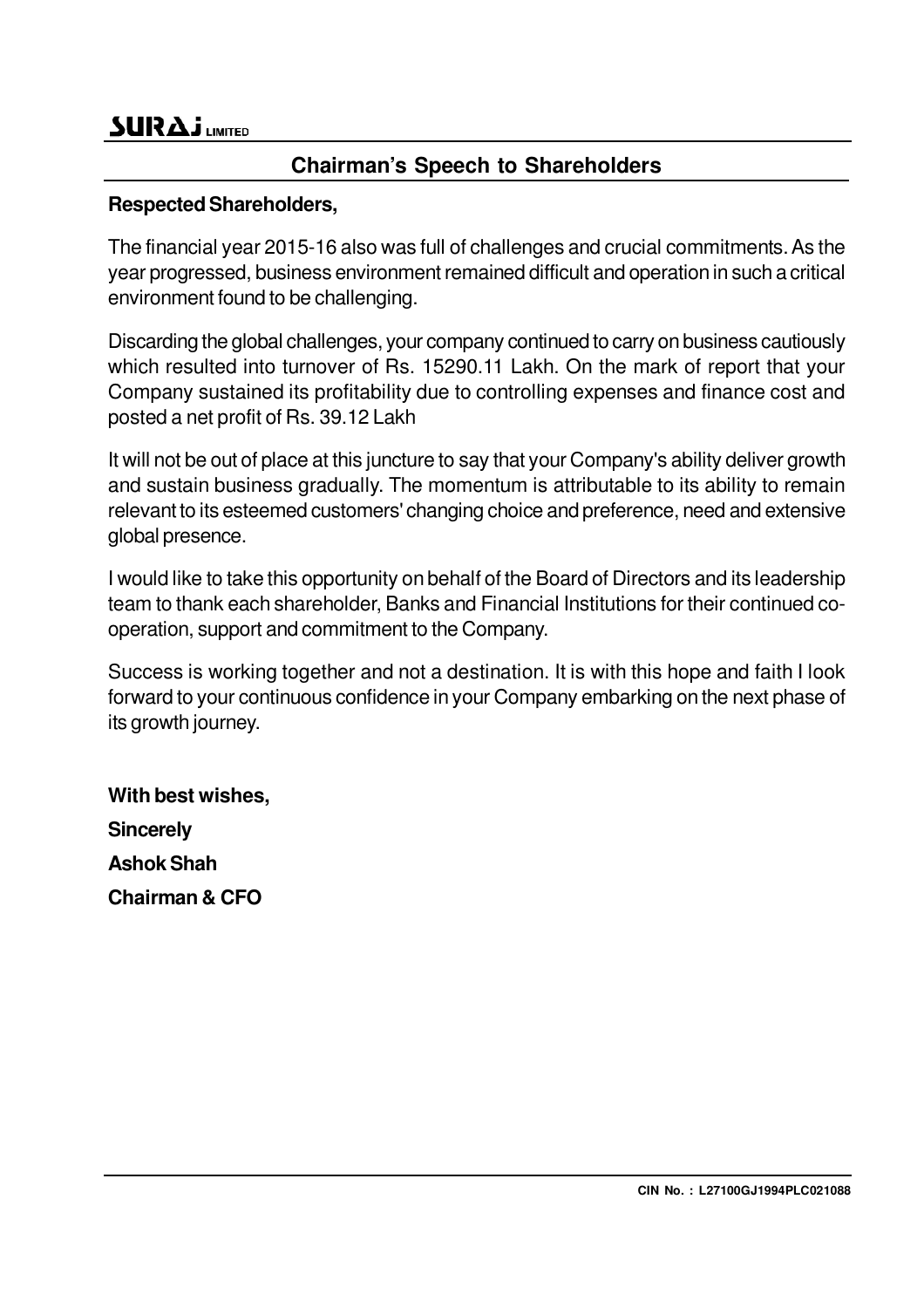# **SURAJUMITED**

# **NOTICE**

NOTICE IS HEREBY GIVEN THAT the 23rd Annual General Meeting of the Members of SURAJ LIMITED will be held on Tuesday, 23rd August, 2016 at 10:30 am at the Conference Hall of "The Ahmedabad Textile Mills Association", Near "Gurjari", Ashram Road, Ahmedabad - 380009 to transact the following businesses:

### **ORDINARY BUSINESS:**

- 1. To receive, consider and adopt the Audited Financial Statements for the year ended on March 31, 2016, including the Balance Sheet, Profit and Loss Statement as at that date together with the Report of the Board of Directors (the Board) and Auditors thereon.
- 2. To appoint a Director in place of Mr. Kunal T. Shah who retires by rotation and being eligible offers himself for re-appointment.
- 3. To appoint a Director in place of Ms. Shilpa Patel who retires by rotation and being eligible offers herself for re-appointment.
- 4. To appoint auditors and fix their remuneration and in this regard to consider and if thought fit, to pass, with or without modification (s), the following resolution as an Ordinary resolution:

**"RESOLVED THAT** pursuant to the provision of Section 139 and other applicable provisions, if any, of the Companies Act, 2013 and the rules framed there under, as amended from time to time, Messrs Pankaj K. Shah Associates, Chartered Accountant, Ahmedabad having Firm Registration No. 107352W, be and is hereby re-appointed as auditors of the company ,until the Conclusion of 24th Annual General Meeting of the Company(subject to ratification of the appointment by the Members at every AGM held after this AGM) and that the Board of Directors be and are hereby authorized to fix such remuneration as may be determined by the Audit Committee in consultation with the Auditors, at such remuneration as shall be fixed by the Board of Directors of the Company.

#### **SPECIAL BUSINESS:**

5. **To appoint Mr. Ashok Shah (DIN: 00254255) as a Managing Director and in this regard to consider and if thought fit, to pass, with or without modification (s) the following resolution as an Ordinary Resolution:**

**"RESOLVED THAT** pursuant to the provisions of Section 149, 152 read with Schedule IV and all other applicable provisions of the Companies Act, 2013 and the Companies (Appointment and qualification of Directors) Rules, 2014 as amended from time to time, Mr. Ashok Shah (DIN: 00254255), who was appointed as a Managing Director of the Company by the Board of Directors with effect from 01.08.2015, For the five years, in terms of section 161(1), 149 of the Companies Act, 2013 and the Articles of Association of the Company.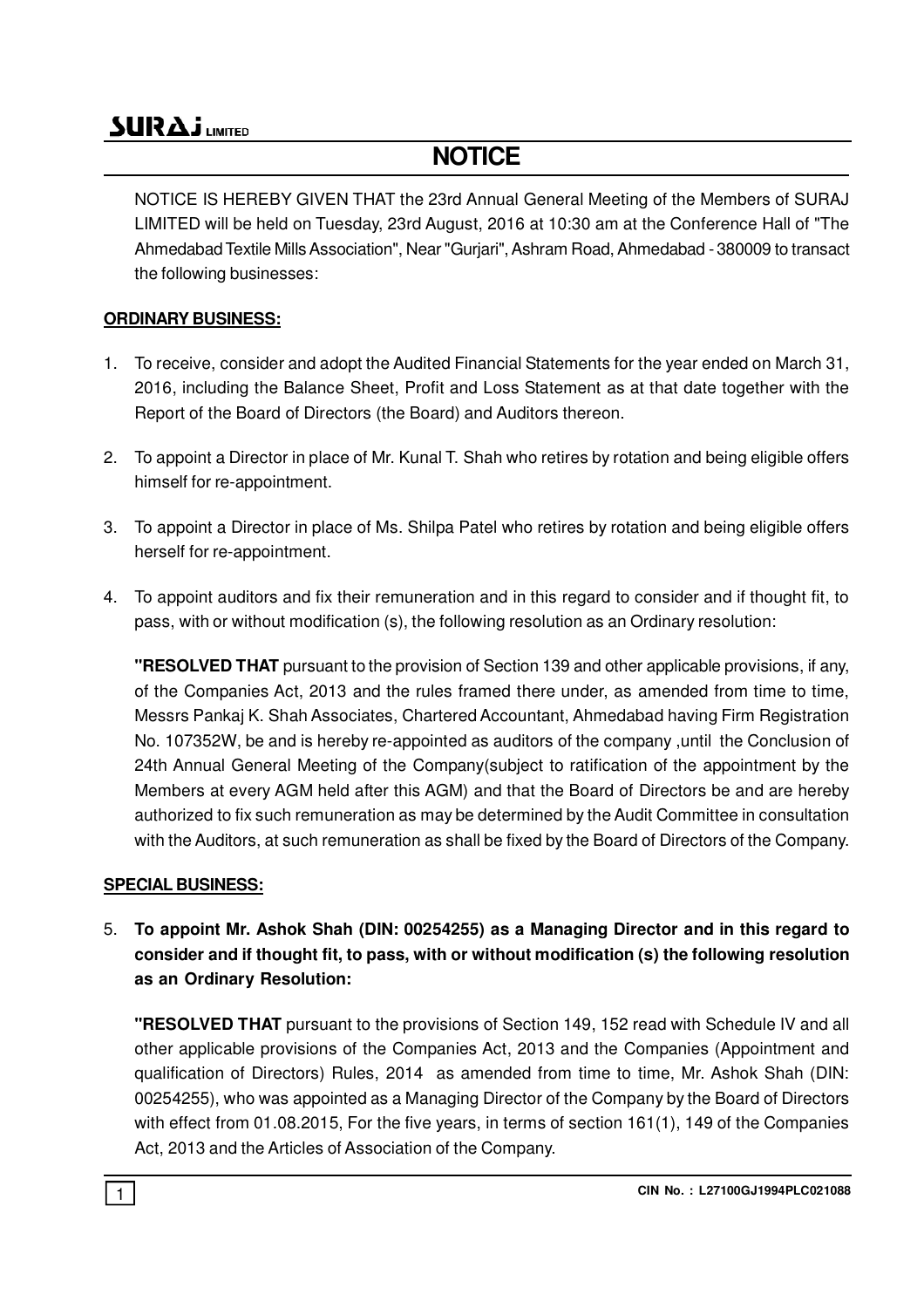23nd Annual Report 2015-2016

**"Further Resolved** that the Remuneration and terms and conditions of reappointment of Shri Ashok T. Shah may be altered and varied from time to time during his tenure of appointment in such manner as may be agreed to, between the Board of Directors and Shri Ashok T. Shah provided such terms are within and in accordance with the limits specified in Section 196 to 198 read with Schedule V of the Companies Act, 2013 or any amendment thereto".

### **6. To appoint Mr. Gunvant Shah (DIN: 00254292) as a Whole Time Director and in this regard to consider and if thought fit, to pass, with or without modification (s) the following resolution as an Ordinary Resolution:**

**"RESOLVED THAT** pursuant to the provisions of Section 149, 152 read with Schedule IV and all other applicable provisions of the Companies Act, 2013 and the Companies (Appointment and qualification of Directors) Rules, 2014 as amended from time to time, Mr. Gunvant Shah (DIN: 00254292), who was appointed as a Whole Time Director of the Company by the Board of Directors with effect from 28.03.2016, for five years, in terms of section 161(1), 149 of the Companies Act, 2013 and the Articles of Association of the Company.

**"Further Resolved** that the Remuneration and terms and conditions of reappointment of Mr. Gunvant Shah may be altered and varied from time to time during his tenure of appointment in such manner as may be agreed to, between the Board of Directors and Mr. Gunvant Shah provided such terms are within and in accordance with the limits specified in Section 196 to 198 read with Schedule V of the Companies Act, 2013 or any amendment thereto".

### **7. To approve the remuneration of the Cost Auditor for the financial year 2016-17 and in this regard to consider and if thought fit, to pass, with or without modification (s), the following resolution as an Ordinary Resolution:**

**"RESOLVED THAT** pursuant to the provision of section 148 and all other applicable provisions of the Companies Act, 2013 and the Companies (Audit and Auditors) rules, 2014 (including any statutory modification (s) or re-enactment thereof, for the time being in force), the Cost Auditor appointed by the Board of Directors of the Company, to conduct the audit of the Cost records of the Company for the financial year 2016-17 be paid the remuneration as set out in the statement annexed to the notice convening this meeting;

**"RESOLVED FURTHER THAT** the Board of Directors of the Company be and is hereby authorized to do all acts and take all such steps as may be necessary, proper or expedient to give effect to this resolution."

### **8. To approve managerial remuneration as prescribed under schedule V of the act in this regard To consider and if thought fit, to pass with or without modification(s), the following resolution as a Special Resolution:**

**"RESOLVED THAT** pursuant to provisions of Sections 197, 198 and other applicable provisions if any, of the Companies Act, 2013 ("The Act") read with Schedule V to the Act and the Companies (Appointment and Remunerations of Managerial Personnel) Rules, 2014 including any statutory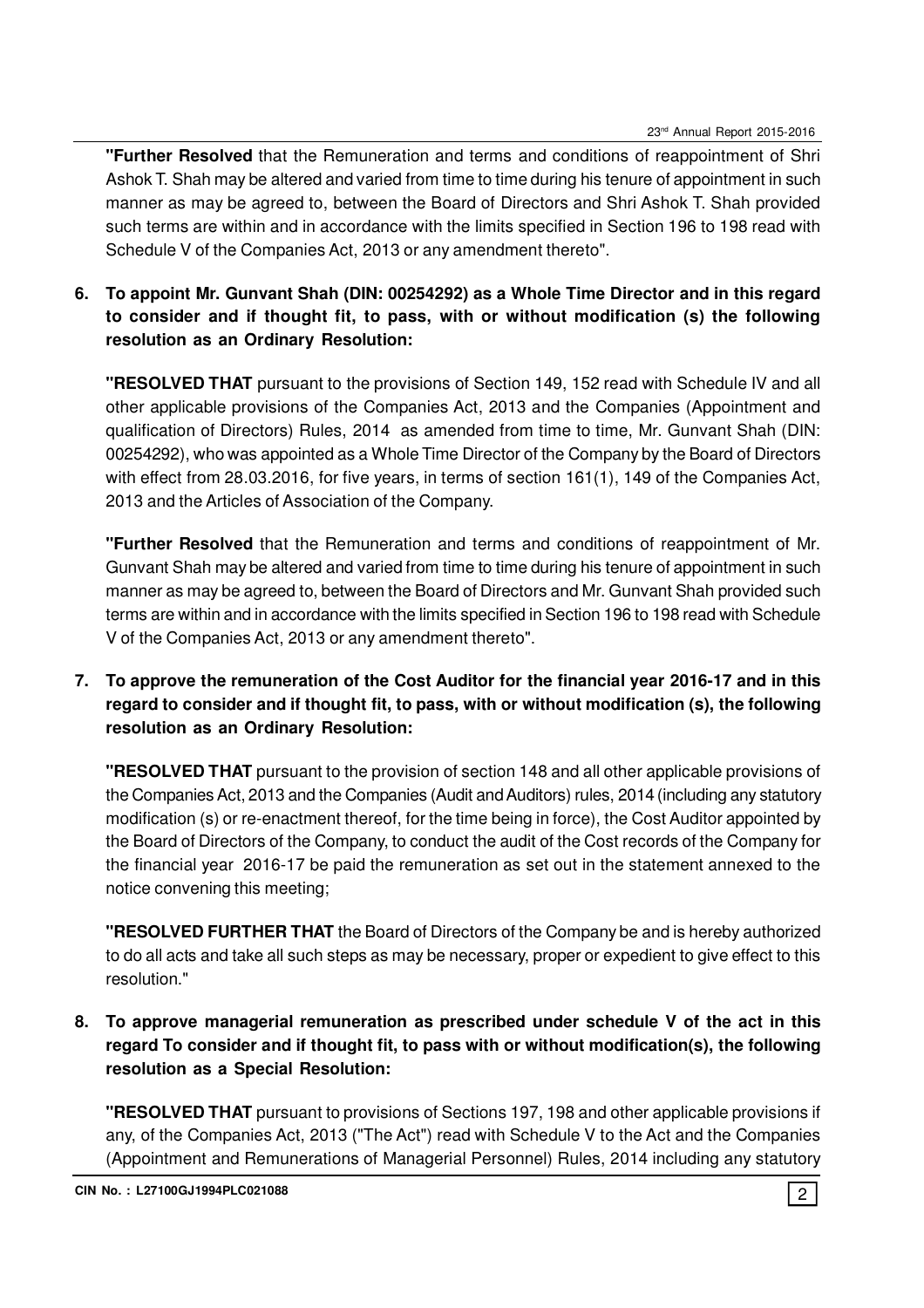# $SURAJ$

modifications or enactments thereof from time to time and the Articles of Association of the Company, Subject to such approvals as may be necessary , the consent of the Member of the Company in general meeting, be and is hereby accorded to Increase Remunerations Limit in the Situation of no Profit or its Profit are Inadequate to the Managing Director/Whole time Director/Executive Director of the Company under the Section- II of The Schedule-V of Companies Act 2013, up to Rs. 84,00,000 P.a (Rupees Eighty Four Lakh Only) w.e.f 1st April 2016."

 **"RESOLVED FURTHER THAT** the Board of Directors be and is hereby authorized to alter and vary the terms and conditions of remuneration of Managing Director/Whole time Director/Executive Director subject to the same not exceeding the limits specified under Section 197 read with Schedule V of the Companies Act, 2013."

**Registered Office: By Order of the Board of Directors**

CIN NO: L27100GJ1994PLC021088 'Suraj House', Opp. Usmanpura Garden, Ashram Road, Ahmedabad-380014

**Date: 26.05. 2016** Company Secretary

**Place: Ahmedabad Vatan Brahmbhatt**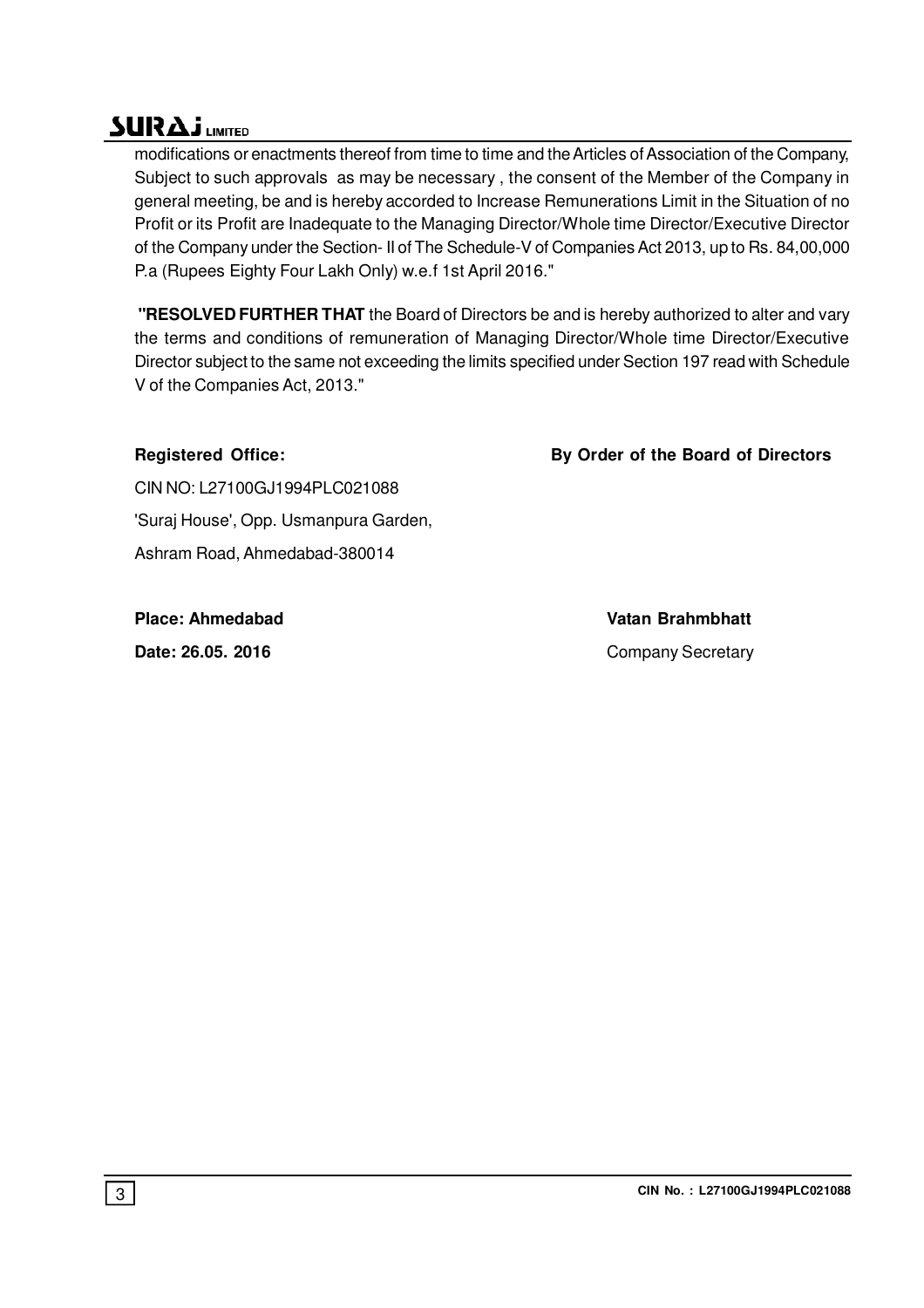# **NOTES**

- 1. Pursuant to Clause 49 (Now, Regulation 27) of the Listing Agreement, the particulars of Directors seeking re-appointment for item no. 2 & 3, under Code of Corporate Governance and the relevant explanatory statement pursuant to Section 102(1) of the Companies Act, 2013, relating to the special business for item no.5 to 8 to be transacted at the meeting, are annexed hereto.
- 2. A member entitled to attend and vote at the Annual General Meeting (the "Meeting") is entitled to appoint a proxy to attend and vote on a poll instead of him/her and the proxy need not be a member of the Company. The instrument appointing the proxy should, however, is deposited at the registered office of the Company not less than forty-eight hours before the commencement of the Meeting.

A person can act as a proxy on behalf of members not exceeding fifty and holding in the aggregate not more than ten percent of the total share capital of the Company carrying voting rights. A member holding more than ten percent of the total share capital of the Company carrying voting rights may appoint a single person as proxy and such person shall not act as a proxy for any other person or shareholder.

- 3. Corporate members intending to send their authorized representatives to attend the Meeting are requested to send to the Company a certified copy of the Board Resolution authorizing their representative to attend and vote on their behalf at the Meeting.
- 4. Brief resume of Directors including those proposed to be appointed / re-appointed, nature of their expertise in specific functional areas, names of companies in which they hold directorships and memberships / chairmanships of Board Committees, shareholding and relationships between directors inter-se as stipulated under Regulation 27 of the Listing Agreement with the Stock Exchanges, are provided in the Corporate Governance Report forming part of the Annual Report.
- 5. The Company has notified of closure of register of members and share transfer books from 16th August 2016 to 23rd August 2016 (Both days inclusive) for the purpose of annual general meeting.
- 6. Members are requested to bring their attendance slip along with their copy of annual report to the Meeting.
- 7. Members, who hold shares in de-materialization form, are requested to bring their depository account number for identification.
- 8. In case of joint holders attending the Meeting, only such joint holder who is higher in the order of names will be entitled to vote.
- 9. Relevant documents referred to in the accompanying Notice are open for inspection by the members at the Registered Office of the Company on all working days, between 11:00 a.m. and 1:00 p.m. up to the date of Meeting.
- 10. If members want to change/correct bank account details, they should communicate the same immediately to the concerned Depository Participant. Members are also requested to furnish their MICR code of their bank to their Depositary Participant. The Company or its Registrar will not entertain any request received directly from the members holding shares in electronic form for any change of bank particulars or bank mandates. Such changes are to be advised only to the Depository Participant of the members. Members holding shares in physical form are requested to advise any change of address immediately to the Company/Registrar and Share Transfer Agents, M/s MCS Limited.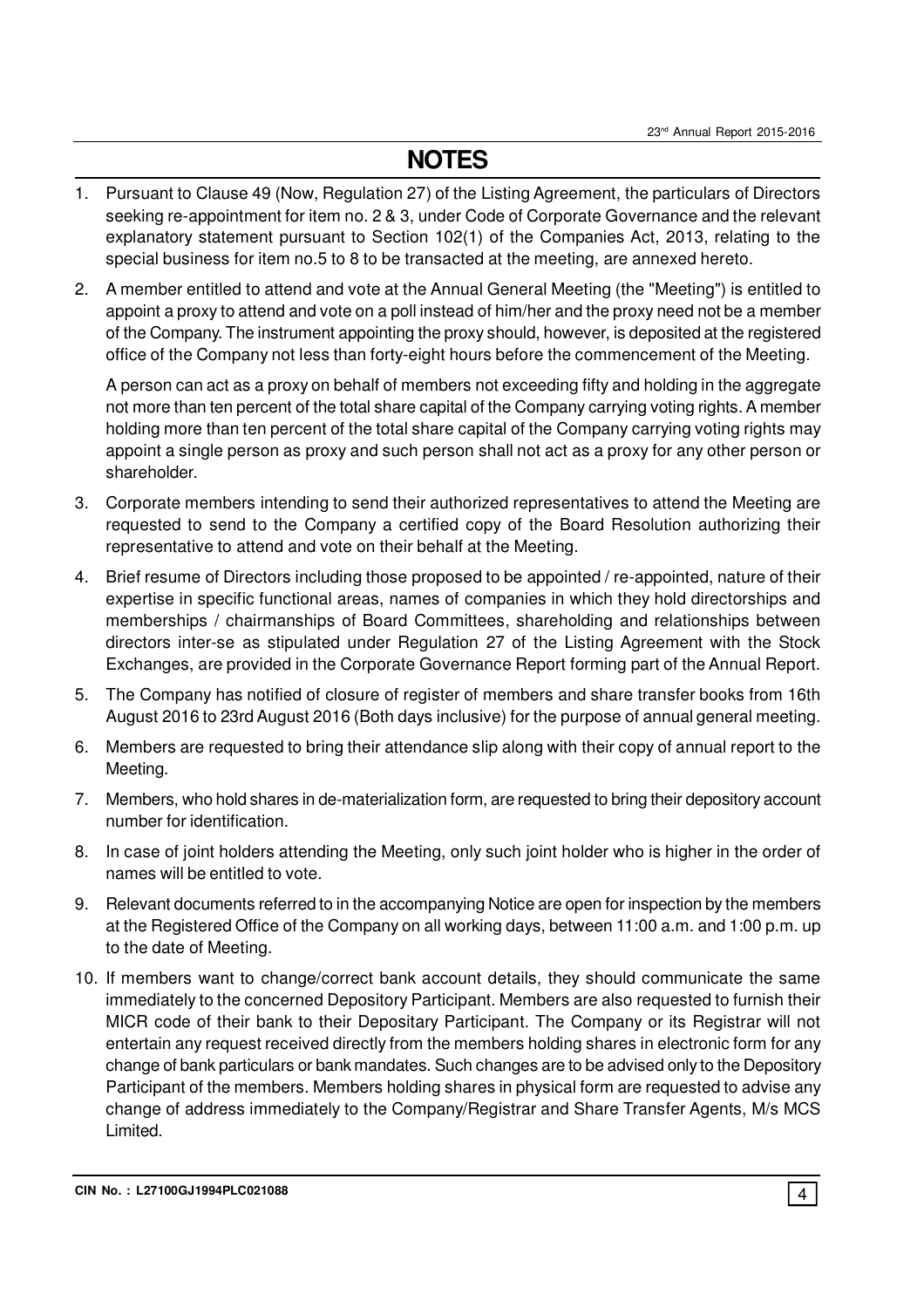# $SURAJ$

- 11. Members holding shares in single name and physical form are advised to make nomination in respect of their shareholding in the Company. The Nomination Form -2B prescribed by the Government can be obtained from the Share Transfer Agent or may be downloaded from the website of the Department of Company Affairs.
- 12. Members who hold shares in physical form in multiple folios in identical names or joint holding in the same order of names are requested to send the share certificates to MCS Limited, for consolidation into a single folio.
- 13. Members desirous of obtaining any information concerning accounts and operations of the Company are requested to address their questions in writing to the Company at least 7 days before the date of the Meeting so that the information required may be made available at the Meeting.
- 14. Non-Resident Indian Members are requested to inform MCS Share Transfer Agent Limited, immediately of:
- a) Change in their residential status on return to India for permanent settlement.
- b) Particulars of their bank account maintained in India with complete name, branch, account type, account number and address of the bank with pin code number, if not furnished earlier.
- 15. Members are requested to note that the dividend for the year 2008-2009 which is not encashed for a period of 7 years from the date of transfer to the Company's Unpaid Dividend Account shall be transferred to the Investors Education and Protection Fund after 31st August 2016. The last date for claiming the dividend is 30th August 2015. Members who have not en cashed their above Dividend Warrants may approach to the Company/RTA immediately for re validation as otherwise no claim thereafter shall lie against the Fund or the Company in respect of such unclaimed Dividend Amount.
- 16. The Securities and Exchange Board of India (SEBI) has mandated the submission of Permanent Account Number (PAN) by every participant in securities market. Members holding shares in electronic form are, therefore, requested to submit their PAN to their Depository Participants with whom they are maintaining their demat accounts. Members holding shares in physical form can submit their PAN to the Company / MCS Share Transfer Agent Limited.
- 17. To support the "Green Initiative in Corporate Governance" taken by The Ministry of Corporate Affairs by allowing paperless compliance and stating that service of notices / documents including Annual Report can be effected by sending the same through electronic mode to the registered email addresses of the shareholders, notices/documents including the Annual Report are now being sent by electronic mode to the shareholders whose e-mail address have been registered with the Company. Members who would like to receive such notices / documents in electronic mode in lieu of physical copy and who have not registered their e-mail addresses so far or who would like to update their e-mail addresses already registered, are requested to register/update their e-mail addresses:
	- In respect of electronic shareholding through their respective Depository Participants;
	- In respect of physical shareholding by sending a request to the Company's Share Transfer Agent, mentioning therein their folio number and e-mail address.

18. Voting for transaction of Business:

The business as set out in the Notice may be transacted and that: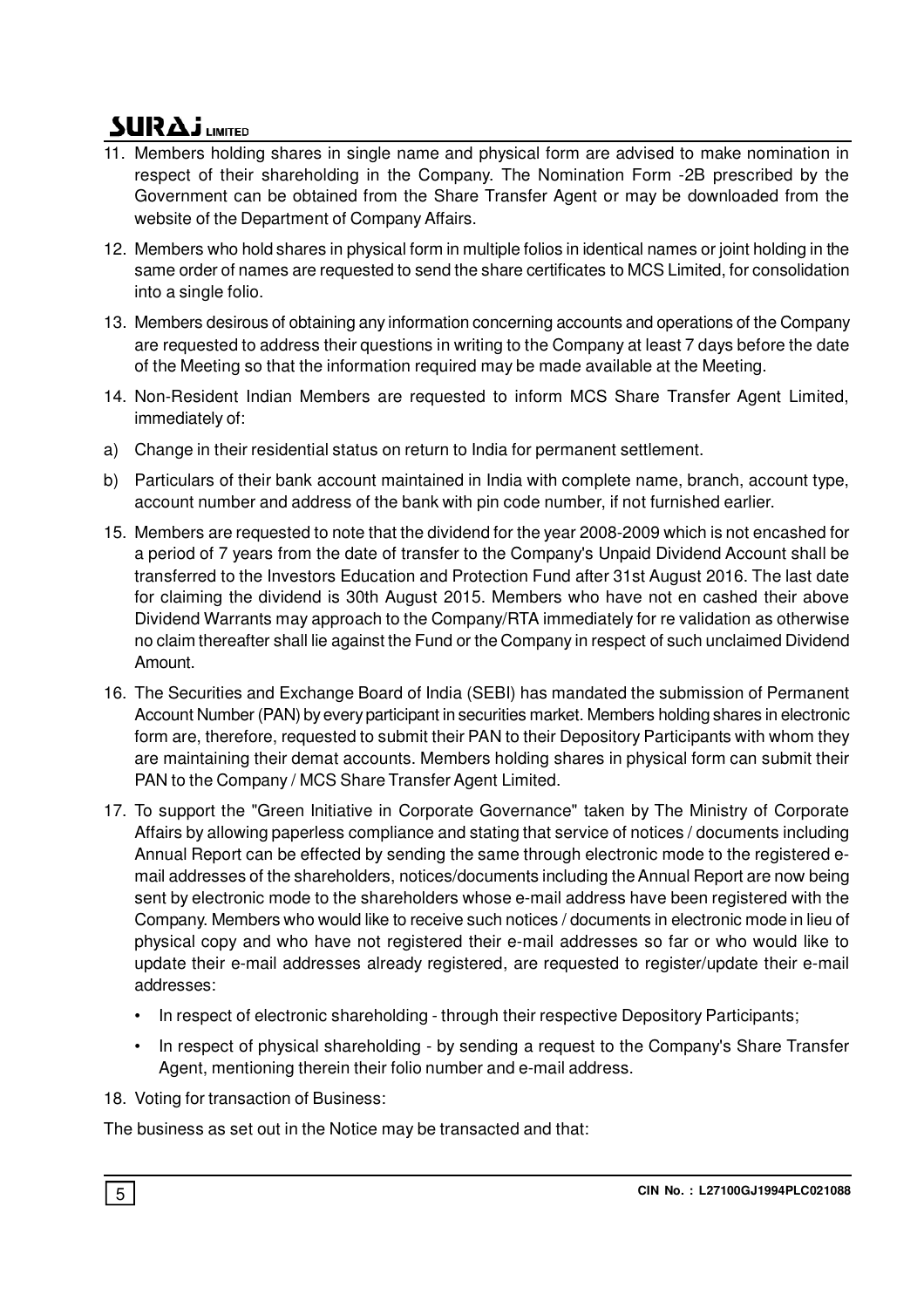- (A) The Company is providing facility for voting by electronic means in compliance with the provisions of Section 108 of the Act, read with Rule 20 of the Companies (Management and Administration) Rules, 2014 and the Regulation 31 of the Listing Agreement.
- (B) The Facility for voting, either through electronic voting system or ballot or polling paper shall also be made available at the meeting and members attending the meeting who have not already cast their vote may exercise their vote through ballot paper.
- (C) The Members who have cast their vote by remote e-voting shall not be entitled to cast their vote again.

#### **The instructions for shareholders voting electronically are as under:**

- (i) The voting period begins on 20th August 2016 at 9.00 AM and ends on 22nd August 2016 at 5.00PM. During this period shareholders' of the Company, holding shares either in physical form or in dematerialized form, as on the cut-off date (record date) of 16th August, 2016 may cast their vote electronically. The e-voting module shall be disabled by CDSL for voting thereafter.
- (ii) The shareholders should log on to the e-voting website www.evotingindia.com.
- (iii) Click on Shareholders.
- (iv) Now Enter your User ID
	- a. For CDSL: 16 digits beneficiary ID,
	- b. For NSDL: 8 Character DP ID followed by 8 Digits Client ID,

c. Members holding shares in Physical Form should enter Folio Number registered with the Company.

- (v) Next enter the Image Verification as displayed and Click on Login.
- (vi) If you are holding shares in demat form and had logged on to www.evotingindia.com and voted on an earlier voting of any company, then your existing password is to be used.
- (vii) If you are a first time user follow the steps given below:

|                                                                                                                                                                  | For Members holding shares in Demat Form and Physical Form                                                                                                                                                    |  |  |
|------------------------------------------------------------------------------------------------------------------------------------------------------------------|---------------------------------------------------------------------------------------------------------------------------------------------------------------------------------------------------------------|--|--|
| <b>PAN</b><br>Enter your 10 digit alpha-numeric PAN issued by Income Tax Department<br>(Applicable for both demat shareholders as well as physical shareholders) |                                                                                                                                                                                                               |  |  |
|                                                                                                                                                                  | Members who have not updated their PAN with the Company/Depository<br>Participant are requested to use the sequence number which is printed on<br>Postal Ballot / Attendance Slip indicated in the PAN Field. |  |  |
| Dividend Bank<br><b>Details</b>                                                                                                                                  | Enter the Dividend Bank Details or Date of Birth (in dd/mm/yyyy format) as<br>recorded in your demat account or in the company records in order to login.                                                     |  |  |
| IOR Date of                                                                                                                                                      | If both the details are not recorded with the depository or company please<br>٠                                                                                                                               |  |  |
| Birth (DOB)<br><b>Dividend Bank</b><br><b>Details</b>                                                                                                            | enter the member id / folio number in the Dividend Bank details field as<br>mentioned in instruction (iv).                                                                                                    |  |  |

(viii) After entering these details appropriately, click on "SUBMIT" tab.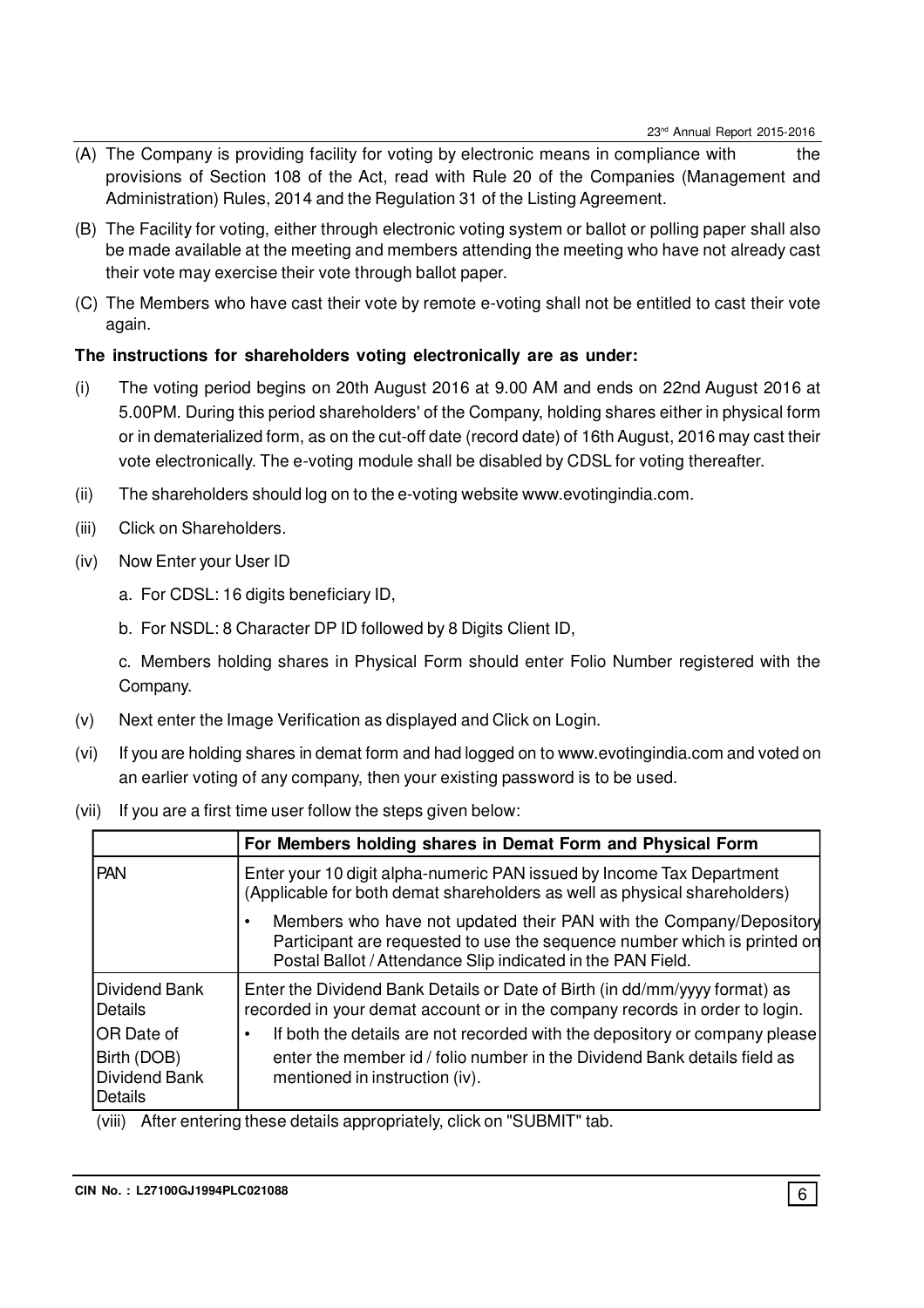# **SURA JUNITED**

- Members holding shares in physical form will then directly reach the Company selection screen. However, members holding shares in demat form will now reach 'Password Creation' menu wherein they are required to mandatorily enter their login password in the new password field. Kindly note that this password is to be also used by the demat holders for voting for resolutions of any other company on which they are eligible to vote, provided that company opts for evoting through CDSL platform. It is strongly recommended not to share your password with any other person and take utmost care to keep your password confidential.
- (x) For Members holding shares in physical form, the details can be used only for e-voting on the resolutions contained in this Notice.
- (xi) Click on the EVSN for the relevant <Company Name> on which you choose to vote.
- (xii) On the voting page, you will see "RESOLUTION DESCRIPTION" and against the same the option "YES/NO" for voting. Select the option YES or NO as desired. The option YES implies that you assent to the Resolution and option NO implies that you dissent to the Resolution.
- (xiii) Click on the "RESOLUTIONS FILE LINK" if you wish to view the entire Resolution details.
- (xiv) After selecting the resolution you have decided to vote on, click on "SUBMIT". A confirmation box will be displayed. If you wish to confirm your vote, click on "OK", else to change your vote, click on "CANCEL" and accordingly modify your vote.
- (xv) Once you "CONFIRM" your vote on the resolution, you will not be allowed to modify your vote.
- (xvi) You can also take a print of the votes cast by clicking on "Click here to print" option on the Voting page.
- (xvii) If a demat account holder has forgotten the login password then Enter the User ID and the image verification code and click on Forgot Password & enter the details as prompted by the system.
- (xviii) Shareholders can also cast their vote using CDSL's mobile app m-Voting available for android based mobiles. The m-Voting app can be downloaded from Google Play Store. Please follow the instructions as prompted by the mobile app while voting on your mobile.
- (xix) Note for Non Individual Shareholders and Custodians
	- Non-Individual shareholders (i.e. other than Individuals, HUF, NRI etc.) and Custodian are required to log on to www.evotingindia.com and register themselves as Corporates.
	- A scanned copy of the Registration Form bearing the stamp and sign of the entity should be emailed to helpdesk.evoting@cdslindia.com.
	- After receiving the login details a Compliance User should be created using the admin login and password. The Compliance User would be able to link the account(s) for which they wish to vote on.
	- The list of accounts linked in the login should be mailed to helpdesk.evoting@cdslindia.com and on approval of the accounts they would be able to cast their vote.
	- A scanned copy of the Board Resolution and Power of Attorney (POA) which they have issued in favour of the Custodian, if any, should be uploaded in PDF format in the system for the scrutinizer to verify the same.
- (xx) In case you have any queries or issues regarding e-voting, you may refer the Frequently Asked Questions ("FAQs") and e-voting manual available at www.evotingindia.com, under help section or write an email to helpdesk.evoting@cdslindia.com.

**Members who have not registered their e-mail addresses so far are requested to register their e-mail address for receiving all communication including Annual Report, Notices, Circulars, etc. from the Company electronically.**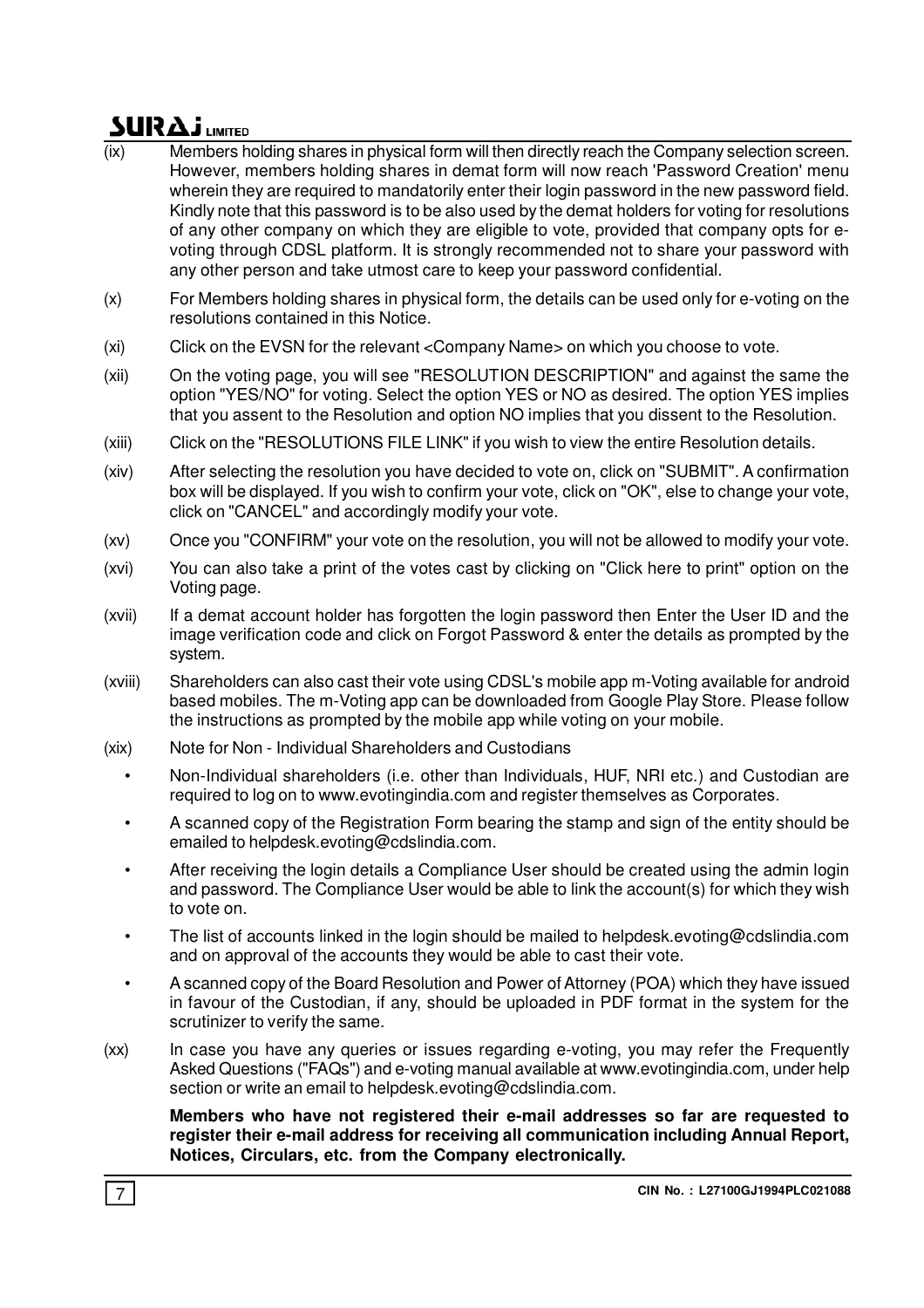## **EXPLANATORY STATEMENT PURSUANT TO SECTION 102(1) OF THE COMPANIES ACT, 2013 ("the Act")**

#### **Item No. 5:**

At the 17th annual general meeting of the member of the company Mr. Ashok Shah was appointed for the term of five years with effect from 1st August, 2010 on the terms and condition as approved by shareholder at the said annual general meeting.

The members are further requested to note that previous term of the appointment of Mr. Ashok Shah expired on 31st July 2015. The Board of directors therefore at their meeting have subject to approval share holders Re-appointed Mr. Ashok Shah as a Managing director of the company for further period of five years, w.e.f 01st August 2015 to 31st July 2020 on the remuneration and terms and condition recommended by nomination and remuneration committee. Mr. Ashok Shah is possessed of wide and varied experience of so many years and he is experienced in the various sector of the industry.

Taking into consideration the duties and responsibilities of director and on recommendation of nomination and remuneration committee, the board of directors at their meeting approved the remuneration payable to Mr. Ashok T Shah for the period of 5 years, subject to approval of shareholders including minimum remuneration subject to limits set out in section 2 of part 2 of schedule V of companies act 2013 and other terms and conditions.

None of the Directors, except Mr. Ashok Shah, is in any way concerned or interested in the aforesaid resolution and recommend your acceptance thereof in the interest of the company.

| This statement containing following information is given as per Clause-A of Section II of part |  |
|------------------------------------------------------------------------------------------------|--|
| Il of Schedule V of the Companies Act, 2013:                                                   |  |

| <b>GENERAL INFORMATION:</b>                                                                                                                                       |                                                                                                                                               |             |  |
|-------------------------------------------------------------------------------------------------------------------------------------------------------------------|-----------------------------------------------------------------------------------------------------------------------------------------------|-------------|--|
| (1) Nature of Industry                                                                                                                                            | Manufacturing of all kinds of ferrous and non-ferrous<br>stainless steel & seamless Pipes and tubes for<br>industrial and non industrial use. |             |  |
| (2) Date or expected date of commencement<br>of commercial production.                                                                                            | Existing Company and hence not applicable.                                                                                                    |             |  |
| (3) In case of new Companies, expected date<br>of commencement of activities as per<br>project approved by financial institutions<br>appearing in the prospectus. | Existing Company and hence not applicable.                                                                                                    |             |  |
| (4) Financial Performance based on given                                                                                                                          | <b>Particulars</b>                                                                                                                            | Rs. in Lakh |  |
| indicators. (As at 31st March 2016)                                                                                                                               | Turnover (Net Sales)                                                                                                                          | 15349.55    |  |
|                                                                                                                                                                   | <b>Operating Profit</b>                                                                                                                       |             |  |
|                                                                                                                                                                   | Net Profit Before Tax                                                                                                                         | 51.30       |  |
|                                                                                                                                                                   | Debt Equity Ratio                                                                                                                             | 1.42        |  |
|                                                                                                                                                                   | <b>Current Ratio</b>                                                                                                                          | 1.15        |  |
|                                                                                                                                                                   | Net Worth                                                                                                                                     | 8565.05     |  |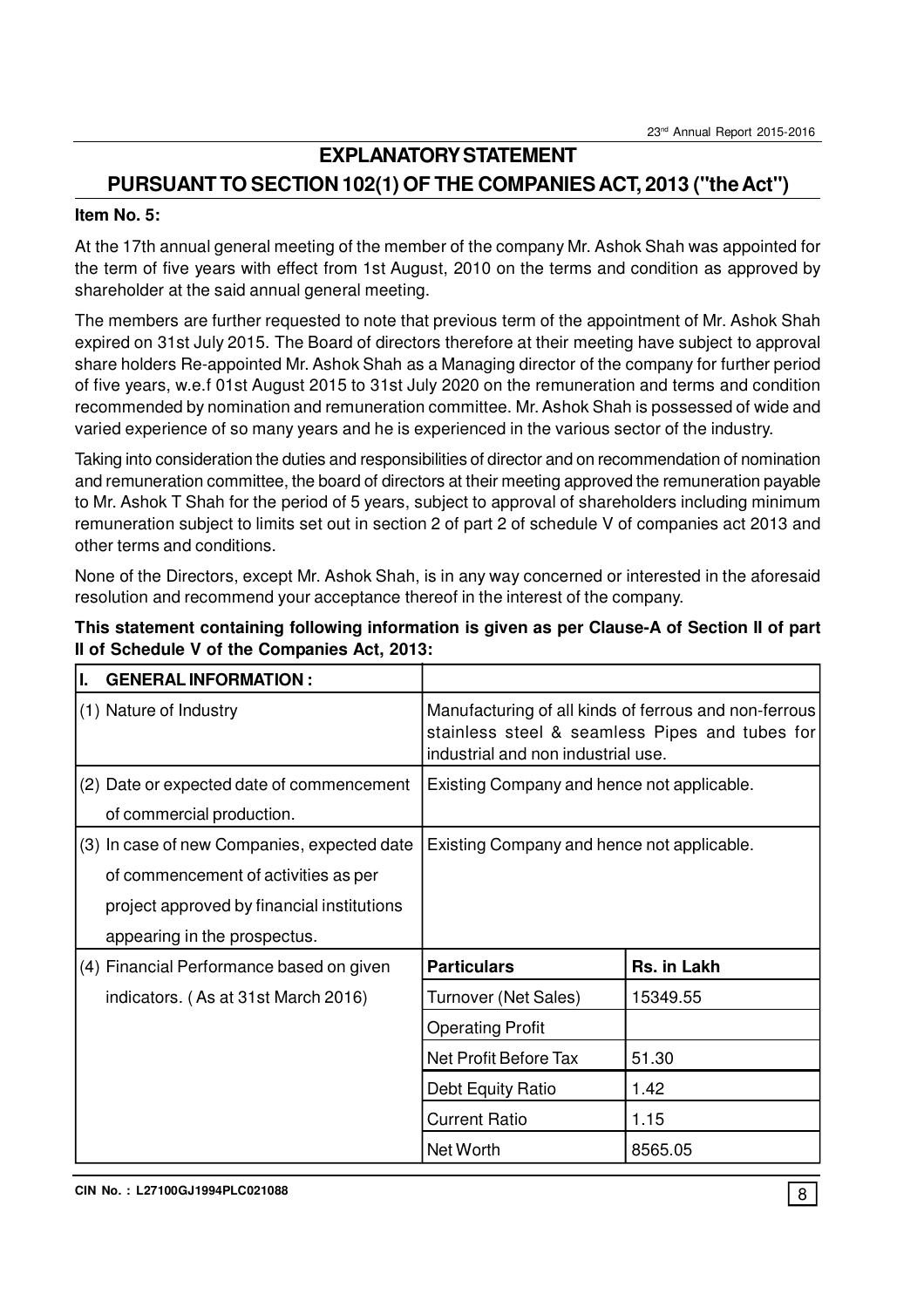# **SURAJ LIMITED**

| (5) Export Performance                                                    | The Company has achieved export Turnover FOB<br>value of Rs. 11888.72 Lakh for the financial year ended<br>on 31.03.2016                               |
|---------------------------------------------------------------------------|--------------------------------------------------------------------------------------------------------------------------------------------------------|
| (6) Foreign Investments or collaborators,                                 | None                                                                                                                                                   |
| if any.                                                                   |                                                                                                                                                        |
| <b>OTHER INFORMATION:</b><br>Ш.                                           |                                                                                                                                                        |
| (1) Reason of Loss and inadequate profit                                  | Due to competition and recession in international<br>market. Profit of the company during the year under<br>review is inadequate.                      |
| (2) Step taken or proposed to be taken<br>for improvement.                | Company is planning to increase the profitability<br>through various initiatives in product development<br>marketing distribution and trade promotion. |
| (3) Expected increase in productivity and<br>profits in measurable terms. | Due to aforesaid steps the company expects the<br>significant improvement in next few years.                                                           |

The board therefore recommends approval of re-appointment of Mr. Ashok Shah with terms & condition approved by board and nomination and remuneration committee.

Your directors recommend passing of resolution proposed that item No 5.

Mr. Ashok Shah is interested in resolution set out at item no.5 of the notice. The relatives of Mr. Ashok Shah may deem to be interested in the resolution to the extent of their share holding interest if any in the company

### **Item No. 6:**

At the 17th annual general meeting of the member of the company Mr. Gunvant Shah was appointed for the term of five years with effect from 28th March, 2011 on the terms and condition as approved by shareholder at the said annual general meeting.

The members are further requested to note that previous term of the appointment of Mr. Gunvant Shah expired on 27th March 2016. The Board of directors therefore at their meeting have subject to approval share holders Re-appointed Mr. Gunvant Shah as a Managing director of the company for further period of five years, w.e.f 28th March 2016 to 27th March 2021 on the remuneration and terms and condition recommended by nomination and remuneration committee. Mr. Gunvant Shah is possessed of wide and varied experience of so many years and he is experienced in the various sector of the industry.

Taking into consideration the duties and responsibilities of director and on recommendation of nomination and remuneration committee, the board of directors at their meeting approved the remuneration payable to Mr. Gunvant Shah for the period of 5 years, subject to approval of shareholders including minimum remuneration subject to limits set out in section 2 of part 2 of schedule V of companies act 2013 and other terms and conditions.

None of the Directors, except Mr. Gunvant Shah, is in any way concerned or interested in the aforesaid resolution and recommend your acceptance thereof in the interest of the company.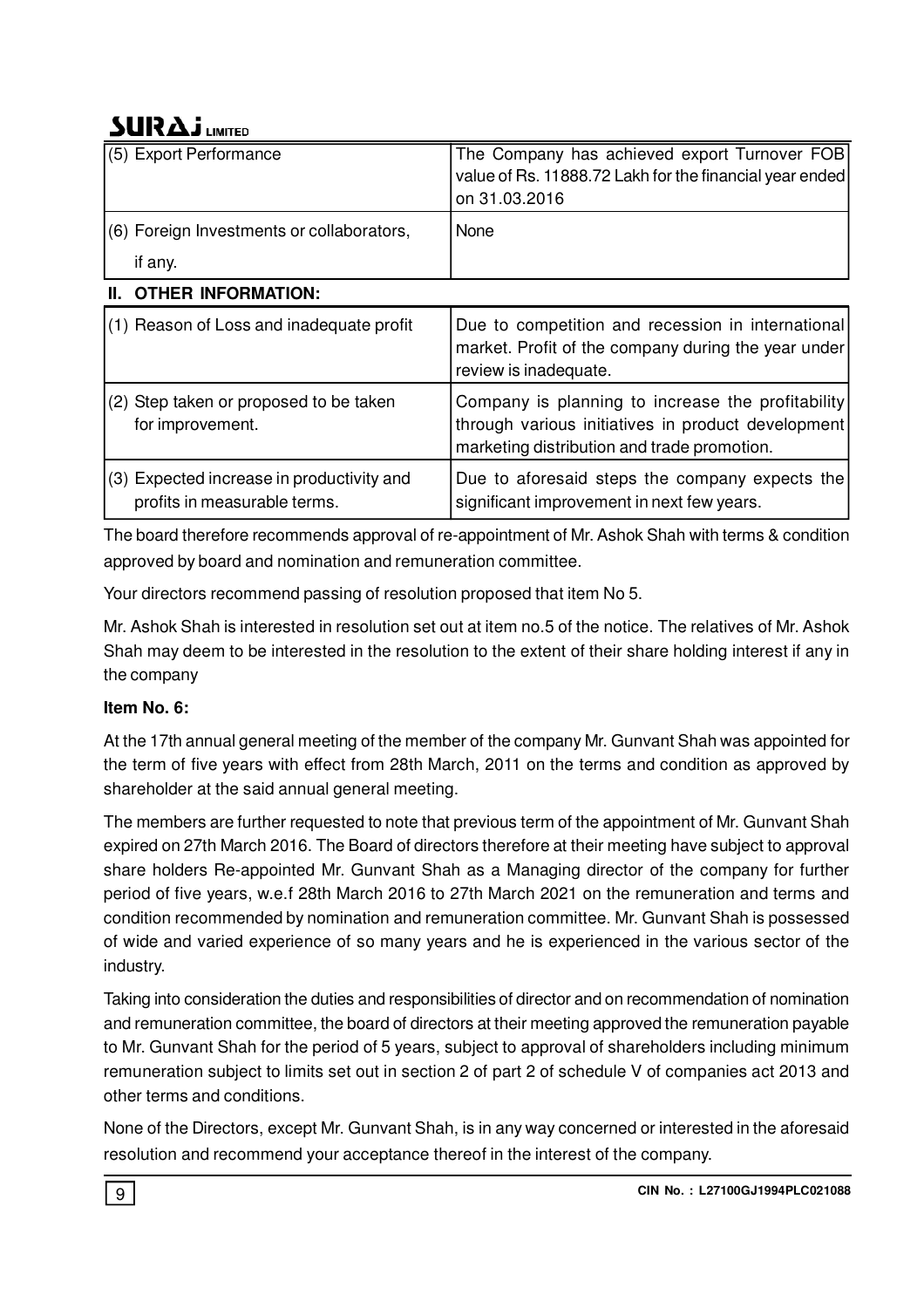**This statement containing following information is given as per Clause-A of Section II of part II of Schedule V of the Companies Act, 2013:**

| I.      | <b>GENERAL INFORMATION:</b>                                            |                                                                                                                                                        |             |  |
|---------|------------------------------------------------------------------------|--------------------------------------------------------------------------------------------------------------------------------------------------------|-------------|--|
|         | (1) Nature of Industry                                                 | Manufacturing of all kinds of ferrous and non-ferrous<br>stainless steel & seamless Pipes and tubes for<br>industrial and non industrial use.          |             |  |
|         | (2) Date or expected date of commencement<br>of commercial production. | Existing Company and hence not applicable.                                                                                                             |             |  |
|         | (3) In case of new Companies, expected date                            | Existing Company and hence not applicable.                                                                                                             |             |  |
|         |                                                                        |                                                                                                                                                        |             |  |
|         | of commencement of activities as per                                   |                                                                                                                                                        |             |  |
|         | project approved by financial institutions                             |                                                                                                                                                        |             |  |
|         | appearing in the prospectus.                                           |                                                                                                                                                        |             |  |
|         | (4) Financial Performance based on given                               | <b>Particulars</b>                                                                                                                                     | Rs. in Lakh |  |
|         | indicators. (As at 31st March 2016)                                    | Turnover (Net Sales)                                                                                                                                   | 15349.55    |  |
|         |                                                                        | <b>Operating Profit</b>                                                                                                                                |             |  |
|         |                                                                        | Net Profit Before Tax                                                                                                                                  | 51.30       |  |
|         |                                                                        | Debt Equity Ratio                                                                                                                                      | 1.42        |  |
|         |                                                                        | <b>Current Ratio</b>                                                                                                                                   | 1.15        |  |
|         |                                                                        | Net Worth                                                                                                                                              | 8565.05     |  |
|         | (5) Export Performance                                                 | The Company has achieved export Turnover FOB<br>value of Rs. 11888.72 Lakh for the financial year ended<br>on 31.032016                                |             |  |
|         | (6) Foreign Investments or collaborators,                              | None                                                                                                                                                   |             |  |
| if any. |                                                                        |                                                                                                                                                        |             |  |
|         | <b>OTHER INFORMATION:</b>                                              |                                                                                                                                                        |             |  |
|         | (1) Reason of Loss and inadequate profit                               | Due to competition and recession in international<br>market. Profit of the company during the year under<br>review is inadequate.                      |             |  |
|         | (2) Step taken or proposed to be taken<br>for improvement.             | Company is planning to increase the profitability<br>through various initiatives in product development<br>marketing distribution and trade promotion. |             |  |

(3) Expected increase in productivity and  $\Box$  Due to aforesaid steps the company expects the profits in measurable terms. significant improvement in next few years.

The board therefore recommends approval of re-appointment of Mr. Gunvant Shah with terms & condition approved by board and nomination and remuneration committee.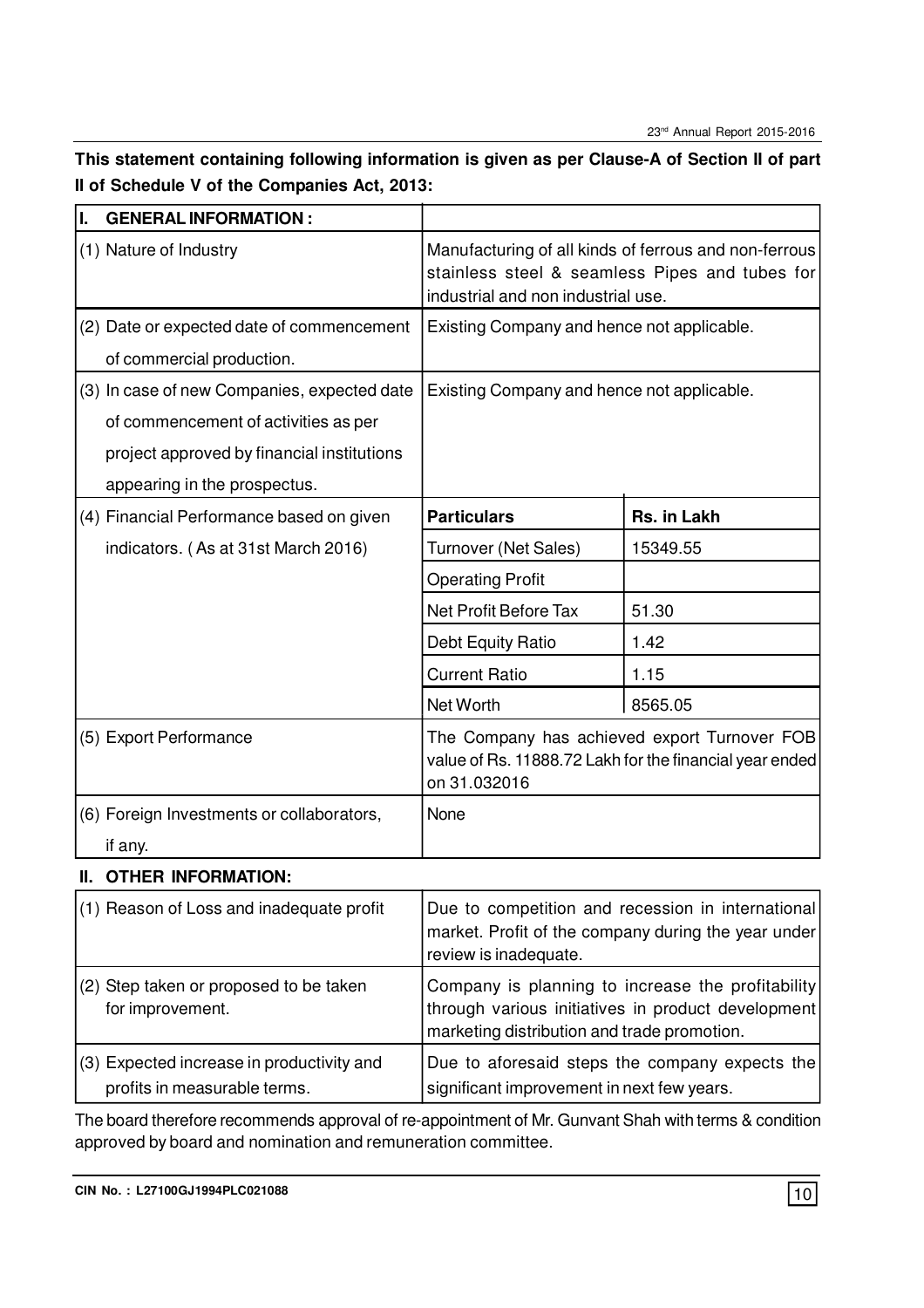# **SURA jummed**

Your directors recommend passing of resolution proposed that item No 6.

Mr. Gunvant Shah is interested in resolution set out at item No.6 of the notice. The relatives of Mr. Gunvant Shah may deem to be interested in the resolution to the extent of their share holding interest if any in the company.

### **Item No. 7:**

The audit committee has recommended to appoint M/s. Kiran J Mehta & Associates., Cost Accountant, Ahmedabad (Firm Registration Number 00025) at a remuneration of Rs. 1,00,000/-(Rupees One Lakh only) plus service tax for the year 2016-17 the Board has also approved the same.

As per section 148 of the Companies Act, 2013 and the companies (Audit and Auditors) rules 2014 the remuneration payable to the Cost Auditor has to be approved by the shareholders of the Company.

Accordingly, consent of the members is sought for passing an Ordinary Resolution as set out at Item No. 7 of the Notice for ratification/approval of the remuneration payable to the Cost Auditors for the financial year 2016-17. None of the Directors / Key Managerial Personnel of the Company / their relatives is, in any way, concerned or interested, financially or otherwise, in the resolution set out at Item No. 7 of the Notice.

The Board recommends the Ordinary Resolution set out at Item No. 7 of the Notice for approval by the shareholders.

#### **Item No. 8.**

The Member may note that the board of director of the Company at their meeting, approve the maximum Remuneration of all Managerial Persons of the Company under the limit as prescribed in schedule V of Companies Act, 2013 up to Rs.84,00,000 ( Rupees Eighty Four Lakh Only) during the financial year 2016-17 subject to approval of shareholders at this annual general meeting.

Where in any financial year during the currency of tenure of Managerial person, a company has no profit or its profits are inadequate, it may pay remuneration to the managerial person not exceeding the higher of the Limit as Prescribed in Schedule-V of Companies Act, 2013. Further if the resolution passed by the shareholder is a special resolution, this limit shall be up to Rs.84,00,000 (Rupees Eighty Four Laks Only).

Since company is with less operating Profit during the year, shareholders approval required for the above proposal, hence this proposal is placed before the shareholders for approval through special resolution.

None of directors, Except (1) Mr. Ashok Shah (2) Mr. Gunavnt Shah (3) Mr. Kunal Shah (4) Ms. Shilpa patel, is in any way concerned or interested in the aforesaid resolution and recommend your acceptance thereof in the interest of the company.

### **Registered Office: By Order of the Board of Directors**

**CIN NO:** L27100GJ1994PLC021088 'Suraj House', Opp. Usmanpura Garden, Ashram Road, Ahmedabad-380014

**Place: Ahmedabad Vatan Brahmbhatt Date: 26.05.2016** Company Secretary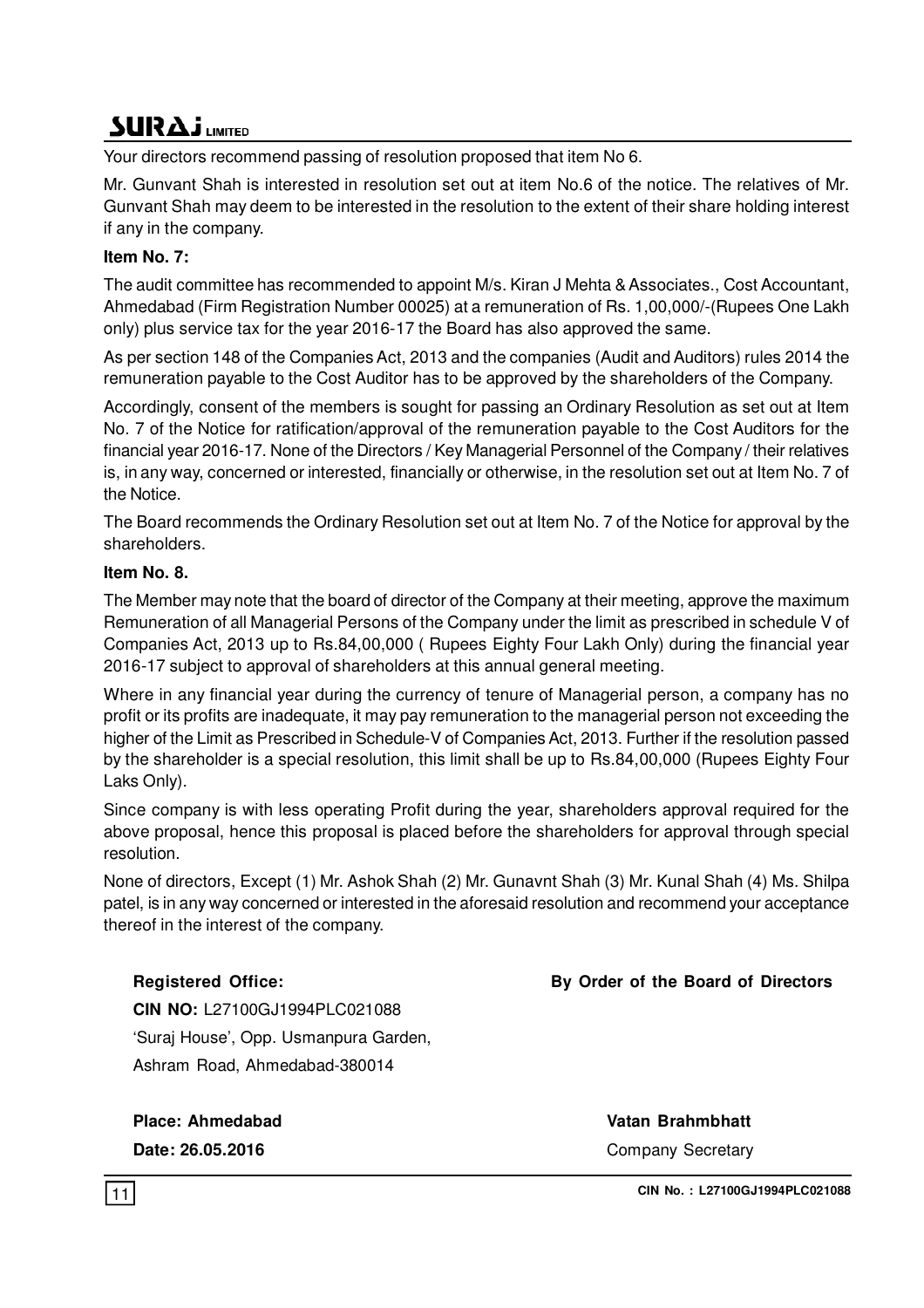# **DIRECTORS REPORT**

#### **To the Members,**

The Directors have pleasure in presenting before you the Twenty Third Annual Report of the Company together with the Audited Statements of Accounts for the year ended 31st March, 2016.

#### **FINANCIAL RESULTS:**

The performance during the period ended 31st March, 2016 has been as under:

|                    |                                         |           | (₹. In Lakh) |
|--------------------|-----------------------------------------|-----------|--------------|
| <b>Particulars</b> |                                         | 2015-2016 | 2014-2015    |
|                    | Gross Income                            | 15290.11  | 25139.75     |
| $\overline{c}$     | Profit Before Interest and Depreciation | 1551.55   | 2488.57      |
| 3                  | <b>Finance Charges</b>                  | 795.12    | 822.06       |
| $\overline{4}$     | <b>Gross Profit</b>                     | 756.43    | 1666.51      |
| 5                  | Provision for Depreciation              | 705.13    | 731.98       |
| 6                  | Net Profit Before Tax                   | 51.30     | 934.53       |
| $\overline{7}$     | Provision for Tax                       | 12.18     | 245.43       |
| $\boldsymbol{8}$   | Net Profit After Tax                    | 39.12     | 689.10       |
| 9                  | Balance of Profit brought forward       | 3836.38   | 3529.80      |
|                    | 10 Balance available for appropriation  | 3875.50   | 4218.90      |
|                    | Proposed Dividend on Equity Shares      |           | 288.96       |
|                    | 12 Tax on proposed Dividend             |           | 59.16        |
|                    | 13 Transfer from General Reserve        |           | 34.40        |
|                    | 14 Surplus carried to Balance Sheet     | 3875.50   | 3836.38      |

#### **OPERATIONS:**

The Company achieved a turnover of 15290.11 Lakh during the current year as against 25139.75 Lakh during the previous year. The other income of the company for the said period stood at Rs. 56.00 Lakh as compared to Rs. 305.27Lakh of previous financial year. The PAT levels were stood at Rs. 39.12 Lakh as compared to Rs. 689.10 Lakh previous financial year.

#### **MANAGEMENT DISCUSSION AND ANALYSIS REPORT:**

As required under Regulation 27 of the Listing Agreements with Stock Exchanges, the Management Discussion and Analysis Report is enclosed as a part of this report.

#### **CORPORATE GOVERNANCE AND SHAREHOLDERS INFORMATION:**

Your Company has taken adequate steps to adhere to all the stipulations laid down in Regulation 27 of the Listing Agreement. A report on Corporate Governance is included as a part of this Annual Report. Certificate from the M/s. RTBR & Associates, Company Secretaries confirming the compliance with the conditions of Corporate Governance as stipulated under Regulation 27 of the Listing Agreement is included as a part of this report.

#### **LISTING WITH STOCK EXCHANGES:**

The Company confirms that it has paid the Annual Listing Fees for the year 2016-17 to BSE where the Company's Shares are listed.

#### **DEMATERIALISATION OF SHARES:**

99.33% of the company's paid up Equity Share Capital is in dematerialized form as on 31st March, 2016 and balance 0.67% is in physical form. The Company's Registrars are M/s MCS Ltd., having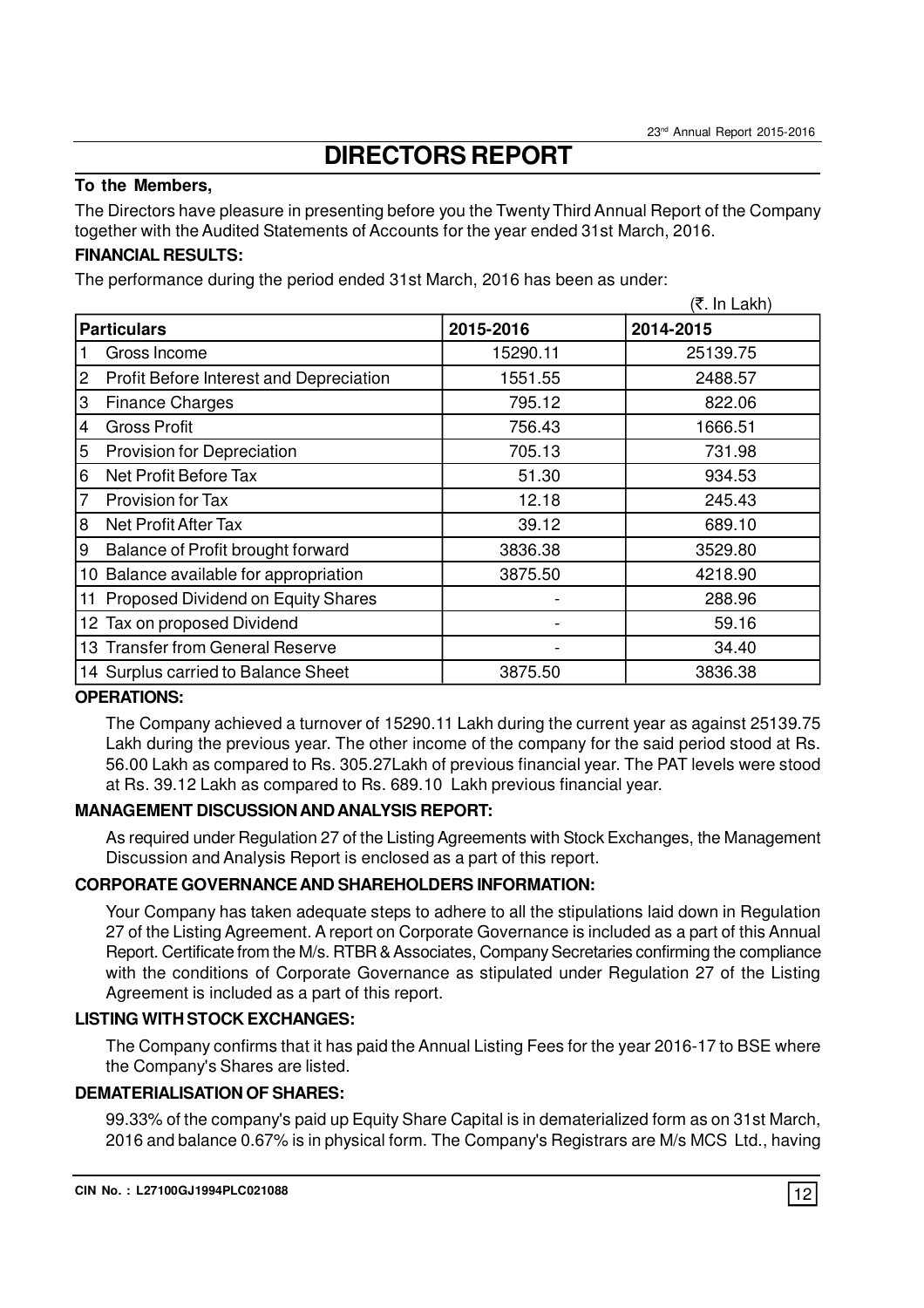# **SURAJ** IMITED

their office at, 101, Shatdal Complex, 1st floor, Opp. Bata Show room, Ashram Road, Ahmedabad, Gujarat - 380009.

Number of Board Meetings held :

The Board of Directors duly met 4 times during the financial year from 1st April, 2015 to 31st March, 2016. The dates on which the meetings were held are as follows:

12th May, 2015, 6th August, 2015, 6th November 2015, 27th January, 2016

#### **DIRECTORS:**

#### **DIRECTORS RESPONSIBILITY STATEMENT:**

Pursuant to Section 134(5) of the Companies Act, 2013, Directors of your Company hereby state and confirm that:

a) In the preparation of the annual accounts for the year ended 31st March, 2016, the applicable accounting standards have been followed along with proper explanation relating to material departures;

b) They have selected such accounting policies and applied them consistently and made judgments and estimates that are

Reasonable and prudent so as to give a true and fair view of the state of affairs of the company at the end of the financial year and of the profit of the company for the same period;

c) The directors have taken proper and sufficient care for the maintenance of adequate accounting records in accordance with the provisions of the Companies Act, 2013 for safeguarding the assets of the company and for preventing and detecting fraud and other irregularities;

d) They have prepared the annual accounts on a going concern basis;

e) They have laid down internal financial controls in the company that are adequate and were operating effectively.

f) They have devised proper systems to ensure compliance with the provisions of all applicable laws and these are adequate and are operating effectively.

#### **AUDIT OBSERVATIONS:**

Auditors' observations are suitably explained in notes to the Accounts and are self-explanatory.

#### **AUDITORS:**

i) Statutory Auditors:

The Auditors, M/s. Pankaj K. Shah Associates, Chartered Accountants, Ahmedabad retire at this Annual General Meeting and being eligible, offer themselves for reappointment.

#### ii) Cost Auditors:

M/s. Kiran J. Mehta & Associates, Cost Accountants were appointed as Cost Auditors for auditing the cost accounts of your Company for the year ended 31st March, 2016 by the Board of Directors. iii)Secretarial Audit :

According to the provision of section 204 of the Companies Act, 2013 read with Rule 9 of the Companies (Appointment and Remuneration of Managerial Personnel) Rules, 2014, the Secretarial Audit Report submitted by Company Secretary in Practice is enclosed as a **Annexure-A** to this report.

#### **CONSERVATION OF ENERGY, TECHNOLOGY ABSORPTION, FOREIGN EXCHANGE EARNINGS AND OUTGO :**

Information required under section 134(3)(m) of the Companies Act, 2013 read with Rule 8 of the Companies (Accounts) Rules, 2014, is given in the **Annexure-B** to this report.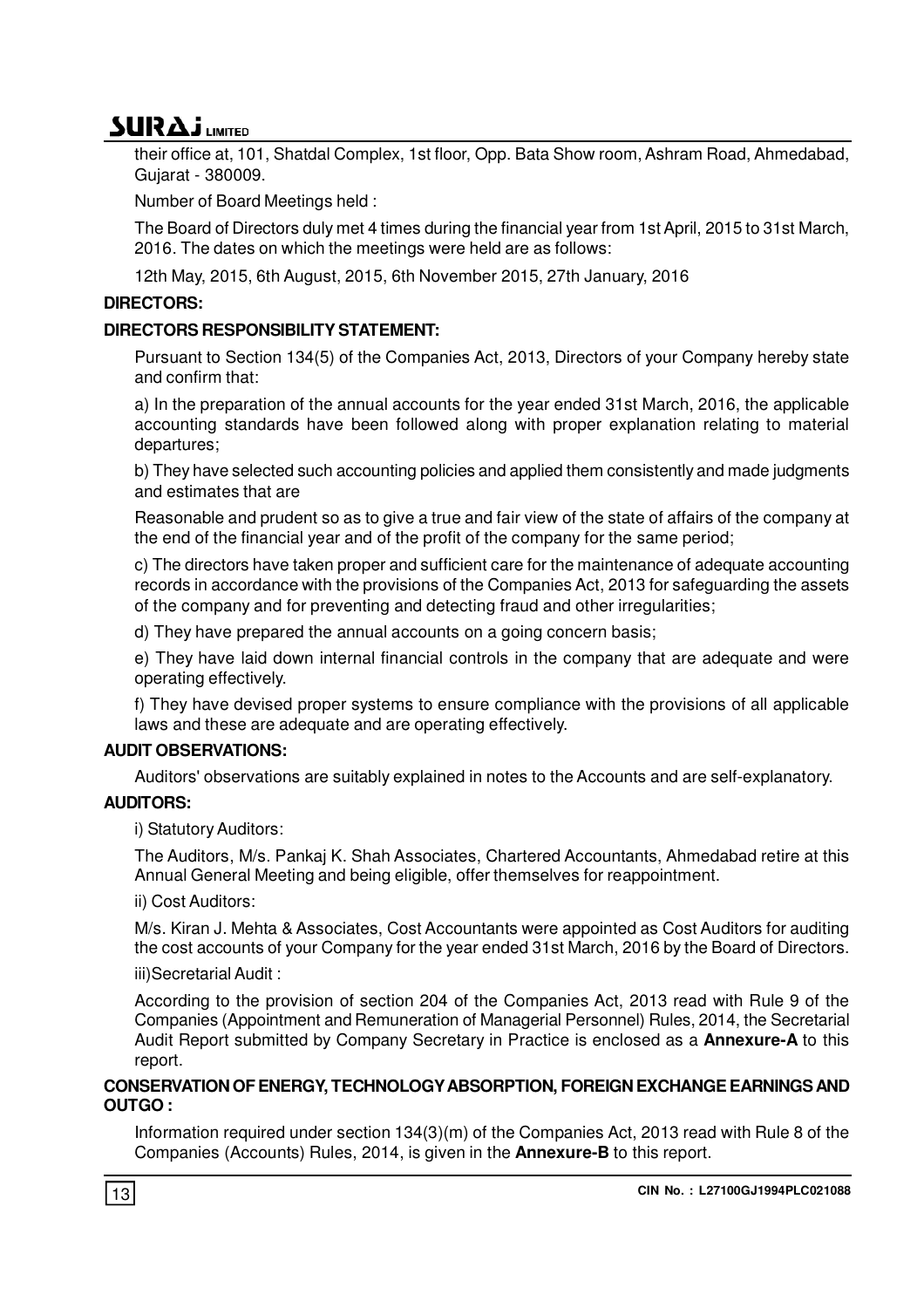#### **CORPORATE SOCIAL RESPONSIBILITY (CSR) :**

In terms of section 135 and Schedule VII of the Companies Act, 2013, the Board of Directors of your Company has constituted a CSR Committee. The Committee comprises with two Independent Directors one whole time director and one is executive director (Chairman & Cfo).

In pursuant to provision of section 135 and Schedule VII of the Companies Act, 2013, and CSR policy of company it is required to spend two percent of average net profit of the company for the three immediately preceding financial year. However the company has inadequate profit during the financial year 2015-16 and company is facing uphill task in meeting its financial obligations and due to recession in steel industry turnover of company is decreasing as compare to previous years. Hence the company is unable to spend any funds on CSR activities for the time being. The company will incur the sum on CSR activities as soon as financial position of company will improve.

#### **VIGIL MECHANISM:**

In pursuant to the provisions of section 177(9) & (10) of the Companies Act, 2013, a Vigil Mechanism for directors and employees to report genuine concerns has been established.

#### **RELATED PARTY TRANSACTIONS:**

During the period under review, the company had not entered into any material transaction with any of its related party. None of the transactions with any of the related party were in conflict of companies interest. Attention of members is drawn to the disclosure of transactions with related parties set out in note number 11 of financial statements forming part of this report.

#### **EXTRACT OF ANNUAL RETURN:**

The details forming part of the extract of the Annual Return in Form MGT-9 is annexed herewith as **Annexure-C**.

#### **PARTICULARS OF LOANS, GUARANTEES OR INVESTMENTS**

Details of Loans, Guarantees and Investments covered under the provisions of Section 186 of the Companies Act, 2013 are given in the notes to the Financial Statements.

#### **REMUNERATION RATIO OF THE DIRECTORS / KEY MANAGERIAL PERSONNEL (KMP) / EMPLOYEES:**

The information required pursuant to Section 197 read with Rule 5 of The Companies (Appointment and Remuneration of Managerial Personnel) Rules, 2014 and Companies (Particulars of Employees) Rules, 1975, in respect of employees of the Company and Directors is furnished hereunder:

| lSr.<br>No. | <b>Name</b>         | <b>Designation</b>            | <b>Remuneration</b><br>paid FY 2015-16.<br><b>Rs.in Lakh</b> | <b>Remuneration</b><br>paid FY 2014-15. remuneration<br><b>Rs.in Lakh</b> | Increase in<br>from previous<br>year Rs.in<br>Lakh |
|-------------|---------------------|-------------------------------|--------------------------------------------------------------|---------------------------------------------------------------------------|----------------------------------------------------|
| 1           | Mr. Ashok T. Shah   | Chairman & CFO<br>(ED)        | 4.30                                                         | 51.635                                                                    | $-47.335$                                          |
| l2          | Mr. Gunvant T. Shah | Vice Chairman<br>(ED)         | 3.10                                                         | 43.835                                                                    | $-40.735$                                          |
| 3           | Mr. Kunal T. Shah   | <b>Managing Director</b>      | 3.65                                                         | 37.235                                                                    | $-33.585$                                          |
| 14          | Ms. Shilpa Patel    | Whole time<br><b>Director</b> | 9.86                                                         | 5.603                                                                     | 4.257                                              |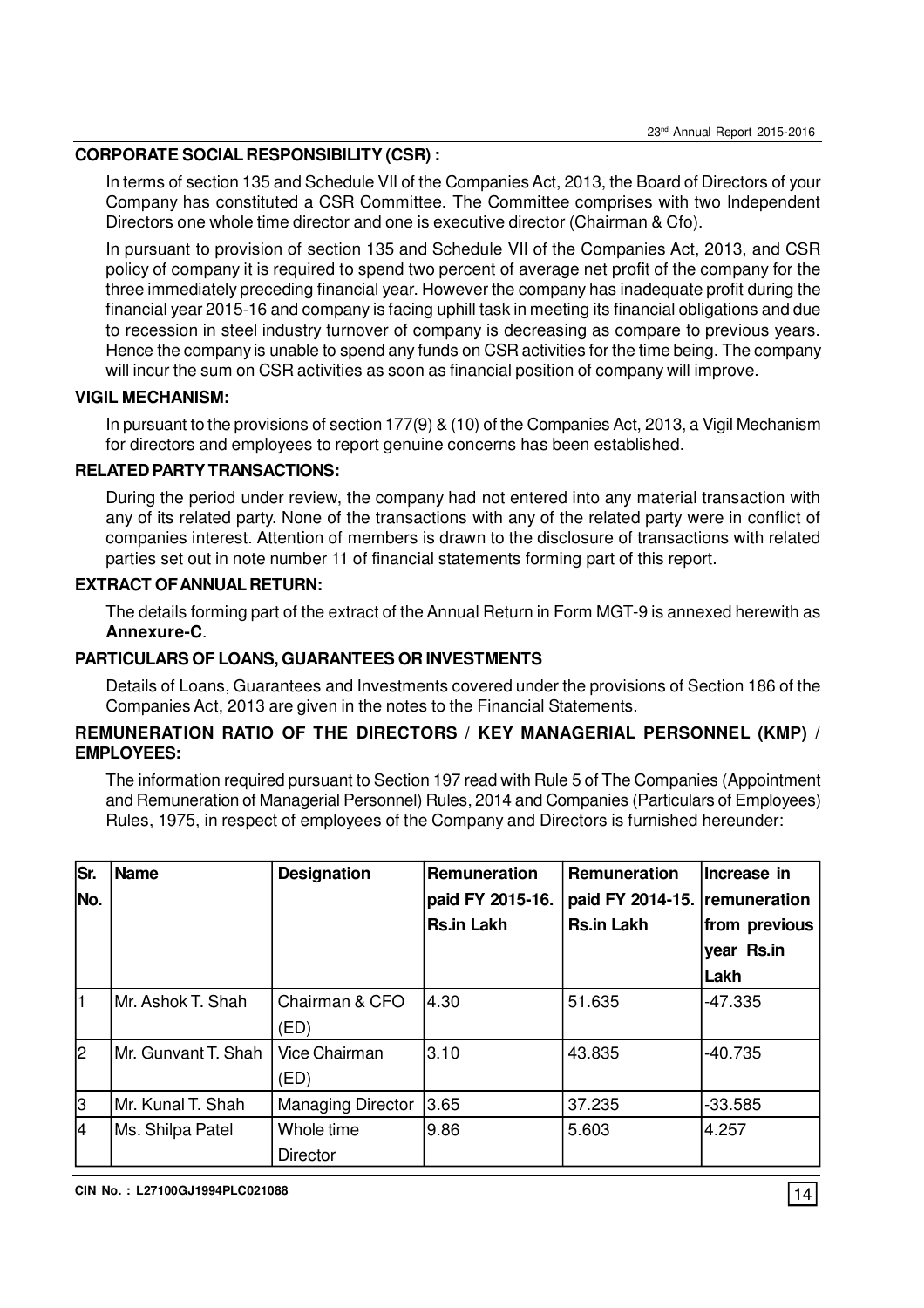# **SURAJ LIMITED**

### **DEVELOPMENT AND IMPLEMENTATION OF A RISK MANAGEMENT POLICY:**

The Company has been addressing various risks impacting the Company and the policy of the Company on risk management is provided below:

| Foreign Exchange Risk                                     | overall profitability                                                                                                                                                            | Company exports all the products to The Company commands excellent<br>various countries. Any volatility in the business relationship with the buyers.<br>currency market can impact the In case of major fluctuation either<br>upwards or downwards, the matter will<br>mutually<br>discussed<br>be<br>and<br>compensated both ways.                                |
|-----------------------------------------------------------|----------------------------------------------------------------------------------------------------------------------------------------------------------------------------------|---------------------------------------------------------------------------------------------------------------------------------------------------------------------------------------------------------------------------------------------------------------------------------------------------------------------------------------------------------------------|
| Human Resource Risk                                       | dependent on its ability to attract,<br>retain and nurture talent. Non-<br>availability of the required talent<br>resource can affect the overall<br>performance of the Company. | Company's ability to deliver value is By continuously benchmarking of the best<br>HR practices across the industry and<br>carrying out necessary improvements to<br>attract and retain the best talent. By<br>putting in place production incentives on<br>time bound basis and evaluating the<br>performance at each stage of work helps<br>to mitigate this risk. |
| <b>Competition Risk</b>                                   | Company is always exposed to<br>competition Risk from various<br>Countries.<br>The<br>increase<br>in<br>competition can create pressure on<br>margins, market share etc.         | By continuous efforts to enhance the<br>brand image of the Company by<br>focusing on quality, Cost, timely<br>delivery and customer service to<br>mitigate the risks so involved.                                                                                                                                                                                   |
| Compliance Risk-<br>Increasing regulatory<br>requirements | Any default can attract penal<br>provisions.                                                                                                                                     | By regularly monitoring and review of<br>changes in regulatory framework and<br>by monitoring of compliance through<br>legal compliance Management tools<br>and regular internal audit.                                                                                                                                                                             |
| <b>Industrial Safety</b>                                  | The industry is labour intensive and<br>are exposed to accidents, health and<br>injury risk due to machinery<br>breakdown, human negligence etc.                                 | By development and implementation of<br>critical safety standards across the<br>various departments of the factory,<br>establishing<br>training<br>need<br>identification at each level of employee<br>helps to mitigate the risk so involved.                                                                                                                      |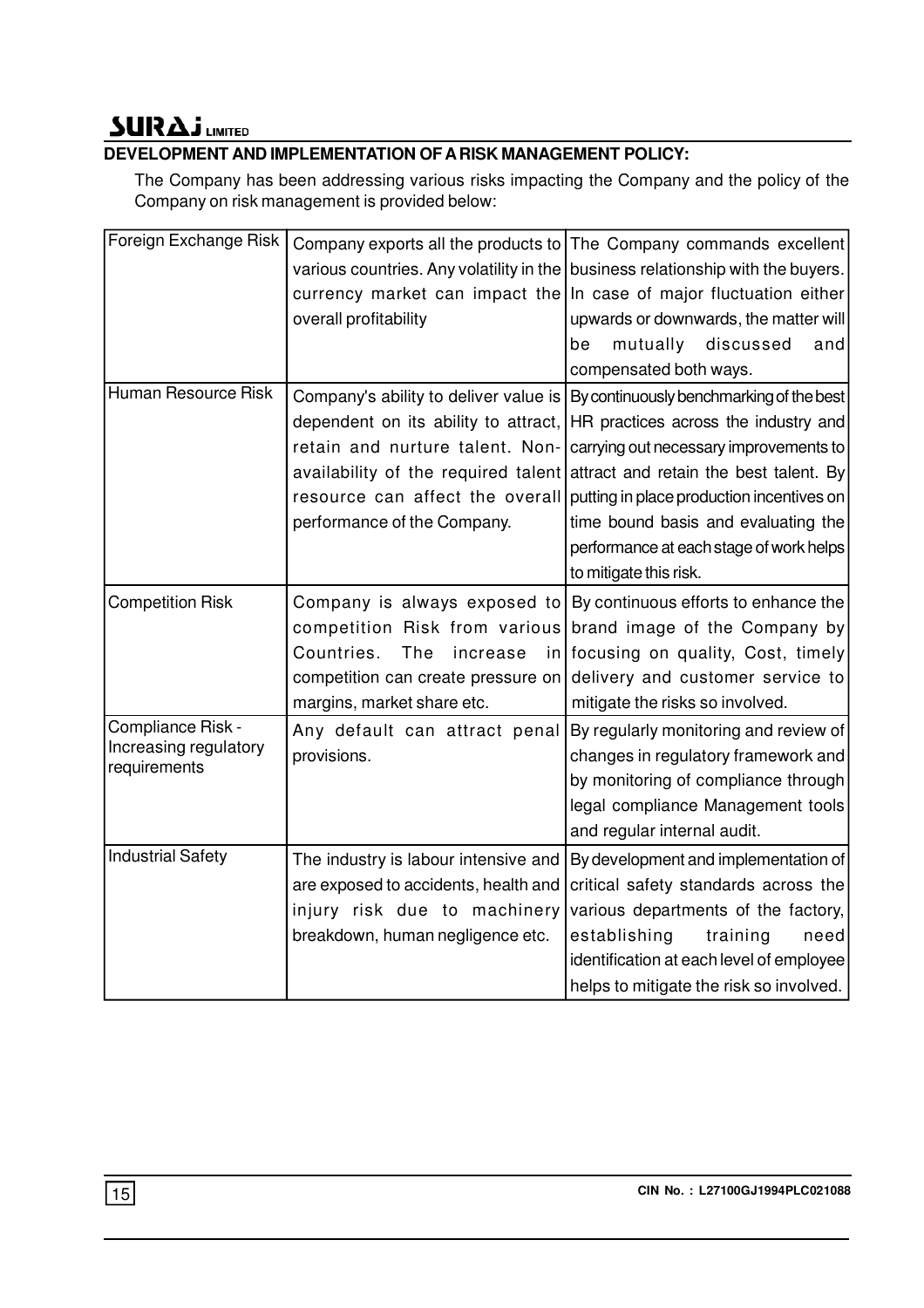### **Disclosure as per sexual harassment of women at work place (prevention, prohibition and redressal) act, 2013:**

The company has zero tolerance towards sexual harassment at the workplace and has adopted a policy on prevention, prohibition and redressal of sexual harassment of women at work place in line with provisions of the per sexual harassment of women at work place (prevention, prohibition and redressal) act, 2013 and rules there under.

#### **ACKNOWLEDGEMENT:**

Directors take this opportunity to express their thanks to various departments of the Central and State Government, Bankers, Material Suppliers, Customers and Shareholders for their continued support and guidance. The Directors wish to place on record their appreciation for the dedicated efforts put in by the Employees of the Company at all levels.

 **For and on behalf of the Board**

**Place :** Ahmedabad **Ashok Shah Ashok Shah Date : 26.05.2016 Chairman & CFO**

**DIN : 00254255**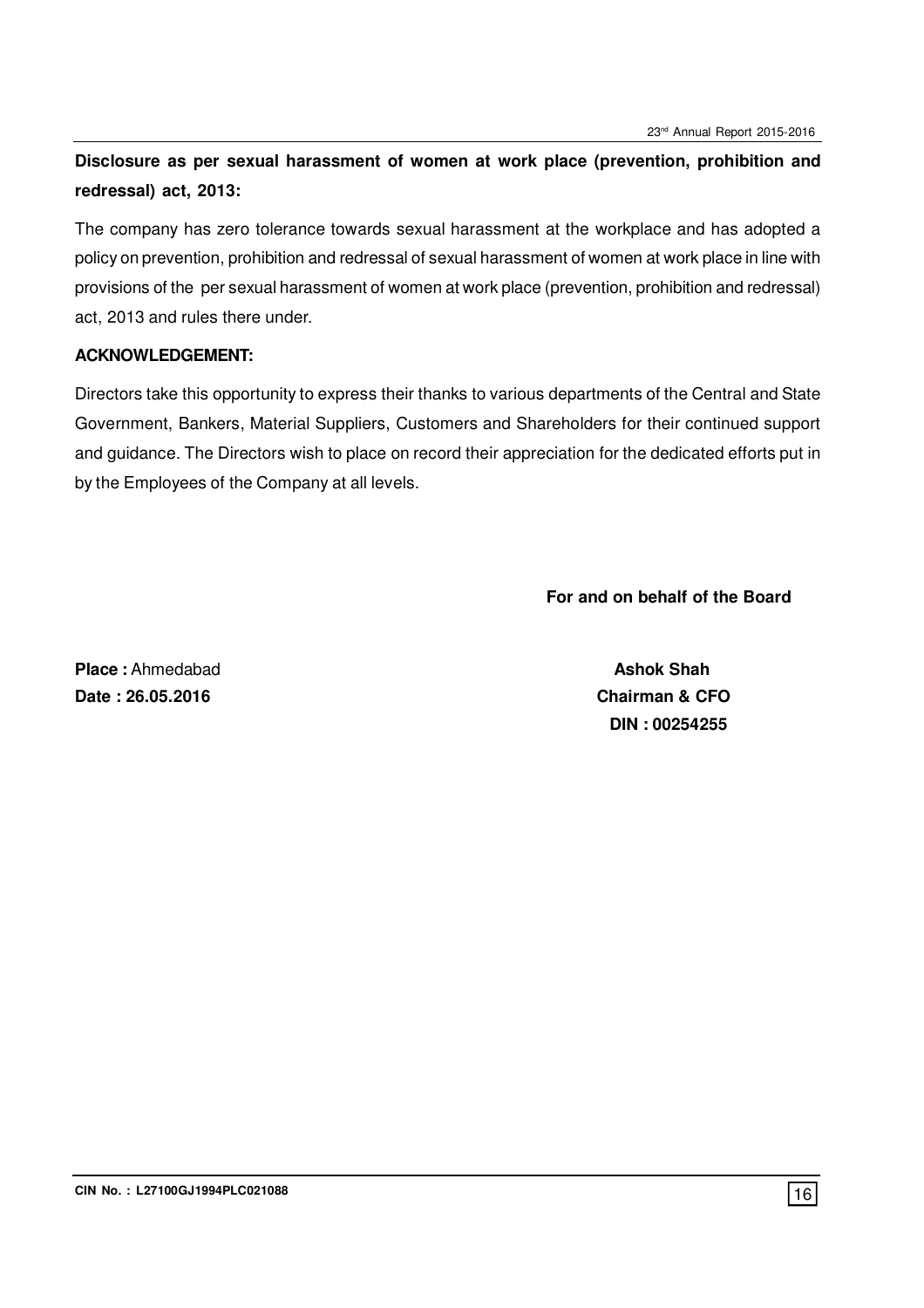### **ANNEXURE - A**

#### **Form No. MR-3**

### **SECRETARIAL AUDIT REPORT**

FOR THE FINANCIAL YEAR ENDED 31.03.2016 [Pursuant to section 204(1) of the Companies Act, 2013 and rule No.9 of the Companies (Appointment and Remuneration Personnel)

Rules, 2014]

#### **SECRETARIAL AUDIT REPORT**

FOR THE FINANCIAL YEAR ENDED 31.03.2016

### **To, The Members, Suraj Limited**

We have conducted the secretarial audit of the compliance of applicable statutory provisions and the adherence to good corporate practices by SURAJ LIMITED (hereinafter called the company). Secretarial Audit was conducted in a manner that provided us a reasonable basis for evaluating the corporate conducts/statutory compliances and expressing our opinion thereon.

Based on our verification of the SURAJ LIMITED (books, papers, minute books, forms and returns filed and other records maintained by the company and also the information provided by the Company, its officers, agents and authorized representatives during the conduct of secretarial audit. We hereby report that in our opinion, the company has, during the audit period covering the financial year ended on 31.03.2016, complied with the statutory provisions listed hereunder and also that the Company has proper Board-processes and compliance-mechanism in place to the extent, in the manner and subject to the reporting made hereinafter:

We have examined the books, papers, minute books, forms and returns filed and other records maintained by SURAJ LIMITED ("the Company") for the financial year ended on 31.03.2016 according to the provisions of:

- (i) The Companies Act, 2013 (the Act) and the rules made there under except the following:
	- a) During the financial year under Review the Company has not spent required amount on CSR as per the Companies Act, 2013. The management has provided explanation that due to recession in the industry and inadequate profit during the year, company was not in position to spent required amount for CSR.
	- b) As regard to Increase/decrease in Managerial Remuneration paid by the company to the Managing Director, Whole-Time Directors, the company has not complied with disclosure requirements as specified under sections 196, 197, 198 and Schedule V and other applicable provisions of the Companies Act, 2013.
	- c) As regards to the appointment of Managing Directors during the year, the company has not yet filed required forms with MCA.
- (ii) The Securities Contracts (Regulation) Act, 1956 ('SCRA') and the rules made there under
- (iii) The Depositories Act, 1996 and the Regulations and Bye-laws framed there under
- (iv) Foreign Exchange Management Act, 1999 and the rules and regulations made there under to the extent of Foreign Direct Investment, Overseas Direct Investment and External Commercial Borrowings are not applicable to the Company.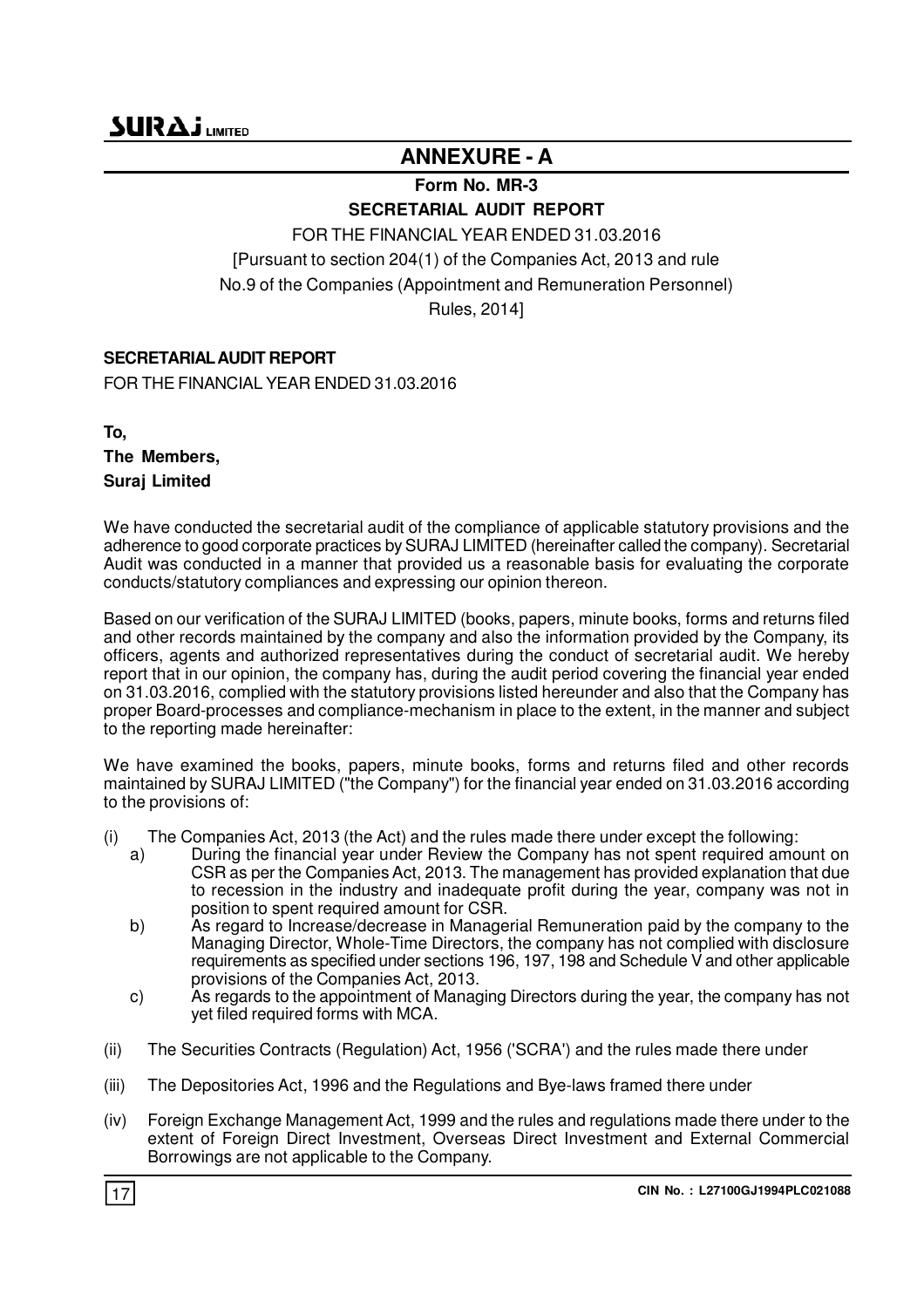- (v) The following Regulations and Guidelines prescribed under the Securities and Exchange Board of India Act, 1992 ('SEBI Act')
	- (a) The Securities and Exchange Board of India (Substantial Acquisition of Shares and Takeovers) Regulations, 2011.
	- (b) The Securities and Exchange Board of India (Prohibition of Insider Trading) Regulations, 1992 (up to 14th May, 2015) and Securities and Exchange Board of India (Prohibition of Insider Trading) Regulations, 2015 (effective from 15th May, 2015).
	- (c) The Securities and Exchange Board of India (Issue of Capital and Disclosure Requirements) Regulations, 2009. (Not applicable to the company during Audit Period)
	- (d) The Securities and Exchange Board of India (Employee Stock Option Scheme and Employee Stock Purchase Scheme) Guidelines, 1999. (Not applicable to the company during Audit Period)
	- (e) The Securities and Exchange Board of India (Issue and Listing of Debt Securities) Regulations, 2008. (Not applicable to the company during Audit Period)
	- (f) The Securities and Exchange Board of India (Registrars to an Issue and Share Transfer Agents) Regulations, 1993 regarding the Companies Act and dealing with client.
	- (g) The Securities and Exchange Board of India (Delisting of Equity Shares) Regulations, 2009. (Not applicable to the company during Audit Period)
	- (h) The Securities and Exchange Board of India (Buyback of Securities) Regulations, 1998. (Not applicable to the company during Audit Period)

However during the year under review the company has received the notice from SEBI for violation of regulation of 7 (3) of SEBI (Substantial Acquisition of Shares and Takeovers) Regulations, 2011 and company has submitted reply with necessary explanation of allegations mentioned in the said notice.

- (vi) Looking to the nature of business of the company and also informed to us by the management, we hereby report that following laws specifically applicable to the company:
	- a) The Indian Boiler Act, 1923
	- b) The Hazardous Wastes (Management and Handling) Rules, 1989
- We have also examined compliance with the applicable clauses of the following:
- Secretarial Standards issued by The Institute of Company Secretaries of India.
- (ii) The Listing Agreements entered into by the Company with Bombay Stock Exchange Limited except following:
- (a) During the year the company has delayed in filling report under clause 35 of listing agreement for the quarter ended June, 2015, and for that the company has received a notice from BSE for noncompliance of the said clause, the company has provided necessary replies and complied with the notice.

During the period under review the Company has complied with the provisions of the Act, Rules, Regulations, Guidelines, Standards, etc. mentioned above subject to the observation noted against each legislation.

In respect of laws specifically applicable to the Company, We have relied on information produced by the management of the Company during the course of our audit and the reporting is limited to that extent.

#### **We further report th**at

The Board of Directors of the Company is duly constituted with proper balance of Executive Directors, Non-Executive Directors and Independent Directors. The changes in composition of Board of Directors that took place during the period under review were carried out in compliance with provisions of the Act.

Adequate notice is given to all directors to schedule the Board Meetings, agenda and detailed notes on agenda were sent at least seven days in advance, and a system exists for seeking and obtaining further information and clarifications on the agenda items before the meeting and for meaningful participation at the meeting.

All decisions of the board were unanimous and the same was captured and recorded as part of the minutes.

We further report that there is scope to improve the systems and processes in the company and operations of the company to monitor and ensure compliance with applicable laws, rules, regulations and guidelines.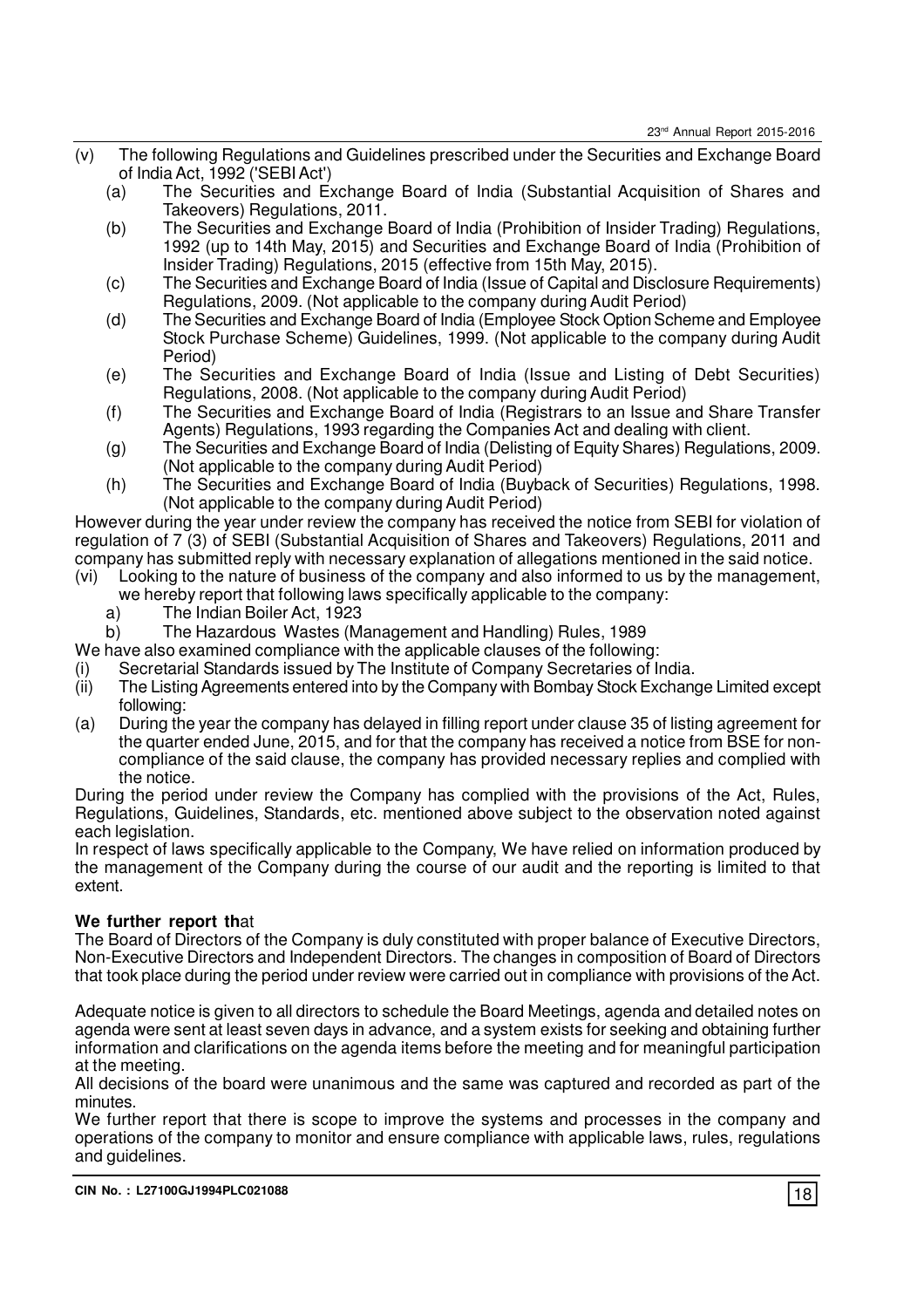# **SURA JUNITED**

**We further report that** during the audit period there were no instance of:

- a) Buy-back of Securities.
- b) Merger/Amalgmation etc.
- c) Foreign Technical Collobaration.
- d) Public/Preferential issue of shares/debentures.

#### **Place: Ahmedabad**

**Date: 26.05.2016 RTBR & Associates Company Secretaries**

> **Bhavin B. Ratnaghayra FCS: 8491 CP: 9399**

### **ANNEXURE - A**

### **To, The Members, Suraj Limited**

### **Our report of even date is to be read along with this letter.**

- 1. The Management of the company is responsible for maintenance of secretarial records, devise proper system to ensure compliance with the provisions of all applicable laws and regulations and to ensure that the systems are adequate and operate effectively.
- 2. Our responsibility is to express an opinion on these secretarial records and procedures followed by the company with respect to Secretarial Compliances.
- 3. We have followed the audit practices and process as were appropriate to obtain reasonable assurance about the correctness of the contents of the Secretarial records. The verification was done on test basis to ensure that correct facts are reflected in secretarial records. We believe that the processes and practices, we followed provide a reasonable basis for our opinion.
- 4. We have not verified the correctness and appropriateness of financial records and Books of Accounts of the company.
- 5. Wherever required, we have obtained the Management representation about the compliance of laws, rules and regulations and happening of events etc.
- 6. The compliance of the provisions of corporate and other applicable laws, rules, regulations, standards is the responsibility of management. Our examination was limited to the verification of procedures on test basis.
- 7. The secretarial Audit Report is neither an assurance as to the future viability of the company nor of the efficacy of effectiveness with which the management has conducted the affairs of the company.

**Place: Ahmedabad**

**Date: 26.05.2016 RTBR & Associates Company Secretaries**

> **Bhavin B. Ratnaghayra FCS: 8491 CP: 9399**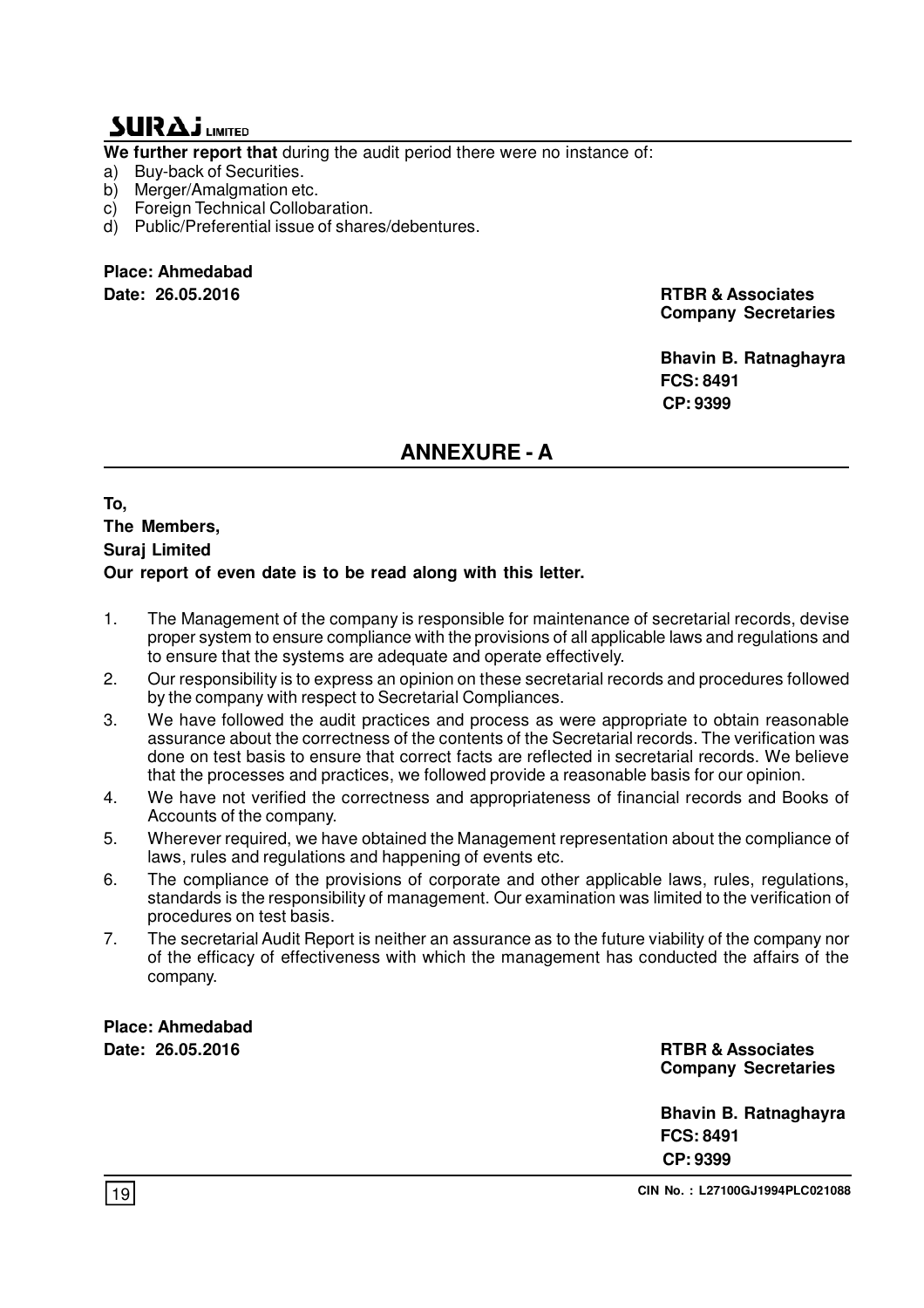### **ANNEXURE - B**

#### **CONSERVATION OF ENERGY, TECHNOLOGY ABSORPTION, AND FOREIGN EXCHANGE EARNING AND OUTGO ETC:**

Information on conservation of Energy, Technology absorption, Foreign Exchange earnings and outgo required to be disclosed under Section 134 of the Companies Act, 2013 read with Companies (Accounts) Rules, 2014 are provided hereunder:

|       | (A) Conservation of Energy:                                                 |                                                                                                        |
|-------|-----------------------------------------------------------------------------|--------------------------------------------------------------------------------------------------------|
|       | the steps taken or impact on conservation<br>of energy:                     | Energy conservation continues to receive<br>priority attention at all levels. All efforts are          |
| (ii)  | the steps taken by the company for utilising<br>alternate sources of energy | made to conserve and optimise use of<br>energy with continuous monitoring,                             |
| (iii) | the capital investment on energy conservation<br>equipments                 | improvement in maintenance and<br>distribution systems and through improved<br>operational techniques. |

iv) Total energy consumption and energy consumption per unit of production as per Form - A of the Annexure to the rules in respect of industries specified in the schedule thereto:

| <b>Particulars</b>                        | <b>Year Ended 31.03.2016</b> | Year Ended 31.03.2015 |
|-------------------------------------------|------------------------------|-----------------------|
| A. Power and Fuel Consumption Electricity |                              |                       |
| Purchase in Unit KWH                      | 2012345                      | 21,44,360             |
| Total Amt. Rs.                            | 16761955                     | 1,82,48,387           |
| Rate KWH Rs.                              | 8.33                         | 8.51                  |
| B. Consumption per unit of production     |                              |                       |
| Production (M.T)                          | 6161.393                     | 89,60.430             |
| Total Nos. of Unit (KWH)                  | 2012345                      | 21,44,360             |
| Unit Per M.T. (KWH)                       | 326.61                       | 239.31                |
| Cost per M.T. Rs.                         | 2720.52                      | 2,036.55              |

#### **(B) Technology absorption:**

| The efforts made towards technology                                                                                     | Updation of Technology is a Continuous process,<br>absorption absorption implemented and adapted by the<br>Company for innovation. Efforts are continuously made<br>to develop new products required in the Engineering<br>Industry & in the Oil and Gas Industry. |
|-------------------------------------------------------------------------------------------------------------------------|--------------------------------------------------------------------------------------------------------------------------------------------------------------------------------------------------------------------------------------------------------------------|
| the benefits derived like product<br>(II)<br>improvement, cost reduction, product<br>development or import substitution | The Company has been able to successfully indigenize<br>the tooling to a large extent and successfully developed<br>new products by virtue of technology absorption,<br>adaptation and innovation.                                                                 |
| (iv) The expenditure incurred on<br>Research and Development.                                                           | The Major achievement by the Company due to their<br>continuous Research and Development activities is<br>indigenization of Tooling, improvements in the<br>manufacturing processes and operation procedures and<br>development of new products.                   |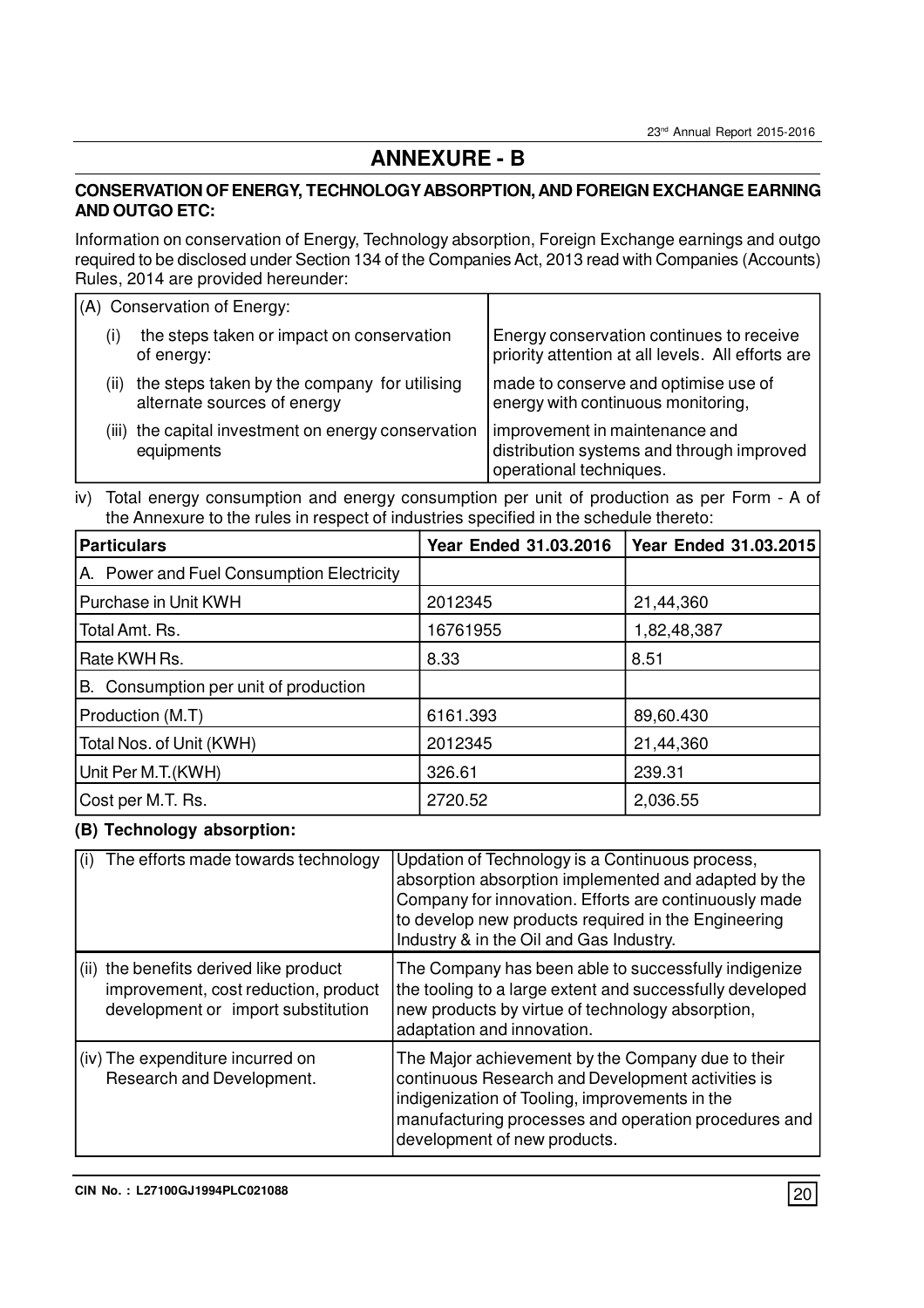# $SURAJ$

#### **Expenditure on R& D**

#### **1. Specific area in which R & D carried out by the company**

R & D activities have been carried out for new product development and process improvement in different types of bearing cages.

#### **2. Benefits derived as a result of the above R & D**

The efforts made for R & D activities has helped the Company to introduce new product ranges, process improvement and remain cost effective in existing products thereby helping to improve the financial performance of the company.

#### **3. Future plan of action**

R & D activities by technological up gradation is one of the key objectives of the Company which is essential to maintain technological leadership.

#### **(C) Foreign exchange earnings and Outgo:**

The Foreign Exchange outgo and foreign exchange earned by the Company during the year are detailed in Note No. 14 and Note No. 16 of other Notes to the Financial Statements.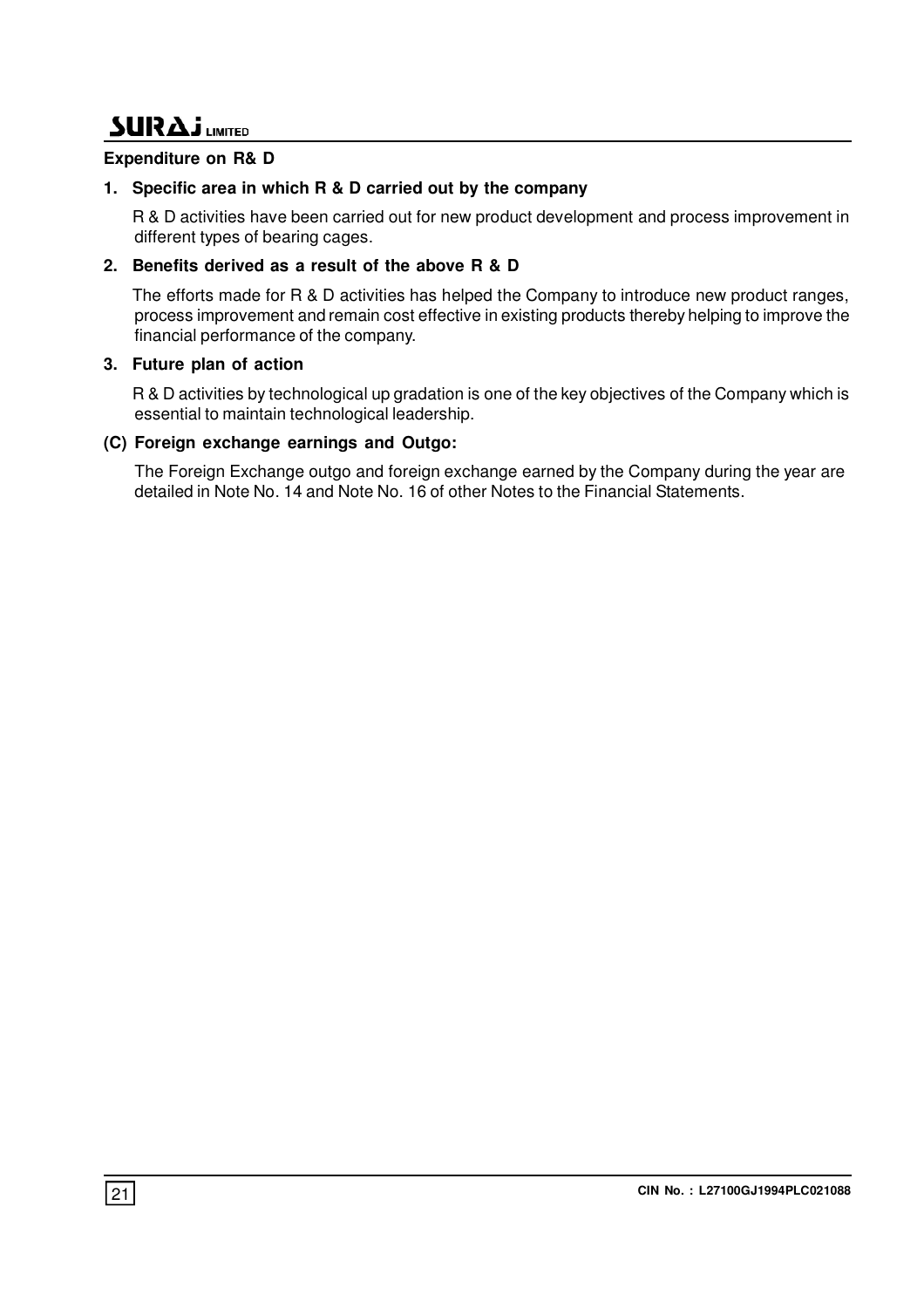## **ANNEXURE - C**

#### **EXTRACT OF ANNUAL RETURN**

#### **FORM MGT 9**

(Pursuant to Section 92 (3) of the Companies Act, 2013 and

Rule 12(1) of the Company (Management & Administration) Rules, 2014)

Financial Year ended on 31.03.2016

|           | <b>I.REGISTRATION &amp; OTHER DETAILS:</b>                                    |   |                                                                                                         |
|-----------|-------------------------------------------------------------------------------|---|---------------------------------------------------------------------------------------------------------|
|           | <b>CIN</b>                                                                    |   | L27100GJ1994PLC021088                                                                                   |
| İΪ        | <b>Registration Date</b>                                                      |   | 20/01/1994                                                                                              |
| liii.     | Name of the Company                                                           |   | <b>SURAJ LIMITED</b>                                                                                    |
| <b>iv</b> | Category/Sub-category of the Company                                          | ÷ | Company having Share Capital                                                                            |
| v         | Address of the Registered office<br>& contact details                         |   | SURAJ HOUSE, OPP. USMANPURA GARDEN,<br>USMANPURA, AHMEDABAD, Gujarat - 380014<br>Ph: 0091-79-27540720.  |
| vi        | Whether listed company                                                        |   | Yes (Listed in BSE)                                                                                     |
| vii       | Name, Address & contact details Of<br>the Registrar & Transfer Agent, if any. | ÷ | MCS LIMITED,<br>101, Shatdal Complex, 1st Floor, Opp. BATA<br>Showroom, Ashram Road, Ahmedabad - 380009 |

II. PRINCIPAL BUSINESS ACTIVITIES OF THE COMPANY:

All the business activities contributing 10% or more of the total turnover of the company shall be stated

| Si. | Name & Description of main                                                      | NIC / HSN Code of                   | │ % to total turnover |
|-----|---------------------------------------------------------------------------------|-------------------------------------|-----------------------|
| No. | products/services                                                               | the Product /service of the company |                       |
|     | Manufacturing of Stainless Steel, Pipes<br>Tubes, 'U' Tubes, Flanges & Fittings | 7304 910                            | 95%                   |

#### **III. PARTICULARS OF HOLDING, SUBSIDIARY & ASSOCIATE COMPANIES:**

| <b>SI</b><br>No. | Name & Address of the<br>Company | <b>ICIN/GLN</b> | I HOLDING/<br><b>SUBSIDIARY/</b><br><b>ASSOCIATE</b> | $%$ OF<br><b>SHARES</b><br><b>HELD</b> | <b>APPLICABLE</b><br><b>SECTION</b> |  |  |  |  |  |
|------------------|----------------------------------|-----------------|------------------------------------------------------|----------------------------------------|-------------------------------------|--|--|--|--|--|
|                  | <b>NIL</b>                       |                 |                                                      |                                        |                                     |  |  |  |  |  |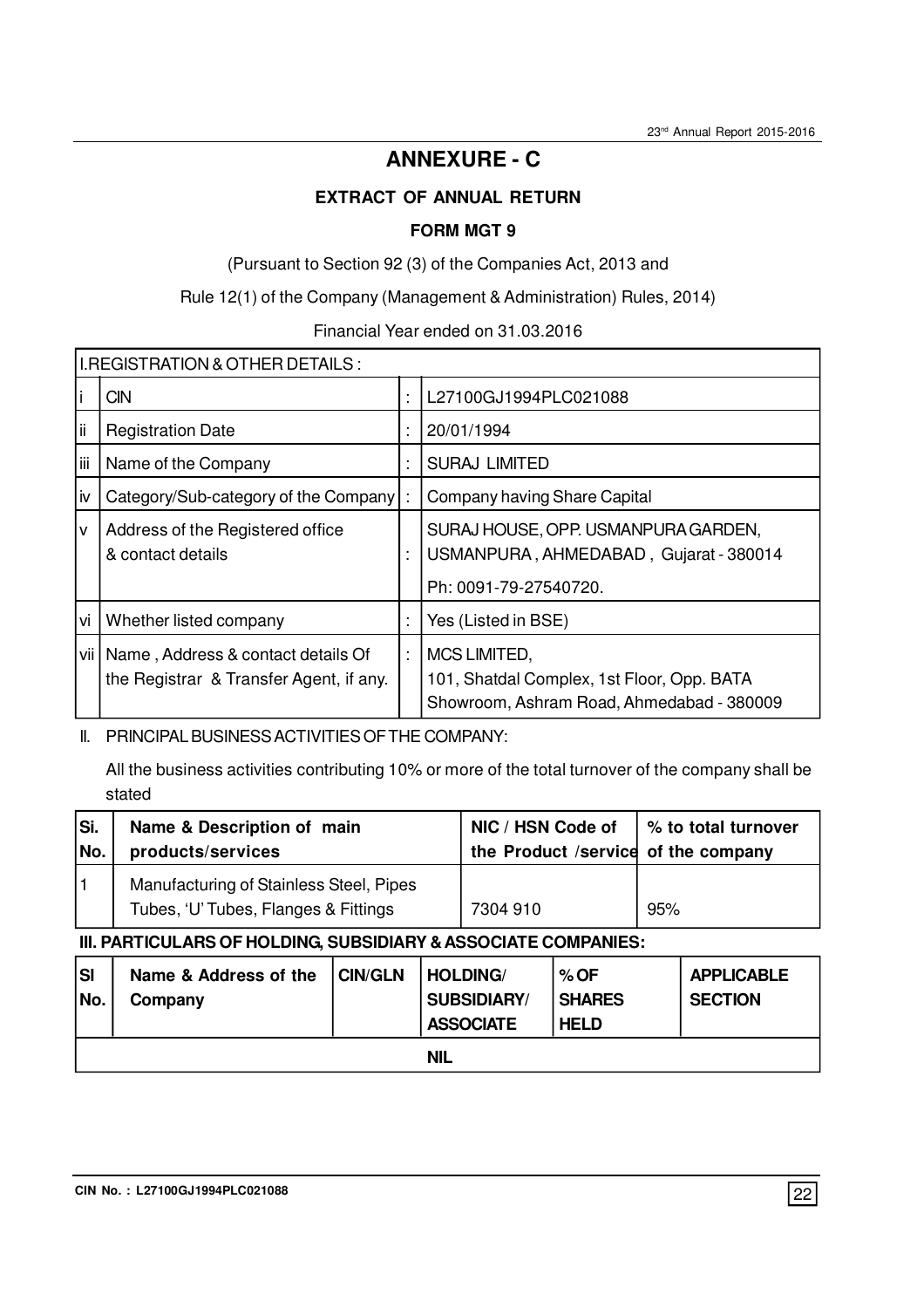| Category of Shareholders       |                 | No. of Shares held at the beginning of the year   No. of Shares held at the end of the year |                     |                     |                | % change during<br>the year |                     |             |             |           |
|--------------------------------|-----------------|---------------------------------------------------------------------------------------------|---------------------|---------------------|----------------|-----------------------------|---------------------|-------------|-------------|-----------|
|                                | Demat           | Physical Total                                                                              |                     | % of Total Demat    |                | Physical                    | Total               | % of Total  |             |           |
|                                |                 |                                                                                             |                     | Shares              |                |                             |                     | Shares      |             |           |
| A. Promoters                   |                 |                                                                                             |                     |                     |                |                             |                     |             |             |           |
| $(1)$ Indian                   |                 |                                                                                             |                     |                     |                |                             |                     |             |             |           |
| a) Individual/HUF              | $\mathbf 0$     | 0                                                                                           | $\pmb{0}$           | $\mathbf 0$         | $\pmb{0}$      | 0                           | $\mathbf 0$         | $\pmb{0}$   | $\pmb{0}$   | 0         |
| b) Central Govt.or State Govt. | $\mathbf 0$     | 0                                                                                           | $\mathbf 0$         | $\mathbf 0$         | $\mathbf 0$    | $\mathbf 0$                 | $\mathbf 0$         | $\mathbf 0$ | $\mathbf 0$ | 0         |
| c) Bodies Corporates           | $\mathbf 0$     | 0                                                                                           | $\mathbf 0$         | $\mathsf 0$         | $\mathbf 0$    | 0                           | $\mathbf 0$         | $\mathbf 0$ | 0           | 0         |
| d) Bank/FI                     | 0               | 0                                                                                           | $\overline{0}$      | $\mathbf 0$         | $\mathbf 0$    | 0                           | $\mathbf 0$         | $\mathbf 0$ | 0           | 0         |
| e) Any other                   | 1,43,90,400     | $\overline{0}$                                                                              | 1,43,90,400 74.7007 |                     | 1,43,90,400    | $\mathbf 0$                 | 1,43,90,400 74.7007 |             |             |           |
| SUB TOTAL:(A) (1)              | $1,43,90,400$ 0 |                                                                                             | 1,43,90,400 74.7007 |                     | 1,43,90,400    | $\mathbf 0$                 | 1,43,90,400 74.7007 |             |             |           |
| (2) Foreign                    |                 |                                                                                             |                     |                     |                |                             |                     |             |             |           |
| a) NRI- Individuals            | $\pmb{0}$       | 0                                                                                           | $\pmb{0}$           | $\mathsf{O}\xspace$ | 0              | $\pmb{0}$                   | $\pmb{0}$           | $\pmb{0}$   | $\mathbf 0$ | 0         |
| b) Other Individuals           | $\pmb{0}$       | 0                                                                                           | $\pmb{0}$           | $\pmb{0}$           | 0              | $\pmb{0}$                   | $\pmb{0}$           | $\mathbf 0$ | 0           | $\pmb{0}$ |
| c) Bodies Corp.                | $\pmb{0}$       | 0                                                                                           | $\mathbf 0$         | $\pmb{0}$           | $\pmb{0}$      | 0                           | $\pmb{0}$           | $\mathbf 0$ | 0           | 0         |
| d) Banks/FI                    | 0               | 0                                                                                           | 0                   | $\pmb{0}$           | $\pmb{0}$      | 0                           | $\pmb{0}$           | $\mathbf 0$ | 0           | 0         |
| e) Any other                   | $\mathbf 0$     | 0                                                                                           | $\mathbf 0$         | $\mathbf 0$         | $\mathbf 0$    | $\mathbf 0$                 | $\mathbf 0$         | $\mathbf 0$ | $\mathbf 0$ | 0         |
| SUB TOTAL (A) (2)              | $\mathbf 0$     | 0                                                                                           | $\mathbf 0$         | $\mathsf 0$         | $\overline{0}$ | 0                           | $\overline{0}$      | $\mathbf 0$ | $\mathbf 0$ | $\pmb{0}$ |
| Total Shareholding of          | 1,43,90,400     | $\overline{0}$                                                                              | 1,43,90,400 74.7007 |                     | 14390400       | $\pmb{0}$                   | 1,43,90,400 74.7007 |             |             |           |
| Promoter                       |                 |                                                                                             |                     |                     |                |                             |                     |             |             |           |

23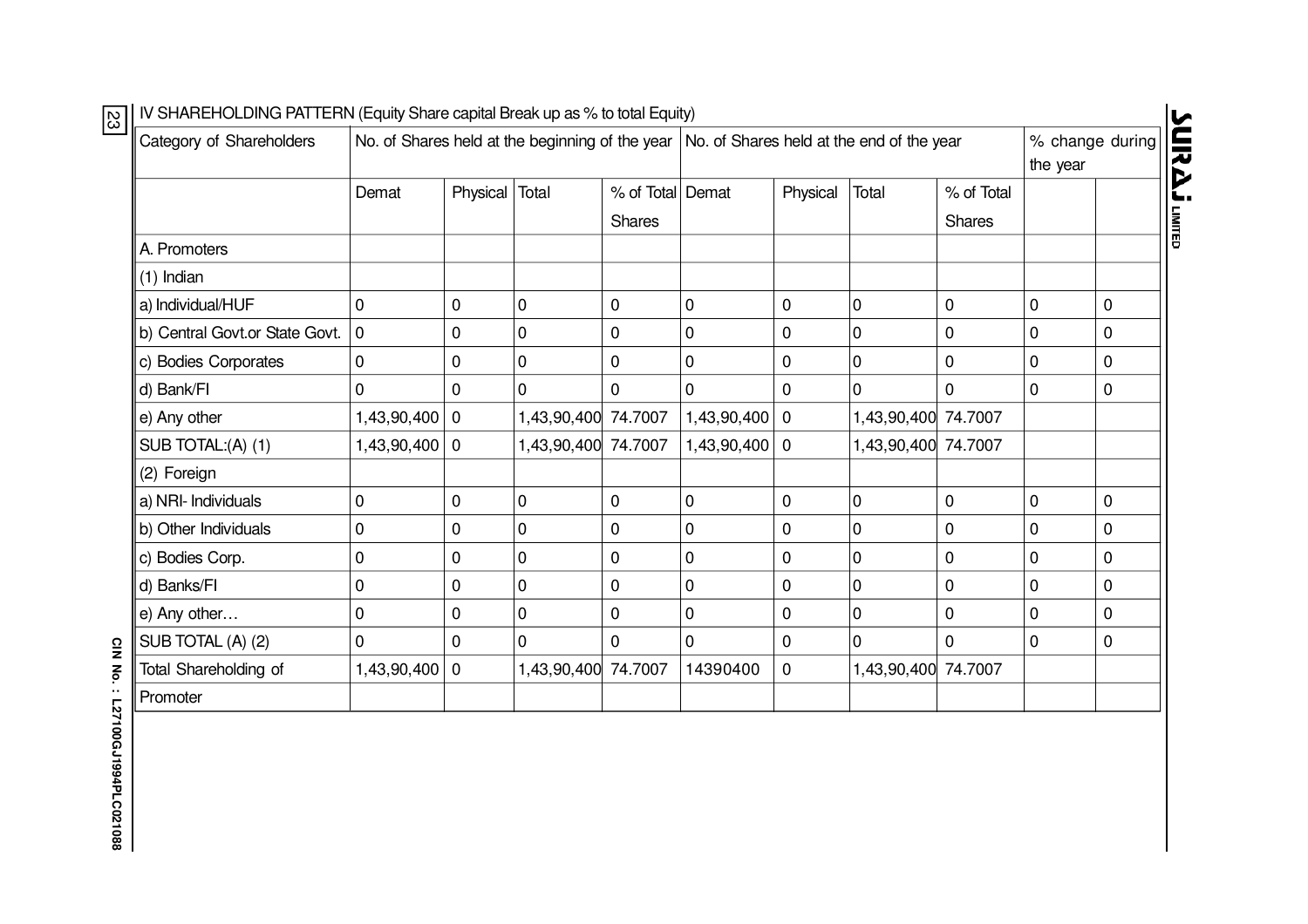| <b>Category of Shareholders</b>                                                       |                     |                | No. of Shares held at the beginning of the year |                             |                | No. of Shares held at the end of the year |                | $\frac{1}{2}$        | change<br>the year | during         |
|---------------------------------------------------------------------------------------|---------------------|----------------|-------------------------------------------------|-----------------------------|----------------|-------------------------------------------|----------------|----------------------|--------------------|----------------|
|                                                                                       | Demat               | Physical       | Total                                           | % of Total<br><b>Shares</b> | Demat          | Physical                                  | Total          | % of Total<br>Shares |                    |                |
| <b>B. PUBLIC SHAREHOLDING</b>                                                         |                     |                |                                                 |                             |                |                                           |                |                      |                    |                |
| (1) Institutions                                                                      |                     |                |                                                 |                             |                |                                           |                |                      |                    |                |
| a) Mutual Funds                                                                       | 0                   | 0              | $\mathbf 0$                                     | 0                           | 0              | 0                                         | 0              | $\pmb{0}$            | 0                  | 0              |
| b) Banks/FI                                                                           | $\mathbf 0$         | $\mathbf 0$    | $\overline{0}$                                  | $\mathbf 0$                 | $\overline{0}$ | 0                                         | $\overline{0}$ | $\mathbf 0$          | $\mathbf 0$        | $\overline{0}$ |
| c) Central govt                                                                       | $\mathbf 0$         | 0              | $\mathbf 0$                                     | $\Omega$                    | 0              | 0                                         | $\Omega$       | $\mathbf 0$          | $\mathbf 0$        | 0              |
| d) State Govt.                                                                        | $\mathbf 0$         | 0              | $\mathbf 0$                                     | $\mathbf 0$                 | 0              | 0                                         | $\mathbf 0$    | $\mathbf 0$          | 0                  | 0              |
| e) Venture Capital Fund                                                               | $\mathbf 0$         | 0              | $\mathbf 0$                                     | 0                           | $\overline{0}$ | 0                                         | $\mathbf 0$    | $\mathbf 0$          | 0                  | 0              |
| f) Insurance Companies                                                                | $\mathbf 0$         | $\pmb{0}$      | $\mathbf 0$                                     | 0                           | 0              | 0                                         | $\mathbf 0$    | $\pmb{0}$            | 0                  | $\pmb{0}$      |
| $g$ ) FIIS                                                                            | $\mathbf 0$         | $\mathbf 0$    | $\overline{0}$                                  | $\mathbf 0$                 | $\overline{0}$ | 0                                         | $\overline{0}$ | $\mathbf 0$          | $\overline{0}$     | 0              |
| h) Foreign Venture Capital<br>Funds                                                   | 0                   | 0              | 0                                               | 0                           | 0              | 0                                         | 0              | 0                    | 0                  | 0              |
|                                                                                       |                     |                |                                                 |                             |                |                                           |                |                      |                    |                |
| (2) Non Institutions                                                                  |                     |                |                                                 |                             |                |                                           |                |                      |                    |                |
| a) Bodies corporates                                                                  | 1130076             | $\Omega$       | 1130076                                         | 5.8662                      | 1127207        | 0                                         | 1127207        | 5.8513               | 2869               | 0.0149         |
| b) Individuals                                                                        |                     |                |                                                 |                             |                |                                           |                |                      |                    |                |
| i) Individual shareholders<br>holding nominal share capital<br>upto₹1 Lakh            | 782701              | 138533         | 921234                                          | 4.7821                      | 671909         | 129033                                    | 800942         | 4.16                 | 26333              | 0.13           |
| ii) Individuals shareholders<br>holding nominal share capital in<br>excess of ₹1 Lakh | 2633984             | $\overline{0}$ | 2633984                                         | 13.6730                     | 2738785        | 0                                         | 2738785        | 14.22                | 546413             | 2.83           |
| c) Any Other (specify) NRIs                                                           |                     |                |                                                 |                             |                |                                           |                |                      |                    |                |
| <b>HUF</b>                                                                            | 181481              | 0              | 181481                                          | 0.9421                      | 194813         | 0                                         | 194813         | 1.0113               | $-713$             | $-0.0037$      |
| <b>NRI</b>                                                                            | 6925                | 0              | 6925                                            | 0.0359                      | 11953          | 0                                         | 11953          | 0.0620               | 8373               | 0.0435         |
| d) Foreign Bodies Corporate                                                           |                     |                |                                                 |                             |                |                                           |                |                      |                    |                |
| SUBTOTAL(B)(2):                                                                       | 4735167             | 138533         | 4873700                                         | 25.2993                     | 4744667        | 129033                                    | 4873700        | 25.30                | 583275             | 3.01           |
| <b>Total Public Shareholding</b>                                                      |                     |                |                                                 |                             |                |                                           |                |                      |                    |                |
| C. Shares held by Custodian                                                           | $\Omega$            | 0              | $\Omega$                                        | 0                           | $\Omega$       | 0                                         | $\Omega$       | $\mathbf 0$          |                    |                |
| Grand Total (A+B+C)                                                                   | 19125567            | 138533         | 19264100                                        | 100.00                      | 4744667        | 129033                                    | 19264100       | 100                  | $\mathbf 0$        | $\pmb{0}$      |
|                                                                                       | i) Others (specify) |                |                                                 |                             |                |                                           |                |                      |                    |                |

**CIN No. : L27100GJ1994PLC021088**

23m Annual Report 2015-2016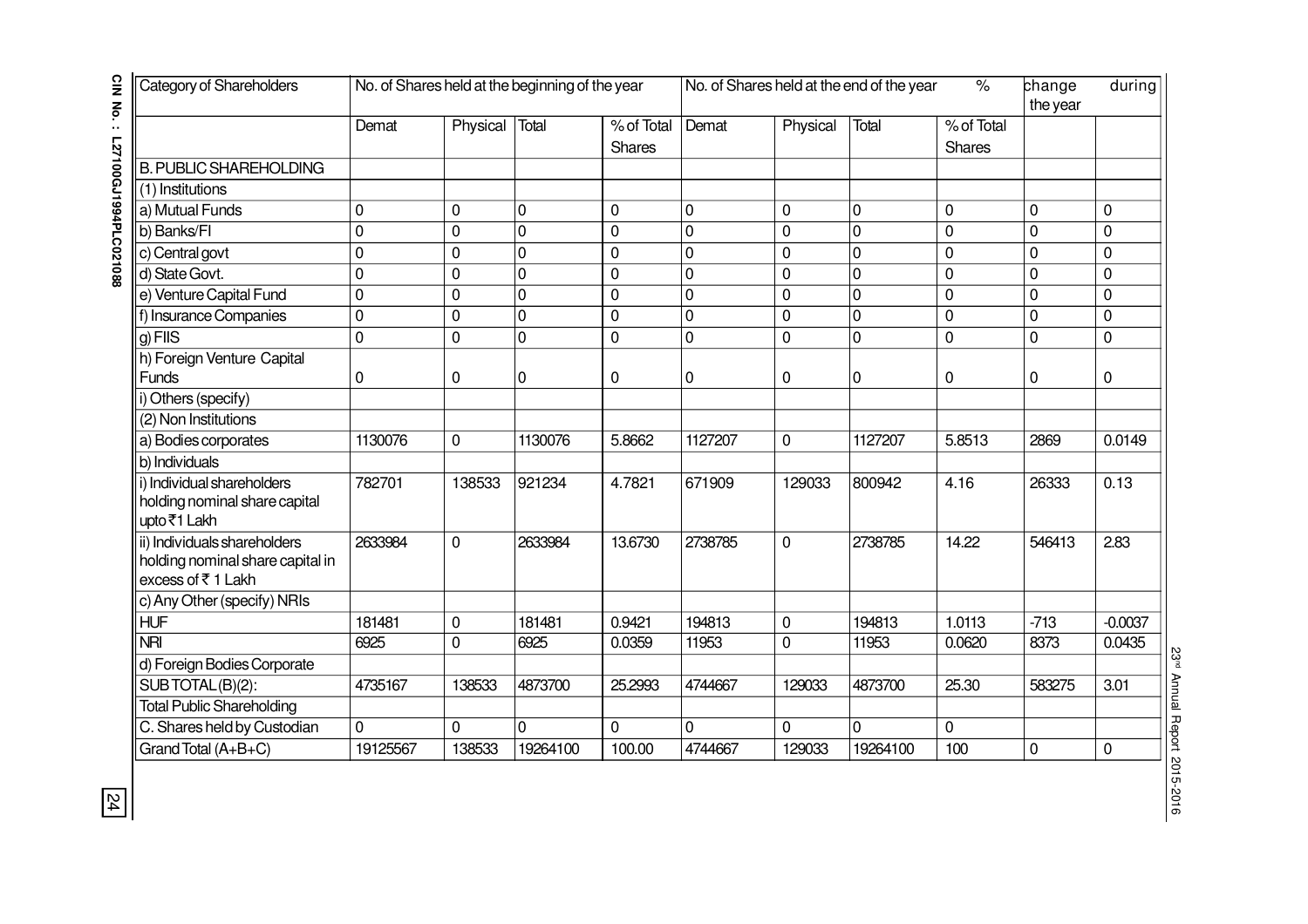|                                |                       | <b>Shareholding at the</b><br>beginning of the year |                                             |              | end of the year         |                        |                                           |  |
|--------------------------------|-----------------------|-----------------------------------------------------|---------------------------------------------|--------------|-------------------------|------------------------|-------------------------------------------|--|
|                                |                       | shares of<br>the company                            | % of shares<br>pledged<br>encumbered        | No of shares | % of total<br>shares of | % of shares<br>pledged | holding<br>during<br>the year             |  |
| Anilaben Ashokkumar Shah       | 38,08,710             | 19.7710                                             | 0                                           | 38,08,710    | 19.7710                 | $\mathbf 0$            | $\mathbf 0$                               |  |
| Chandrika Kunal Shah           | 31,03,870             | 16.1122                                             | 0                                           | 31,03,870    | 16.1122                 | $\pmb{0}$              | 0                                         |  |
| Rekhaben Gunvantkumar Shah     | 25,17,920             | 13.0705                                             | $\pmb{0}$                                   | 25,17,920    | 13.0705                 | $\pmb{0}$              | $\pmb{0}$                                 |  |
| Ashokkumar Tarachand Shah      | 10,77,700             | 5.5943                                              | $\mathbf 0$                                 | 10,77,700    | 5.5943                  | $\mathbf 0$            | $\mathbf 0$                               |  |
| Kunal Tarachand Shah           | 10,30,600             | 5.3498                                              | $\pmb{0}$                                   | 10,30,600    | 5.3498                  | $\mathbf 0$            | 0                                         |  |
| Gunvantkumar Tarachand Shah    | 9,91,600              | 5.1474                                              | $\overline{0}$                              | 9,91,600     | 5.1474                  | 0                      | $\pmb{0}$                                 |  |
| Dishant Kunalbhai Shah         | 5,55,000              | 2.8810                                              | $\mathbf 0$                                 | 5,55,000     | 2.8810                  | $\mathbf 0$            | $\mathbf 0$                               |  |
| Dixit Ashokkumar Shah          | 2,92,500              | 1.5184                                              | $\mathbf 0$                                 | 2,92,500     | 1.5184                  | $\mathbf 0$            | $\pmb{0}$                                 |  |
| Chirag Ashokbhai Shah          | 2,92,500              | 1.5184                                              | $\mathbf 0$                                 | 2,92,500     | 1.5184                  | $\mathbf 0$            | $\mathbf 0$                               |  |
| Minor Kapil Gunvant kumar Shah | 2,70,000              | 1.4016                                              | 0                                           | 2,70,000     | 1.4016                  | 0                      | $\mathbf 0$                               |  |
| Minor Abhay Gunvantkumar Shah  | 2,70,000              | 1.4016                                              | $\pmb{0}$                                   | 2,70,000     | 1.4016                  | $\pmb{0}$              | $\pmb{0}$                                 |  |
| Nisha Maheshkumar Jain         | 1,80,000              | 0.9344                                              | 0                                           | 1,80,000     | 0.9344                  | $\pmb{0}$              | $\mathbf 0$                               |  |
| Total                          | 1,43,90,400           | 74.7007                                             | 0                                           | 1,43,90,400  | 74.7007                 | $\mathbf 0$            | 0                                         |  |
|                                |                       |                                                     |                                             |              |                         |                        |                                           |  |
|                                | No. Shareholders Name |                                                     | No of shares \% of total<br>to total shares |              |                         | Shareholding at the    | the company encumbered<br>to total shares |  |

SURA i<sub>LMITED</sub>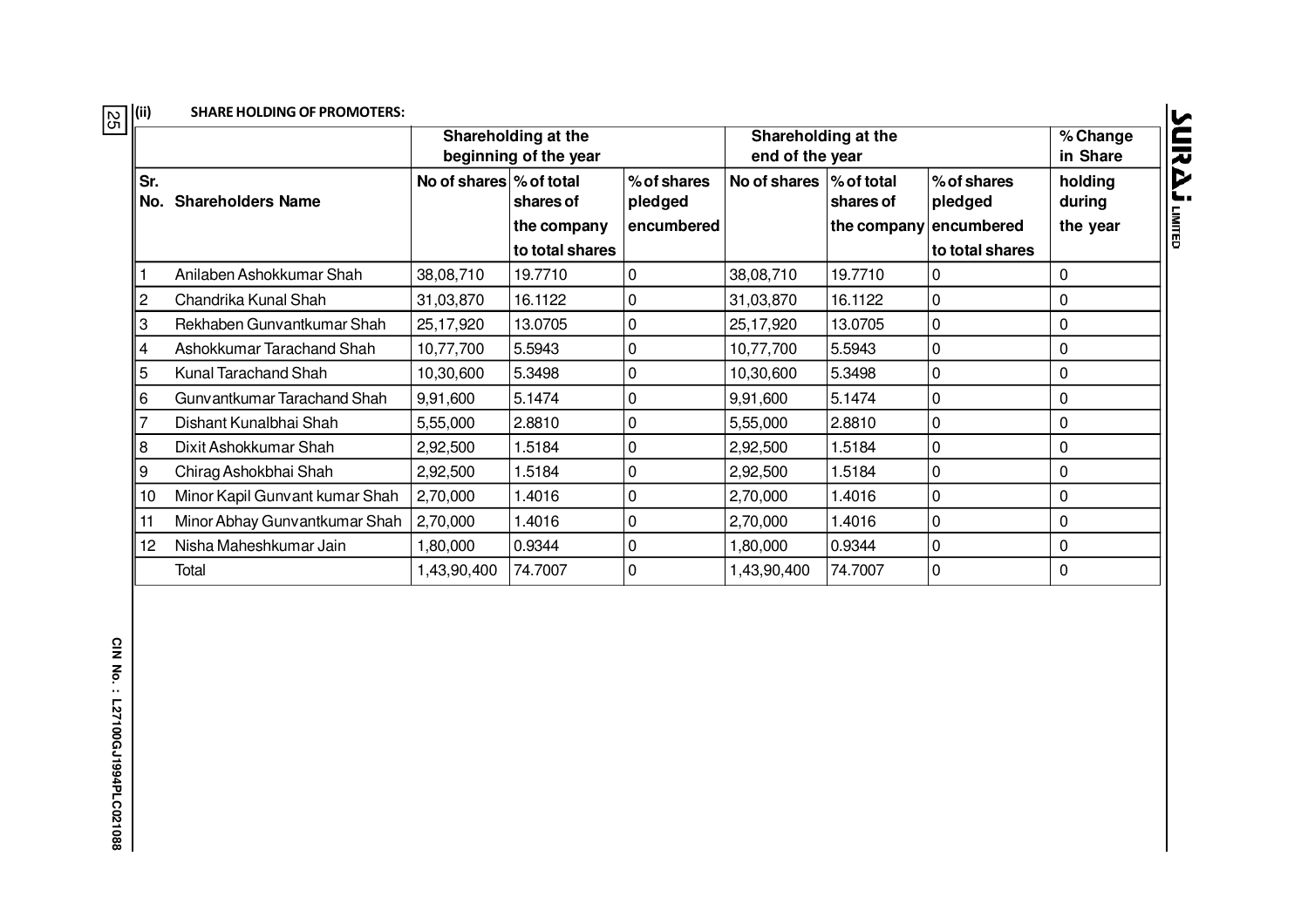23nd Annual Report 2015-2016

| (iii)          |                                                             | <b>CHANGE IN PROMOTERS' SHAREHOLDING (SPECIFY IF THERE IS NO CHANGE) :</b> |                                                      |               |                                |  |  |  |
|----------------|-------------------------------------------------------------|----------------------------------------------------------------------------|------------------------------------------------------|---------------|--------------------------------|--|--|--|
|                |                                                             |                                                                            | Shareholding at the                                  |               | <b>Cumulative Shareholding</b> |  |  |  |
| SI.            |                                                             | beginning of the Year<br>during the year                                   |                                                      |               |                                |  |  |  |
| No             |                                                             | No. of                                                                     | % of total                                           | No. of        | % of total                     |  |  |  |
|                |                                                             | <b>Shares</b>                                                              | shares of the                                        | <b>Shares</b> | shares of the                  |  |  |  |
|                |                                                             | company                                                                    |                                                      | company       |                                |  |  |  |
| 1              | At the beginning of the year                                | No changes in Promoters shareholding during the year                       |                                                      |               |                                |  |  |  |
| $\overline{2}$ | Date wise increase/decrease in                              |                                                                            |                                                      |               |                                |  |  |  |
|                | Promoters Shareholding during                               |                                                                            |                                                      |               |                                |  |  |  |
|                | the year specifying the reasons                             |                                                                            |                                                      |               |                                |  |  |  |
|                | for increase/decrease                                       |                                                                            |                                                      |               |                                |  |  |  |
|                | (e.g. allotment/transfer/bonus/                             |                                                                            |                                                      |               |                                |  |  |  |
|                | sweat equity etc.)                                          |                                                                            | No changes in Promoters shareholding during the year |               |                                |  |  |  |
| $\mathbf{3}$   | At the end of the year                                      |                                                                            | No changes in Promoters shareholding during the year |               |                                |  |  |  |
| (iv)           | Shareholding Pattern of top ten Shareholders                |                                                                            |                                                      |               |                                |  |  |  |
|                | (Other than Directors, Promoters & Holders of GDRs & ADRs): |                                                                            |                                                      |               |                                |  |  |  |
|                |                                                             |                                                                            | Shareholding at the                                  |               |                                |  |  |  |
| SI.            | For Each of the Top 10                                      |                                                                            | end of the year                                      |               |                                |  |  |  |
| <b>No</b>      | <b>Shareholders</b>                                         |                                                                            |                                                      |               |                                |  |  |  |
|                |                                                             |                                                                            | No. of Shares                                        | % of total    |                                |  |  |  |
|                |                                                             |                                                                            | company                                              |               | shares of the                  |  |  |  |
|                | DINESH STAINLESS PRIVATE LTD                                |                                                                            | 576050                                               | 2.9903        |                                |  |  |  |

| (v) Shareholding of Directors and Key Managerial Personnel : |        |        |
|--------------------------------------------------------------|--------|--------|
| 10   PAYAL P JAIN                                            | 106951 | 0.5552 |

2 | MANUSI SECURITIES PRIVATE LIMITED | 4407130 | 2.8877 3 | PAWANDEV P. JAIN | 298000 | 1.5469 4 | MUKESH RAGHUNATHMAL CHANDAN | 220409 | 1.1441 5 | HITESH BHANWARLAL SANGHVI | 185618 | 0.9635 6 MUKESHKUMAR AMRATLAL SHAH 135575 0.7038 7 SAVITA NARESH MUNOT 130605 0.6780 8 | LALITA BHANSALI | 124237 | 0.6449 9 | PADMAVATI RAMESH JAIN | 123700 | 0.6421

| SI. | For Each of the<br>Shareholding at the |                      |               |  |  |  |
|-----|----------------------------------------|----------------------|---------------|--|--|--|
| No  | <b>Directors &amp; KMP</b>             | end of the year      |               |  |  |  |
|     |                                        | <b>No. of Shares</b> | % of total    |  |  |  |
|     |                                        | company              | shares of the |  |  |  |
|     | Shareholding of Key                    |                      |               |  |  |  |
|     | <b>Managerial Personnel:</b>           |                      |               |  |  |  |
|     | <b>Ashok Shah</b>                      | 1077700              | 5.5943        |  |  |  |
| 2   | <b>Kunal Shah</b>                      | 1030600              | 5.3498        |  |  |  |
| 3   | <b>Gunvant Shah</b>                    | 991600               | 5.1474        |  |  |  |
|     | Shilpa Patel                           | 940                  | 0.0049        |  |  |  |

**CIN No. : L27100GJ1994PLC021088**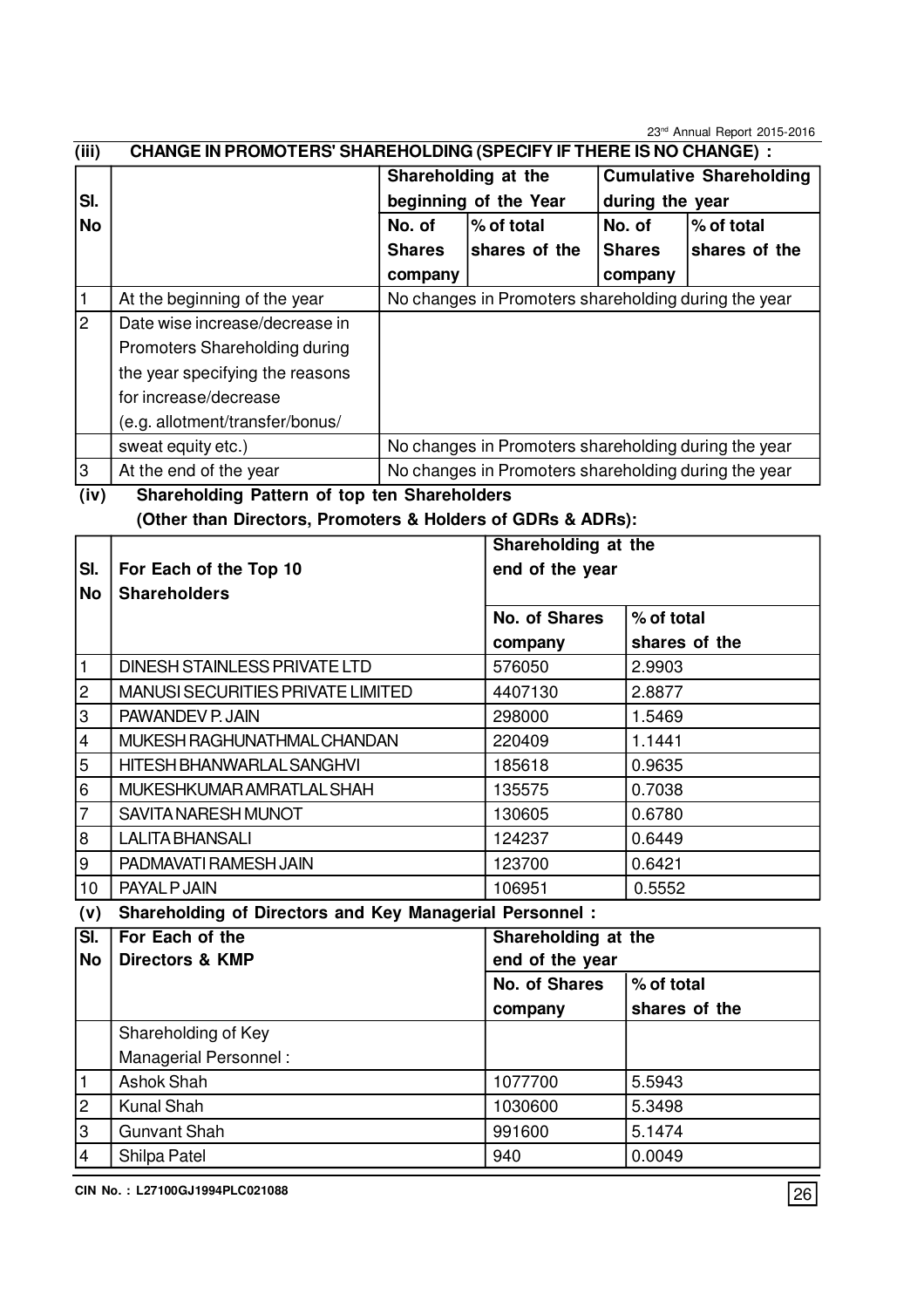# **SURAJ LIMITED**

|    | <b>Shareholding of Directors:</b> |            |            |
|----|-----------------------------------|------------|------------|
| 5  | Dipak Shah                        | 1200       | 0.0062     |
| 16 | Ketan Shah                        | <b>NIL</b> | ' NIL      |
|    | Haren Desai                       | <b>NIL</b> | <b>NIL</b> |
| 8  | <b>Bhupendra PAtel</b>            | <b>NIL</b> | <b>NIL</b> |

### **V. INDEBTEDNESS:**

### **Indebtedness of the Company including interest outstanding/accrued but not due for payment**

|            |                                                     | <b>Secured</b>  |           |            | <b>Total</b>                    |
|------------|-----------------------------------------------------|-----------------|-----------|------------|---------------------------------|
|            | <b>Particulars</b>                                  | Loans           |           |            | Unsecured Deposits Indebtedness |
|            |                                                     | excluding Loans |           |            |                                 |
|            |                                                     | deposits        |           |            |                                 |
|            | Indebtedness at the beginning of the financial year |                 |           |            |                                 |
| $\vert$ i) | <b>Principal Amount</b>                             | 12197.37        | 237.00    | <b>NIL</b> | 12434.37                        |
| ii)        | Interest due but not paid                           | <b>NIL</b>      | NA        | <b>NA</b>  | <b>NIL</b>                      |
| iii)       | Interest accrued but not due                        | 12.68           | <b>NA</b> | <b>NA</b>  | 12.68                           |
|            | Total (i+ii+iii)                                    | 12210.05        | --        | --         | 12447.05                        |
|            | Change in Indebtedness during the financial year    |                 |           |            |                                 |
|            | Addition                                            | 49889.95        | 3103.18   | <b>NIL</b> | 52993.13                        |
|            | Reduction                                           | 51335.60        | 1940.18   | <b>NA</b>  | 53275.78                        |
|            | Net Change                                          | $-1445.65$      | 1163      |            | $-282.65$                       |
|            | Indebtedness at the end of the financial year       |                 |           |            |                                 |
| li)        | <b>Principal Amount</b>                             | 10751.65        | 1400      | <b>NIL</b> | 12151.72                        |
| ii)        | Interest due but not paid                           | <b>NIL</b>      | <b>NA</b> | <b>NA</b>  | <b>NIL</b>                      |
| iii)       | Interest accrued but not due                        | 17.83           | <b>NA</b> | <b>NA</b>  | 17.83                           |
|            | Total (i+ii+iii)                                    | 10769.55        | 1400      |            | 12169.55                        |

### **VI. REMUNERATION OF DIRECTORS AND KEY MANAGERIAL PERSONNEL**

### **A) Remuneration to Managing Director, Whole-time Directors and/or Manager :**

|     |                                     | Name of MD/WTD/ Manager | Total                  |               |                     |               |
|-----|-------------------------------------|-------------------------|------------------------|---------------|---------------------|---------------|
| SI. | <b>Particulars of Remuneration</b>  | Mr.                     | Mr.                    | Mr.           | Ms.                 | <b>Amount</b> |
| No. |                                     | <b>Ashok Shah</b>       | Gunvant<br><b>Shah</b> | Kunal<br>Shah | <b>Shilpa Patel</b> |               |
| 1.  | Gross salary                        | 4.30                    | 3.10                   | 3.65          | 9.86                | 20.91         |
|     | (a) Salary as per provisions        |                         |                        |               |                     |               |
|     | contained in                        |                         |                        |               |                     |               |
|     | section 17(1) of the Income-tax     |                         |                        |               |                     |               |
|     | Act, 1961                           |                         |                        |               |                     |               |
|     | (b) Value of perquisites u/s 17(2)  |                         |                        |               |                     |               |
|     | Income-tax Act, 1961                |                         |                        |               |                     |               |
|     | (c) Profits in lieu of salary under |                         |                        |               |                     |               |
|     | section                             |                         |                        |               |                     |               |
|     | 17(3) Income-tax Act, 1961          |                         |                        |               |                     |               |
| 2.  | <b>Stock Option</b>                 |                         |                        |               |                     |               |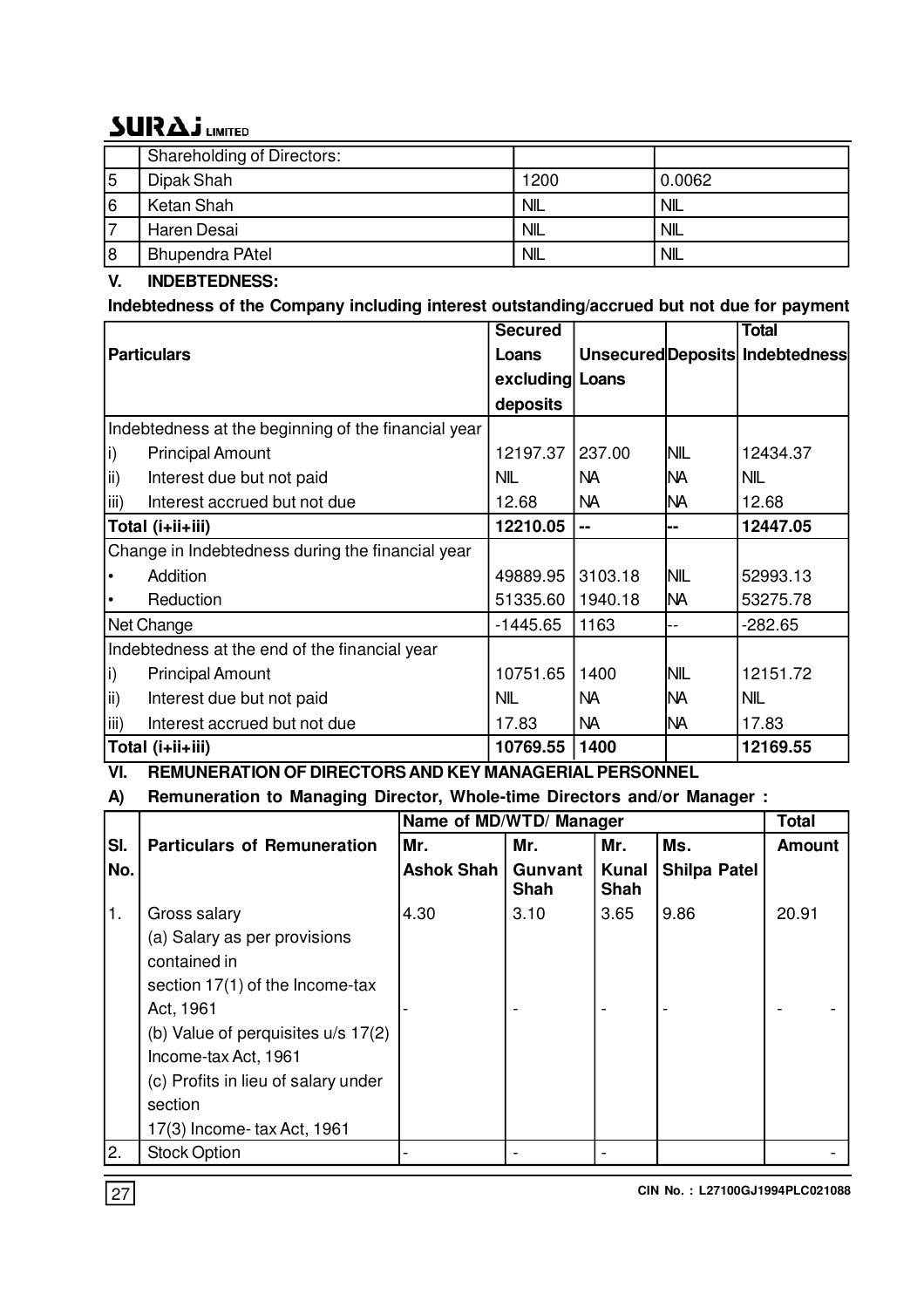| 3.                      | <b>Sweat Equity</b>                                                 |                                          |             |      |                                 |                          |                 |          |  |  |
|-------------------------|---------------------------------------------------------------------|------------------------------------------|-------------|------|---------------------------------|--------------------------|-----------------|----------|--|--|
| 4.                      | Commission                                                          |                                          |             |      |                                 |                          |                 |          |  |  |
|                         | - as % of profit                                                    |                                          |             |      |                                 |                          |                 |          |  |  |
|                         | - others, specify(PF)                                               |                                          |             |      |                                 |                          |                 |          |  |  |
| 5.                      | Others, please specify(Bonus)                                       |                                          |             |      |                                 | $\overline{\phantom{a}}$ | 0.0350          | 0.0350   |  |  |
|                         | Total (A)                                                           | 4.30                                     |             | 3.10 |                                 | 3.65                     | 9.86            | 20.945   |  |  |
| B)                      | Remuneration to other directors :                                   |                                          |             |      |                                 |                          |                 |          |  |  |
|                         |                                                                     | <b>Total</b><br><b>Name of Directors</b> |             |      |                                 |                          |                 |          |  |  |
| SI.                     | <b>Particulars of Remuneration</b>                                  | Mr.                                      | Mr.         |      | Mr.                             | <b>Amount</b>            |                 |          |  |  |
| No.                     |                                                                     | <b>Dipak</b><br><b>Ketan</b>             |             |      | <b>Haren</b>                    |                          | <b>Bhpendra</b> |          |  |  |
|                         |                                                                     | <b>Shah</b>                              | <b>Shah</b> |      |                                 | Shah                     | <b>Patel</b>    |          |  |  |
| 1.                      | <b>Independent Directors</b>                                        | $10,000/-$                               | 15,000/-    |      |                                 | 20,000/-                 | $20,000/-$      | 65,000/- |  |  |
|                         | • Fee for attending board                                           |                                          |             |      |                                 |                          |                 |          |  |  |
|                         | committee meetings                                                  |                                          |             |      |                                 |                          |                 |          |  |  |
|                         | • Commission                                                        |                                          |             |      |                                 |                          |                 |          |  |  |
|                         | • Others, please specify                                            |                                          |             |      |                                 |                          |                 |          |  |  |
|                         | Total (1)                                                           | 10,000/-                                 |             |      |                                 | 20,000/-                 | $20,000/-$      | 65,000/- |  |  |
| 2.                      | <b>Other Non-Executive Directors</b>                                |                                          | 15,000/-    |      |                                 |                          |                 |          |  |  |
|                         |                                                                     |                                          |             |      |                                 |                          |                 |          |  |  |
|                         | • Fee for attending board                                           |                                          |             |      |                                 |                          |                 |          |  |  |
|                         | committee meetings                                                  |                                          |             |      |                                 |                          |                 |          |  |  |
|                         | • Commission                                                        |                                          |             |      |                                 |                          |                 |          |  |  |
|                         | • Others, please specify                                            |                                          |             |      |                                 |                          |                 |          |  |  |
|                         | Total (2)                                                           |                                          |             |      |                                 |                          |                 |          |  |  |
|                         | Total = $(1 + 2)$                                                   | $10,000/-$                               | 15,000/-    |      |                                 | 20,000/-<br>$20,000/-$   |                 | 65,000/- |  |  |
| (C)                     | Remuneration to Key Managerial Personnel Other Than MD/Manager/WTD: |                                          |             |      |                                 |                          |                 |          |  |  |
|                         |                                                                     |                                          |             |      | <b>Key Managerial Personnel</b> |                          |                 |          |  |  |
| Si.                     |                                                                     |                                          |             |      | <b>Company Secretary</b>        |                          |                 |          |  |  |
| No.<br>$\overline{1}$ . | <b>Particulars of Remuneration</b><br>Gross salary                  |                                          |             |      | <b>Total</b><br>3.78<br>3.78    |                          |                 |          |  |  |
|                         | (a) Salary as per provisions contained in section                   |                                          |             |      |                                 |                          |                 |          |  |  |
|                         | 17(1) of the Income-tax Act, 1961                                   |                                          |             |      |                                 |                          |                 |          |  |  |
|                         | (b) Value of perquisites u/s 17(2)                                  |                                          |             |      |                                 |                          |                 |          |  |  |
|                         | Income-tax Act, 1961                                                |                                          |             |      |                                 |                          |                 |          |  |  |
|                         | (c) Profits in lieu of salary under section 17(3)                   |                                          |             |      |                                 |                          |                 |          |  |  |
|                         | Income-tax Act, 1961                                                |                                          |             |      |                                 |                          |                 |          |  |  |
| 2.                      | <b>Stock Option</b>                                                 |                                          |             |      |                                 |                          |                 |          |  |  |
| 3.                      | <b>Sweat Equity</b>                                                 |                                          |             |      |                                 |                          |                 |          |  |  |
| 4.                      | Commission                                                          |                                          |             |      |                                 |                          |                 |          |  |  |
|                         | - as % of profit<br>- others, specify                               |                                          |             |      |                                 |                          |                 |          |  |  |
| 5.                      | Others, please specify                                              |                                          |             |      |                                 |                          |                 |          |  |  |
|                         | <b>Total</b>                                                        |                                          |             |      | 3.78<br>3.78                    |                          |                 |          |  |  |

\*Shri Ashok Shah is the CFO of the company and his Remuneration is disclosed as above.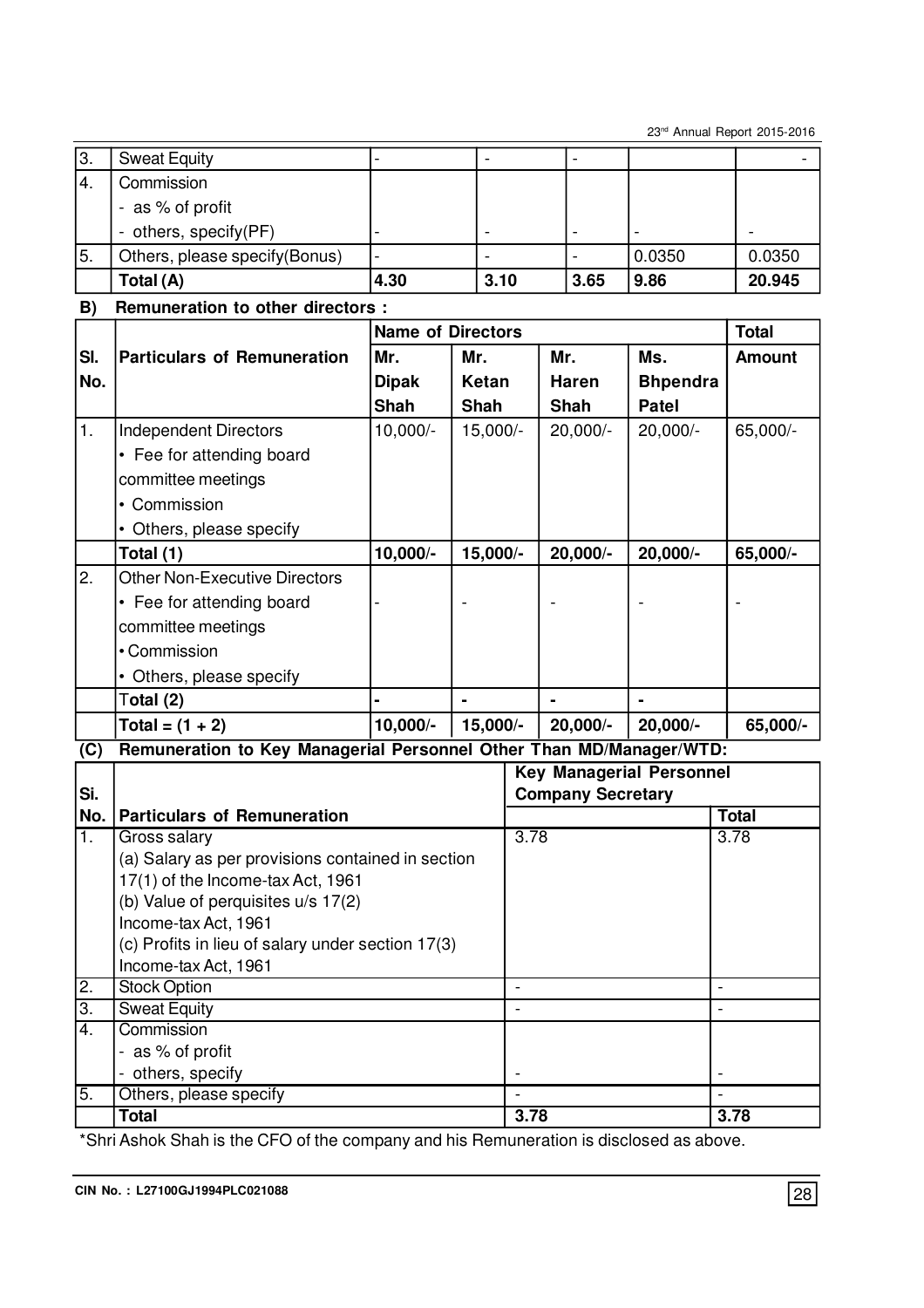# $SURAJ$

|                                     | PENALTIES / PUNISHMENT / COMPOUNDING OF OFFENCES:<br>VII. |                    |                                    |                    |               |  |  |  |  |
|-------------------------------------|-----------------------------------------------------------|--------------------|------------------------------------|--------------------|---------------|--|--|--|--|
|                                     | Section of the                                            | <b>Brief</b>       | Details of Penalty/ Authority (RD/ |                    | <b>Appeal</b> |  |  |  |  |
| <b>Type</b>                         | <b>Companies Act</b>                                      | <b>Description</b> | Punishment/                        | <b>NCLT/Court)</b> | made if any   |  |  |  |  |
|                                     |                                                           |                    | Compounding                        |                    | (give         |  |  |  |  |
|                                     |                                                           |                    | fees imposed                       |                    | details)      |  |  |  |  |
| A. COMPANY                          |                                                           |                    |                                    |                    |               |  |  |  |  |
| Penalty                             |                                                           |                    |                                    |                    |               |  |  |  |  |
| Punishment                          | None                                                      |                    |                                    |                    |               |  |  |  |  |
| Compounding                         |                                                           |                    |                                    |                    |               |  |  |  |  |
| <b>B. DIRECTORS</b>                 |                                                           |                    |                                    |                    |               |  |  |  |  |
| Penalty                             |                                                           |                    |                                    |                    |               |  |  |  |  |
| Punishment                          | None                                                      |                    |                                    |                    |               |  |  |  |  |
| Compounding                         |                                                           |                    |                                    |                    |               |  |  |  |  |
| <b>C. OTHER OFFICERS IN DEFAULT</b> |                                                           |                    |                                    |                    |               |  |  |  |  |
| Penalty                             |                                                           |                    |                                    |                    |               |  |  |  |  |
| Punishment                          | None                                                      |                    |                                    |                    |               |  |  |  |  |
| Compounding                         |                                                           |                    |                                    |                    |               |  |  |  |  |

# **MANAGEMENT DISCUSSIONS AND ANALYSIS REPORT**

### **Industry Structure and Development:**

Your company is a leading producer of SS seamless Welding Pipes, Tubes and "U" Tubes in Gujarat having a plant at S.no. 779/A, Thol, Tal:-Kadi, Dist: - Mehsana. Our products find application in important industry segments like pharmaceuticals, dyes & pigments, Oil, Gas, Refinery, etc. The day to day management of the Company is looked by the Executive Director assisted by a team of competent technical & commercial professionals.

### **Financial Performance:**

The company's overall operational performance has been Average during the financial year 2015-16; it achieved sale and other income of Rs. 15290.11 Lakh As against last year's Rs. 25139.75 Lakh. Profit before tax decrease from Rs. 934.53 Lakh to Rs.51.30 Lakh. Net Profit decrease from Rs 689.10 Lakh to Rs. 39.12 Lakh Reserve and Surplus stood at Rs. 6638.63 Lakh.

### **Opportunities, Threats, Risks and Concerns:**

As is normal and prevalent for any business, the Company is likely to face competition from large scale imports. There can be risks inherent in meeting unforeseen situation, not uncommon in the industry. Company is fully aware of these challenges and is geared to meet them. Company also recognizes the risks associated with business and would take adequate measures to address the associated risks and concerns. Some of these factors include competition from multinational Companies, duty free imports by customers against export obligations, our pricing strategy being mainly dependent on import affairs and dependence on imported raw material.

### **Internal Control Systems and their Adequacy:**

Management has put in place effective Internal Control Systems to provide reasonable assurance for:

- Safeguarding Assets and their usage.
- Maintenance of Proper Accounting Records and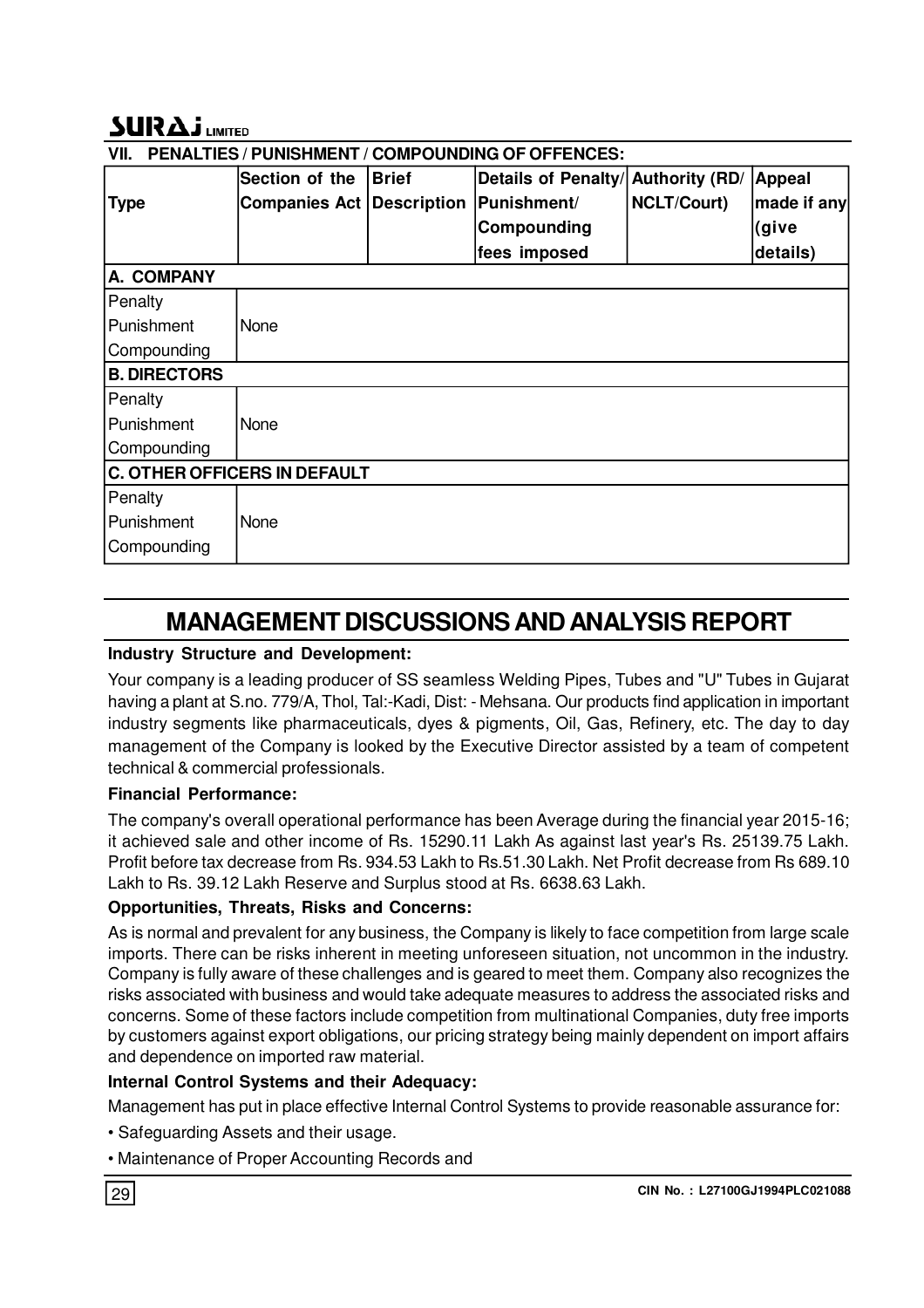• Adequacy and Reliability of the information used for carrying on Business Operations.

Key elements of the Internal Control Systems are as follows:

- (i) Existence of Authority Manuals and periodical updating of the same for all Functions.
- (ii) Existence of clearly defined organizational structure and authority.
- (iii) Existence of corporate policies for Financial Reporting and Accounting.
- (iv) Existence of Management information system updated from time to time as may be required.
- (v) Existence of Annual Budgets and Long Term Business Plans.
- (vi) Existence of Internal Audit System.

(vii)Periodical review of opportunities and risk factors depending on the Global / Domestic Scenario and to undertake measures as may be necessary.

The Company has appointed an Independent Auditor to ensure compliance and effectiveness of the Internal Control Systems in place.

The Audit Committee is regularly reviewing the Internal Audit Reports for the auditing carried out in all the key areas of the operations. Additionally the Audit Committee approves all the audit plans and reports for significant issues raised by the Internal and External Auditors. Regular reports on the business development, future plans and projections are given to the Board of Directors. Internal Audit Reports are regularly circulated for perusal of Senior Management for appropriate action as required.

#### **Human Resource/Industrial Relations:**

Human Resources Development, in all its aspects like training in safety and social values is under constant focus of the management. Relations between the management & the employees at all levels remained healthy & cordial throughout the year. The Management and the employees are dedicated to achieve the corporate objectives and the targets set before the company.

#### **Business outlook:**

Steel Industry in India seems to be positive despite continuing global economic slowdown. This optimism stems from many factors. The Indian steel industry is in some ways insulated from the events affecting steel industry on a global scale as it does not rely on export to the developed markets. Despite high interest rates and marginal slowdown in economic activity the basic economic fundamentals will ensure stable performance of the economy in coming year. The year 2014-15 offers a positive picture in terms of the growth in all segments in comparison with previous. Consequently the demand for our product will increase. The steel industry is in a mature phase of its life cycle. Industry value added (IVA), or the industry's contribution to the overall economy, is expected to grow at an annualized rate 0.2% during the 10 year to 2018. During that same period, GDP is expected to grow at an annualized rate of 2.1% the industry's growth in relation to that of the overall economy indicates that it is mature.

#### **Cautionary Statement:**

Statements in the Management Discussion and Analysis and Directors Report describing the Company's strengths, strategies, projections and estimates, are forward-looking statements and progressive within the meaning of applicable laws and regulations. Actual results may vary from those expressed or implied, depending upon economic conditions, Government Policies and other incidental factors. Readers are cautioned not to place undue reliance on the forward looking statements.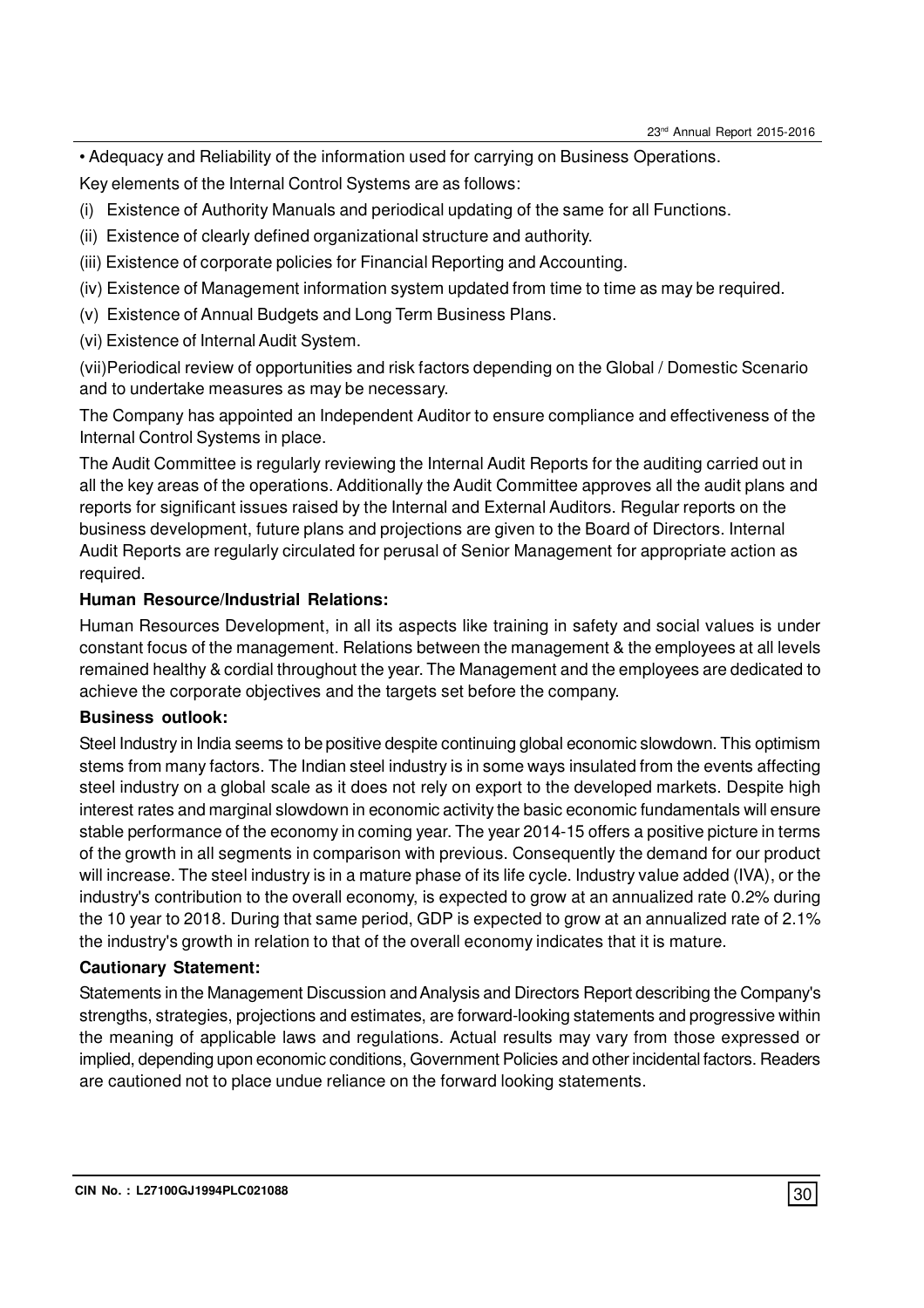# **APPENDIX - I**

# **REPORT ON CORPORATE GOVERNANCE**

#### **(Pursuant to clause 49 of the Listing Agreement)**

In accordance with Clause 49 (Now REG 27) of the Listing Agreement with the Stock Exchanges in India (Clause 49) and some of the best practices followed internationally on Corporate Governance, the report containing the details of governance system and process at Suraj Limited is as under:

### **1. Company's Philosophy on Corporate Governance:**

As a policy SURAJ Limited (SURAJ) gives utmost importance of achieving high standards of Corporate Governance and is committed to achieve the highest level of Corporate Governance in order to enhance long-term shareholder value by integration of systems and actions for enhancement of corporate performance. The Company places due emphasis on regulatory compliance. The Company gives equal importance for maintaining as well as improving the quality of its products and to achieve this, the Company carries out continuous product developments and quality controls. The Company gives utmost importance for developing a team of competitive professional managers. Overall, policy is set by the Board of Directors and implemented by a team of professional managers in their respective field. The Company gives fair amount of freedom to the employees to get their best contribution to the Company and rewards and incentives are given in recognition thereof.

#### **2. Board of Directors:**

Composition & size of the Board. The present strength of the Board is eight Directors, The Board of Directors of the Company comprises of optimum mix of both Executive and Non-executive Directors with independent Directors. The Board members consist of persons with professional expertise and experience in various fields of Finance, Accounts, Management, Law, Labor Welfare etc. Number of Board Meeting held during the year along with the dates of Meeting. Four Board Meetings were held during the year 2015-16 the dates on which the said meetings were held are as follows:

- 1) 12th May 2015 2) 6th August 2015
- 3) 6th November 2015 4) 27th January 2016

All major decisions regarding resource mobilization, capital expenditure, etc. are considered by the Board, in addition to day-to-day matters, which are statutorily required to be placed before the Board of Directors for its approval. Following information is regularly put up before the Board for its consideration and approval:

- Review of operational results
- Quarterly financial results
- Minutes of the meeting of Audit Committee and Shareholder's/Investors' Grievance Committee of the Board.
- Compliance with various statutory requirements.

The Board is informed of all material, financial and commercial decision from time to time.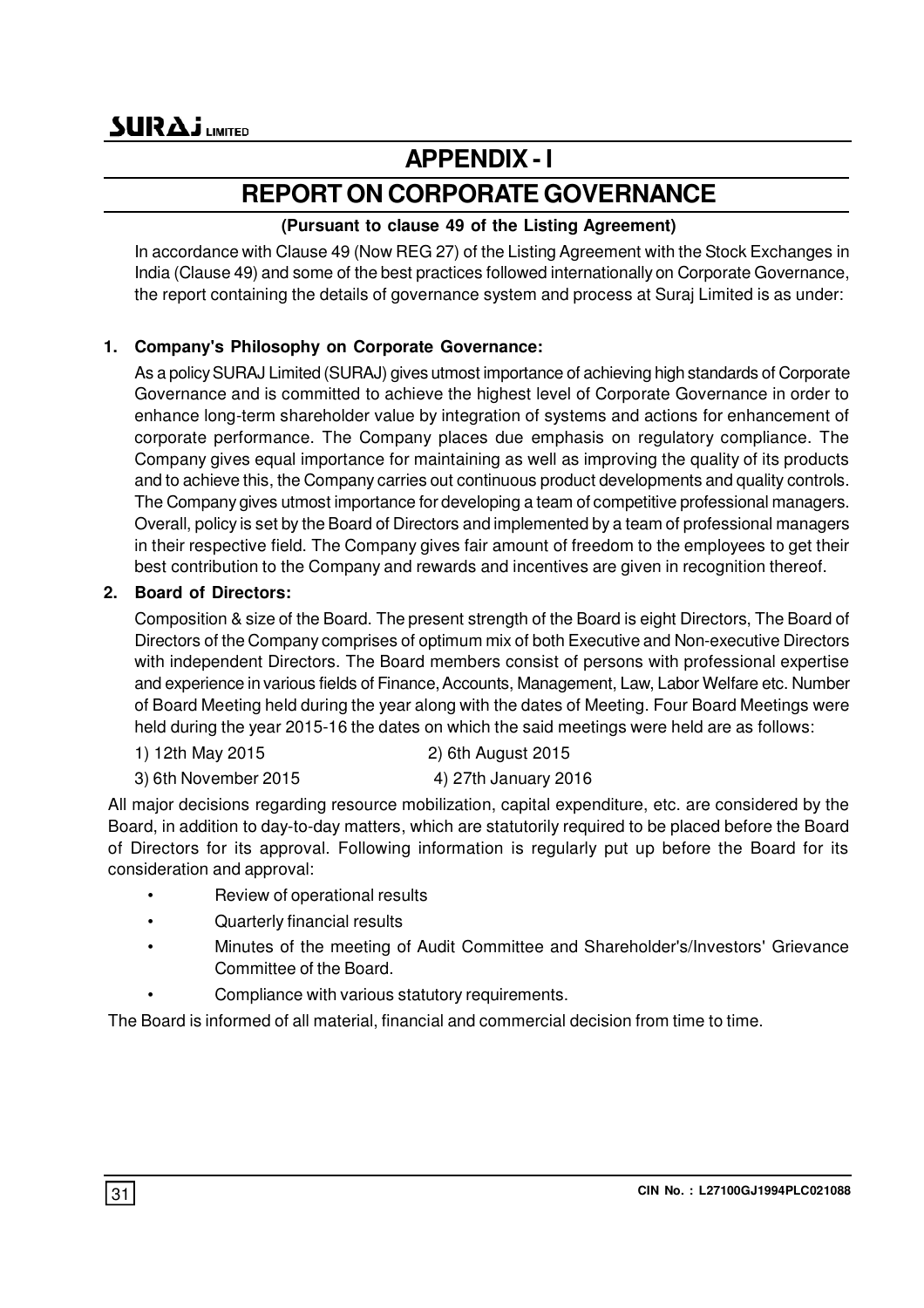23nd Annual Report 2015-2016

**Attendance of each Director at Board Meeting and the last Annual General Meeting (AGM) and the number of Companies and Committees where he/she is Director/Member are as under.**

| Name Of<br><b>Director</b> |            | PD/NPD   Ed/NED/ID/WTD | No. Of<br><b>Board</b><br>Meeting AGM<br>attended | Attendence NO. Of<br>at the last | <b>Directorship Committees</b><br>in other co.<br>(Excluding<br>private<br>company.) | NO. of<br>(Other than<br>Suraj Ltd) |                |
|----------------------------|------------|------------------------|---------------------------------------------------|----------------------------------|--------------------------------------------------------------------------------------|-------------------------------------|----------------|
|                            |            |                        |                                                   |                                  |                                                                                      | <b>Chairman Member</b>              |                |
| Mr. Ashok<br>Shah          | <b>PD</b>  | ED                     | 3                                                 | <b>YES</b>                       |                                                                                      |                                     |                |
| Mr. Kunal<br>Shah          | <b>PD</b>  | ED                     | $\overline{\mathcal{A}}$                          | <b>YES</b>                       |                                                                                      |                                     | $\blacksquare$ |
| Mr. Gunvant<br>Shah        | <b>PD</b>  | <b>ED</b>              | 3                                                 | <b>YES</b>                       |                                                                                      |                                     | $\blacksquare$ |
| Mr. Dipak<br>ShahN         | PD         | NED/ID                 | $\overline{c}$                                    | <b>YES</b>                       |                                                                                      |                                     |                |
| Mr. Ketan<br>ShahN         | <b>PD</b>  | NED/ID                 | 3                                                 | <b>YES</b>                       |                                                                                      |                                     | $\blacksquare$ |
| Mr. Haren<br>Desai         | <b>NPD</b> | NED/ID                 | $\overline{4}$                                    | <b>YES</b>                       |                                                                                      |                                     | $\blacksquare$ |
| Mr.<br>Bhupendra<br>Patel  | <b>NPD</b> | NED/ID                 | $\overline{\mathcal{A}}$                          | <b>YES</b>                       |                                                                                      |                                     |                |
| Ms. Shilpa<br>Patel        | <b>NPD</b> | <b>WTD</b>             | 3                                                 | <b>YES</b>                       |                                                                                      |                                     |                |

\* PD - Promoter Director NPD - Non Promoter Director, ID - Independent Director, N.E.D - Non-Executive Director, E.D.-Executive Director., WTD - Whole Time Director

" The committees mentioned above include Audit Committee and Share holders Investors' Grievance Committee and Remuneration Committee

" None of the Directors of the Company was a member of more than ten Committees of Boards as stipulated under Regulation 27 of the Listing Agreement nor was a Chairman of more than five such committees across all companies in which he was a director.

The Chairman of the Board is an Executive Director. In the judgment of the Board of Directors of the Company, following Directors are independent Non-executive Directors:

- Mr. Dipak Shah
- Mr. Ketan Shah
- Mr. Haren Desai
- Mr. Bhupendrasinh Patel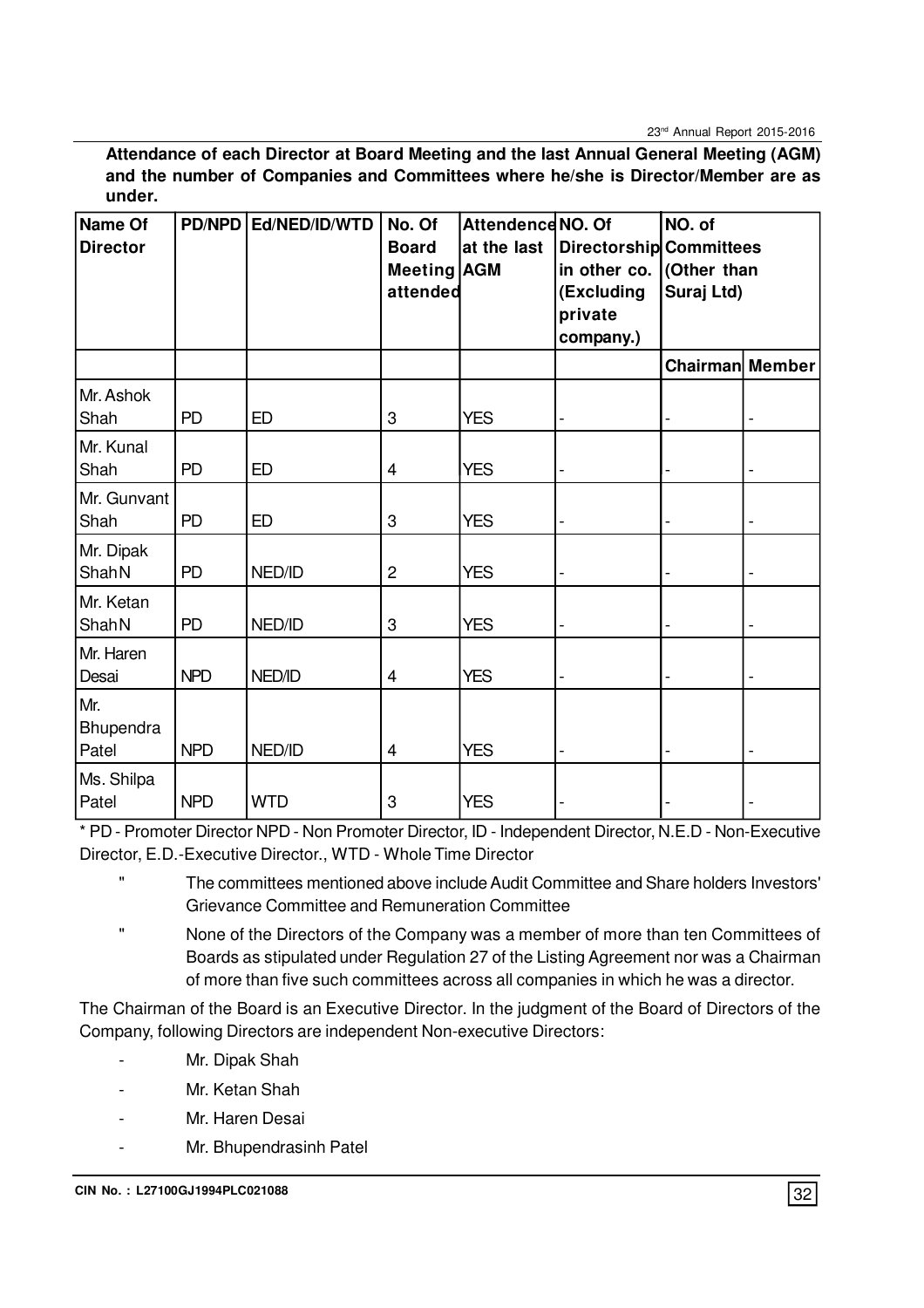**Information about Directors seeking appointment and re-appointment:**

**Details of Directors seeking re-appointment at the forthcoming Annual General Meeting of the Company; (pursuant to Clause 49 (Now Regulation 27) of the Listing Agreement with the Stock Exchange)**

| Name Of                                                                                                                | Mr. Ashok T.<br><b>Shah</b> | Mr. Kunal T.<br>Shah | Mr. Gunvant<br><b>Shah</b> | Ms. Shilpa<br><b>Patel</b> |
|------------------------------------------------------------------------------------------------------------------------|-----------------------------|----------------------|----------------------------|----------------------------|
| Date of Birth                                                                                                          | 29/05/1966                  | 24/08/1973           | 25/03/1971                 | 08/04/1972                 |
| Date of Appointment                                                                                                    | 20/01/1994                  | 20/01/1994           | 20/01/1994                 | 13/11/2014                 |
| <b>Qualifications</b>                                                                                                  | Graduate                    | Graduate             | Graduate                   | M.A., B.P.ed.              |
| Expertise in specific functional<br>lareas                                                                             | Finance                     | Marketing            | Marketing                  | Connercial                 |
| List of Companies in which<br>outside Directorship held as<br>on 31.03.2015 (Excluding<br>private & Foreign companies) | Nil                         | Nil                  | Nil                        | Nil                        |
| Chairman/Member of the<br>Committees of other<br>Companies on which he/she is<br>a Member as on 31.03.2015             | Nil                         | Nil                  | Nil                        | Nil                        |
| Number of equity shares held in<br>the Company                                                                         | 10,77,700                   | 10,30,600            | 9,91,600                   | 940                        |

## **Information of various committee**

## **3. Audit Committee:**

The Audit Committee of the Company comprises of following three Non-Executive Directors and all them are Independent Director.

| Name Of the Member | <b>Designation</b> | No. of meeting Held | No. of meeting attended |
|--------------------|--------------------|---------------------|-------------------------|
| Mr. Dipak Shah     | Chairman           |                     |                         |
| Mr. Ketan Shah     | Member             |                     |                         |
| Mr. Haren Desai    | Member             |                     |                         |

The audit committee meetings were held on 12th May 2015, 6th August 2015, 6th November 2015 and 27th January 2016. The power and role of the Audit Committee are as per Guidelines set out in Clause 49 (Now Reg. 27) of the Listing Agreement with the Stock Exchange.

The Terms of the reference of the Audit Committee include approving and implementing the audit procedures and techniques, reviewing the financial reporting systems, internal control systems and control procedures and ensuring compliance with the regulatory guidelines. The Audit Committee met prior to the finalization of Accounts for the year ended 31st March 2016.

The Chairman of the Audit Committee was present at 22nd Annual General Meeting of the Company held on 21st July 2015.

## **4. Remuneration Committee:**

The Remuneration Committee of the Company comprises of following Non-Executive Directos and whole time Director.

| Name                | <b>Designation</b> |
|---------------------|--------------------|
| Mr. Haren Desai     | Chairman           |
| Ms. Shilpa Patel    | Member             |
| Mr. Bhupendra Patel | Member             |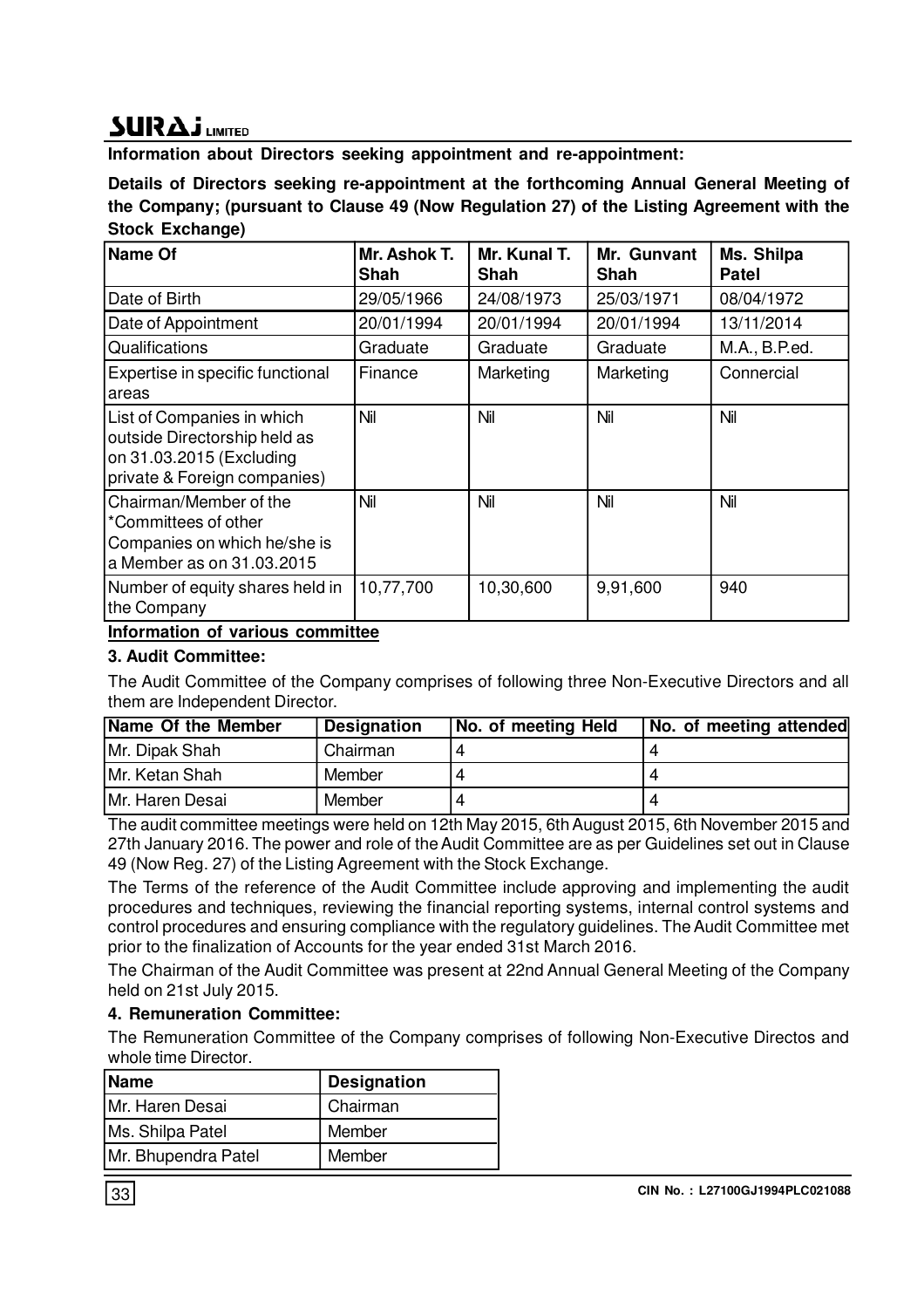- i) The broad terms of reference of the remuneration Committee are as under;
	- a) To approve annual remuneration plan of the Company.
	- b) Such other matters as the Board may from time to time request the Remuneration committee to examine and recommend/ approve.
- ii) The Chairman of the Remuneration Committee was present at the Last Annual General Meeting of the Company held on 21st July 2015.
- iii) The Company does not have any ESOP Scheme.
- iv) Remuneration Policy:

The Company's remuneration policy is driven by the success and performance of the individual employee and the Company. Through its compensation program, the company endeavors to attract, retain, develop and motivate a high performance workforce. The company pays remuneration by way of salary, benefits, perquisites and allowances to its Chairman & CFO, Managing Director and other executive directors. Annual increments are decided by the Remuneration Committee within the salary scale permitted within the limits prescribed in the Act read with rules and schedules and as approved by the shareholders of the company.

The Company pays Sitting Fees of Rs. 5000/-with effect from 01/06/2013 per meeting to its Non-Executive Directors (NEDs) for attending only the meeting of the Board of directors of the Company. However, the Company does not pay any sitting fees to the members for attending any other committee meetings except as mentioned above.

| Name Of<br>Director                                |      | Mr. Ashok Shah Mr. Kunal Shah    | Mr. Gunvant Shah   Ms. Shilpa Patel |                     |
|----------------------------------------------------|------|----------------------------------|-------------------------------------|---------------------|
| Designation                                        |      | Chairman (CFO) Managing Director | Vice Chairman                       | Whole time director |
| Salary                                             | 4.30 | 3.65                             | 3.10                                | 9.86                |
| Perqusits                                          |      |                                  |                                     |                     |
| Special Allowance                                  |      |                                  |                                     |                     |
| Variable<br>component                              |      |                                  |                                     |                     |
| Contribution<br>to PF And super<br>annotation fund |      |                                  |                                     |                     |
| <b>Total</b>                                       | 4.30 | 3.65                             | 3.10                                | 9.86                |

The details of the remuneration paid to the directors for the year 2015-16 are as follows:

Company has not issued any convertible instrument. However, the details of the Shares held by Non-Executive Directors as at 31st March 2016 and sitting fees paid for various meetings attended during the F.Y. 2015-16 are as follows:

| Sr. No. | Name OF non-executive director No. of shares held Sitting fees paid during |      |              |
|---------|----------------------------------------------------------------------------|------|--------------|
|         |                                                                            |      | the year     |
|         | Mr. Dipak Shah                                                             | 1200 | Rs. 10,000/  |
| 12      | Mr. Ketan Shah                                                             |      | Rs. 15,000/- |
| lЗ      | Mr.Haren Desai                                                             |      | Rs. 20,000/- |
| 14      | Mr. Bhupendra Patel                                                        |      | Rs. 20,000/- |

## **4. Corporate Social Responsibility Committee (CSR) :**

i) Terms of reference:

The Committee formulates and recommend to the Board, a CSR Policy and recommend the amount of expenditure to be incurred on CSR activities. Committee framed a transparent monitoring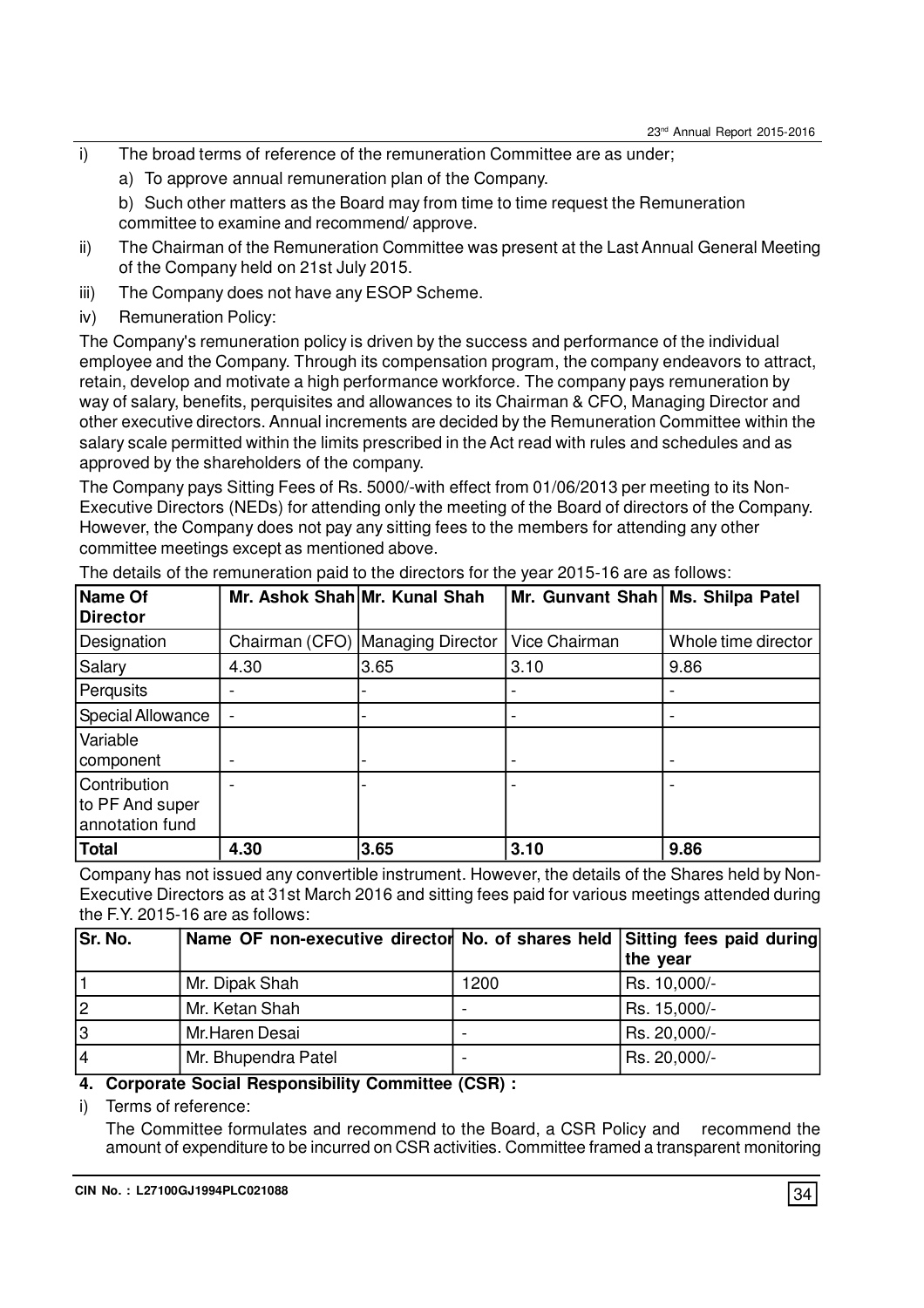mechanism for implementation of CSR projects or programs or activities undertaken by the Company and also monitors CSR policy from time to time.

ii) Composition:

The CSR Committee of the Company consists of 2 Non-Executive and Independent Directors. One Promoter Director And one Whole time director

| Name of Member  | <b>Designation</b> |
|-----------------|--------------------|
| Mr. Ashok Shah  | <b>Chairman</b>    |
| Ms. Shilpa Pate | Member             |
| Mr. Dipak Shah  | Member             |
| Mr. Ketan Shah  | Member             |

## **5. Shareholders/Investors' Grievance Committee:**

The Company has constituted a Shareholders/Investors' Grievance Committee and stack holders relationship committee to ensure timely services to the Member/Investors and to supervise the performance of the Registrar and Share Transfer Agent and to provide the best services to the Investors. It is also empowered to approve transfer, transmission and transposition of shares, issue duplicate share certificates, etc. from time to time.

The Committee consists of following three Non-Executive Directors, as under;

|            | Mr. Ketan Shah  | Chairman |
|------------|-----------------|----------|
| <u> 2.</u> | Mr. Dipak Shah  | Member   |
| 3.         | Mr. Haren Desai | Member   |

Mr. Ketan Shah, who is a non-executive director and independent, is a Chairman of the Committee. The number of shareholder's complaints received through Stock Exchange or SEBI during the year 2015-16 and status of the same are as follows:

| Complaints    | No. of     | No. of         | No. of           |
|---------------|------------|----------------|------------------|
| Received from | Complaints | Complaints     | Complaints       |
|               | Received   | Disposed off   | Outstanding      |
|               |            | Satisfactorily | As on 31.03.2016 |
| <b>SEBI</b>   | None       | <b>None</b>    | None             |
| Shareholders  | None       | <b>None</b>    | None             |

**All** the complaints/queries are promptly attended and resolved to the satisfaction of shareholders. All shares received for transfer were registered and dispatched within the stipulated time, wherever documents were correct and valid in all respects.

## **6. General Body Meetings:**

## **(A) Annual General Meeting:**

Date and time of the Annual General Meeting held during the preceding 3 years and the Special Resolution(s) passed thereat are as follows:

| Year    | <b>Location</b>                                      | Date & Time | <b>Special Resolution Passed</b>                                     |
|---------|------------------------------------------------------|-------------|----------------------------------------------------------------------|
| 2014-15 | Conference Hall of                                   | 21/07/2015  | Appointment of Ms. Shilpa                                            |
|         | "The Ahmedabad Textile Mills<br>Association",        | 10.30 AM    | Patel as Whole Time Director<br><b>Remuneration of Cost Auditor.</b> |
|         | Near "Gurjari", Ashram Road,<br>Ahmedabad - 380 009. |             | Amend the Article of Association.                                    |
| 2013-14 | Conference Hall of                                   | 21/08/2014  | Re-Appointment of Mr. Kunal                                          |
|         | "The Ahmedabad Textile Mills<br>Association",        | 10.30 AM    | Shah as a Managing Director<br>of the company.                       |
|         | Near "Gurjari", Ashram Road,<br>Ahmedabad - 380 009. |             |                                                                      |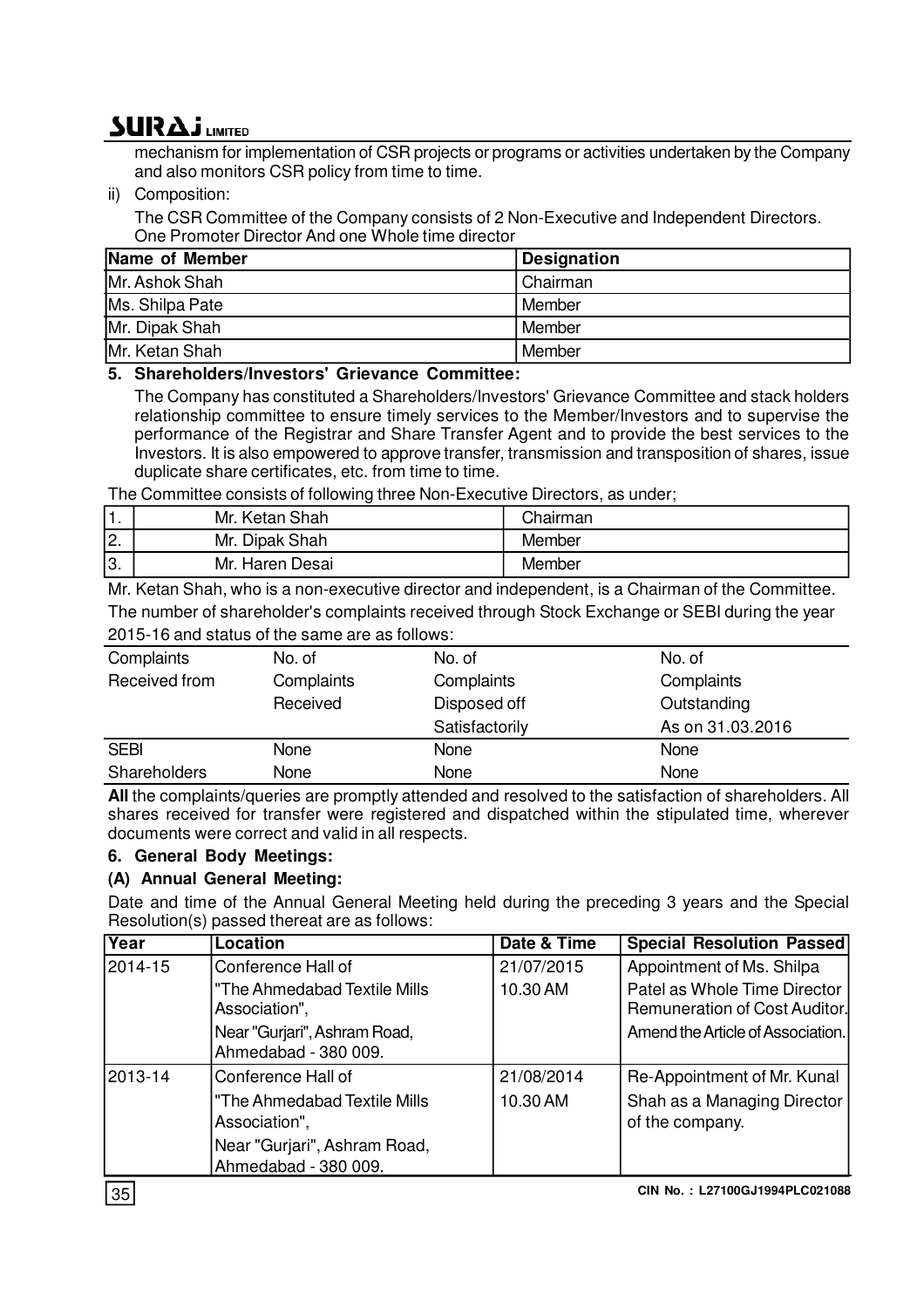23nd Annual Report 2015-2016

|         |                                                      |            | Increase in borrowing limits                    |
|---------|------------------------------------------------------|------------|-------------------------------------------------|
|         |                                                      |            | Power to create charges                         |
| 2012-13 | Conference Hall of                                   | 31/08/2013 | Increase in sitting fees for                    |
|         | "The Ahmedabad Textile Mills<br>Association",        | 10.30 AM   | NED from Rs.2500/- to<br>Rs. 5000/- per meeting |
|         | Near "Gurjari", Ashram Road,<br>Ahmedabad - 380 009. |            | attended.                                       |

## **(B) Extra Ordinary General Meeting:**

Date and time of the Extra Ordinary General Meeting held during the preceding 3 years and the Special Resolution(s) passed thereat are as follows:

| ∣Year   | Location    | Date & Time | <b>Special Resolution Passed</b> |
|---------|-------------|-------------|----------------------------------|
| 2015-16 | <b>NONE</b> | <b>NONE</b> | <b>NONE</b>                      |
| 2014-15 | <b>NONE</b> | <b>NONE</b> | <b>I NONE</b>                    |
| 2013-14 | <b>NONE</b> | <b>NONE</b> | <b>NONE</b>                      |

The shareholders passed the resolutions set out in the respective notices. At the forthcoming AGM, there is no item on the agenda that needs approval by postal ballot.

## **7. Disclosure:**

- 1. There are no materially significant related party transactions made by the Company with its promoters, Directors or Management, etc., that may have potential conflict with the interest of the Company at large. Transactions with related parties as per requirements of Accounting Standard (AS-18) - 'Related Party Disclosures' issued by the Institute of Chartered Accountants of India are disclosed in Notes to the Accounts for the year 2015-2016
- 2. In the preparation of the financial statements, the Company has followed the Accounting Standards issued by the Companies (Accounting Standard) Rules, 2006 as well as the Accounting Standard issued by the ICAI.
- 3. The Company has complied with all requirements of the Listing Agreements entered into with the Stock Exchanges as well as the regulations and guidelines of Securities & Exchange Board of India, Consequently, there were no strictures or penalties imposed either by Securities & Exchange Board of India or the Stock Exchanges or any statutory authority for non-compliance of any matter related to the capital markets during last three years.

## **8. SEBI Complaints Redressal System (SCORES):**

SEBI has initiated SCORES for processing the investor complaints in a centralized web based redress system and online redressed of all the shareholders complaints. The company is in compliance with the SCORES and redressed the shareholders complaints well within the stipulated time.

## **9. Code of Conduct:**

The Company has laid down a Code of Conduct for all the Board members and key managerial personnel. The declaration by Chairman & CFO is forming part of this report.

## **10. Means of Communication with shareholders:**

i) Quarterly Results: Quarterly results were taken on record by the Board of Directors and submitted to stock exchanges in terms of the requirements of clause 41 (Now, Regulation 33) of the listing agreement. Quarterly results are normally published in English and Guajarati newspapers.

- ii) Website : www.suraj group.com
- iii) Whether it also : Press release, if any made by the company are also displayed. Displays official News releases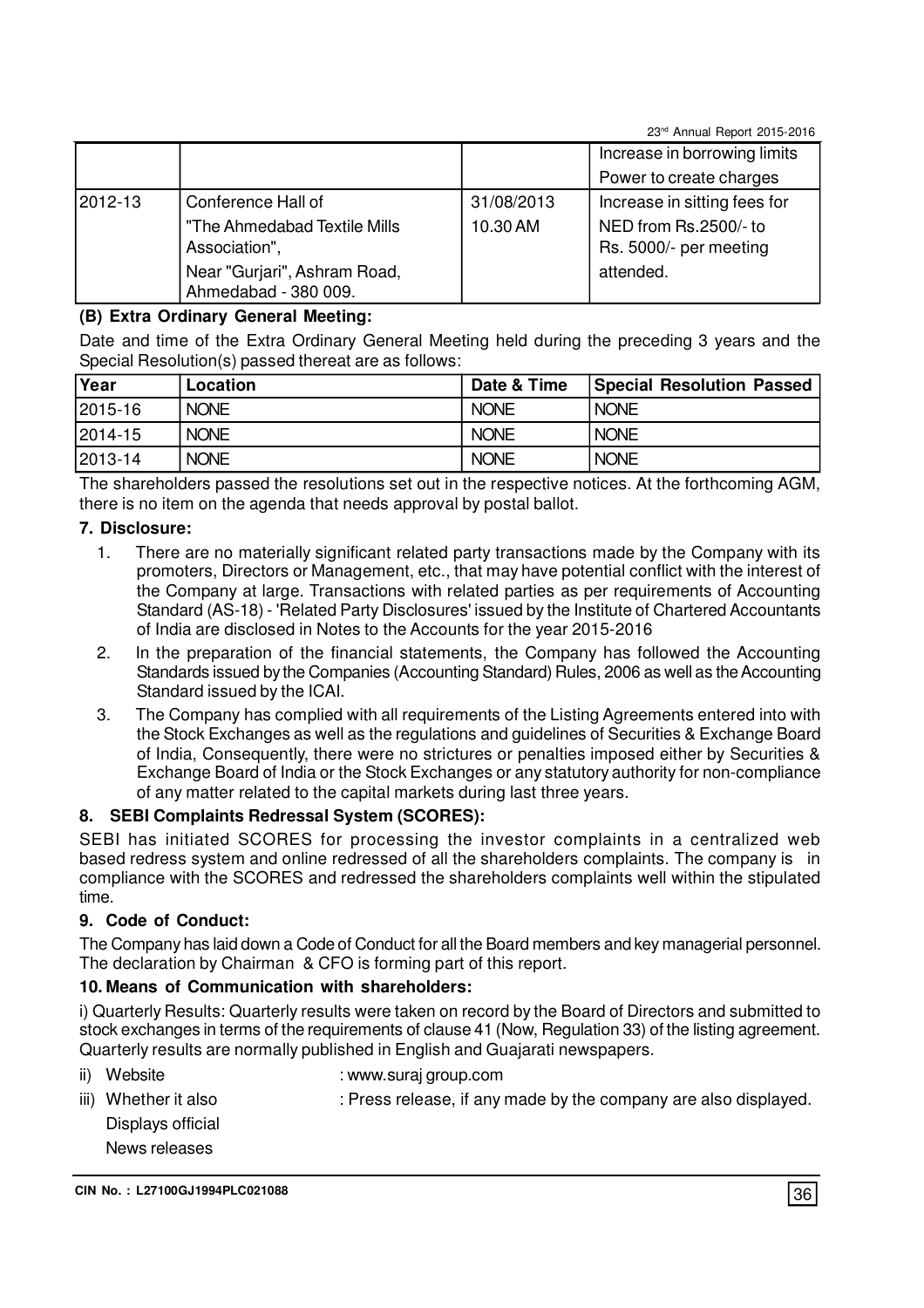# $SURAJ$

iv) The presentation : No such preparation has been made during the year. Made to the institutional Investors or to the analysts v) Whether MD&A is : Yes Part of Annual Report

## **11. General Shareholders information**

i) Annual General Meeting : Date: 23rd August, 2016

Time : 10.30am

 Venue : Conference Hall of "The Ahmedabad Textile Mills Association", Near "Gurjari", Ashram Road, Ahmedabad - 380 009

## ii) Financial Calendar (Tentative)

| Period                                    | <b>Tentative Schedule</b>            |
|-------------------------------------------|--------------------------------------|
| 1st Quarter results ending 30th June      | Within 45 days of end of the quarter |
| 1st Quarter results ending 30th September | Within 45 days of end of the quarter |
| 1st Quarter results ending 31st December  | Within 45 days of end of the quarter |
| 1st Quarter results ending 31st March     | Within 60 days of end of the quarter |

iii) Listing on Stock Exchanges : Company's shares are listed with the Bombay Stock Exchange, Phiroze Jeejeebhoy Towers, Dalal Street, Fort, Mumbai - 400 001. The listing fee for the financial year 2016-17 has been paid.

## vi) Stock Code: BSE - 531638

Vii) Market Price Data : As below

Month wise high/low prices during last year at BSE are as under:

| Period                      | <b>BSE</b> | <b>BSE</b>                                                                             |  |  |
|-----------------------------|------------|----------------------------------------------------------------------------------------|--|--|
|                             | High (Rs.) | Low (Rs.)                                                                              |  |  |
| April 15                    | 62.00      | 50.00                                                                                  |  |  |
| May 15                      | 64.85      | 48.10                                                                                  |  |  |
| June 15                     | 61.10      | 48.55                                                                                  |  |  |
| July 15                     | 59.80      | 43.50                                                                                  |  |  |
| August 15                   | 54.90      | 34.00                                                                                  |  |  |
| September 15                | 54.00      | 44.10                                                                                  |  |  |
| October 15                  | 56.10      | 45.00                                                                                  |  |  |
| November 15                 | 53.95      | 46.30                                                                                  |  |  |
| December 15                 | 72.50      | 46.00                                                                                  |  |  |
| January 16                  | 65.00      | 51.00                                                                                  |  |  |
| February 16                 | 60.00      | 49.95                                                                                  |  |  |
| March16                     | 64.00      | 42.15                                                                                  |  |  |
| (viii) Registrar & Transfer |            | MCS Share Transfer Agents Limited                                                      |  |  |
| <b>Agents Address</b>       |            | 101, Shatdal Complex, 1st Floor, Opp. Bata<br>Showroom, Ashram Road, Ahmedabad-380009. |  |  |
|                             |            | (+91)(79) 2658 2878/ 2658 4027                                                         |  |  |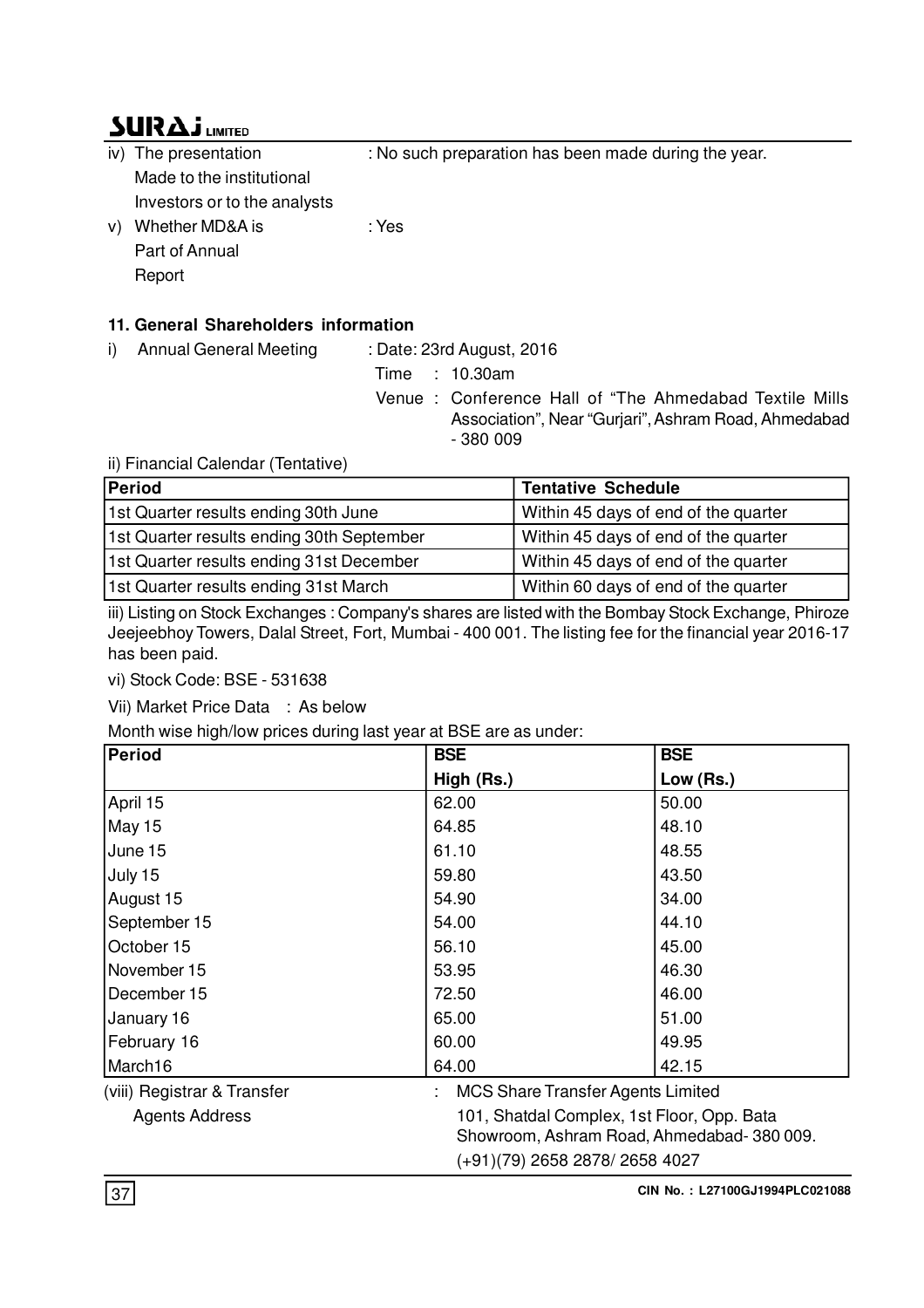(ix) Share Transfer System :

- 1. The share transfer activities under physical mode are carried out by RTA. Shares in physical mode which are lodged for transfer are processed and returned within the stipulated time.
- 2. Physical shares received in dematerialization are processed and completed within a period of 15 days from the date of receipt. Bad deliveries are promptly returned to Depository Participants (DPs) under the advice to the shareholders.
- 3. As required under clause 47-C (Now 40-9) of the Listing Agreement, a certificate on half yearly basis confirming due compliance of share transfer formalities by the Company from Practicing Company Secretary has been submitted to Stock Exchange within stipulated time.

| <b>No of Equity</b><br>helding |      | No. of Share  % of Share holders No. of Shares held  % of shares |          |         |
|--------------------------------|------|------------------------------------------------------------------|----------|---------|
| <b>Shares Held</b>             |      | <b>Holders</b>                                                   |          |         |
| From<br>To                     |      |                                                                  |          |         |
| $-500$                         | 1414 | 75.6959                                                          | 185340   | 0.9621  |
| 501<br>$-1000$                 | 147  | 7.8694                                                           | 114776   | 0.5958  |
| 1001<br>$-2000$                | 144  | 7.7088                                                           | 197246   | 1.0239  |
| 2001<br>$-3000$                | 45   | 2.4090                                                           | 109922   | 0.5706  |
| 3001<br>$-4000$                | 9    | 0.4818                                                           | 30759    | 0.1597  |
| 4001<br>$-5000$                | 13   | 0.6959                                                           | 60859    | 0.3159  |
| 5001 - 10000                   | 27   | 1.4454                                                           | 200101   | 1.0387  |
| 10001-50000                    | 36   | 1.9272                                                           | 818575   | 4.2492  |
| 50001-100000                   | 10   | 0.5353                                                           | 708075   | 3.6756  |
| 100001-Above                   | 23   | 1.2313                                                           | 16838447 | 87.4084 |
| <b>Total</b>                   | 1868 | 100                                                              | 19264100 | 100     |

(x) Distribution of Shareholding: a. Distribution of Shareholding as on 31st March 2016

b. Shareholding pattern as on 31" March 2016

| Sr. No.      | Category                        | No. of Shares Held | % of total Shares |
|--------------|---------------------------------|--------------------|-------------------|
|              | Promoters                       | 1,43,90,400        | 74.70%            |
| 2            | Mutual Funds/UTI                | <b>NIL</b>         | <b>NIL</b>        |
| Iз           | <b>Private Corporate Bodies</b> | 11,27,207          | 5.8513%           |
| 4            | Public including HUF            | 37,34,540          | 19.3861 %         |
| 5            | NRIs/Foreign Companies/OCBs     | 11,953             | 0.0620%           |
| <b>TOTAL</b> |                                 | 1,92,64,100        | 100.00%           |

(xi) Dematerialization of Shares and Liquidity:

Number of shares held in dematerialized and physical mode as on 31st March 2016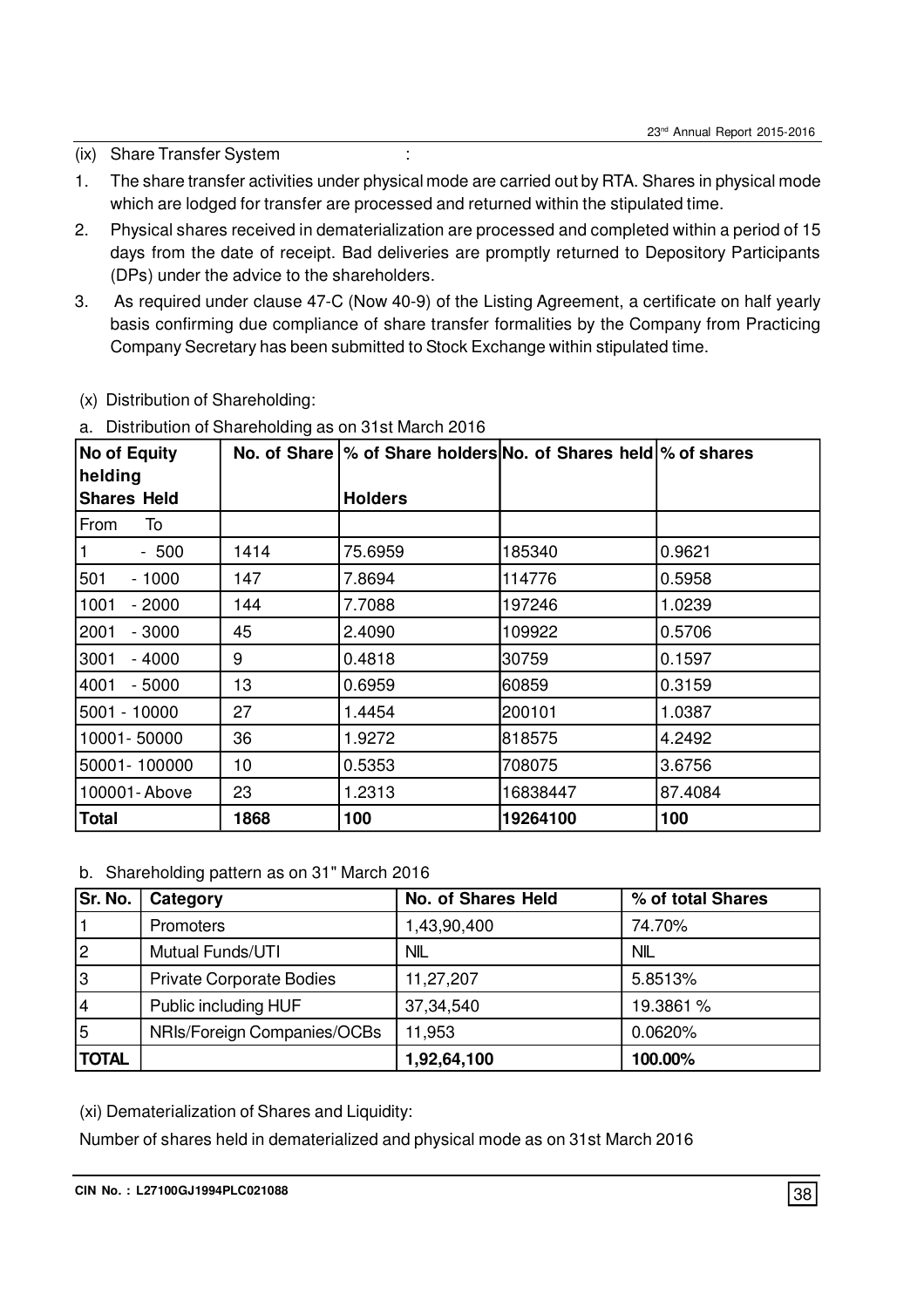| Particulars  | <b>No. of Equity Shares</b> | % to Share Capital |
|--------------|-----------------------------|--------------------|
| <b>NSDL</b>  | 2742080                     | 14.2370%           |
| <b>CDSL</b>  | 16392987                    | 85.0992%           |
| Physical     | 129033                      | 0.6693%            |
| <b>TOTAL</b> | 1,92,64,100                 | 100.00%            |

As per SEBI's Directive, effective from 27th November 2000 trading in equity shares of the Company has been made compulsory in dematerialized form for all the categories of investors. The Company has already established connectivity with National Securities Depository Ltd. and Central Securities Depository Ltd. through MCS Share Transfer Agent Limited, Registrar & Share Transfer Agent, so as to facilitate the dematerialization of its shares.

| (xii) | Outstanding GDRs/ADRs /warrants<br>or any convertible instruments,<br>conversion date and likely impact<br>on Equity | : The Company has not issued any of these instruments.                                                                                                                                                                                                           |
|-------|----------------------------------------------------------------------------------------------------------------------|------------------------------------------------------------------------------------------------------------------------------------------------------------------------------------------------------------------------------------------------------------------|
|       | (xiii) Plant Locations                                                                                               | : Survey No. 779/A, Thol, Kadi - Sanand Highway,<br>Tal. - Kadi, Dist. Mehsana, Gujarat, Pin Code: 382 729                                                                                                                                                       |
|       | (xiv) Address for Correspondence                                                                                     | 1. Share Transfer in Physical Form and other<br>communication in that regard including share<br>certificates, dividend and change of address etc., may<br>be addressed to our Registrar & Share Transfer Agents<br>at the address mentioned above. Sr.No. (VIII) |

- 2. Shareholders may also contact the Compliance Officer, Suraj Limited, Suraj House, Opp. Usmanpura Garden, Ashram Road, Ahmedabad-380014 for any assistance.
- 3. Shareholders holding shares in electric mode should address all their correspondence to their respective depository participants.

## **DECLARATION**

As provided under Clause 49 (Now, Regulation 27) of the Listing Agreement with the Stock Exchanges, all Board Members and Senior Management Personnel have affirmed compliance with Suraj Limited code of Business conduct and Ethics for the year ended March 31, 2016

**For and on behalf of the Board of Directors**

**Place: Ahmedabad Ashok Shah** Ashok Shah

**Date: 26.05.2016 (Chairman & CFO) DIN : 00254255**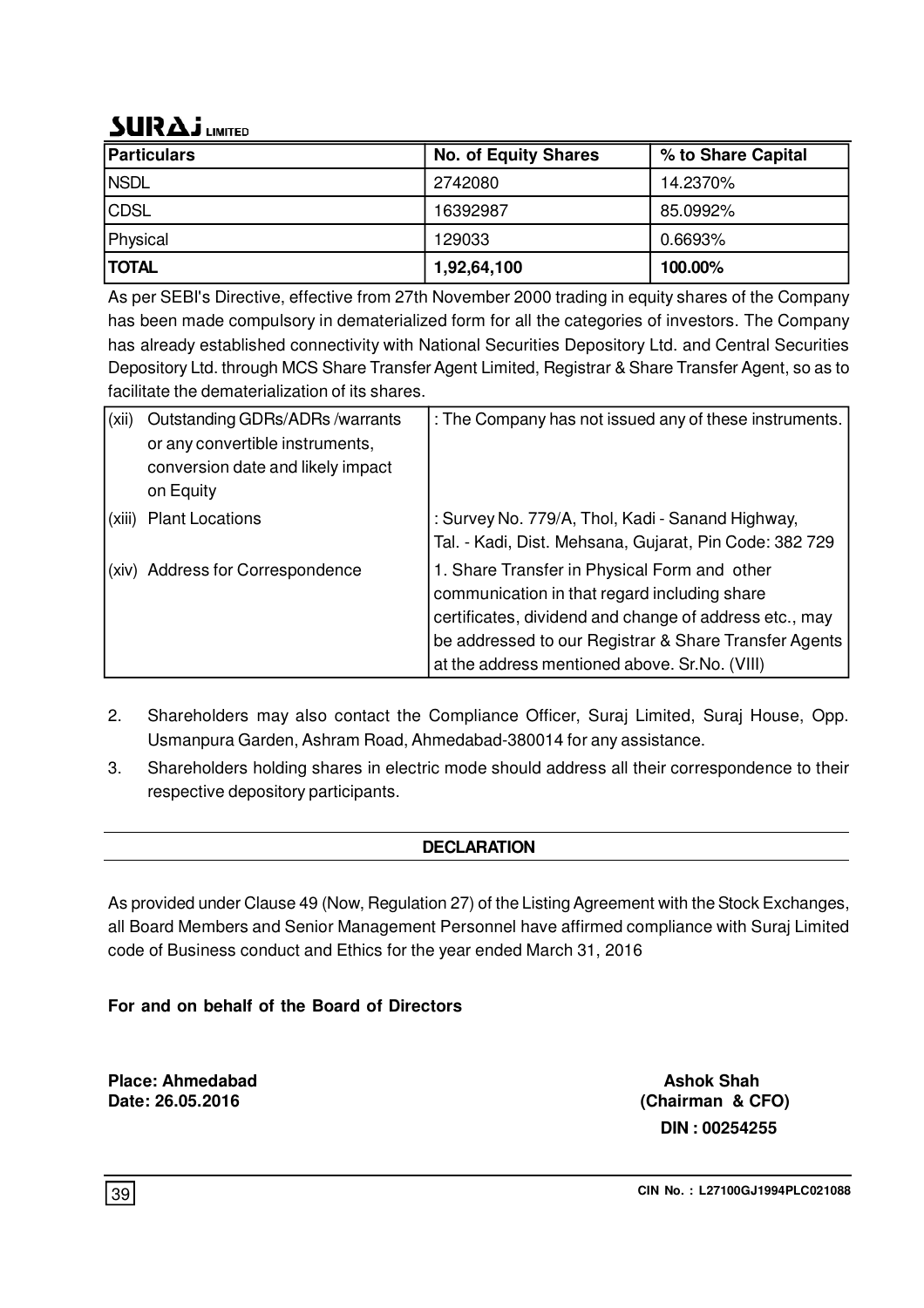## **CEO AND CFO CERTIFICATION**

We, Ashok Shah Chairman and Chief Financial Officer and Kunal Shah, Managing Director of the company shall certify that, to the best of our knowledge and belief that:

a) We have reviewed the financial statements and cash flow statement for the year ended 31st March, 2016 and to the best of our Knowledge and belief:

i) These Statements do not contain any materially untrue statement or omit any material fact or contain statements that might be misleading.

ii) These Statements together present a true and fair view of the company's affairs and are in compliance with existing accounting standards, applicable laws and regulations.

- b) To the best of our Knowledge and belief, no transactions entered into by the Company during the year ended 31st March, 2016 are fraudulent, illegal or violate the Company's code of conduct.
- c) We accept responsibility for establishing and maintaining internal controls for financial reporting and we have evaluated the effectiveness of internal control systems of the company pertaining to financial reporting. Deficiencies in the design or operation of such internal controls, if any, of which we are aware, have been disclosed to the auditors and the Audit Committee and steps have been taken to rectify these deficiencies if any.
- d) We have indicated to auditors and audit committee

i) There has not been any significant change in internal control over financial reporting during the year under reference.

ii) There has not been any significant change in accounting policies during the year requiring disclosure in the notes to the financial statements.

iii) We are not aware of any instance during the year of significant fraud with involvement therein of the management or any employee having a significant role in the Company's internal control system over financial reporting.

**Ashok Shah Kunal Shah**

**Managing Director & CEO** 

**Place : Ahmedabad Date: 26.05.2016**

## **CERTIFICATE ON CORPORATE GOVERNANCE**

## The Members of

Suraj Limited

We have examined the compliance of conditions of Corporate Governance by Suraj Limited (The Company), for the year ended 31st March, 2016 as stipulated in Clause 49 of the Listing Agreement of the said Company with Stock Exchange(s) for the period 1st April, 2015 to 30th November 2015 and as per relevant provisions of Securities Exchange Board of India (listing obligations and disclosure requirements) regulation 2015(listing regulations) as referred to in regulation 15(2) of the listing regulations for the period 1st December 2015 to 31st march 2016.

The compliance of conditions of Corporate Governance is the responsibility of the management. Our examination was limited to procedures and implementation thereof, adopted by the Company for ensuring the compliance of the conditions of the Corporate Governance. It is neither an audit nor an expression of opinion on the financial statements of the Company.

In our opinion and to the best of our information and according to the explanations given to us, we certify that the Company has complied with the conditions of Corporate Governance as stipulated in the above mentioned Listing Agreement and listing regulations as applicable.

We further state that such compliance is neither an assurance as to the future viability of the Company nor the efficiency or effectiveness with which the management has conducted the affairs of the Company.

**For , RTBR & ASSOCIATES Company Secretaries Bhavin Ratnaghayra Membership No. : ACS 26151 CP No. : 9399**

**Place : Ahmedabad Date: 26.05.2016**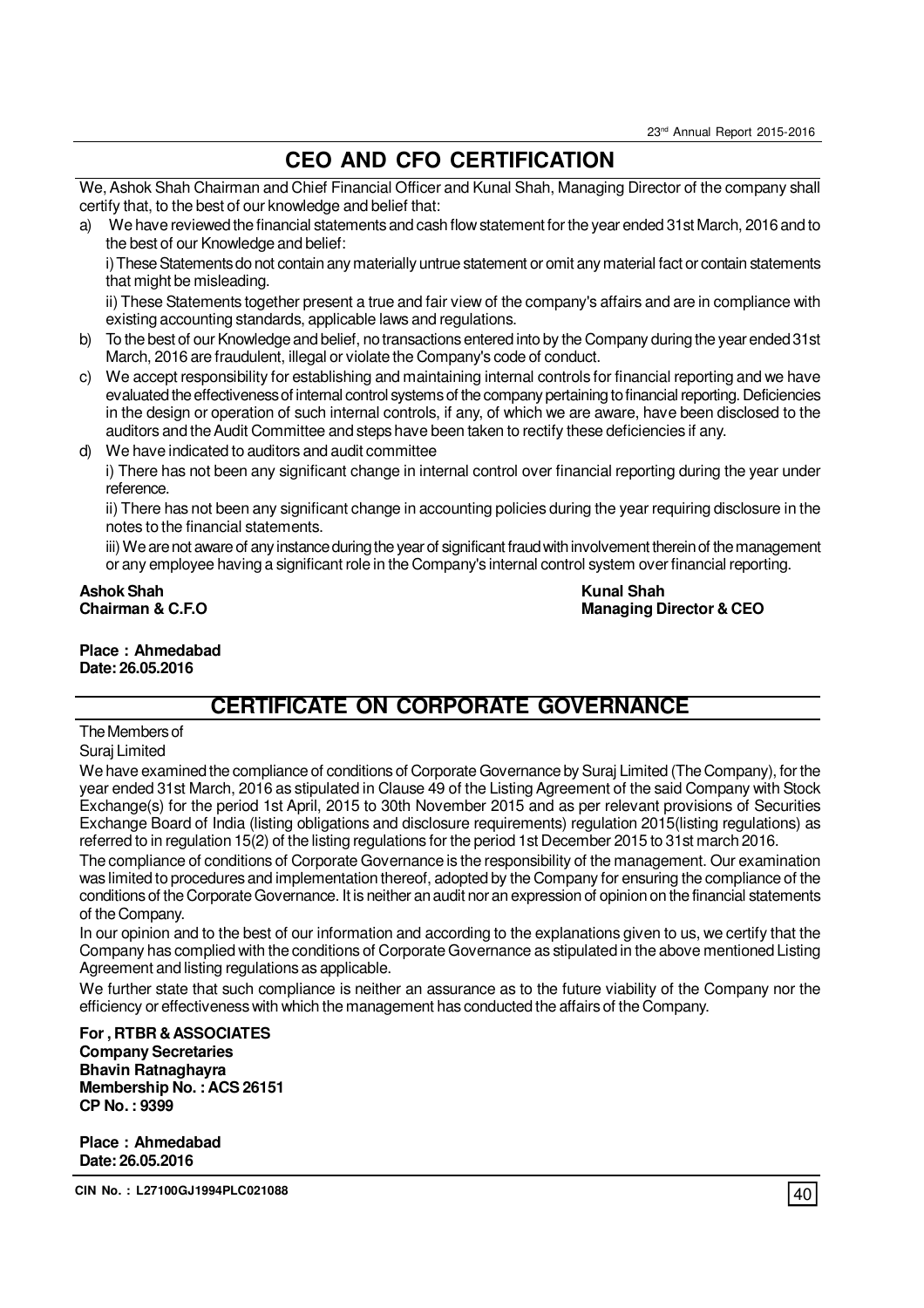## **INDEPENDENT AUDITORS' REPORT**

## The Members,

## **SURAJ LIMITED**

Ahmedabad.

## **Report on the Financial Statements :**

We have audited the accompanying Standalone financial statements of **M/s. SURAJ LIMITED**, ("the Company") which comprise the Balance Sheet as at March 31, 2016, the Statement of Profit and Loss, Cash Flow Statement for the year then ended, and a summary of significant accounting policies and other explanatory information.

## **Management's Responsibility for the Financial Statements :**

The Company's Board of Directors is responsible for the matters stated in Section 134(5) of the Companies Act, 2013 ("the Act") with respect to the preparation and presentation of these Standalone financial statements that give a true and fair view of the financial position, financial performance and cash flows of the Company in accordance with the accounting principles generally accepted in India, including the Accounting Standards specified under Section 133 of the Act, read with Rule 7 of the Companies (Accounts) Rules, 2014. This responsibility also includes maintenance of adequate accounting records in accordance with the provisions of the Act for safeguarding the assets of the Company and for preventing and detecting frauds and other irregularities; selection and application of appropriate accounting policies; making judgments and estimates that are reasonable and prudent; and design, implementation and maintenance of adequate internal financial controls, that were operating effectively for ensuring the accuracy and completeness of the accounting records, relevant to the preparation and presentation of the financial statements that give a true and fair view and are free from material misstatement, whether due to fraud or error.

## **Auditors' Responsibility :**

Our responsibility is to express an opinion on these Standalone financial statements based on our audit. We have taken into account the provisions of the Act, the accounting and auditing standards and matters which are required to be included in the audit report under the provisions of the Act and the Rules made there under.

We conducted our audit in accordance with the Standards on Auditing specified under Section 143(10) of the Act. Those Standards require that we comply with ethical requirements and plan and perform the audit to obtain reasonable assurance about whether the financial statements are free from material misstatement.

An audit involves performing procedures to obtain audit evidence about the amounts and the disclosures in the financial statements. The procedures selected depend on the auditor's judgment, including the assessment of the risks of material misstatement of the financial statements, whether due to fraud or error. In making those risk assessments, the auditor considers internal financial control relevant to the Company's preparation of the financial statements that give a true and fair view in order to design audit procedures that are appropriate in the circumstances, but not for the purpose of expressing an opinion on whether the Company has in place an adequate internal financial controls system over financial reporting and the operating effectiveness of such controls of the entity's internal control. An audit also includes evaluating the appropriateness of the accounting policies used and the reasonableness of the accounting estimates made by the Company's Directors, as well as evaluating the overall presentation of the financial statements.

We believe that the audit evidence we have obtained is sufficient and appropriate to provide a basis for our audit opinion on the Standalone financial statements.

## **Basis for Qualified Opinion**

The value of closing stock considered by Company is excessive by Rs. 3148.43 Lakh while valuing the closing stock as per Accounting Standard -2 for the year.

The effect of this on Company's statement of Profit & Loss will be a decrease of Profit by Rs. 3148.43 Lakh and shareholder's fund would have been lower by Rs. 3148.43 Lakh.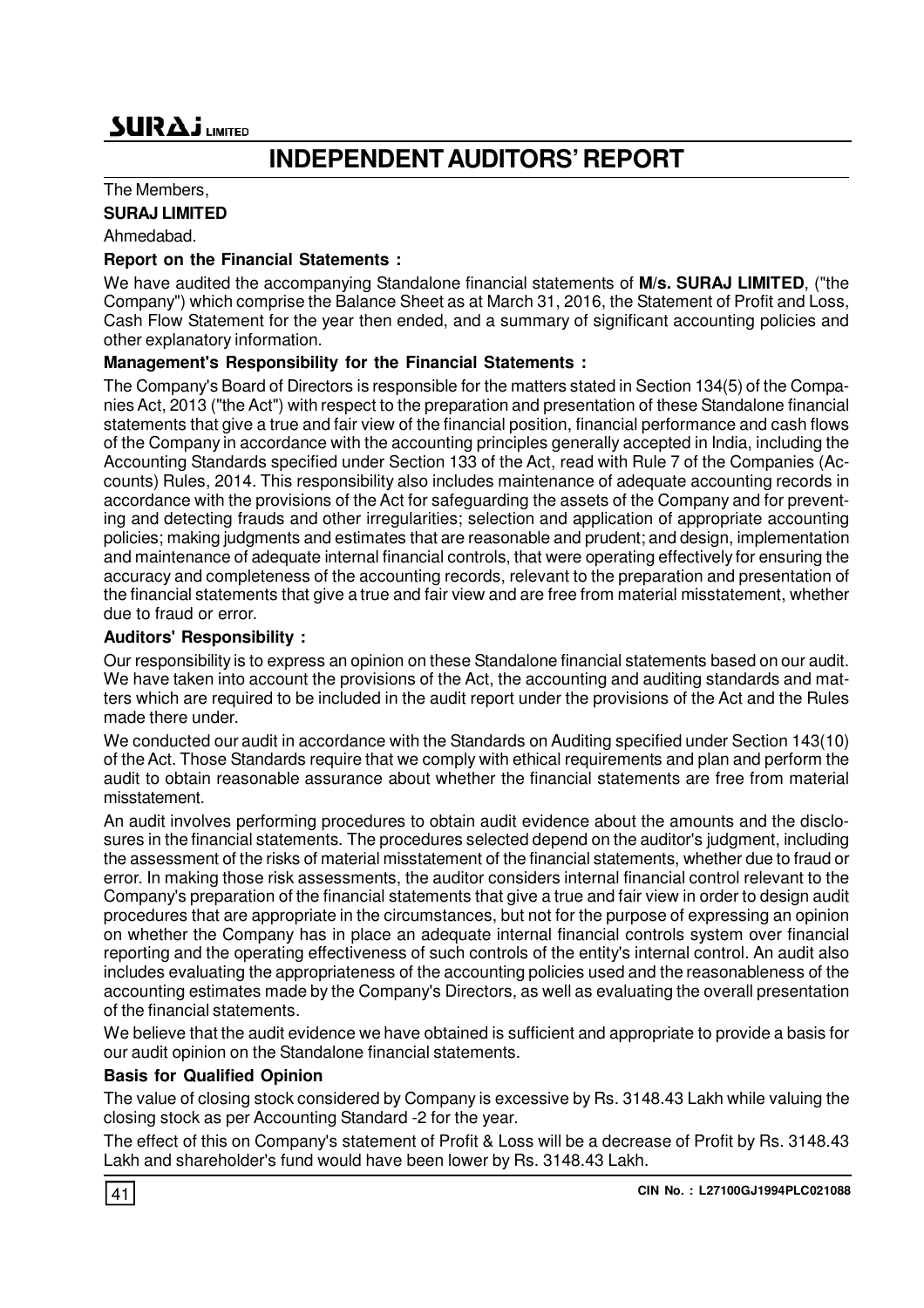## **Opinion:**

In our opinion and to the best of our information and according to the explanations given to us, except for the effects of the matter described in the basis for qualified opinion paragraph, the accompanying standalone financial statements give the information required by the Act in the manner so required and give a true and fair view in conformity with the Accounting Principles generally accepted in India, of the state of affairs of the company as at 31st March 2016, its Profit and its cash flows for the year ended on that date.

## **Emphasis of Matter:**

We draw attention to:

Note -26(II)(1)(a)to the financial statements, relating to Contingent Liabilities not provided by Company. Our opinion is not qualified in respect of this matter.

## **Report on other Legal and Regulatory Requirements :**

- 1. As required by the Companies (Auditor's Report) Order, 2016 ("the Order"), issued by the Central Government of India in terms of sub-section (11) of section 143 of the Act, we give in the "Annexure A" a statement on the matters specified in paragraphs 3 and 4 of the said Order.
- 2. As required by section 143 (3) of the Act, we report that:
	- a) We have sought and obtained all the information and explanations which to the best of our knowl edge and belief were necessary for the purpose of our audit;
	- b) In our opinion proper books of account as required by law have been kept by the Company so far as it appears from our examination of those books;
	- c) The Balance Sheet, Statement of Profit and Loss and the Cash Flow Statement dealt with by this Report are in agreement with the books of account
	- d) In our opinion, the aforesaid Standalone financial statements comply with the Accounting Standards except accounting standard - 2 on valuation of inventory specified under section 133 of the Act, read with Rule 7 of the Companies (Accounts) Rules, 2014.
	- e) On the basis of written representations received from the directors as on March 31, 2016 taken on record by the Board of Directors, none of the directors is disqualified as on March 31, 2016 from being appointed as a director in terms of Section 164 (2) of the Act.
	- f) With respect to the adequacy of the internal financial controls over financial reporting of the Company and the operating effectiveness of such controls, refer to our separate Report in "Annexure B" and
	- g) With respect to the matters to be included in the Auditor's Report in accordance with Rule 11 of the Companies (Audit and Auditors) Rules, 2014, in our opinion and to the best of our information and according to the explanations given to us:
		- i) The Company has disclosed the impact of pending litigations on its financial position in its financial statements - Refer Note 26(II) (1) & (4) to the financial statements;
		- ii) The Company has made provision, as required under the applicable law or accounting standards, for material foreseeable losses, if any, on long-term contracts including derivative contracts.
		- iii) There has been no delay in transferring amounts, required to be transferred, to the Investor Education and Protection Fund by the Company.

 **FOR, PANKAJ K. SHAH ASSOCIATES Firm Registration No. 107352W CHARTERED ACCOUNTANTS**

Place : Ahmedabad Date : 26.05.2016

**(PANKAJ K. SHAH) PROPRIETOR M. No. 34603**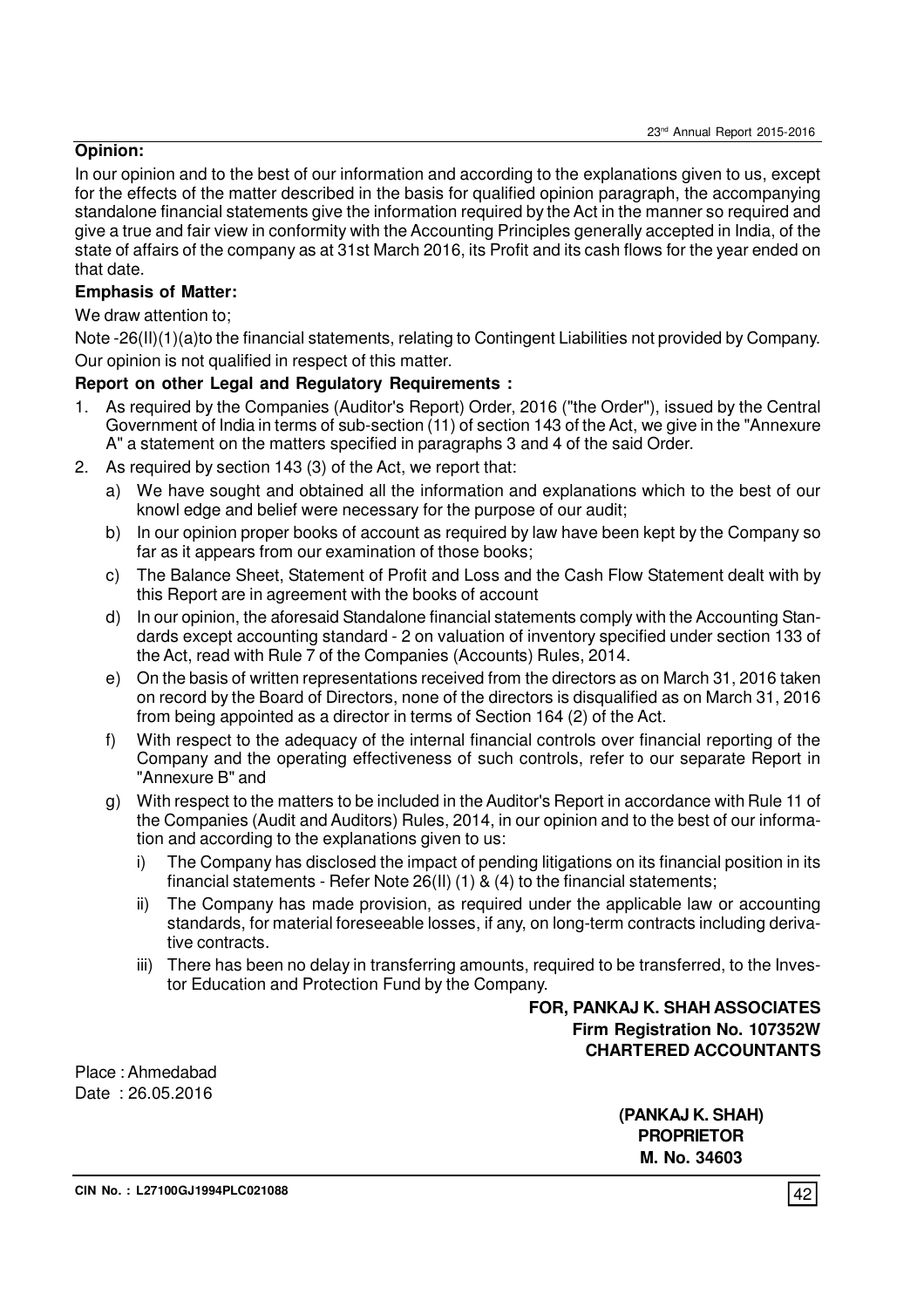## **SURAJ** IMITED **ANNEXURE TO INDEPENDENT AUDITORS' REPORT**

**Referred to in paragraph 1 under the heading 'Report on Other Legal & Regulatory Requirement' of our report of even date to the Standalone financial statements of the Company for the year ended March 31, 2016: we report that**

- 1) (a) The Company has maintained proper records showing full particulars, including quantitative details and situation of fixed assets;
	- (b) As explained to us, the Fixed Assets have been physically verified by the management in a phased manner, designed to cover all the items over a period of three years, which in our opinion, is reasonable having regard to the size of the company and nature of its business. Pursuant to the program, a portion of the fixed asset has been physically verified by the management during the year and no material discrepancies between the books records and the physical fixed assets have been noticed.
	- (c) According to the information and explanations given to us and on the basis of our examination of the record of the company, the title deeds of immovable properties are held in the name of the company.
- 2) The Inventory of finished good, raw materials, components, stores and spare parts has been physically verified at reasonable intervals by the management. In our opinion, the frequency of such verification is reasonable. No material discrepancies were noticed on physical verification on inventories as compared to books records.
- 3) According to the information and explanations given to us, the Company has not granted any loans, secured or unsecured to companies, firms, Limited Liability partnerships or other parties covered in the Register maintained under section 189 of the Act. Accordingly, the provisions of clause 3 (iii) (a) to (C) of the Order are not applicable to the Company.
- 4) In our opinion and according to the information and explanations given to us, the company has complied with the provisions of section 185 and 186 of the Companies Act, 2013 in respect of loans, investments, guarantees, and security.
- 5) The Company has not accepted any deposits from the public and hence the directives issued by the Reserve Bank of India and the provisions of Sections 73 to 76 or any other relevant provisions of the Act and the Companies (Acceptance of Deposit) Rules, 2015 with regard to the deposits accepted from the public are not applicable.
- 6) We have broadly reviewed the books of account maintained by the Company pursuant to Rules made by the Central Government of India, maintenance of cost records has been prescribed under sub-section (1) of Section 148 of the Companies Act and are of the opinion that prima facie, the prescribed accounts and records have been made and maintained.
- 7) (a) According to the records of the company and the information and explanations given to us and on the basis of our examination of the books of account, and records, the Company has been generally regular in depositing undisputed statutory dues including Provident Fund, Employees State Insurance, Income-Tax, Sales tax, Service Tax, Duty of Customs, Duty of Excise, Value added Tax, Cess and any other statutory dues with the appropriate authorities. According to the information and explanations given to us, no undisputed amounts payable in respect of the above were in arrears as at March 31, 2016 for a period of more than six months from the date they became payable.
	- b) According to the information and explanations given to us and record of the Company disputed amount payable in respect of Income tax, sales tax & Custom and Excise Duty and that have not been deposited with the appropriate authorities on account of dispute and the forum where the disputes are pending are given below: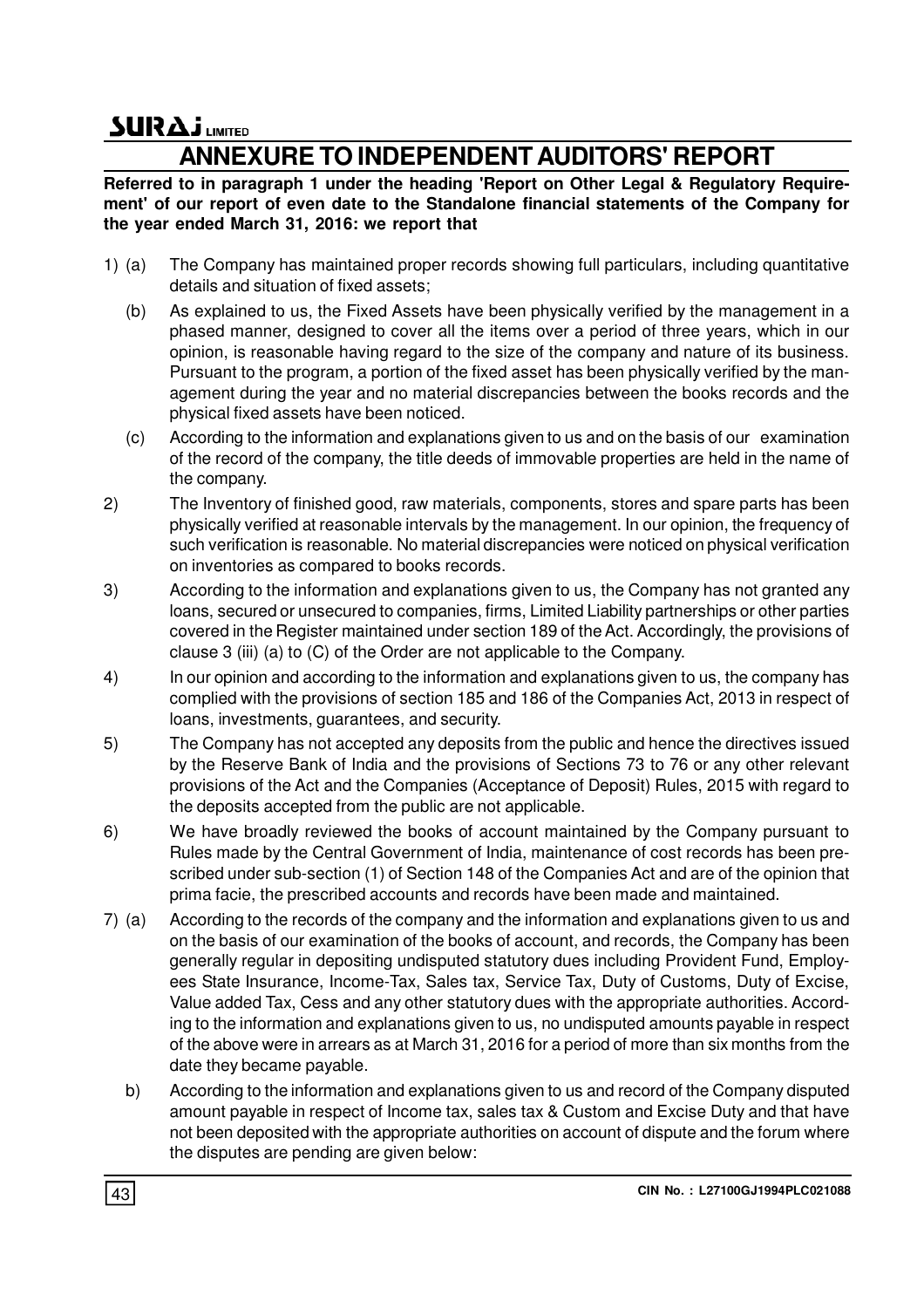23nd Annual Report 2015-2016

|                          | Name of Statue   Nature of Dues | <b>Disputed</b><br><b>Amount</b> | Period to<br>which the | Forum where<br>dispute is pending                            |
|--------------------------|---------------------------------|----------------------------------|------------------------|--------------------------------------------------------------|
|                          |                                 | Rs.                              | amount Relates         |                                                              |
| Sales Tax Act            | Sales Tax                       | 2,24,379/-                       | 2003-04                | Sales Tax Appellate<br>Commissioner<br>Ahmedabad.            |
| Sales Tax Act            | Sales Tax                       | 1,40,975/-                       | 2004-05                | Jt. Commissioner of<br><b>Commercial Taxes</b><br>Ahmedabad. |
| Sales Tax Act            | Sales Tax                       | 1,02,99,133/-                    | 2008-09                | <b>VAT Tribunal</b>                                          |
| <b>Central Sales</b>     | <b>Central Sales</b>            | 2,15,448/                        |                        |                                                              |
| Tax Act                  | Tax                             |                                  |                        |                                                              |
| Sales Tax Act            | Sales Tax                       | 1,60,08,820/-                    | 2009-10                | <b>VAT Tribunal</b>                                          |
| <b>Central Sales</b>     | <b>Central Sales</b>            | 19,27,163/-                      |                        |                                                              |
| Tax Act                  | Tax                             |                                  |                        |                                                              |
| Sales Tax Act            | Sales Tax                       | 1,60,15,517/-                    | 2010-11                | <b>VAT Tribunal</b>                                          |
| <b>Central Sales</b>     | <b>Central Sales</b>            | 8,96,066/-                       |                        |                                                              |
| Tax Act                  | Tax                             |                                  |                        |                                                              |
| Income Tax Act           | Income Tax                      | 7,36,82,162/-                    | A.Y. 2008-09           | CIT (Appeal), Ahmedabad                                      |
| Income Tax Act           | <b>Income Tax</b>               | 5,23,634/-                       | A.Y. 2008-09           | CIT (Appeal), Ahmedabad                                      |
| Income Tax Act           | <b>Income Tax</b>               | 1,85,83,455/-                    | A.Y. 2009-10           | CIT (Appeal), Ahmedabad                                      |
| Income Tax Act           | Penalty                         | 73,62,856/-                      | A.Y. 2009-10           | CIT (Appeal), Ahmedabad                                      |
| <b>Income Tax Act</b>    | <b>Income Tax</b>               | 2,97,787/-                       | A.Y. 2010-11           | Before A.O. u/s. 154                                         |
| Income Tax Act           | <b>Income Tax</b>               | 8,76,01,472/-                    | A.Y. 2011-12           | CIT (Appeal), Ahmedabad                                      |
| Income Tax Act           | <b>Income Tax</b>               | 14,21,96,316/-                   | A.Y. 2012-13           | CIT (Appeal), Ahmedabad                                      |
| Income Tax Act           | <b>Income Tax</b>               | 6,42,55,881                      | A.Y. 2013-14           | CIT (Appeal), Ahmedabad                                      |
| Income Tax Act           | <b>Income Tax</b>               | 5,58,11,441/-                    | A.Y. 2014-15           | CIT (Appeal), Ahmedabad                                      |
| Income Tax Act           | <b>Income Tax</b>               | 9,17,386/-                       | A.Y. 2001-02           | Before A.O. u/s. 154                                         |
| <b>Custom Tariff Act</b> | Safeguard Duty                  | 86,20,447/-                      | F.Y. 2012-13           | To be filed before<br>CESTAT, Mumbai                         |

8) In our opinion and according to the information and explanations given to us, the Company has not defaulted in the repayment of dues to any financial institutions and banks.

- 9) Based upon the audit procedures performed and the information and explanations given by the management, the company has not raised moneys by way of initial public offer or further public offer including debt instruments and term Loans. Accordingly, the provisions of clause 3 (ix) of the Order are not applicable to the Company and hence not commented upon.
- 10) Based upon the audit procedures performed and the information and explanations given by the management, we report that no fraud by the Company or on the company by its officers or employees has been noticed or reported during the year.
- 11) Based upon the audit procedures performed and the information and explanations given by the management, the managerial remuneration has been paid in accordance with the provisions of section 197 read with Schedule V to the Companies Act;
- 12) In our opinion, the Company is not a Nidhi Company. Therefore, the provisions of clause 3 (xii) of the Order are not applicable to the Company.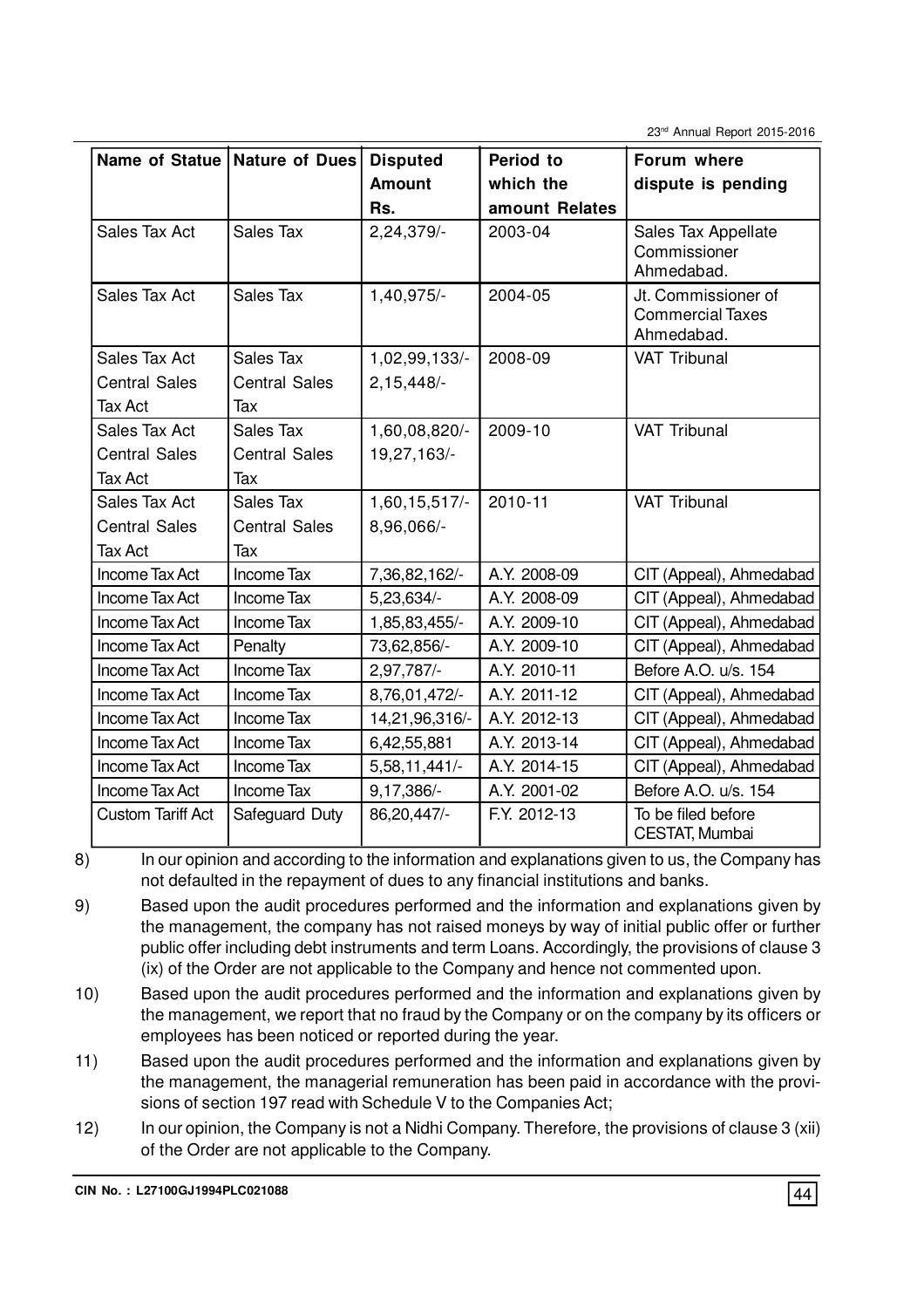# **SURAJUMITED**

- 13) According to the information and explanations given to us and on the basis of our examination of the record of the company, in our opinion all transactions with the related parties are in compliance with section 177 and 188 of Companies Act, 2013 and the details have been disclosed in the Financial Statements as required by the applicable accounting standards.
- 14) According to the information and explanations given to us and on the basis of our examination of the record of the company, the company has not made any preferential allotment or private placement of shares or fully or partly convertible debentures during the year under review. Accordingly, the provisions of clause 3 (xiv) of the Order are not applicable to the Company and hence not commented upon.
- 15) According to the information and explanations given to us and on the basis of our examination of the record of the company, the company has not entered into any non-cash transactions with directors or persons connected with the company. Accordingly, the provisions of clause 3 (xv) of the Order are not applicable to the Company and hence not commented upon.
- 16) In our opinion, the company is not required to be registered under section 45 IA of the Reserve Bank of India Act, 1934 and accordingly, the provisions of clause 3 (xvi) of the Order are not applicable to the Company and hence not commented upon.

 **FOR, PANKAJ K. SHAH ASSOCIATES Firm Registration No. 107352W CHARTERED ACCOUNTANTS**

Place : Ahmedabad Date : 26.05.2016

**(PANKAJ K. SHAH) PROPRIETOR M. No. 34603**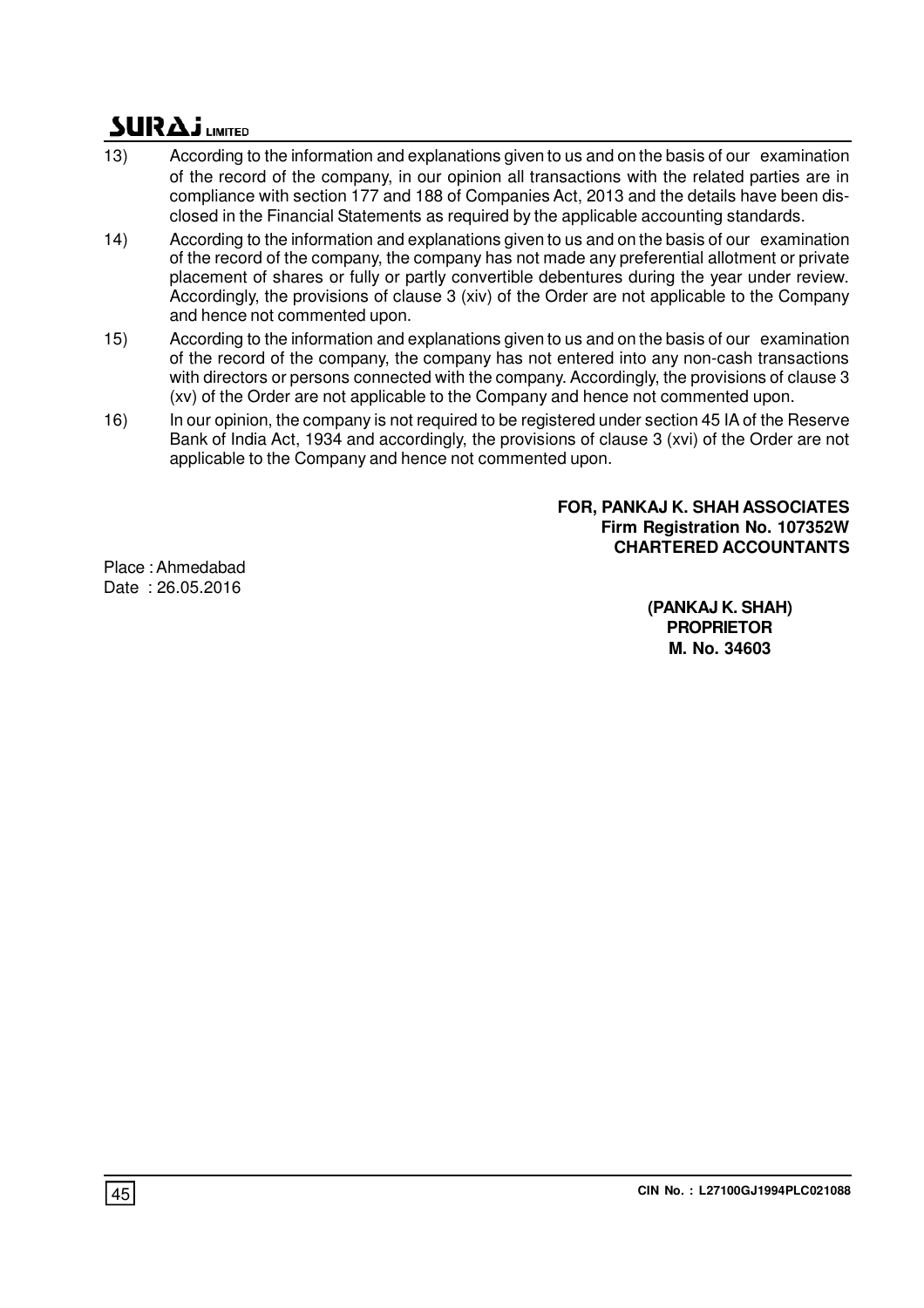## **ANNEXURE B" TO THE INDEPENDENT AUDITORS' REPORT**

## **Report on the Internal Financial Controls under Clause (i) of Sub-section 3 of Section 143 of the Companies Act, 2013 ("the Act")**

We have audited the internal financial controls over financial reporting of **M/S. Suraj Limited** ("the Company") as of March 31, 2016 in conjunction with our audit of the standalone financial statements of the Company for the year ended on that date.

## **Management's Responsibility for the Financial Statements :**

The Company's management is responsible for establishing and maintaining internal financial controls. These responsibilities include the design, implementation and maintenance of adequate internal financial controls that were operating effectively for ensuring the orderly and efficient conduct of its business, including adherence to company's policies, the safeguarding of its assets, the prevention and detection of frauds and errors, the accuracy and completeness of the accounting records, and the timely preparation of reliable financial information, as required under the Companies Act, 2013.

## **Auditors' Responsibility :**

Our responsibility is to express an opinion on the Company's internal financial controls over financial reporting based on our audit. We conducted our audit in accordance with the Guidance Note on Audit of Internal Financial Controls Over Financial Reporting (the "Guidance Note") and the Standards on Auditing, issued by ICAI and deemed to be prescribed under section 143(10) of the Companies Act, 2013, to the extent applicable to an audit of internal financial controls, both applicable to an audit of Internal Financial Controls and, both issued by the Institute of Chartered Accountants of India. Those Standards and the Guidance Note require that we comply with ethical requirements and plan and perform the audit to obtain reasonable assurance about whether adequate internal financial controls over financial reporting was established and maintained and if such controls operated effectively in all material respects.

Our audit involves performing procedures to obtain audit evidence about the adequacy of the internal financial controls system over financial reporting and their operating effectiveness. Our audit of internal financial controls over financial reporting included obtaining an understanding of internal financial controls over financial reporting, assessing the risk that a material weakness exists, and testing and evaluating the design and operating effectiveness of internal control based on the assessed risk. The procedures selected depend on the auditor's judgement, including the assessment of the risks of material misstatement of the financial statements, whether due to fraud or error.

We believe that the audit evidence we have obtained is sufficient and appropriate to provide a basis for our audit opinion on the Company's internal financial controls system over financial reporting.

## **Meaning of Internal Financial Controls over Financial Reporting**

A company's internal financial control over financial reporting is a process designed to provide reasonable assurance regarding the reliability of financial reporting and the preparation of financial statements for external purposes in accordance with generally accepted accounting principles. A company's internal financial control over financial reporting includes those policies and procedures that (1) pertain to the maintenance of records that, in reasonable detail, accurately and fairly reflect the transactions and dispositions of the assets of the company; (2) provide reasonable assurance that transactions are recorded as necessary to permit preparation of financial statements in accordance with generally accepted accounting principles, and that receipts and expenditures of the company are being made only in accordance with authorisations of management and directors of the company; and (3) provide reasonable assurance regarding prevention or timely detection of unauthorised acquisition, use, or disposition of the company's assets that could have a material effect on the financial statements.

## **Inherent Limitations of Internal Financial Controls Over Financial Reporting**

Because of the inherent limitations of internal financial controls over financial reporting, including the possibility of collusion or improper management override of controls, material misstatements due to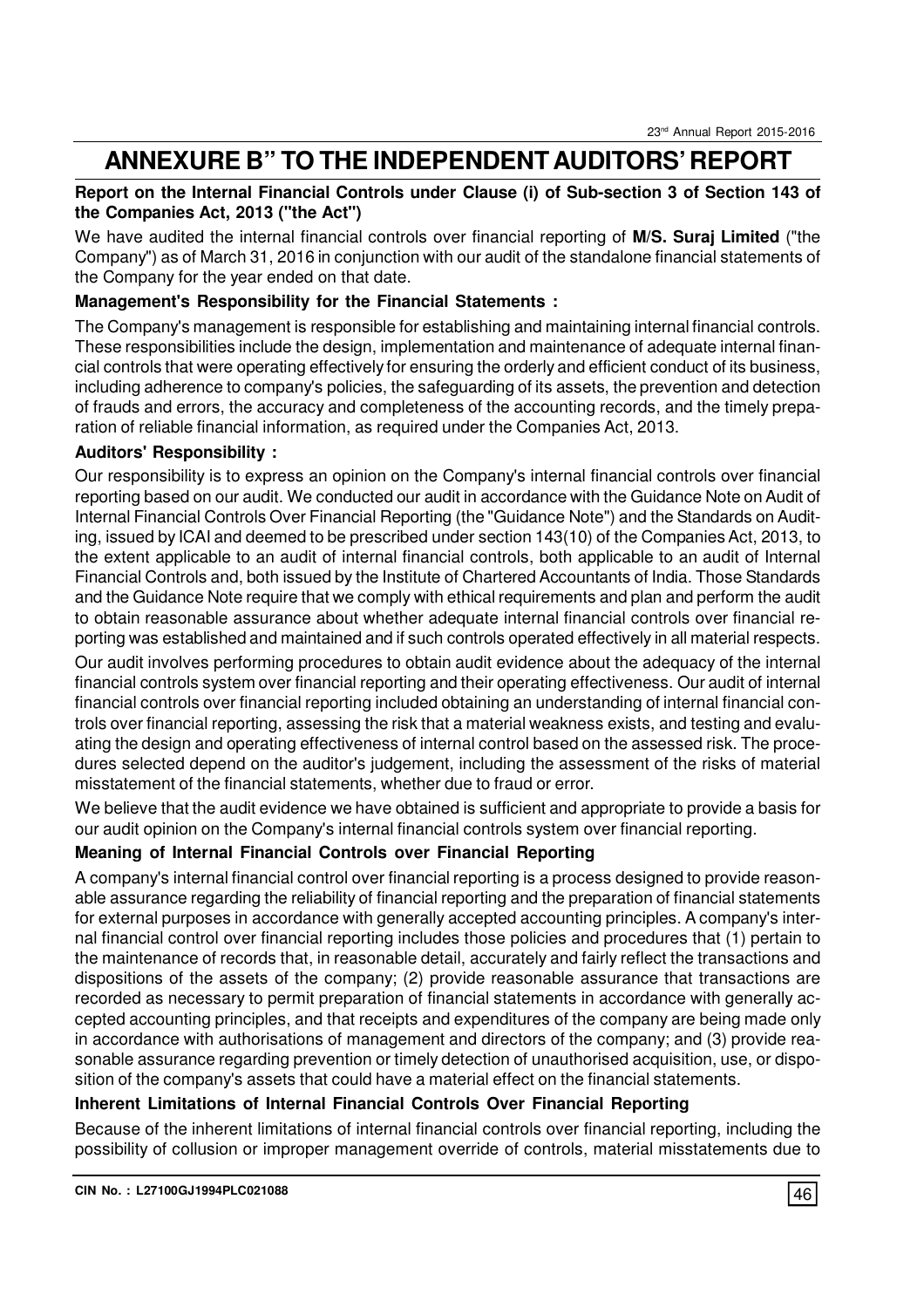error or fraud may occur and not be detected. Also, projections of any evaluation of the internal financial controls over financial reporting to future periods are subject to the risk that the internal financial control over financial reporting may become inadequate because of changes in conditions, or that the degree of compliance with the policies or procedures may deteriorate.

## **Opinion**

In our opinion, the Company has, in all material respects, an adequate internal financial controls system over financial reporting and such internal financial controls over financial reporting were operating effectively as at March 31, 2016.

### **FOR, PANKAJ K. SHAH ASSOCIATES Firm Registration No. 107352W CHARTERED ACCOUNTANTS**

Place : Ahmedabad Date : 26.05.2016

**(PANKAJ K. SHAH) PROPRIETOR M. No. 34603**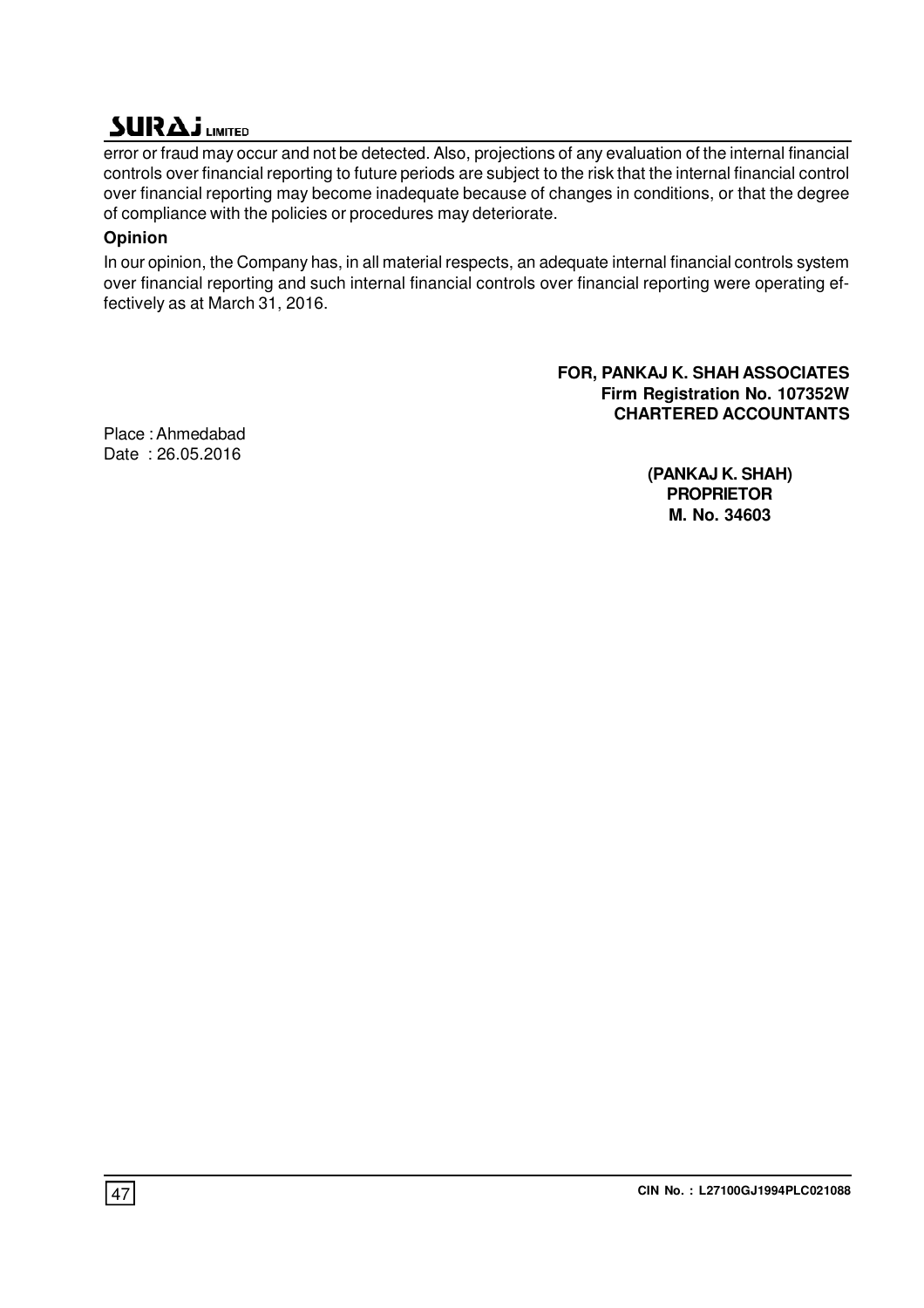23nd Annual Report 2015-2016

## **BALANCE SHEET AS AT 31ST MARCH, 2016**

|    |                                                                                                                  |                                                                         |                                       | (Amount in ₹)              |
|----|------------------------------------------------------------------------------------------------------------------|-------------------------------------------------------------------------|---------------------------------------|----------------------------|
|    | <b>Particulars</b>                                                                                               | Note No.                                                                | As at                                 | As at                      |
|    |                                                                                                                  |                                                                         | 31/03/2016                            | 31/03/2015                 |
|    | <b>EQUITY AND LIABILITIES</b>                                                                                    |                                                                         |                                       |                            |
| 1. | <b>Shareholders' Funds</b>                                                                                       |                                                                         |                                       |                            |
|    | (a) Share Capital<br>(b) Reserves and Surplus                                                                    | 1<br>$\overline{c}$                                                     | 19,26,41,000.00                       | 19,26,41,000.00            |
|    | 2 Non-current Liabilities                                                                                        |                                                                         | 66,38,63,826.19                       | 65,99,51,655.00            |
|    | (a) Long-term Borrowings                                                                                         | 3                                                                       |                                       |                            |
|    | (b) Long-term Provisions                                                                                         | 4                                                                       | 55,68,499.00                          | 5,09,390.00                |
|    | (c) Deferred Tax Liabilities                                                                                     | 5                                                                       | 2,19,80,023.00                        | 2,59,24,754.00             |
|    | <b>3 Current Liabilities</b>                                                                                     |                                                                         |                                       |                            |
|    | (a) Short-term Borrowings                                                                                        | 6                                                                       | 1,21,88,64,812.62                     | 1,24,34,38,327.00          |
|    | (b) Trade Payables                                                                                               | 7                                                                       | 1,80,53,793.63                        | 7,89,14,055.00             |
|    | (c) Other Current Liabilities                                                                                    | 8                                                                       | 2,51,35,490.50                        | 7,38,96,711.00             |
|    | (d) Short-term Provisions                                                                                        | 9                                                                       | 1,15,98,026.00                        | 7,10,61,955.00             |
|    |                                                                                                                  | <b>TOTAL ₹</b>                                                          | 2, 15, 77, 05, 470. 94                | 2,34,63,37,847.00          |
|    | II. ASSETS                                                                                                       |                                                                         |                                       |                            |
| 1  | <b>Non-current Assets</b>                                                                                        |                                                                         |                                       |                            |
|    | (a) Fixed Assets                                                                                                 | 10                                                                      |                                       |                            |
|    | i) Tangible Assets                                                                                               |                                                                         | 68,72,96,479.00                       | 74, 13, 82, 777.00         |
|    | ii) Intangible Assets                                                                                            |                                                                         | 3,38,377.00                           | 4,40,274.00                |
|    | (b) Long-term Loans and Advances                                                                                 | 11                                                                      | 48,08,843.13                          | 44,99,885.00               |
|    | (c) Other non-current assets                                                                                     | 12                                                                      |                                       |                            |
|    | 2 Current Assets                                                                                                 |                                                                         |                                       |                            |
|    | (a) Inventories                                                                                                  | 13                                                                      | 1,00,84,75,163.00                     | 1,12,13,12,465.00          |
|    | (b) Trade Receivables                                                                                            | 14                                                                      | 32,81,70,743.45                       | 27,03,03,527.00            |
|    | (c) Cash and Bank Balances                                                                                       | 15                                                                      | 5,33,18,699.53                        | 10,70,08,217.00            |
|    | (d) Short-term Loans and Advances                                                                                | 16                                                                      | 7,31,52,519.83                        | 10,05,42,123.00            |
|    | (e) Other Current Assets                                                                                         | 17                                                                      | 21,44,646.00                          | 8,48,579.00                |
|    |                                                                                                                  | TOTAL ₹                                                                 | 2, 15, 77, 05, 470. 94                | 2,34,63,37,847.00          |
|    | The notes form an integral part                                                                                  |                                                                         |                                       |                            |
|    | of these financial statements                                                                                    | 26                                                                      |                                       |                            |
|    | As per our report of even date attached<br><b>For PANKAJ K. SHAH ASSOCIATES</b><br>Firm Registration No. 107352W |                                                                         | For & ON BEHALF OF BOARD OF DIRECTORS |                            |
|    | <b>CHARTERED ACCOUNTANTS</b>                                                                                     | <b>Ashok T. Shah</b><br>DIN: 00254255                                   | Chairman & C.F.O.                     |                            |
|    |                                                                                                                  | <b>Gunvant T. Shah</b>                                                  |                                       | Vice Chairman & Whole Time |
|    | <b>Diretor</b>                                                                                                   |                                                                         |                                       |                            |
|    |                                                                                                                  | DIN: 00254292                                                           |                                       |                            |
|    | (CA.PANKAJ K. SHAH)                                                                                              | Kunal T. Shah<br><b>Managing Director &amp; C.E.O.</b>                  |                                       |                            |
|    | <b>PROPRIETOR</b><br>M. No. 34603                                                                                | DIN: 00254205                                                           |                                       |                            |
|    | <b>PLACE: AHMEDABAD</b>                                                                                          | Vatan Brahmbhatt<br><b>Company Secretary</b><br><b>PLACE: AHMEDABAD</b> |                                       |                            |
|    | DATE: 26.05.2016                                                                                                 | DATE: 26.05.2016                                                        |                                       |                            |

**CIN No. : L27100GJ1994PLC021088**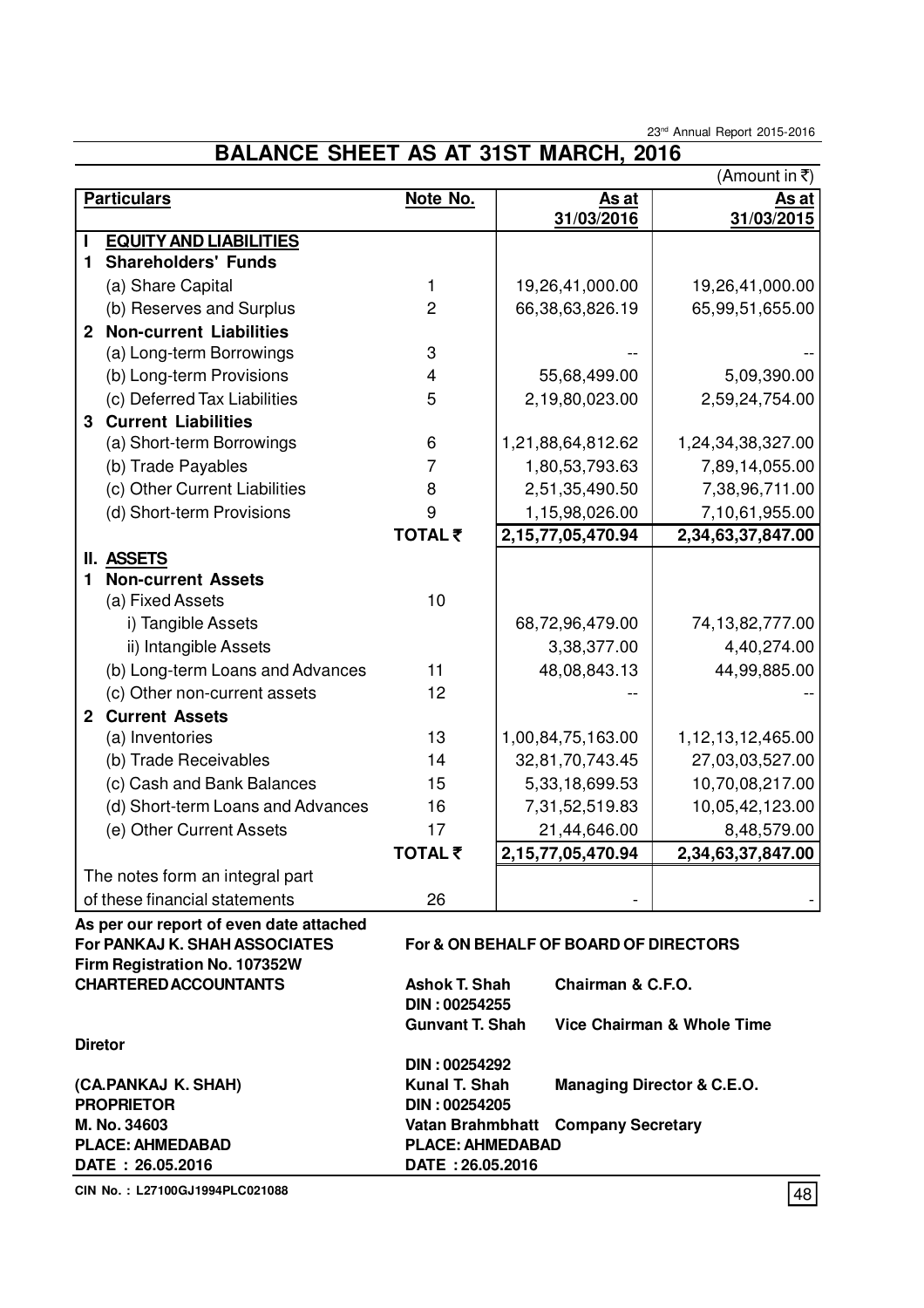## **STATEMENT OF PROFIT AND LOSS FOR THE YEAR ENDED 31ST MARCH, 2016**

|                                          | (Amount in ₹)                                                                                                    |                                       |                                       |                                       |
|------------------------------------------|------------------------------------------------------------------------------------------------------------------|---------------------------------------|---------------------------------------|---------------------------------------|
|                                          | <b>Particulars</b>                                                                                               | Note No.                              | <u>As at</u>                          | Year ended                            |
|                                          |                                                                                                                  |                                       | 31/03/2016                            | 31/03/2015                            |
| Ī.                                       | <b>INCOME</b>                                                                                                    |                                       |                                       |                                       |
|                                          | Revenue from operations (gross)                                                                                  |                                       | 1,59,03,11,648.12                     | 2,57,80,44,795.00                     |
|                                          | Less: Excise duty                                                                                                |                                       | 5,53,56,496.00                        | 9,45,96,640.00                        |
|                                          | Revenue from operations (Net)                                                                                    | 18                                    | 1,53,49,55,152.12                     | 2,48,34,48,155.00                     |
| Ш                                        | <b>Other Income</b>                                                                                              | 19                                    | 56,00,284.00                          | 3,05,26,768.00                        |
| Ш                                        | Total Revenue (I + II)                                                                                           |                                       | 1,54,05,55,436.12                     | 2,51,39,74,923.00                     |
| IV                                       | <b>Expenses</b>                                                                                                  |                                       |                                       |                                       |
| $\blacksquare$                           | Cost of materials consumed                                                                                       | 20                                    | 1,14,11,69,699.00                     | 1,56,04,65,754.00                     |
| $\blacksquare$                           | Purchase of Stock in Trade                                                                                       | 21                                    |                                       | 14,20,97,709.00                       |
| $\blacksquare$                           | Changes in Inventories of Finished goods,                                                                        |                                       |                                       |                                       |
|                                          | Work-in-progress and Stock-in-trade                                                                              | 22                                    | (6, 76, 47, 972.88)                   | 22,69,97,898.00                       |
| $\overline{\phantom{0}}$                 | Employee benefits expenses                                                                                       | 23                                    | 9,07,48,964.00                        | 9,94,03,747.00                        |
|                                          | <b>Finance Costs</b>                                                                                             | 24                                    | 9,51,89,715.42                        | 10,14,21,803.00                       |
| $\qquad \qquad \blacksquare$             | Depreciation and amortization expense                                                                            |                                       | 7,05,12,814.00                        | 7,31,97,576.00                        |
|                                          | <b>Other Expenses</b>                                                                                            | 25                                    | 20,54,51,960.39                       | 21,69,37,416.00                       |
|                                          |                                                                                                                  |                                       | Total Expenses 1,53,54,25,179.93      | 2,42,05,21,903.00                     |
| V                                        | Profit before exceptional items and tax (III - IV)                                                               |                                       | 51,30,256.19                          | 9,34,53,020.00                        |
| VI                                       | <b>Exceptional items</b>                                                                                         |                                       |                                       |                                       |
| VII                                      | Profit/(Loss) before tax (V - VI)                                                                                |                                       | 51,30,256.19                          | 9,34,53,020.00                        |
| VIII                                     | Tax Expense :                                                                                                    |                                       |                                       |                                       |
|                                          | (1)<br><b>Current Tax</b>                                                                                        |                                       | 61,35,695.00                          | 2,82,03,011.00                        |
|                                          | Deferred Tax Assets/Liabilities<br>(2)                                                                           |                                       | (39, 44, 731.00)                      | (37, 14, 323.00)                      |
|                                          | (3)<br>(Excess)/Short provision of earlier years                                                                 |                                       | (9, 72, 879.00)                       | 53,969.00                             |
|                                          |                                                                                                                  |                                       | 12,18,085.00                          | 2,45,42,657.00                        |
| IX                                       | Profit / (Loss) for the year (VII - VIII)                                                                        |                                       | 39, 12, 171. 19                       | 6,89,10,363.00                        |
| X                                        | Earnings per Equity Share of Rs. 10 each                                                                         |                                       |                                       |                                       |
|                                          | <b>Basic &amp; Diluted</b>                                                                                       |                                       | 0.20                                  | 3.58                                  |
|                                          | The notes form an integral part of these                                                                         |                                       |                                       |                                       |
|                                          | financial statements                                                                                             | 26                                    |                                       |                                       |
|                                          | As per our report of even date attached<br><b>For PANKAJ K. SHAH ASSOCIATES</b><br>Firm Registration No. 107352W |                                       | For & ON BEHALF OF BOARD OF DIRECTORS |                                       |
|                                          | <b>CHARTERED ACCOUNTANTS</b>                                                                                     | <b>Ashok T. Shah</b><br>DIN: 00254255 | Chairman & C.F.O.                     |                                       |
|                                          |                                                                                                                  | <b>Gunvant T. Shah</b>                |                                       | Vice Chairman & Whole Time            |
| <b>Diretor</b>                           |                                                                                                                  |                                       |                                       |                                       |
|                                          |                                                                                                                  | DIN: 00254292                         |                                       |                                       |
| (CA.PANKAJ K. SHAH)<br><b>PROPRIETOR</b> |                                                                                                                  | Kunal T. Shah<br>DIN: 00254205        |                                       | <b>Managing Director &amp; C.E.O.</b> |
|                                          | M. No. 34603                                                                                                     |                                       | Vatan Brahmbhatt Company Secretary    |                                       |
|                                          | <b>PLACE: AHMEDABAD</b>                                                                                          | <b>PLACE: AHMEDABAD</b>               |                                       |                                       |

**DATE : 26.05.2016 DATE : 26.05.2016**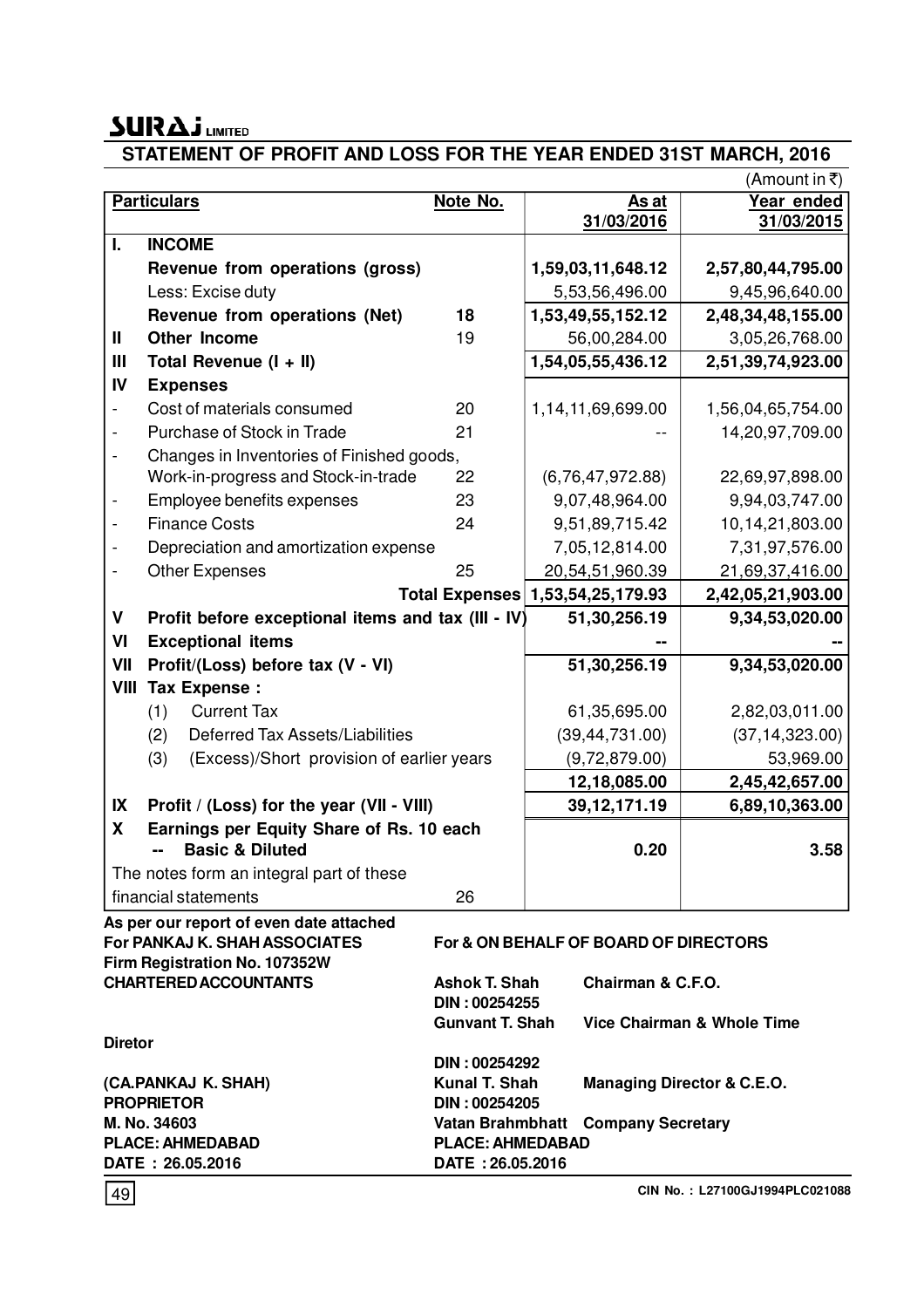23nd Annual Report 2015-2016

|                                                                |                        |                                       | $1 - 1$             |
|----------------------------------------------------------------|------------------------|---------------------------------------|---------------------|
|                                                                |                        | <b>Year Ended</b>                     | <b>Year Ended</b>   |
|                                                                |                        | 31/03/2016                            | 31/03/2015          |
|                                                                |                        | (Amount in ₹)                         | (Amount in ₹)       |
| <b>CASH FLOW FROM OPERATING ACTIVITIES</b>                     |                        |                                       |                     |
| PROFIT BEFORE EXCEPTIONAL ITEMS AND TAX                        |                        | 51,30,256.19                          | 9,34,53,020.00      |
| NON CASH ADJUSTMENT FOR-                                       |                        |                                       |                     |
| DEPRECIATION AND AMORTIZATION EXPENSES                         |                        | 7,05,12,814.00                        | 7,31,97,576.00      |
| (PROFIT)/LOSS ON SALE OF FIXED ASSETS                          |                        | (1, 11, 291.00)                       | (1,97,89,620.00)    |
| ACCOUNT / EXPENSES WRITTEN OFF                                 |                        | 93,89,547.00                          | (6,99,228.00)       |
| <b>INTEREST ON INCOME TAX</b>                                  |                        | 450.00                                | 2,12,436.00         |
| <b>INTEREST INCOME</b>                                         |                        | (50, 18, 460.00)                      | (96, 74, 090.00)    |
| <b>INTEREST EXPENSES</b>                                       |                        | 79,512,452.42                         | 8,22,05,604.00      |
| PRELIMINARY EXPENSES WRITTEN OFF                               |                        |                                       | 85,148.00           |
| <b>DIVIDEND INCOME</b>                                         |                        |                                       | (1,44,455.00)       |
| Operating Profit/(Loss) before woking capital changes          |                        | 15,94,15,768.61                       | 21,88,46,391.00     |
| Adjustments for (Increase) / Decrease in operating Assests     |                        |                                       |                     |
| <b>INVENTORIES</b>                                             |                        | 11,28,37,302.00                       | (8,80,32,440.00)    |
| <b>TRADE RECEIVABLES</b>                                       |                        | (6,61,93,053.45)                      | (6, 57, 54, 991.00) |
| SHORT TERM LOANS AND ADVANCES                                  |                        | 2,73,89,603.17                        | 3,46,12,107.00      |
| OTHER CURRENT ASSESTS                                          |                        | (12,96,067.00)                        | 43,80,746.00        |
| LONG TERM LOANS AND ADVANCES                                   |                        | (3,08,958.13)                         | 18,63,687.00        |
| Adjustments for Increase / (Decrease) in operating Liabilities |                        |                                       |                     |
| LONG TERM PROVISIONS                                           |                        | 50,59,109.00                          | 22.874.00           |
| <b>TRADE PAYABLE</b>                                           |                        | (6,08,60,261.37)                      | 1,92,74,855.00      |
| OTHER CURRENT LIBILITIES                                       |                        | (4,87,61,220.50)                      | (8, 27, 45, 077.00) |
| SHORT TERM PROVISIONS                                          |                        | (25, 84, 072.00)                      | (14,92,105.00)      |
| Cash generated from operations                                 |                        | 12,46,98,150.33                       | 4,09,76,047.00      |
| DIRECT TAX PAID (NET OF REFUND)                                |                        | (2,85,46,112.00)                      | (3, 11, 72, 585.00) |
| [A] Net cash flow from operating activities                    |                        | 9,61,52,038.33                        | 98,03,462.00        |
| Cash Flow from Investing activity                              |                        |                                       |                     |
| PURCHASE OF FIXED ASSETS                                       |                        | (1,64,48,330.00)                      | (4,33,00,318.00)    |
| PROCEEDS FROM SALE OF FIXED ASSETS                             |                        | 8,53,161.00                           | 2,14,26,550.00      |
| <b>DIVIDEND INCOME</b>                                         |                        |                                       | 1,44,455.00         |
| DEPOSITE MADE DURING THE PERIOD                                |                        | 5,72,93,755.31                        | (4,97,83,229.00)    |
| <b>INTEREST INCOME</b>                                         |                        | 50,18,460.00                          | 9,674,090.00        |
| [B] Net Cash from Investing activity                           |                        | 4,67,17,046.31                        | (6, 18, 38, 452.00) |
| <b>Cash Flow from Finance activity</b>                         |                        |                                       |                     |
| AVIALMENT/REPAYMENT OF LONG TERM BORROWING                     |                        |                                       | (5, 17, 19, 530.00) |
| AVIALMENT/REPAYMENT OF SHORT TERM BORROWING                    |                        | (2,45,73,514.38)                      | 18,91,95,596.00     |
| <b>INTEREST EXPENSES</b>                                       |                        | (7,95,12,452.42)                      | (8,22,05,604.00)    |
| <b>DIVIDEND PAID</b>                                           |                        | (2,92,62,489.00)                      | (2,88,96,150.00)    |
| DIVIDEND TAX PAID                                              |                        | (59, 16, 391.00)                      | (49, 10, 901.00)    |
| [C] Net Cash used in Financing activity                        |                        | (13,92,64,846.80)                     | 2,14,63,411.00      |
| NET INCREASE(DECREASE) IN CASH & CASH EQUIVALENTS              |                        | 36,04,237.84                          | 3,05,71,579.00      |
| <b>OPENING CASH AND BANK BALANCE</b>                           |                        | 23,62,471.00                          | 3,29,34,050.00      |
| <b>CLOSING CASH AND BANK BALANCE (*)</b>                       |                        | 59,66,708.84                          | 23,62,471.00        |
| (*) CLOSING CASH AND BANK BALANCE                              |                        | 5,33,18,699.53                        | 10,70,08,217.00     |
| Less: Fixed deposites with maturity greater than three months  |                        | 4,73,51,990.69                        | 10,46,45,746.00     |
| <b>CLOSING CASH AND BANK BALANCE</b>                           |                        | 59,66,708.84                          | 23,62,471.00        |
| For PANKAJ K. SHAH ASSOCIATES                                  |                        | For & ON BEHALF OF BOARD OF DIRECTORS |                     |
| Firm Registration No. 107352W                                  |                        |                                       |                     |
| <b>CHARTERED ACCOUNTANTS</b>                                   | <b>Ashok T. Shah</b>   |                                       |                     |
|                                                                |                        |                                       |                     |
|                                                                | DIN: 00254255          |                                       |                     |
|                                                                | <b>Gunvant T. Shah</b> |                                       |                     |
|                                                                | DIN: 00254292          |                                       |                     |
|                                                                |                        |                                       |                     |
| (CA.PANKAJ K. SHAH)                                            | Kunal T. Shah          |                                       |                     |
| <b>PROPRIETOR</b>                                              | DIN: 00254205          |                                       |                     |

**M. No. 34603 Vatan Brahmbhatt PLACE: AHMEDABAD PLACE: AHMEDABAD DATE : 26.05.2016 DATE : 26.05.2016**

**CIN No. : L27100GJ1994PLC021088**

 $\overline{\phantom{a}}$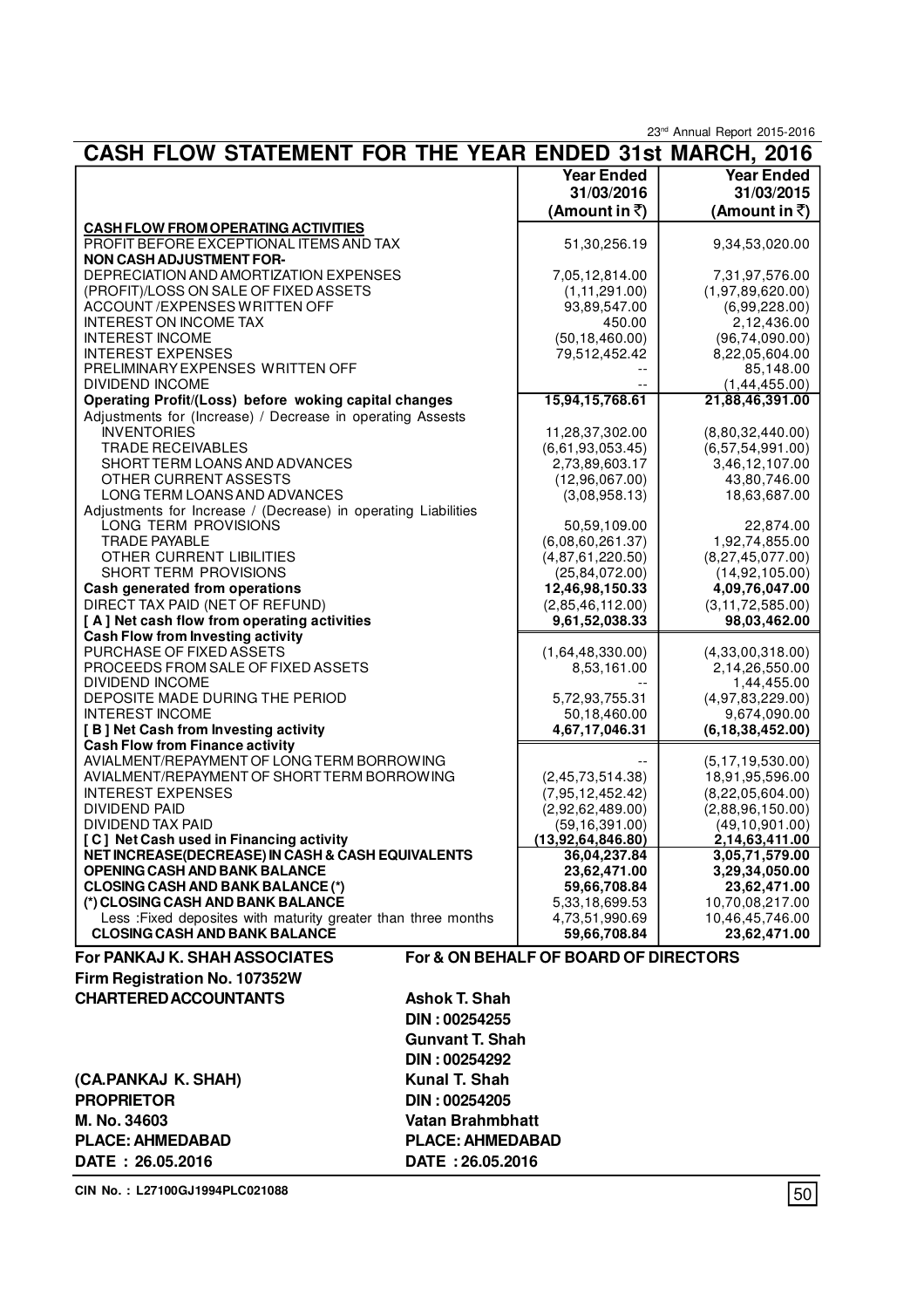# $SURAJ$

## **NOTES TO THE FINANCIAL STATEMENTS**

| Note - 1 : SHARE CAPITAL                               |                  | (Amount in ₹)    |
|--------------------------------------------------------|------------------|------------------|
| <b>Particulars</b>                                     | As at            | As at            |
|                                                        | 31st March, 2016 | 31st March, 2015 |
| <b>1. AUTHORISED CAPITAL</b>                           |                  |                  |
| 2,32,50,000 Equity Shares of Rs. 10/- each.            | 23,25,00,000.00  | 23,25,00,000.00  |
| 2. ISSUED, SUBSCRIBED & PAID UP                        |                  |                  |
| 1,92,64,100 Equity Shares of Rs.10/- each, fully paid. | 19,26,41,000.00  | 19,26,41,000.00  |
|                                                        | 19,26,41,000.00  | 19,26,41,000.00  |

## **3. Reconciliation of number of shares outstading at the beginning & at the end of the reporting year**

| <b>Particulars</b>                   | As at 31/03/2016     |                 | As at 31/03/2015 |                                  |
|--------------------------------------|----------------------|-----------------|------------------|----------------------------------|
|                                      | <b>No. of Shares</b> | Value ₹         | No. of Shares    | Value ₹                          |
| -- At the beginning of the year      | 1,92,64,100.00       | 19,26,41,000.00 |                  | $1,92,64,100.00$ 19,26,41,000.00 |
| -- Movement during the period        | $- -$                | --              |                  |                                  |
| -- Outstading at the end of the year | 1,92,64,100.00       | 1,926,41,000.00 |                  | 1,92,64,100.00 19,26,41,000.00   |

- 4. The Company has only one class of equity shares having a par value of Rs. 10 per share. Each shareholder is eligible for one vote per share. The dividend proposed by the Board of Directors is subject to the approval of shareholders, except in case of interim dividend .In the event of liquidation, the equity shareholders are eligible to receive the remaining assets of the Company, after distribution of all preferential amounts, in proportion of their shareholding.
- 5. Company has not bought back any equity shares during the priod of five years immediately preceeding the Balance sheet date.However the Company has alloted 1,13,39,400 equity shares as bonus shares during F.Y .2007-2008 and also alloted 22,55,000 equity shares for consideration other than cash pursant to the scheme of amalgmation during F.Y. 2009-2010
- **6. Details of shares held by shareholders holding more than 5% of the aggregate shares in the Company**

| <b>Particulars</b>         | As at 31/03/2016                        |         | As at 31/03/2015     |         |  |
|----------------------------|-----------------------------------------|---------|----------------------|---------|--|
|                            | <b>No. of Shares</b><br>Value $\bar{z}$ |         | <b>No. of Shares</b> | Value ₹ |  |
| Anilaben Ashokkumar Shah   | 38,08,710.00                            | 19.7710 | 38,08,710.00         | 19.7710 |  |
| Chandrika Kunal Shah       | 31,03,870.00                            | 16.1122 | 31,03,870.00         | 16.1122 |  |
| Rekhaben Gunwantkumar Shah | 25,17,920.00                            | 13.0705 | 25,17,920.00         | 13.0705 |  |
| Ashokkumar Tarachand Shah  | 10,77,700.00                            | 5.5943  | 10,77,700.00         | 5.5943  |  |
| Kunal Tarachand Shah       | 10,30,600.00                            | 5.3498  | 10,30,600.00         | 5.3498  |  |
| Gunwant Tarachand Shah     | 9,91,600.00                             | 5.1474  | 9,91,600.00          | 5.1474  |  |

51 **CIN No. : L27100GJ1994PLC021088**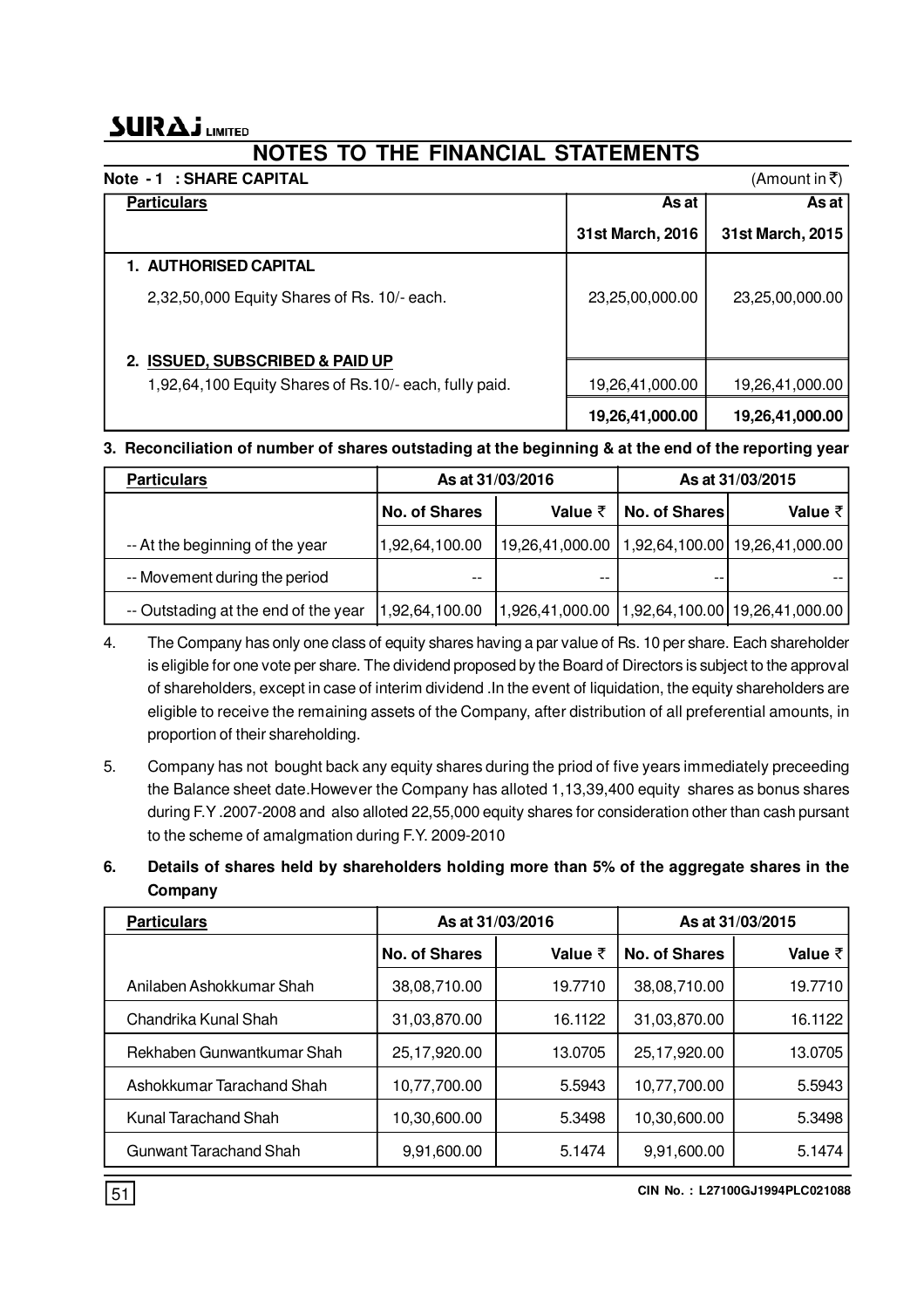| <b>Particulars</b>                                    | As at               | As at             |
|-------------------------------------------------------|---------------------|-------------------|
|                                                       | 31st March, 2016    | 31st March, 2015  |
| <b>Securities Premium Account</b><br>1                |                     |                   |
| Balance as per last Balance Sheet                     | 21,89,56,000.00     | 21,89,56,000.00   |
| <b>General Reserve</b><br>$\mathbf{2}^{\circ}$        |                     |                   |
| Balance as per last Balance Sheet                     | 2,44,74,155.00      | 2,63,75,485.00    |
| Less: Transitional provision for Depriciation         |                     | 19,01,330.00      |
|                                                       | 2,44,74,155.00      | 2,44,74,155.00    |
| <b>Statutory Reserve</b><br>3                         |                     |                   |
| <b>Opening Balance</b>                                | 3,28,83,460.00      | 2,94,43,767.00    |
| Add: Transferred from Profit & Loss Account           |                     | 34,39,693.00      |
|                                                       | 3,28,83,460.00      | 3,28,83,460.00    |
| <b>Surplus in Statement of Profit &amp; Loss</b><br>4 |                     |                   |
| <b>Opening Balance</b>                                | 38, 36, 38, 040. 00 | 35,29,79,911.00   |
| Add: Profit for the year                              | 39, 12, 171. 19     | 6,89,10,363.00    |
| Less: Transfer to statutory reserve                   |                     | 34,39,693.00      |
| Proposed Dividend                                     |                     | 2,88,96,150.00    |
| Tax on dividend                                       |                     | 59,16,391.00      |
| <b>Closing Balance</b>                                | 38,75,50,211.19     | 38, 36, 38, 040.0 |
|                                                       | 66, 38, 63, 826. 19 | 65,99,51,655.00   |

### **Note - 3 : LONG TERM BORROWINGS**

| <b>Particulars</b>                         | As at                    | As at $ $        |
|--------------------------------------------|--------------------------|------------------|
|                                            | 31st March, 2016         | 31st March, 2015 |
| <b>Term Loans</b>                          |                          |                  |
| <b>From Banks and Others</b>               |                          |                  |
| Secured                                    | $\overline{\phantom{0}}$ | 5,25,94,583.00   |
| Less: Current maturities of Long-term debt |                          | (5,25,94,583.00) |
|                                            | $\sim$                   |                  |

## **Nature of Security and term of Repayment for Long Term Secured borrowings**

Corporate Loan from Punjab National Bank of Rs.15 Crore and Other Term Loan aggregating to Rs.37.50 Crores are Secured by equitable mortgage on Immovable Properties of the company situated at Survey No.771,772,773,774,769,779,779/A at village - Thol, Taluka Kadi Dist.Mehsanaa,& land of Wind mill at survey no.367/2 Village - Vanku,Taluka Abdasa, District Kutch,Gujarat and property of the commpany situated at " Suraj House",Vidhyanagar Soc,Usmanpura,Ahmedabad on first charge basis and personal guarantees of the Directors of the Company viz.Ashok T.Shah,Gunvant T.Shah,Kunal T.Shah and Corporate gurantee of M/s.Suraj Impex Pvt.Ltd.

Term Loan of Rs.37.50 Crore is repayable in 22 equal Quarterly installment of Rs.17050000/- starting from June 2010 and last installment due on September 2015 and Corporate Loan of Rs.15 Crore is repayable in 17 equal Quarterly installment of Rs.8823530/- starting from June 2011 and last installment due on Sep.2015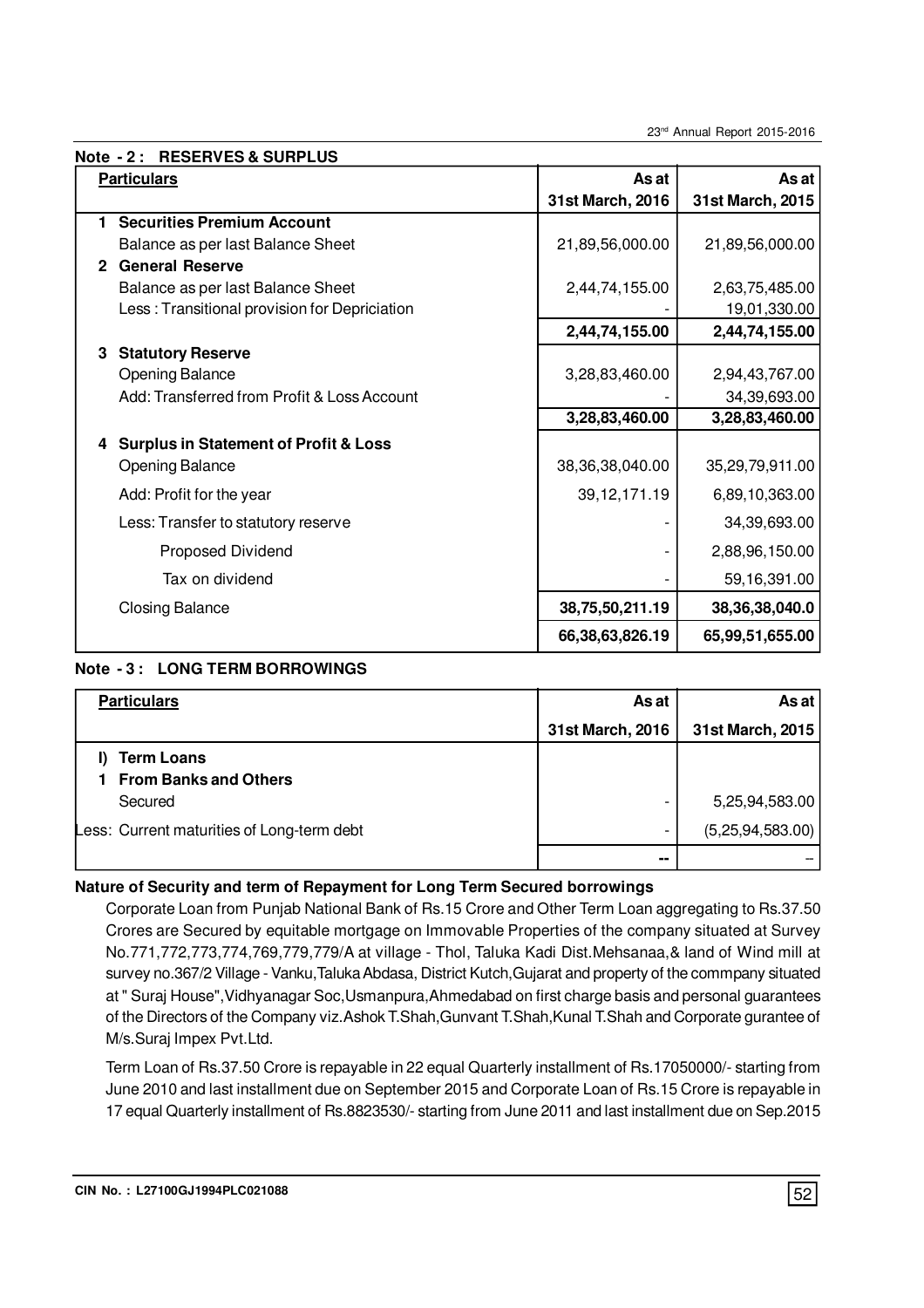|     | Note - 4 : LONG TERM PROVISIONS<br><b>Particulars</b> | As at            | As at            |
|-----|-------------------------------------------------------|------------------|------------------|
|     |                                                       | 31st March, 2016 | 31st March, 2015 |
| (a) | Provision for Employee benefits                       | 55,68,499.00     | 5,09,390.00      |
|     |                                                       | 55,68,499.00     | 5,09,390.00      |

## **Note - 5 : DEFFERED TAX LIBILITIES (NET)**

| <b>Particulars</b>                                                          | As at            | As at            |
|-----------------------------------------------------------------------------|------------------|------------------|
|                                                                             | 31st March, 2016 | 31st March, 2015 |
| Balance as per last Financial Statement                                     | 2,59,24,754.00   | 2,96,39,077.00   |
| Less: Deferred tax asset on account of<br>timing difference of depreciation | 39,44,731.00     | 37, 14, 323.00   |
|                                                                             | 2,19,80,023.00   | 2,59,24,754.00   |

## **Note - 6 : SHORT TERM BORROWINGS** (Amount in ₹)

| <b>Particulars</b>                         | As at            | As at            |
|--------------------------------------------|------------------|------------------|
|                                            | 31st March, 2016 | 31st March, 2015 |
| <b>SECURED</b><br>(a)Working Capital loans |                  |                  |
| From Bank                                  | 68,51,53,852.62  | 68,08,13,248.00  |
| (b) Buyers credit arrangements             | 39,37,10,960.00  | 53,89,25,079.00  |

(The Working Capital limit from Punjab National Bank Rs.65.40 Crores, Standard Chartered Bank Rs. 23.58 Crores and from IDBI Bank Rs. 37.02Crore is Secured by the first charge on pari passu basis over the current assests of the company and second charge over the Fixed Assets of the company and guarnted by the director of the company (1) Shri Ashok Kumar T. Shah (2) Shri Kunal T. Shah (3) Shri Gunvant Kumar T. Shah.further Working Capital loan from PNB,,SCB and IDBI Bank is Guranted by Corporate guarntee of Suraj Impex Pvt. Ltd.)

| II. | <b>UNSECURED</b>        |                   |                  |
|-----|-------------------------|-------------------|------------------|
| (a) | Loan from related party | 14,00,00,000.00   | 2,37,00,000.00   |
|     |                         | 1,21,88,64,812.62 | 124,34,38,327.00 |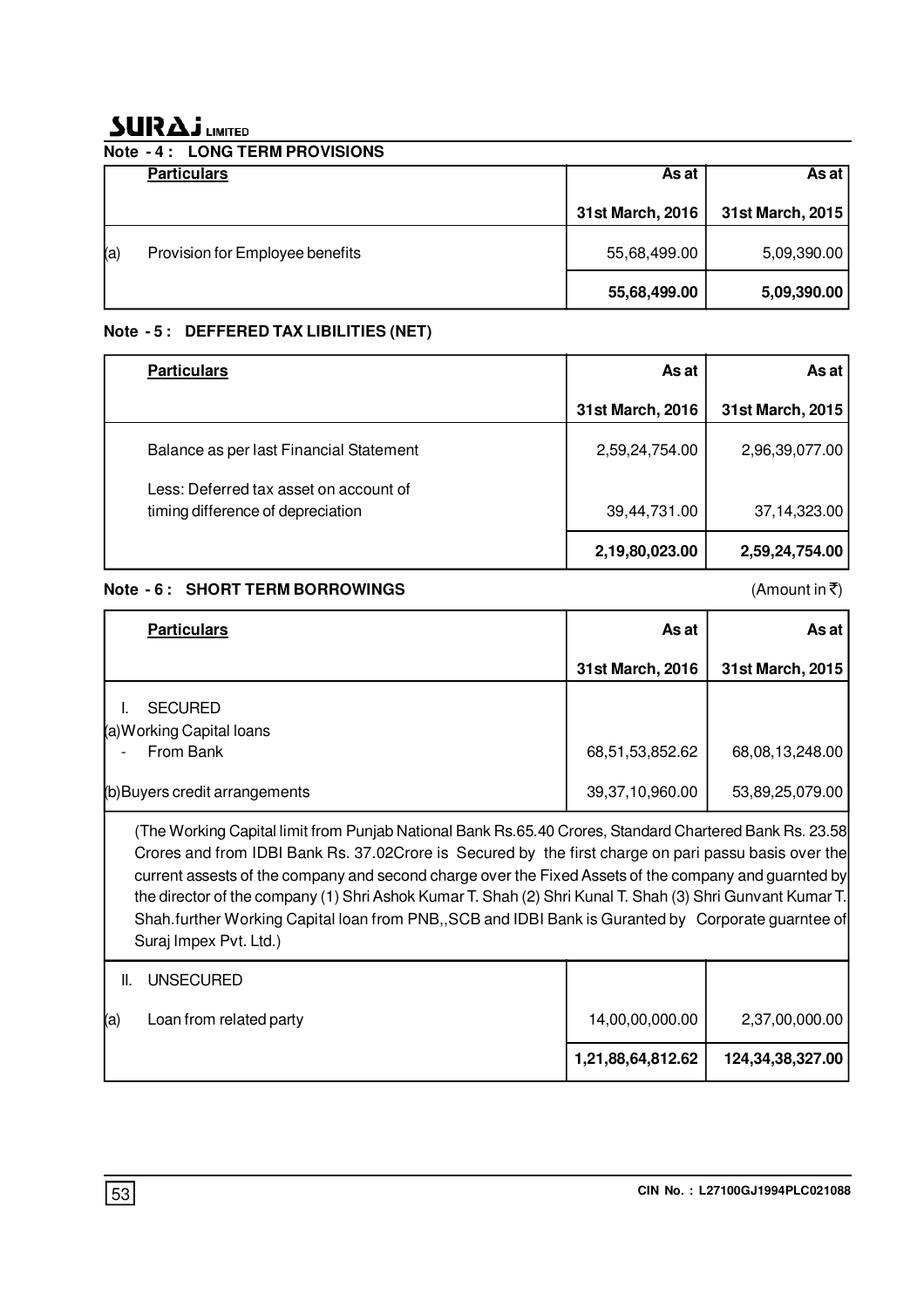### **Note - 7 : TRADE PAYABLES**

| <b>Particulars</b>    | As at            | As at $ $        |
|-----------------------|------------------|------------------|
|                       | 31st March, 2016 | 31st March, 2015 |
| <b>Trade Payables</b> | 1,80,53,793.63   | 7,89,14,055.00   |
|                       | 1,80,53,793.63   | 7,89,14,055.00   |

### **Note - 8 : OTHER CURRENT LIABILITIES**

|   | <b>Particulars</b>                         | As at            | As at            |
|---|--------------------------------------------|------------------|------------------|
|   |                                            | 31st March, 2016 | 31st March, 2015 |
|   | Current maturities of Long-term debt       |                  | 5,25,94,583.00   |
| 2 | Interest accrued but not due on borrowings | 17,82,582.89     | 12,68,473.00     |
| 3 | <b>Statutory Dues</b>                      | 7,64,629.00      | 6,55,066.00      |
| 4 | <b>Advance from Customers</b>              | 1,81,67,606.11   | 1,51,94,119.00   |
| 5 | Unpaid dividend                            | 11,93,910.50     | 14,04,762.00     |
| 6 | <b>Other Payables</b>                      | 15,31,179.00     | 21,77,402.00     |
|   | <b>Corporate Social Resposibilities</b>    | 16,95,583.00     | 602,306.00       |
|   |                                            | 2,51,35,490.50   | 7,32,94,405.00   |

### **Note - 9 : SHORT TERM PROVISIONS**

| <b>Particulars</b>                  | As at            | As at            |
|-------------------------------------|------------------|------------------|
|                                     | 31st March, 2016 | 31st March, 2015 |
| (a) Provision for Employee benefits | 54,62,331.00     | 80,46,403.00     |
| Provision for income tax<br>(b)     | 61,35,695.00     | 2,82,03,011.00   |
| Proposed dividend<br>(C)            |                  | 2,88,96,150.00   |
| Dividend tax<br>(d)                 |                  | 59,16,391.00     |
|                                     | 1,15,98,026.00   | 7,10,61,955.00   |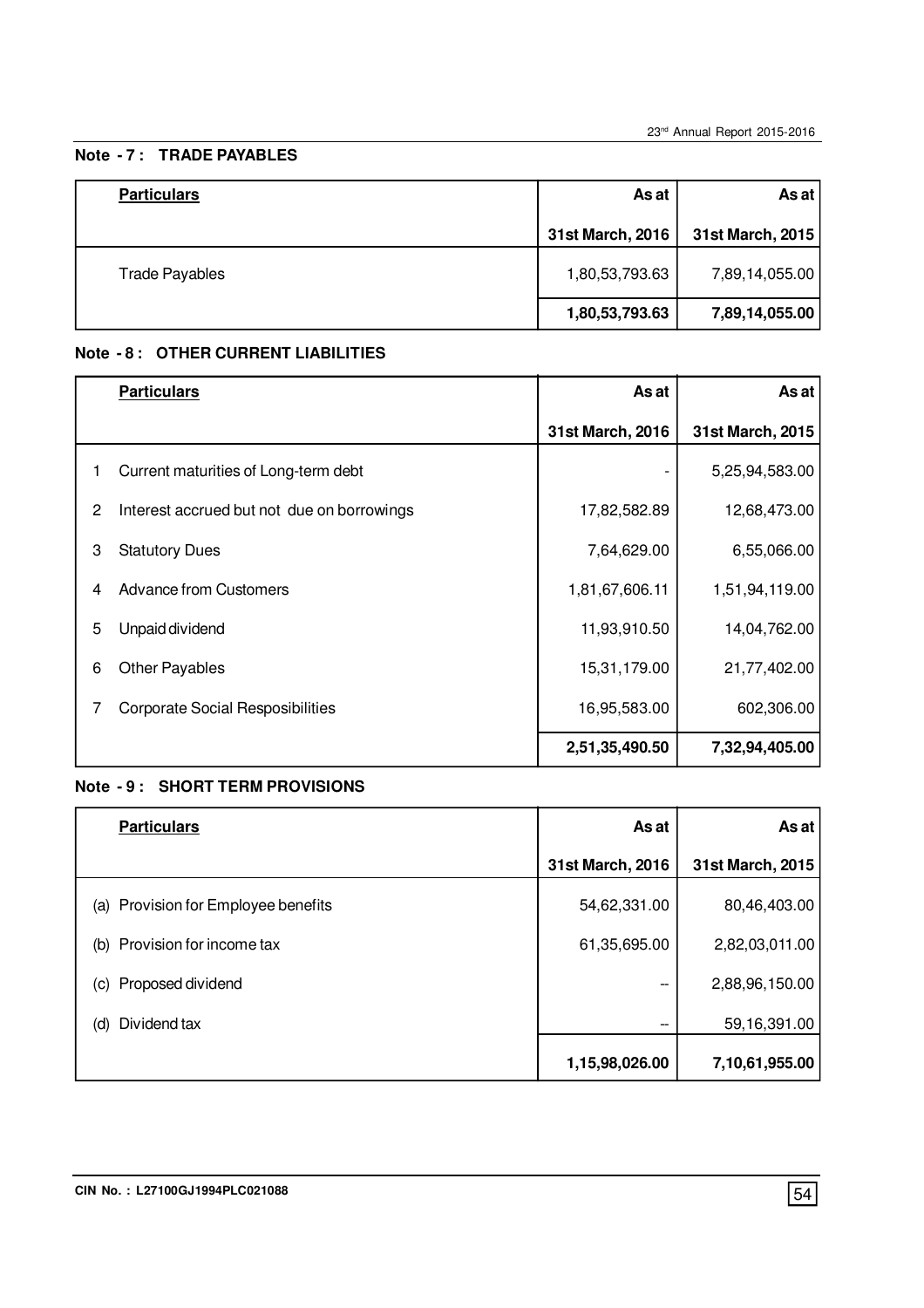|  |  |  |  | ပ္ပ္ဟာ Note - 10 : Fixed Assets |
|--|--|--|--|---------------------------------|
|--|--|--|--|---------------------------------|

| <u>ת</u>                               |                 |                  |                    |                |                                                  |                                 |             |                            |              |                  |                                                |
|----------------------------------------|-----------------|------------------|--------------------|----------------|--------------------------------------------------|---------------------------------|-------------|----------------------------|--------------|------------------|------------------------------------------------|
| <b>Particulars</b>                     |                 |                  | <b>Gross Block</b> |                |                                                  | <b>Accumulated Depreciation</b> |             |                            |              | <b>Net Block</b> |                                                |
|                                        | As At           | <b>Additions</b> | <b>Deductions</b>  | As at          | As at                                            | For the                         |             | <b>Retained Deductions</b> | Upto         | As at            | As at                                          |
|                                        | $01 - 04 - 15$  |                  |                    | $31 - 03 - 16$ | $01-04-15$                                       | Year                            | Earnings    | <b>During</b>              | 31-03-16     | 31-03-16         | 31-03-15                                       |
|                                        |                 |                  |                    |                |                                                  |                                 |             | the year                   |              |                  |                                                |
| <b>A.Tengible Assets</b>               |                 |                  |                    |                |                                                  |                                 |             |                            |              |                  |                                                |
| Land & Site Development                | 19,41,45,342    | 36,88,662        |                    | 0 19,78,34,004 | $\Omega$                                         | $\Omega$                        | $\mathbf 0$ | 0                          |              |                  | 0 19,78,34,004 19,41,45,342                    |
| <b>Factory Building</b>                | 33,18,52,099    | 44,55,804        | 0                  | 33,63,07,903   | 8, 10, 24, 192                                   | 1,06,24,142                     | 0           | $\mathbf 0$                |              |                  | 9, 16, 48, 334 24, 46, 59, 569 25, 08, 27, 907 |
| <b>Office Premises</b>                 | 2,02,01,995     | 0                | 0                  | 2,02,01,995    | 33,57,606                                        | 3,19,192                        | 0           | $\mathbf 0$                | 36,76,798    | 1,65,25,197      | 1,68,44,389                                    |
| Plant & Machinery                      | 84, 16, 34, 305 | 22,34,148        |                    |                | 0 84, 38, 68, 453 58, 60, 13, 773 5, 33, 24, 742 |                                 | 0           | 0                          |              |                  | 63,93,38,515 20,45,29,938 25,56,20,532         |
| Furnitue Fixture &<br>Office Equipment | 2,00,76,156     | 13,82,607        | 0                  | 2,14,58,763    | 1,50,11,589                                      | 19,61,805                       | $\mathbf 0$ | 0                          | 1,69,73,394  | 44,85,369        | 50,64,567                                      |
| Computer                               | 1,00,75,395     | $\pmb{0}$        | $\pmb{0}$          | 1,00,75,395    | 94,00,280                                        | 6,11,445                        | $\pmb{0}$   | $\mathbf 0$                | 1,00,11,725  | 63,670           | 6,75,115                                       |
| Vehicle                                | 2,91,06,781     | 14,70,668        | 8,53,161           | 2,97,24,288    | 1,54,19,324                                      | 35,69,593                       | $\mathbf 0$ | 7,29,452                   | 1,82,59,465  | 1,14,64,823      | 1,36,87,457                                    |
| <b>Wind Mill</b>                       | 5,94,86,722     | 0                | 0                  | 5,94,86,722    | 5,65,12,386                                      | $\mathbf 0$                     | $\mathbf 0$ | $\Omega$                   | 5,65,12,386  | 29,74,336        | 29,74,336                                      |
|                                        |                 |                  |                    |                |                                                  |                                 |             |                            |              |                  |                                                |
| (A)                                    | 1,50,65,78,795  | 1,32,31,889      | 8,53,161           | 1,51,89,57,523 | 76,67,39,150                                     | 7,04,10,919                     | $\mathbf 0$ | 7,29,452                   | 83,64,20,617 | 68,25,36,906     | 73,98,39,645                                   |
| (B)<br>Intengible Assets               |                 |                  |                    |                |                                                  |                                 |             |                            |              |                  |                                                |
| 1 Software                             | 6,43,698        | 0                | $\mathbf 0$        | 6,43,698       | 2,03,424                                         | 1,01,897                        |             | 0                          | 3,05,321     | 3,38,377         | 4,40,274                                       |
| (B)                                    | 6,43,698        | $\mathbf 0$      | $\mathbf 0$        | 6,43,698       | 2,03,424                                         | 1,01,897                        | $\mathbf 0$ | 0                          | 3,05,321     | 3,38,377         | 4,40,274                                       |
| Work in Progress (SMU)                 | 15,43,132       | 32, 16, 441      | $\pmb{0}$          | 47,59,573      | $\mathbf 0$                                      | $\mathbf 0$                     | 0           | 0                          | $\mathbf 0$  | 47,59,573        | 15,43,132                                      |
| Total :- $(A+B+C)$                     | 1,50,87,65,625  | 1,64,48,330      | 8,53,161           | 1,52,43,60,794 | 76,69,42,574                                     | 7,05,12,814                     | $\mathbf 0$ | 7,29,452                   | 83,67,25,938 | 68,76,34,856     | 74, 18, 23, 051                                |

<u>Suna LAS immed</u>

**CIN No. : L27100GJ1994PLC021088**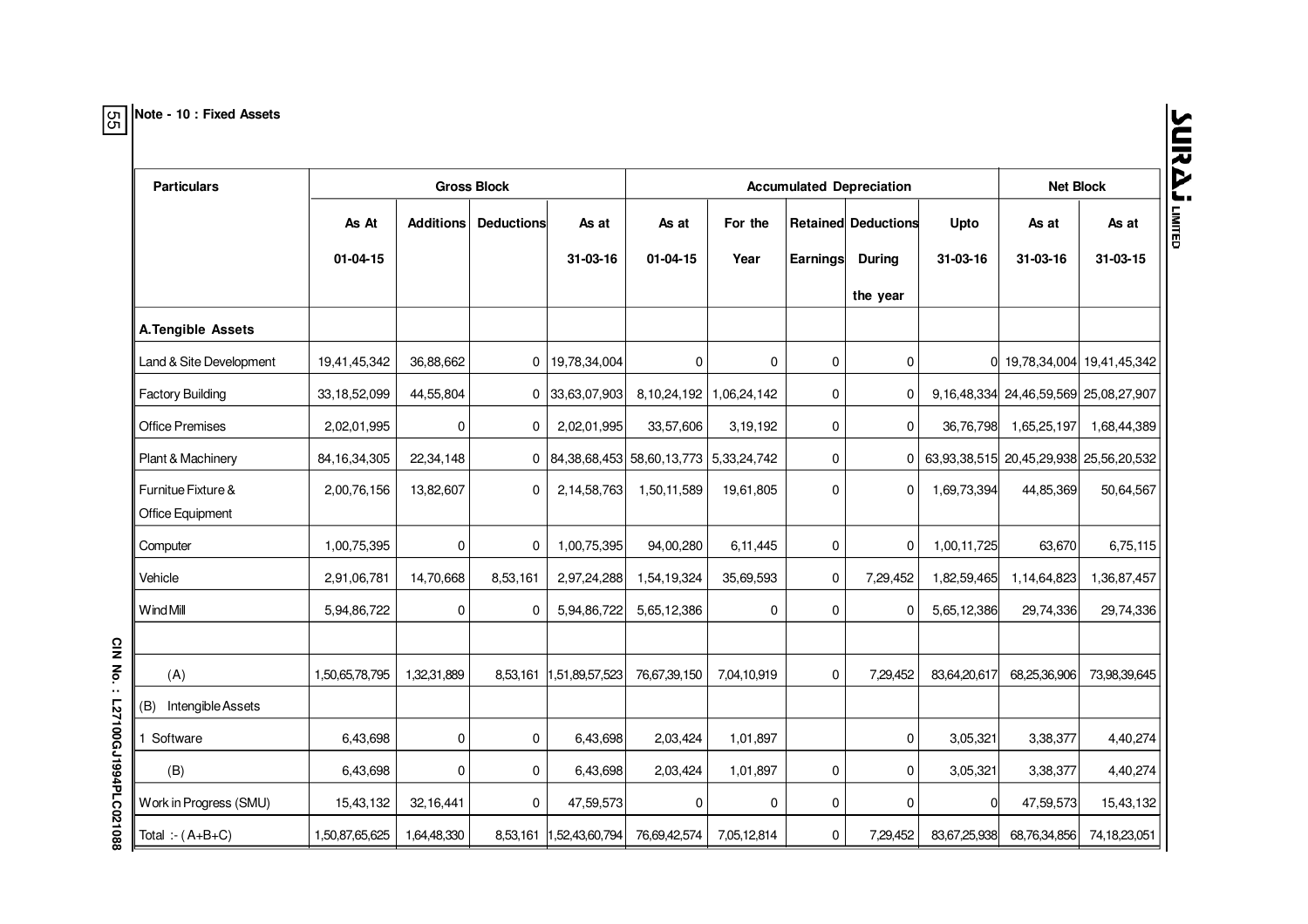23nd Annual Report 2015-2016

|    | Note - 11 : LONG TERM LOANS AND ADVANCES               |                  | (Amount in ₹)    |
|----|--------------------------------------------------------|------------------|------------------|
|    | <b>Particulars</b>                                     | As at            | As at            |
|    |                                                        | 31st March, 2016 | 31st March, 2015 |
| A) | <b>Deposits</b><br>Unsecured, Considered good          | 5, 14, 390. 13   | 3,04,890.00      |
| B) | Other Loans and Advances<br>Unsecured, Considered good | 42,94,453.00     | 41,94,995.00     |
|    |                                                        | 48,08,843.13     | 44,99,885.00     |

| Note - 12: OTHER NON-CURRENT ASSETS |                             |                  |                  |
|-------------------------------------|-----------------------------|------------------|------------------|
|                                     | <b>Particulars</b>          | As at            | As at            |
|                                     |                             | 31st March, 2016 | 31st March, 2015 |
| a.                                  | <b>Preliminary Expenses</b> | --               | 85.148.00        |
|                                     |                             | $\blacksquare$   | 85,148.00        |

### **Note -: 13 INVENTORIES**

|         | <b>Particulars</b>                | As at             | As at               |
|---------|-----------------------------------|-------------------|---------------------|
|         |                                   | 31st March, 2016  | 31st March, 2015    |
| a.      | Raw material                      | 7,470,07,190.00   | 92,62,06,660.00     |
| b.      | Work-in-progress                  | 15,43,34,951.00   | 3,66,62,251.00      |
| c.      | Finished goods                    | 4,76,37,892.00    | 7,50,59,800.00      |
| d.      | Scrap                             | 2,03,60,954.00    | 2,76,00,537.00      |
| $e_{i}$ | Advance Licence                   | 3,21,97,970.00    | 3,60,16,317.00      |
|         | Stores, Spares & Packing Material | 69,36,206.00      | 82,22,011.00        |
| a.      | <b>Share Stock</b>                |                   | 1,15,44,889.00      |
|         |                                   | 1,00,84,75,163.00 | 112, 13, 12, 465.00 |

# **Note - 14 : TRADE RECEIVABLES**

|        | <b>Particulars</b>                                                              | As at            | As at I          |
|--------|---------------------------------------------------------------------------------|------------------|------------------|
|        |                                                                                 | 31st March, 2016 | 31st March, 2015 |
|        | A) Trade receivables outstanding for a period exceeding                         |                  |                  |
|        | Six months from the date they are due for payment<br>Unsecured, considered good | 5,57,181.64      | 13,87,277.00     |
| B)     | Trade receivables outstanding for a period less than                            |                  |                  |
|        | Six months from the date they are due for payment                               |                  |                  |
|        | Unsecured, considered good                                                      | 32,76,13,561.81  | 26,89,16,250.00  |
|        |                                                                                 | 32,81,70,743.45  | 27,03,03,527.00  |
| Note - | CASH AND CASH FOI IIVAI.<br>15.                                                 |                  |                  |

|    | <b>Particulars</b>                                                   | As at            | As at I          |
|----|----------------------------------------------------------------------|------------------|------------------|
|    |                                                                      | 31st March, 2016 | 31st March, 2015 |
|    | Cash and bank balance                                                |                  |                  |
| a. | <b>Balances with Banks</b><br>- in Current account                   | 40,67,685.52     | 2,91,724.00      |
|    | - in earmarked account<br>-Unpaid dividend account                   | 11,93,911.35     | 14,04,763.00     |
| b. | Cash on hand                                                         | 7,05,111.97      | 6,65,984.00      |
|    | <b>Other Bank Balances</b><br>In Fixed Deposits held as Margin Money |                  |                  |
|    | - Maturity Period - Less than 12 Months                              | 4,73,51,990.69   | 10,46,45,746.00  |
|    |                                                                      | 5,33,18,699.53   | 10,70,08,217.00  |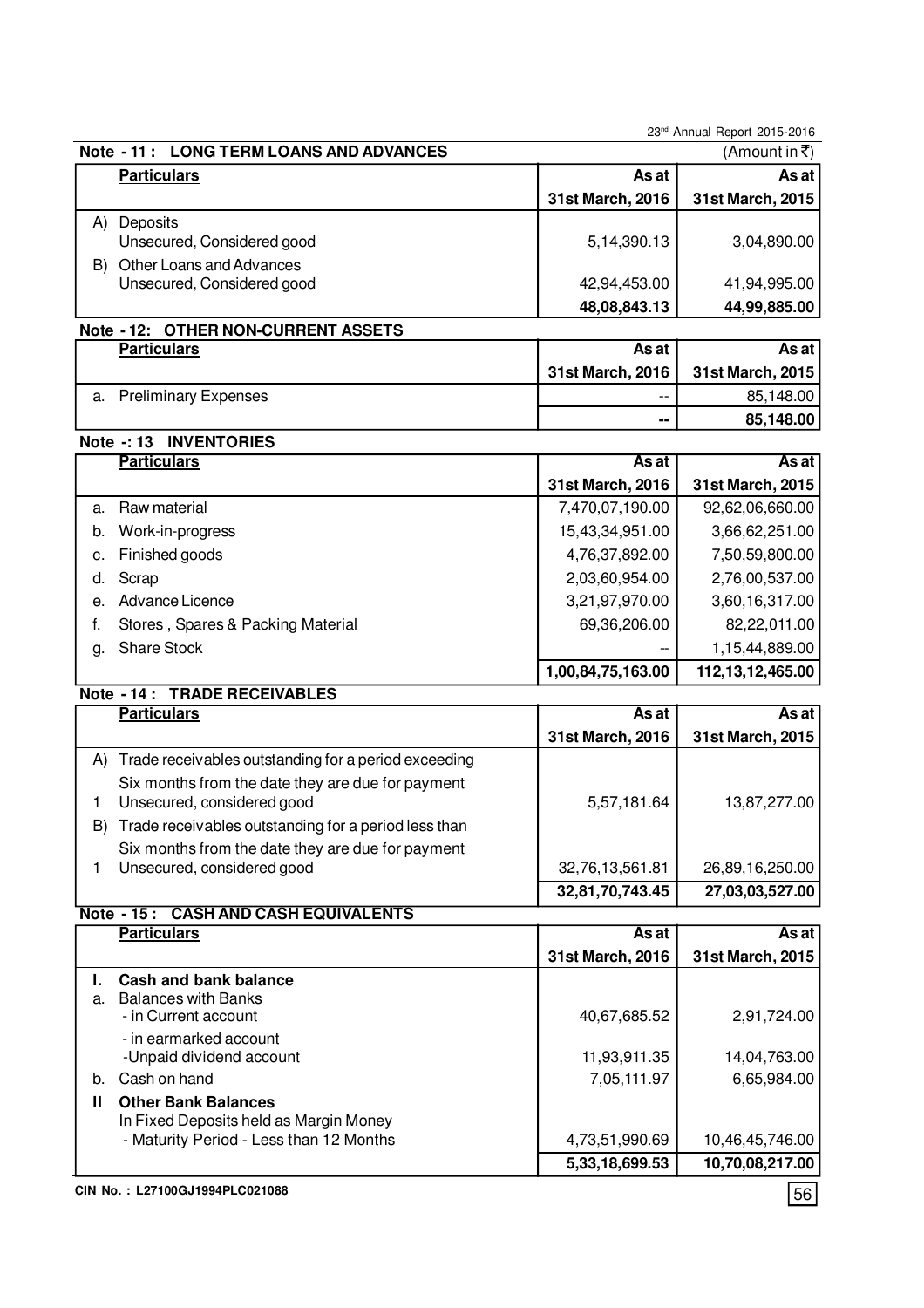| <b>SHORT TERM LOANS AND ADVANCES</b><br>Note - 16 : |                  | (Amount in ₹)    |
|-----------------------------------------------------|------------------|------------------|
| <b>Particulars</b>                                  | As at            | As at            |
|                                                     | 31st March, 2016 | 31st March, 2015 |
| Other short term loans and advances                 |                  |                  |
| Unsecured, considered good                          |                  |                  |
| Balance With Excise and custom authorities          | 1,70,17,718.39   | 4,15,00,521.00   |
| 2 Advance Tax and TDS                               | 2,78,61,958.00   | 4,43,09,669.00   |
| 3 Prepaid Expenses                                  | 18,47,692.00     | 15,95,733.00     |
| l4 Others                                           | 2,64,25,151.44   | 1,31,36,200.00   |
|                                                     | 7,31,52,519.83   | 10,05,42,123.00  |

| Note - 17: OTHER CURRENT ASSETS |                  |                  |
|---------------------------------|------------------|------------------|
| <b>Particulars</b>              | As at            | As at            |
|                                 | 31st March, 2016 | 31st March, 2015 |
| 1 Interest receivable           |                  | 1,83,240.00      |
| 2 Export Incentives receivable  | 4,96,561.00      | 1,38,867.00      |
| 3 Advance to Suppliers          | 16,48,085.00     | 5,26,472.00      |
|                                 | 21,44,646.00     | 8,48,579.00      |

| Note - 18 :<br><b>REVENUE FROM OPERATIONS</b> |                   |                     |  |
|-----------------------------------------------|-------------------|---------------------|--|
| <b>Particulars</b>                            | As at             | As at               |  |
|                                               | 31st March, 2016  | 31st March, 2015    |  |
| A) Sale of Products                           |                   |                     |  |
| 1 Manufactured goods - Domestic Sales         | 40,31,77,368.00   | 81,04,45,305.00     |  |
| 2 Manufactured goods - Exports                | 1,16,01,66,403.00 | 161,14,68,668.00    |  |
| 3 Trading - Share                             | 1,16,95,994.12    | 14,25,48,464.00     |  |
|                                               | 1,57,50,39,765.12 | 256,44,62,437.00    |  |
| B) Other operating revenues                   |                   |                     |  |
| 1 Power generation income                     | 89,05,625.00      | 81,39,691.00        |  |
| 2 Export incentives                           | 41,47,330.00      | 8,94,473.00         |  |
| 3 Scrap and Waste Sales                       | 22,18,928.00      | 45,48,194.00        |  |
| <b>Revenue from Operations (gross)</b>        | 1,59,03,11,648.12 | 257,80,44,795.00    |  |
| Less :- Excise Duty                           | 5,53,56,496.00    | 9,45,96,640.00      |  |
| <b>Revenue from Operations (Net)</b>          | 1,53,49,55,152.12 | 248, 34, 48, 155.00 |  |
| Tax deducted at source on Job Work            |                   | 18,952.00           |  |
|                                               |                   |                     |  |

## **Note - 19 : OTHER INCOME Particulars As at As at As at 31st March, 2016 31st March, 2015** 1 Interest income 50,18,460.00 96,74,090.00 2 Divident Income 1,44,455.00 3 Kasar / Vatav Expenses -- 8,50,673.00 4 Misc.Income 4,70,533.00 --

|    | 5 Profit on sale of Machinery             | $-$          | 1,98,57,550.00 |
|----|-------------------------------------------|--------------|----------------|
| 6. | Interest on Income Tax                    | 1,11,291.00  |                |
|    |                                           | 56,00,284.00 | 3,05,26,768.00 |
|    | Tax deducted at source on Interest Income | 4,63,150.00  | 5,76,826.00    |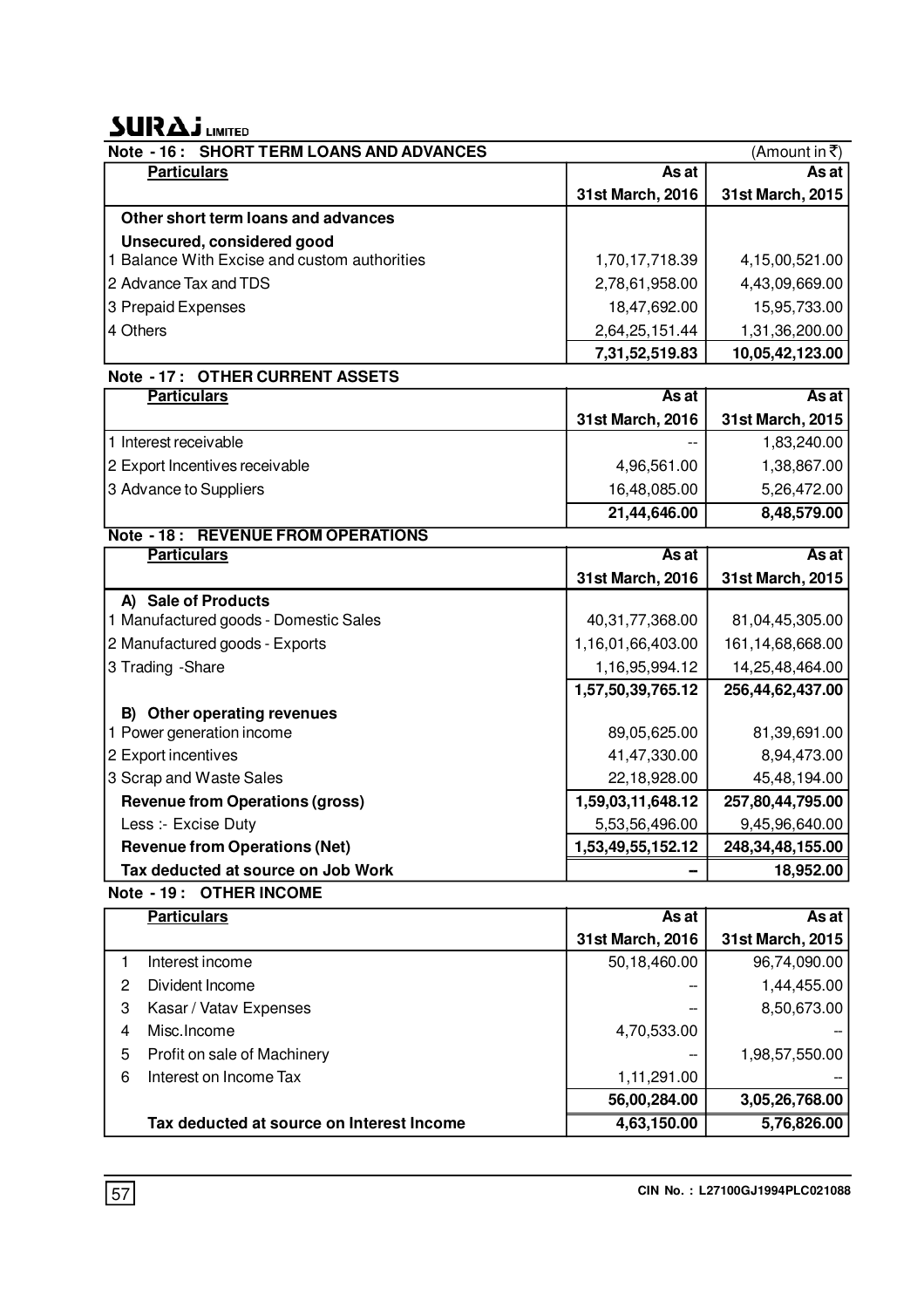23nd Annual Report 2015-2016

| <b>COST OF MATERIALS CONSUMED</b><br>Note - 20 : |                     | (Amount in ₹)    |
|--------------------------------------------------|---------------------|------------------|
| <b>Particulars</b>                               | As at               | As at            |
|                                                  | 31st March, 2016    | 31st March, 2015 |
| <b>Raw Material</b>                              |                     |                  |
| <b>Opening Stock</b>                             | 92,62,06,660.00     | 62,38,27,162.00  |
| Add: Purchases - Import                          | 68, 35, 56, 223. 00 | 129,17,65,049.00 |
| : Purchases - Domestic                           | 27,84,14,006.00     | 57,10,80,203.00  |
|                                                  | 1,88,81,76,889.00   | 248,66,72,414.00 |
| Less: Closing Stock                              | 74,70,07,190.00     | 92,62,06,660.00  |
|                                                  | 1,14,11,69,699.00   | 156,04,65,754.00 |

### **Note - 21 : PURCHASE OF STOCK IN TRADE**

| <b>Particulars</b>            | As at            | As at I          |
|-------------------------------|------------------|------------------|
|                               | 31st March, 2016 | 31st March, 2015 |
| <b>Purchase of Shares</b>     |                  | 15,36,42,598.00  |
| <b>Less - Stock of Shares</b> |                  | 1,15,44,889.00   |
|                               | --               | 14,20,97,709.00  |

## **Note - 22 : CHANGES IN INVENTORIES OF FINISHED GOODS AND WORK-IN-PROGRESS**

|    | <b>Particulars</b>                            | As at            | <b>As at</b>     |
|----|-----------------------------------------------|------------------|------------------|
|    |                                               | 31st March, 2016 | 31st March, 2015 |
| А. | <b>OPENING STOCK</b><br><b>Finished Goods</b> | 7,50,59,800.00   | 3,74,26,151.00   |
|    | Work in progress                              | 3,66,62,251.00   | 31,39,58,525.00  |
|    | Advance License                               | 3,60,16,317.00   | 3,89,73,577.00   |
|    | Scrap                                         | 2,76,00,537.00   | 1,19,78,550.00   |
|    | Share                                         | 1,15,44,889.12   |                  |
|    |                                               | 18,68,83,794.12  | 40,23,36,803.00  |
| В. | <b>CLOSING STOCK</b><br><b>Finished Goods</b> | 4,76,37,892.00   | 7,50,59,800.00   |
|    | Work in progress                              | 15,43,34,951.00  | 3,66,62,251.00   |
|    | Advance License                               | 3,21,97,970.00   | 3,60,16,317.00   |
|    | Scrap                                         | 2,03,60,954.00   | 2,76,00,537.00   |
|    |                                               | 25,45,31,767.00  | 17,53,38,905.00  |
|    |                                               | (6,76,47,972.88) | 22,69,97,898.00  |

### **Note - 23 : EMPLOYEE BENEFITS EXPENSE**

|   | <b>Particulars</b>                        | As at            | As at            |
|---|-------------------------------------------|------------------|------------------|
|   |                                           | 31st March, 2016 | 31st March, 2016 |
|   | Salaries, Wages, Bonus etc                | 8,19,77,099.00   | 9,02,41,253.00   |
| 2 | Contribution to Provident and Other funds | 19,93,971.00     | 28,10,913.00     |
|   | Staff Welfare expenses                    | 67,77,894.00     | 63,51,581.00     |
|   |                                           | 9,07,48,964.00   | 9,94,03,747.00   |

### **CIN No. : L27100GJ1994PLC021088**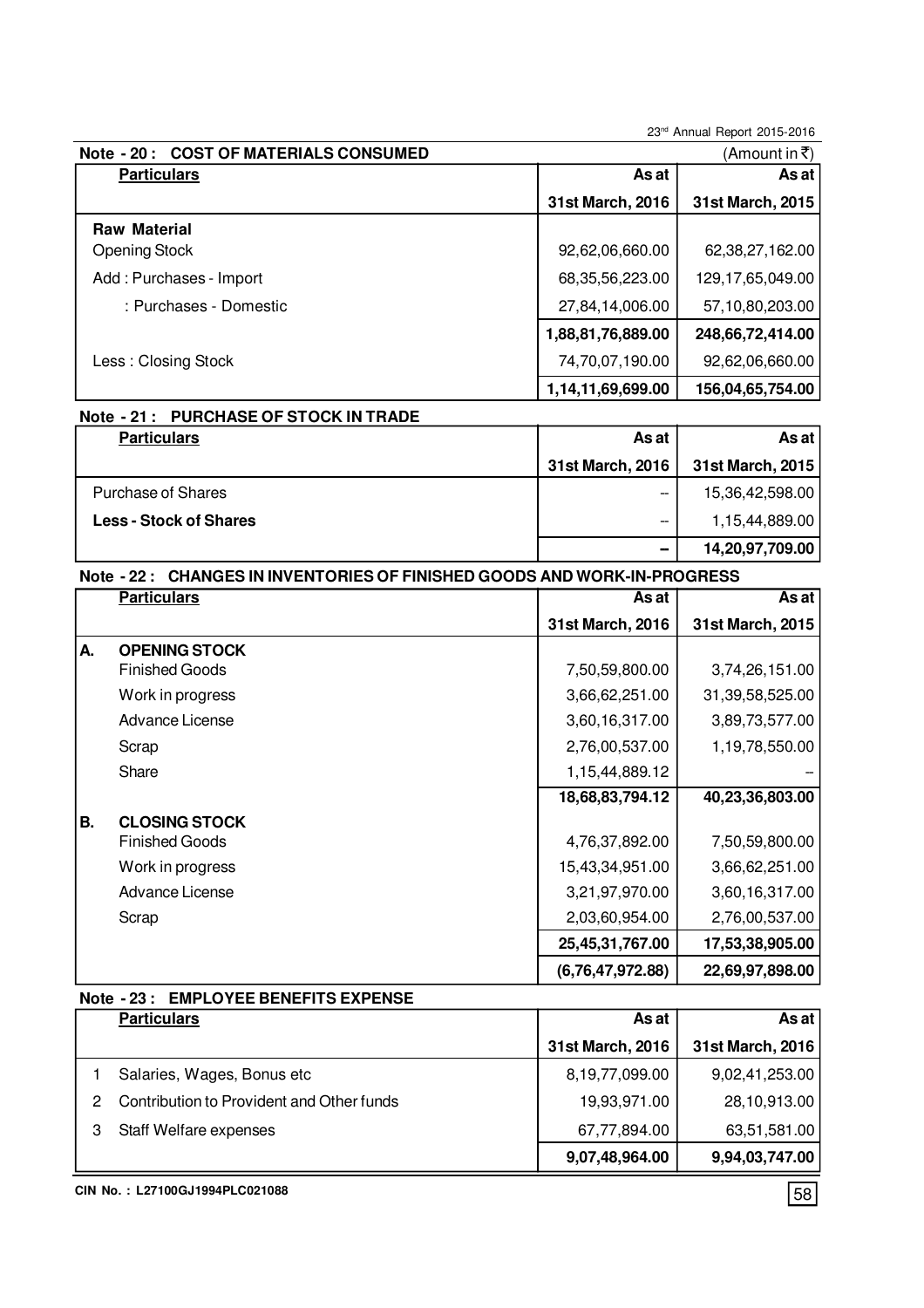|                  | Note - 24 : FINANCE COSTS<br><b>Particulars</b> | As at            | As at            |
|------------------|-------------------------------------------------|------------------|------------------|
|                  |                                                 | 31st March, 2016 | 31st March, 2015 |
| 1                | <b>Interest Expenses</b>                        | 7,95,12,452.42   | 8,22,05,604.00   |
| $\overline{c}$   | Other Bank Charges                              | 1,56,77,263.00   | 1,92,16,199.00   |
|                  |                                                 | 9,51,89,715.42   | 10,14,21,803.00  |
|                  | Note - 25 :<br><b>OTHER EXPENSES</b>            |                  | (Amount in ₹)    |
|                  | <b>Particulars</b>                              | As at            | As at            |
|                  |                                                 | 31st March, 2016 | 31st March, 2015 |
| A)               | <b>Manufacturing Expenses</b>                   |                  |                  |
| 1                | Power and fuel                                  | 3,16,64,970.00   | 3,42,85,061.00   |
| $\boldsymbol{2}$ | Consumption of stores and spares                | 2,98,26,671.34   | 2,81,27,748.00   |
| 3                | Packing material                                | 95,69,190.00     | 1,06,37,310.00   |
| 4                | Job work charges                                | 3,95,720.00      | 5,44,732.00      |
| 5                | Transportation and freight                      | 1,03,37,734.00   | 2,05,61,001.00   |
| 6                | Clearing & Forwarding Exp.                      | 3,99,07,240.00   | 5,47,25,961.00   |
| 7                | Repairs and maintenance:                        |                  |                  |
|                  | - Plant and machinery                           | 1,01,26,387.00   | 1,01,40,424.00   |
|                  | - Building                                      |                  | 27,290.00        |
| 8                | Other Expenses                                  | 26,79,089.00     |                  |
|                  |                                                 | 13,45,07,001.34  | 15,90,49,527.00  |
| B)               | <b>Administrative Expenses</b>                  |                  |                  |
|                  | 1 Audit Fees                                    | 5,00,000.00      | 5,00,000.00      |
|                  | 2 Sales Discount                                | 83,25,837.00     | 1,47,884.00      |
|                  | 3 Account Written off                           | 10,63,710.00     | 3,561.00         |
|                  | 4 Profit and Loss on Sales of Vehicle           |                  | 67,930.00        |
|                  | 5 Swachh Bharat Cess Exp                        | 2,22,573.70      |                  |
|                  | 6 Communication Exp.                            | 17,16,379.00     | 17,76,547.00     |
|                  | 7 Commission                                    | 36,60,763.00     | 3,05,996.00      |
|                  | 8 Donation                                      | 18,300.00        | 47,766.00        |
|                  | 9 Insurance                                     | 12,68,707.00     | 14,63,837.00     |
| 10               | Legal & Professional Charges                    | 52,11,391.00     | 36,04,090.00     |
| 11               | Rates & Taxes                                   | 9,44,223.00      | 6,09,784.00      |
| 12               | Selling and marketing expenses                  | 1,31,20,921.38   | 1,04,59,682.00   |
| 13               | Sales tax/VAT                                   | 2,97,236.00      | 11,22,778.00     |
| 14               | Traveling, Conveyance & Vehicle Exp.            | 60,32,616.00     | 82,49,217.00     |
| 15               | Miscellaneous Expenses                          | 92, 17, 392.54   | 87,17,929.00     |
| 16               | C.S.R. Expenses                                 | 17,14,552.00     | 15,42,306.00     |
| 17               | Prior Period Exp.                               | 1,25,896.00      | 1,55,297.00      |
| 18               | Interest on Income Tax                          |                  | 2,12,436.00      |
| 19               | Penalty                                         | 56,500.00        |                  |
| 20               | Exchange Rate Fluctuation (Net)                 | 1,74,47,961.43   | 1,89,00,849.00   |
|                  |                                                 | 7,09,44,959.05   | 5,78,87,889.00   |
|                  |                                                 | 20,54,51,960.39  | 21,69,37,416.00  |

59 **CIN No. : L27100GJ1994PLC021088**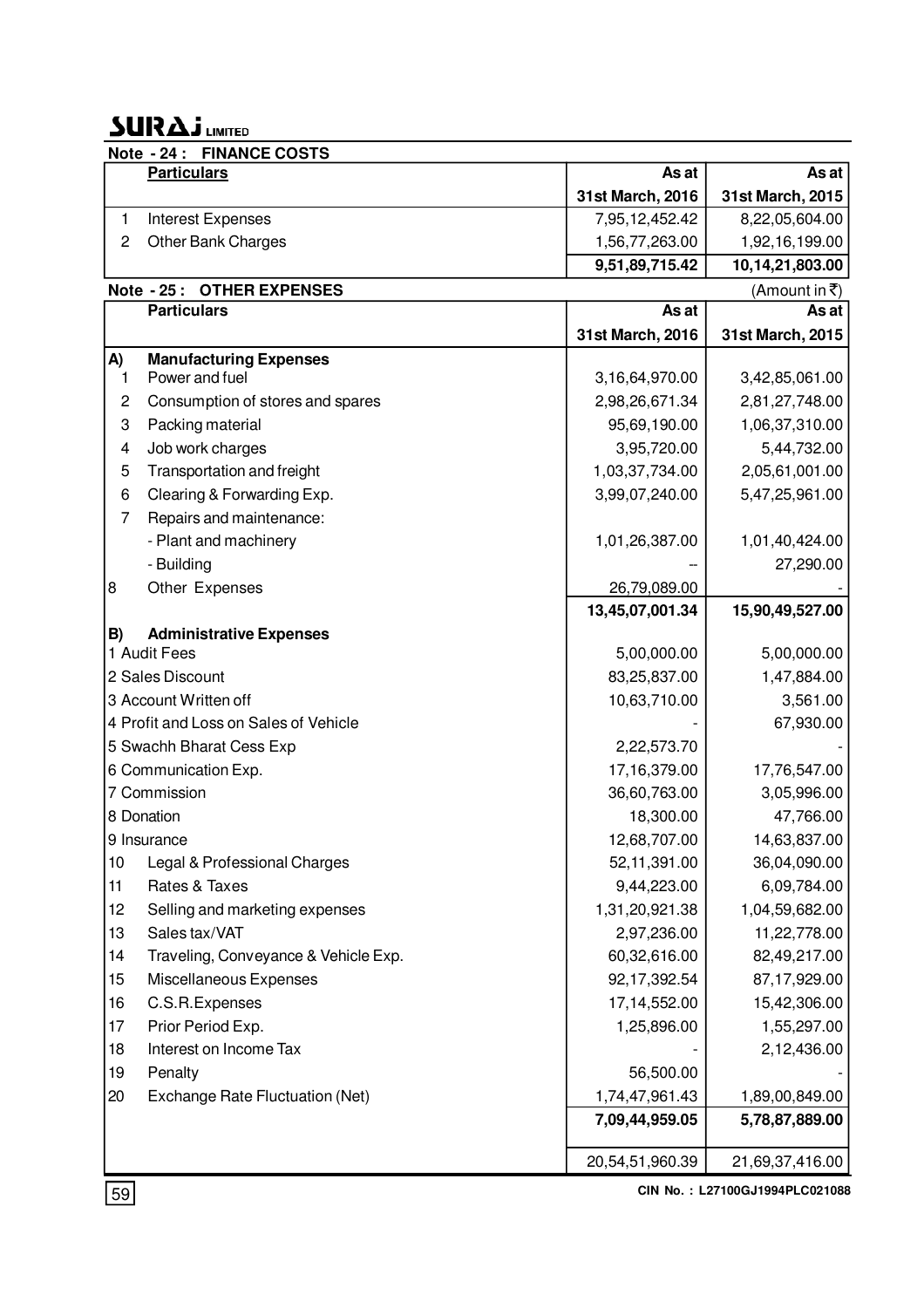## **Notes to the Financial Statements for the year ended 31st March 2016**

## **Note - 26**

## **I. Significant Accounting Policies:**

## **A) Basis of Preparation:**

These financial statements have been prepared in accordance with accounting principles Generally Accepted in India (Indian GAAP) the accounting standard notified under the relevant provisions of the Companies Act, 2013. The Financial Statements are prepared on accrual basis under the historical cost convention, accept for certain Fixed Assets which are carried at revalued amounts and other claims / refunds, which due to uncertainty in realization are accounted for on actual receipt basis.

## **B) USE OF ESTIMATES:**

The preparation of financial statements in conformity with Indian GAAP requires judgments, estimates and assumptions to be made that affect the reported amounts of assets and liabilities on the date of the financial statements and the reported amounts of revenues and expenses during the reporting period. Differences between actual results and estimates are recognized in the period in which the results are known/materialized.

## **C) Fixed Assets and Depreciation:**

## (i) Fixed Assets:

Fixed assets are stated at cost of acquisition (net of CENVAT, wherever applicable), less accumulated depreciation. Cost is inclusive of freight, duties, levies and any directly attributable cost of bringing the assets to their working condition for intended use. Direct costs are capitalized till the assets are ready to be put to use. Interest on borrowings, wherever applicable, attributable to new projects is capitalized and included in the cost of fixed assets as appropriate.

(ii) Depreciation:

Depreciation on fixed assets is charged on the Straight Line Method at rates arrived at after considering useful life of the assets specified in Part-C of Schedule - II of the Companies Act, 2013.

Depreciation on Plant & Machinery of the Company is charged for Double Shift.

Depreciation on sale /deduction from Fixed Assets is provided for up to the month of sale, deduction, discarded as the case may be.

## **D) Borrowing Costs:**

Borrowing cost attributable to acquisition, construction or production of qualifying assets are capitalised as part of the cost of that asset, till the asset is ready for use. Other borrowing costs are recognized as an expense in the period in which these are incurred.

## **E) Inventories:**

- a) Raw Materials: Valued at Market Value.
- b) Work-in-Progress is valued at ordered value for which it is being executed.
- c) Finished goods are valued at billing price.
- d) Stores and Spares are valued at cost or market value whichever is lower basis.
- e) Scrap is valued at estimated realizable value.

## **F) Revenue Recognition:**

- (a) Revenue is recognized to the extent that it is probable that the economic benefits will flow to the company and the revenue can be reliably measured. The company collects sales tax and value added tax (VAT) on behalf of Government and therefore these are not economic benefit flowing to the company. Hence they are excluded from revenue.
- (b) Sales:

Sales of goods is recognized on transfer of significant risks and rewards of ownership which is generally on the dispatch of goods.

(c) Export Benefits :

"Export incentives under the" "Duty Entitlement pass Book Scheme", "Duty Draw back Scheme", etc, is accounted in the year of export."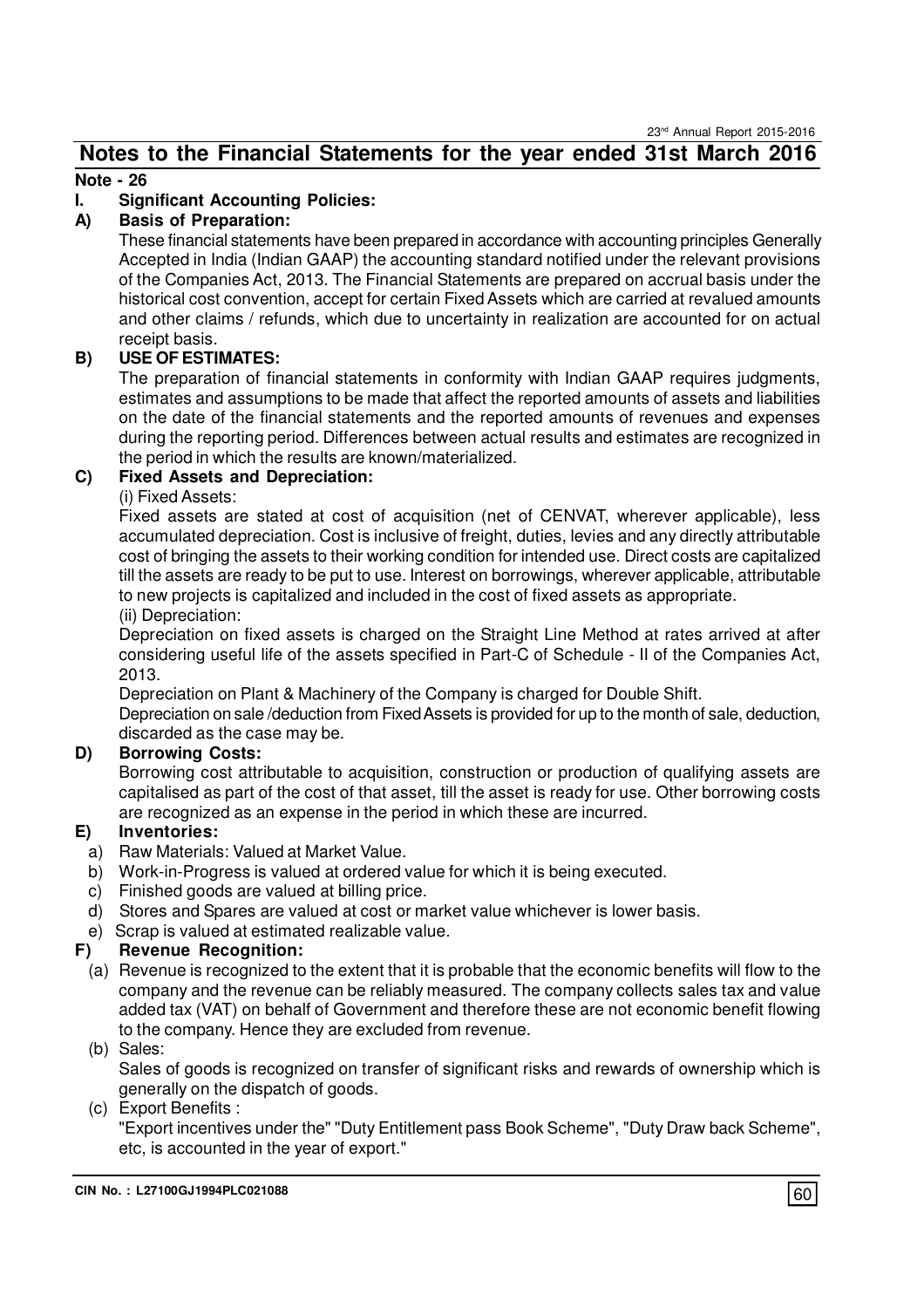# $SURAJ$

## (d) Sale of Shares:

Sales and purchase of shares are accounted net of expenses charged such as stamp duty, service tax, STT etc.

## **G) CENVAT Credit:**

The CENVAT credit available on purchase of raw materials, other eligible inputs and capital goods is adjusted against excise duty payable on clearance of goods produced. The unadjusted CENVAT credit is shown under the head "Short-term Loans and Advances"

## **H) Employee Benefits:**

- (a) Provision for gratuity and leave encashment is made on the basis of actuarial valuation at the end of the year in conformity with the Accounting Standard - 15. Actuarial gains or losses are recognized in the profit and loss account.
- (b) Contribution to Provident Fund and Superannuation is accounted for on accrual basis.

## **I) Foreign Exchange Transactions:**

- (a) Foreign currency transactions are recorded at the exchange rates prevailing on the date of the respective transactions. Monetary items denominated in foreign currencies at the year-end and not covered under forward exchange contracts are translated at year-end rate.
- (b) Exchange differences arising on foreign currency transactions settled during the year are recognized in the profit and loss A/c except in respect of fixed assets where exchange variance is adjusted to the cost of the respective fixed assets.

## **J) Amortization of Miscellaneous Expenditure:**

Preliminary expenses & Amalgamation expenses have been amortized over a period of five years in equal installments.

## **K) Income Tax Expenses:**

- Income tax expenses comprise current tax and deferred tax charge or credit.

## **- Current Tax**

The current charge for income tax is calculated in accordance with the relevant tax regulations applicable to the company.

## **- Deferred tax**

Deferred Tax charge or credit reflects the tax effects of timing differences between accounting Income and taxable income for the period. The deferred tax charge or credit and the corresponding deferred tax liabilities or assets are recognized using the tax rates that have been enacted or substantially enacted by the Balance Sheet date as per the Accounting Standard - 22.

## **L) Impairment of assets:**

An assets is treated as impaired when the carrying cost of assets exceeds its recoverable value. An impairment loss is charged to the Profit and Loss Account in the year in which assets is identified as impaired. The impairment loss recognized in prior accounting period is reversed if there has been change in the estimate of recoverable amount.

## **M) Prior Period Adjustment :**

Expenses and income pertaining to earlier/previous years are accounted as prior period items.

## **N) Earning Per Share:**

In determining earning per share, the company considers the net profit after tax and includes the post-tax effect of any extra ordinary items. The number of shares used in computing basic earning per shares is the weighted average number of shares outstanding during the period.

## **O) Provisions, Contingent Liabilities and Contingent Assts:**

The Company creates a provision when there is present obligation as a result of a past event that probably requires an outflow of resources and a reliable estimate can be made of the amount of that obligation. Contingent Liabilities which are considered significant and material by the company are disclosed in the Notes to Accounts. Contingent Assets are neither recognized nor disclosed.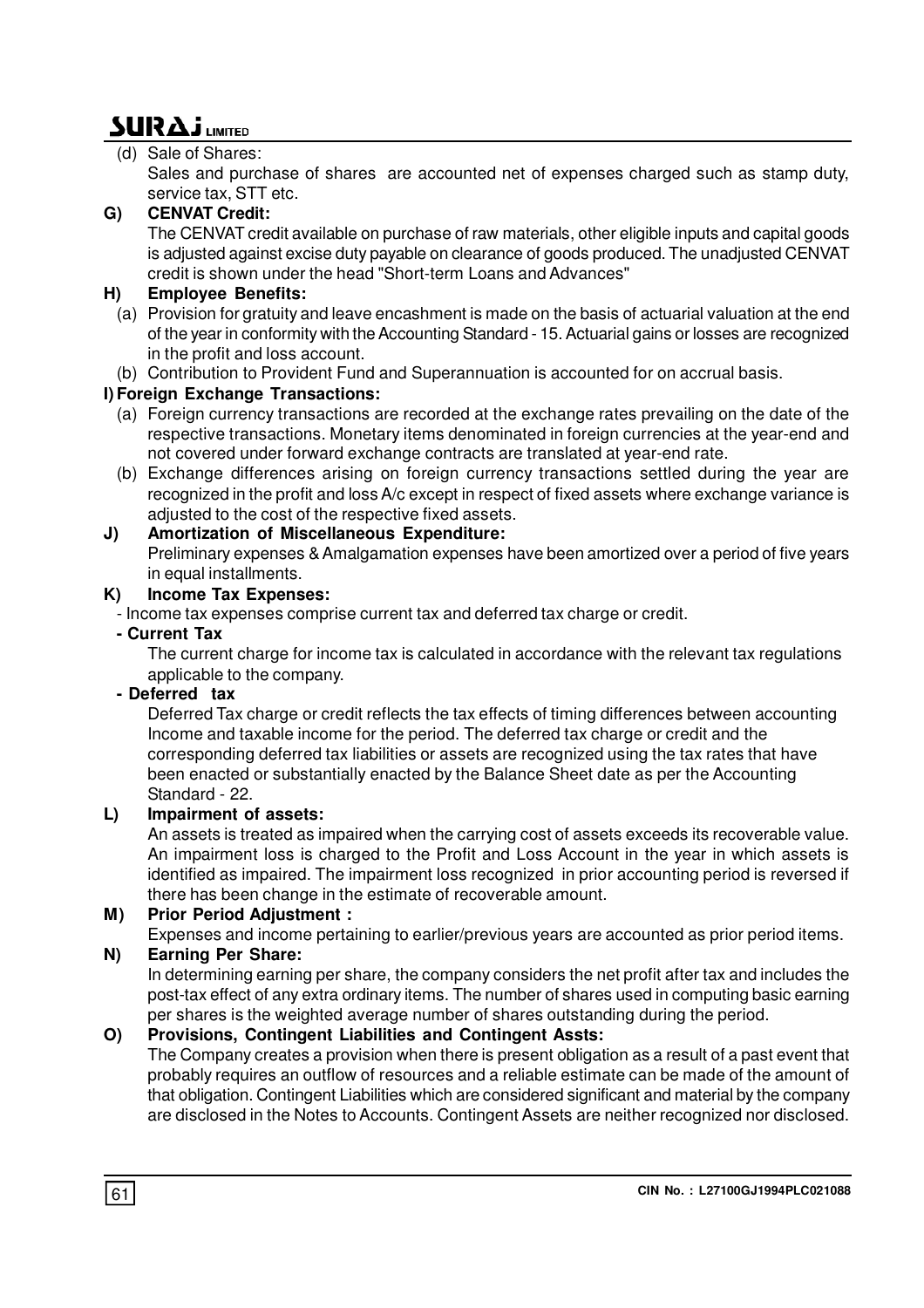## **II. ADDITIONAL NOTES (Forming an integral part of Accounts)**

**1. Contingent liabilities not provided for :**

|                                        |                                                                                      |                    |  |                                |           | (Amount in ₹)  |
|----------------------------------------|--------------------------------------------------------------------------------------|--------------------|--|--------------------------------|-----------|----------------|
|                                        |                                                                                      |                    |  | As at                          |           | As at          |
| <b>Particulars</b>                     |                                                                                      |                    |  | March 31, 2016                 |           | March 31, 2015 |
| (a)                                    | Disputed Excise & Customs demands, Not                                               |                    |  | 16, 35, 23, 248.00             |           | 3,51,62,064.00 |
|                                        | Acknowledged as debts                                                                |                    |  |                                |           |                |
| (b)                                    | <b>Claim Against Show Cause Cum Demand</b>                                           |                    |  | 4,57,27,541.00                 |           | 4,57,27,541.00 |
| Related to Sales Tax, Not Acknowledged |                                                                                      |                    |  |                                |           |                |
| as debts                               |                                                                                      |                    |  |                                |           |                |
| (c)                                    | Claim Against Show Cause Cum Demand                                                  |                    |  | 45, 12, 33, 478.00             |           | 87,37,542.00   |
|                                        | Related Income Tax, Not Acknowledged                                                 |                    |  |                                |           |                |
| as debts                               | The details of disputed demands pertaining to (b), (c) and (d) above are as follows: |                    |  |                                |           |                |
|                                        | Nature of the Forum before                                                           | Period to which it |  | As at                          |           | As at          |
| <b>Dues</b>                            | which the dispute                                                                    | relates            |  | March 31, 2016                 |           | March 31, 2015 |
|                                        | is pending                                                                           |                    |  |                                |           |                |
| <b>Excise Duty</b>                     | DGCEI, Mumbai                                                                        | Oct-2010 To Nov13  |  | 11,97,40,737                   |           |                |
|                                        | (Ineligible Cenvat                                                                   |                    |  |                                |           |                |
|                                        | Credit                                                                               |                    |  |                                |           |                |
|                                        | <b>Central Excise</b>                                                                |                    |  | 3,51,62,064                    |           | 3,51,62,064    |
|                                        | Department-                                                                          |                    |  |                                |           |                |
|                                        | Ahmedabad-III**                                                                      |                    |  |                                |           |                |
| <b>Customs Duty</b>                    |                                                                                      | F.Y.-2012-13       |  |                                | 86,20,447 |                |
|                                        | <b>Disputed Excise &amp; Customs demand</b>                                          |                    |  | 16, 35, 23, 248                |           | 3,51,62,064    |
| Sales Tax                              | Sales Tax Appellate                                                                  | F.Y.2003-04        |  | 2,24,379                       |           | 2,24,379       |
|                                        | Commissioner                                                                         |                    |  |                                |           |                |
|                                        | Ahmedabad                                                                            |                    |  |                                |           |                |
|                                        | Jt. Commissioner of<br><b>Commercial Taxes</b>                                       | F.Y.2004-05        |  | 1,40,975                       |           | 1,40,975       |
|                                        | Ahmedabad                                                                            |                    |  |                                |           |                |
|                                        | Gujarat Value                                                                        | F.Y.2008-09        |  | 1,05,14,581                    |           | 1,05,14,581    |
|                                        | <b>Added Tax Tribunal</b>                                                            | F.Y.2009-10        |  | 1,79,35,983                    |           | 1,79,35,983    |
|                                        |                                                                                      | F.Y.2010-11        |  | 1,69,11,623                    |           | 1,69,11,623    |
|                                        | <b>Disputed Sales Tax demand</b>                                                     |                    |  | 4,57,27,541                    |           | 4,57,27,541    |
| <b>Income Tax</b>                      | A.O.                                                                                 | A.Y.2001-02        |  | 9,17,386                       |           | 9,17,386       |
|                                        | A.O.                                                                                 | A.Y.2004-05        |  | 1,088                          |           |                |
|                                        | CIT (A)-Ahmedabad                                                                    | A.Y.2008-09        |  | 7,42,05,796                    |           |                |
|                                        | CIT (A)-Ahmedabad                                                                    | A.Y.2009-10        |  | 2,59,46,311                    |           | 73,62,856      |
|                                        | A.O.                                                                                 | A.Y.20010-11       |  | 2,97,787                       |           | 4,57,300       |
|                                        | CIT (A)-Ahmadabad   A.Y.20011-12                                                     |                    |  | 8,76,01,472                    |           |                |
|                                        | CIT (A)-Ahmadabad                                                                    | A.Y.20012-13       |  | 14,21,96,316                   |           |                |
|                                        | CIT (A)-Ahmadabad                                                                    | A.Y.20013-14       |  | 6,42,55,881                    |           |                |
|                                        | CIT(A)-Ahmadabad<br><b>Disputed Income Tax Demand</b>                                | A.Y.20014-15       |  | 5,58,11,441<br>45, 12, 33, 478 |           | 87, 37, 542    |
|                                        |                                                                                      |                    |  |                                |           |                |

\*\* Against the above demands, the company has paid Rs. 85.00 Lakh (Previous year - Rs. 85.00 Lakh)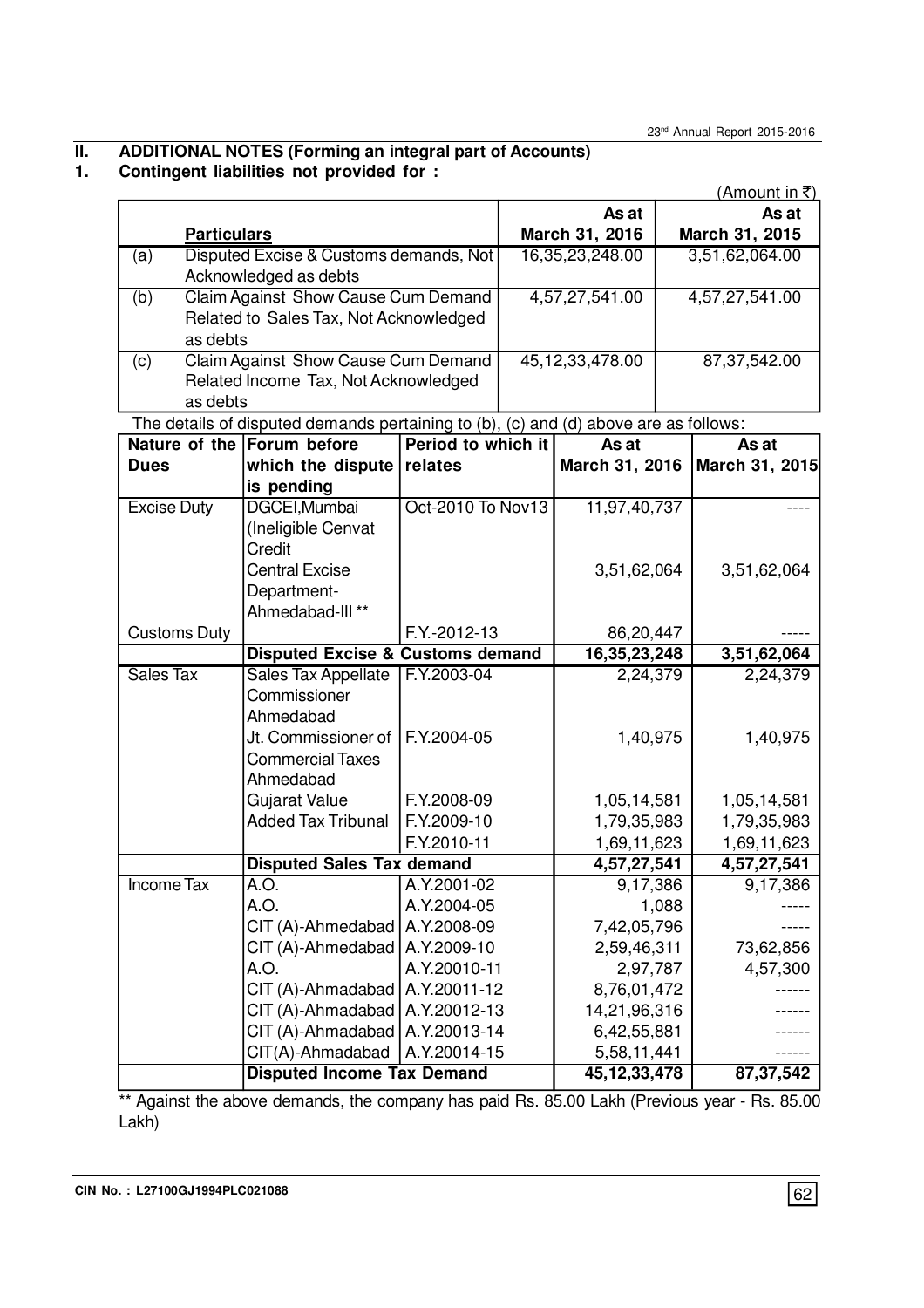The above amounts are based on the notices of demand or the assessment orders or notification by the relevant authorities, as the case may be, and the company is contesting these claims with the respective authorities. Outflows, if any, arising out of these claims would depend on the outcome of the decisions of the appellate authorities and the company's rights for future appeals before the Judiciary.

- **2.** Estimated amount of contracts remaining to be executed on capital account and not provided for in the Accounts (net of advances)- **Rs. 12,91,145/-**
- **3.** In terms of accounting policy (E) for the accounting of export incentives, estimated benefit of Rs 321.98 Lakh have been taken in to account under DES Scheme. Steps are being taken to import raw materials and utilize the same.

## **4. Amount Paid / Payable to Auditors :**  $($ **Amount in**  $\bar{z}$ **)**

|                      | Allivality and Tayable to Additions. |          | $\sqrt{ }$    |
|----------------------|--------------------------------------|----------|---------------|
| No.                  | <b>Particulars</b>                   | 2015-16  | 2014-15       |
| a)                   | <b>Audit Fees</b>                    | 3,75,000 | 3,75,000      |
| b)                   | <b>Tax Audit Fees</b>                | 75,000   | 75,000        |
| C)                   | For Review Reports                   | 50,000   | 50,000        |
|                      | Total                                | 5,00,000 | 5,00,000      |
|                      | <b>Prior Period Expenditure:</b>     |          | (Amount in ₹) |
| <b>N<sub>L</sub></b> | <b>Doutionloup</b>                   | 004E, 4C | 00111E        |

| $\blacksquare$ | 17111001111 111 N                                                                                |            |         |
|----------------|--------------------------------------------------------------------------------------------------|------------|---------|
| No.            | <b>Particulars</b>                                                                               | 2015-16    | 2014-15 |
|                | Rate & Taxes                                                                                     | 1,25,896/- | $- -$   |
|                | Total                                                                                            | 1,25,896/- | --      |
|                | In the enjoing of the Directors, the current essets, leans and educates are enprevimately of the |            |         |

- **6.** In the opinion of the Directors, the current assets, loans and advances are approximately of the value stated, if realized in the ordinary course of business and provision for all known and determined liabilities (except wherever otherwise stated)are adequate and not in excess of the amount reasonably necessary.
- **7.** Balances under Sundry Debtors, Sundry Creditors, Loans & Advances are subject to confirmation and reconciliation with the respective parties/ concerns. Necessary adjustment if any, thereon having an importance of revenue nature, will be made in the year of such confirmation / reconciliation.

## **8. Employee Benefits**

As per Accounting Standard 15 "Employee Benefits", the disclosure of Employee benefits as defined in the Accounting Slandered are given below. :

## **a) Gratuity ( (defined benefits plans)**

The Company has defined gratuity plan. Every employee who has completed five years or more of service gets a gratuity on death or resignation or retirement at 15 days salary (last drawn salary) for each completed year of service. The scheme is funded with an insurance company in the form of qualifying insurance policy.

## **b) Leave wages (long term employment benefit)**

The leave wages are payable to all eligible employees at the rate of daily salary for each day of accumulated leave on death or on resignation or upon retirement on attaining superannuation age.

| <b>Particulars</b>                                            | <b>Privilege</b><br>Leave (non<br>Funded) | Gratuity<br>(funded) |
|---------------------------------------------------------------|-------------------------------------------|----------------------|
| Change in the present value of the defined benefit obligation |                                           |                      |
| Opening defined benefit obligation                            | 562785                                    | 4813302              |
| Interest cost                                                 | 44798                                     | 383139               |
| Current service cost                                          | 350645                                    | 371621               |
| Benefits paid                                                 | (263997)                                  | (392015)             |
| Actuarial (gain) / Losses on obligation                       | (49523)                                   | (252256)             |
| Closing defined obligation                                    | 644708                                    | 4923791              |
| Change in the fair Value plan asset                           |                                           |                      |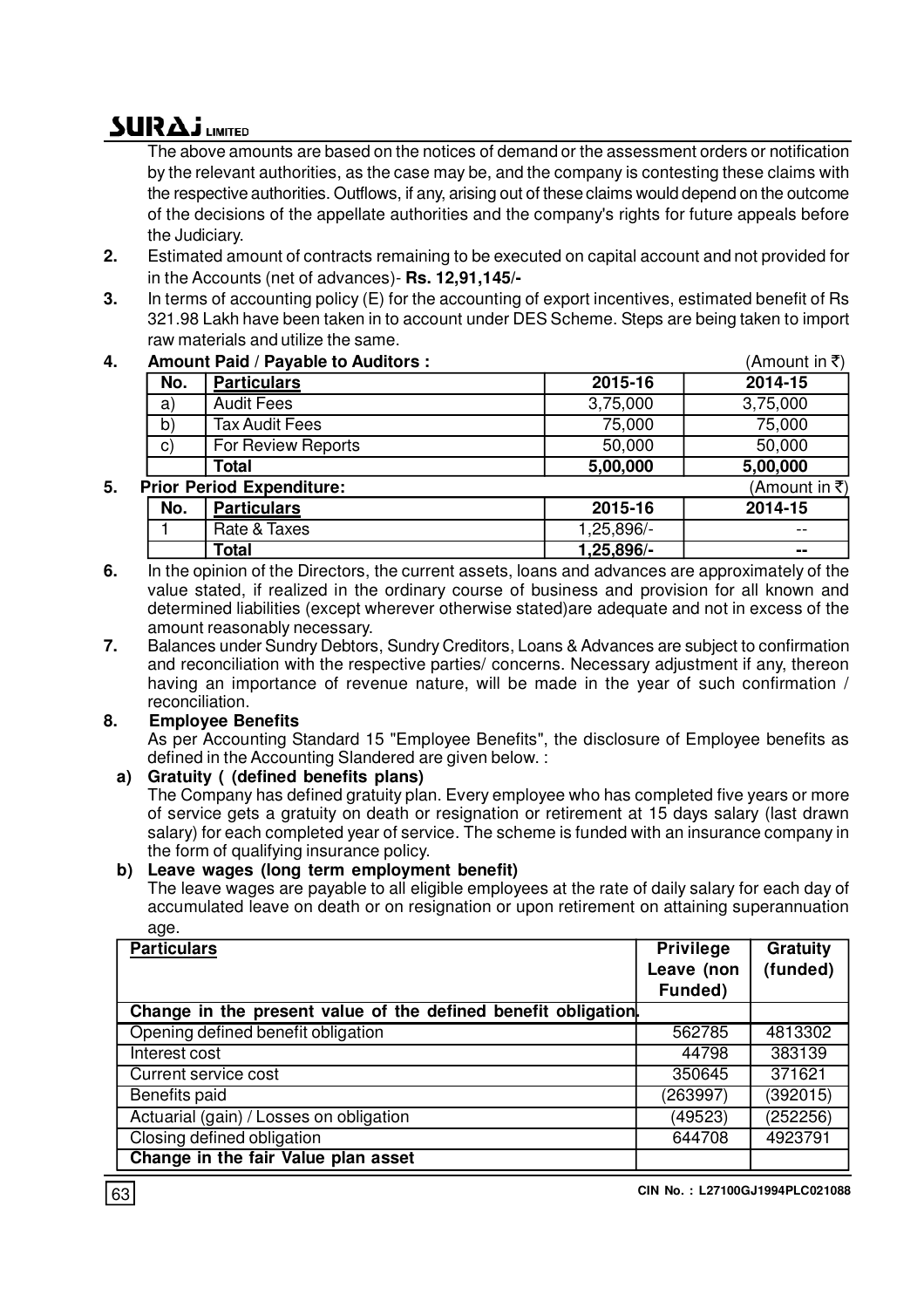|                                                                  |          | 23 <sup>nd</sup> Annual Report 2015-2016 |
|------------------------------------------------------------------|----------|------------------------------------------|
| Opening fair value of plan asset                                 |          | 4194995                                  |
| Expected return on plan asset                                    | --       | 333922                                   |
| Contribution by employer                                         |          | 183152                                   |
| <b>Benefits paid</b>                                             | $- -$    | (392015)                                 |
| Actuarial gain / (Losses)                                        | $-1$     | (25601)                                  |
| Closing balance of fair value of plan assets                     |          | 4294453                                  |
| Amount recognized in the balance sheet                           |          |                                          |
| Assets/(Liability) at the end of the year                        | (644708) | (4923791)                                |
| Fair value of plan assets at the end of the year                 |          | 4294453                                  |
| <b>Funded Status</b>                                             | (644708) | (629338)                                 |
| Unrecognized past service cost                                   |          |                                          |
| Assets/(Liability) recognized in the balance sheet               | (644708) | (629338)                                 |
| Income/expense recognized in the profit and loss account         |          |                                          |
| statement                                                        |          |                                          |
| Current service cost                                             | 350645   | 371621                                   |
| Interest cost on benefit obligation                              | 44798    | 49217                                    |
| Expected return on plan assets                                   | $\sim$   | $\frac{1}{2}$                            |
| Net actuarial (gain) / loss in the period                        | (49523)  | (226655)                                 |
| <b>Net Expenses</b>                                              | 345920   | 194183                                   |
| Movement in net liability recognized in balance sheet            |          |                                          |
| Opening net liability                                            | 562785   | 618307                                   |
| Expenses as above (P/L Charge)                                   | 345920   | 194183                                   |
| <b>Employers contribution</b>                                    | (263997) | (183152)                                 |
| (Assets)/Liability recognized in the balance sheet               | 644708   | 629338                                   |
| Principal actuarial assumption as at balance sheet date          |          |                                          |
| Discount rate                                                    | 7.96%    | 7.96%                                    |
| Expected rate of return on the plan assets                       |          | 7.96%                                    |
| Annual increase in salary cost                                   | 6.00%    | 6.00%                                    |
| <b>Attrition Rate</b>                                            | 2.00%    | 2.00%                                    |
| The categories of plan assets as % of total plan assets are with | 100.00%  | 100.00%                                  |
| insurance company                                                |          |                                          |

## **9. Segment Reporting :**

## **a) Primary Segment :**

The Company's operations predominantly relates to a single segment namely "Stainless Steel Tubes & Pipes" which as per Accounting Standards 17 is considered as the only reportable business segment.

## **b)Secondary Segment:**

Secondary Segment is geographical, which is determined on the basis of location of the customer, is classified as either domestic or overseas and the same is as under :

|                             |              | ₹ in Lakh    |
|-----------------------------|--------------|--------------|
| <b>Sales</b>                | F.Y. 2015-16 | F.Y. 2014-15 |
| <b>Domestic Sales</b>       |              |              |
| Sale of S. S. Pipes & Tubes | 4,031.77     | 8,104.45     |
| Sale of Shares              | 116.96       | 1,425.48     |
|                             | 4,148.73     | 9,529.94     |
| <b>Export Sales</b>         | 11,601.66    | 16,114.69    |
| Total                       | 15,750.39    | 25,644.62    |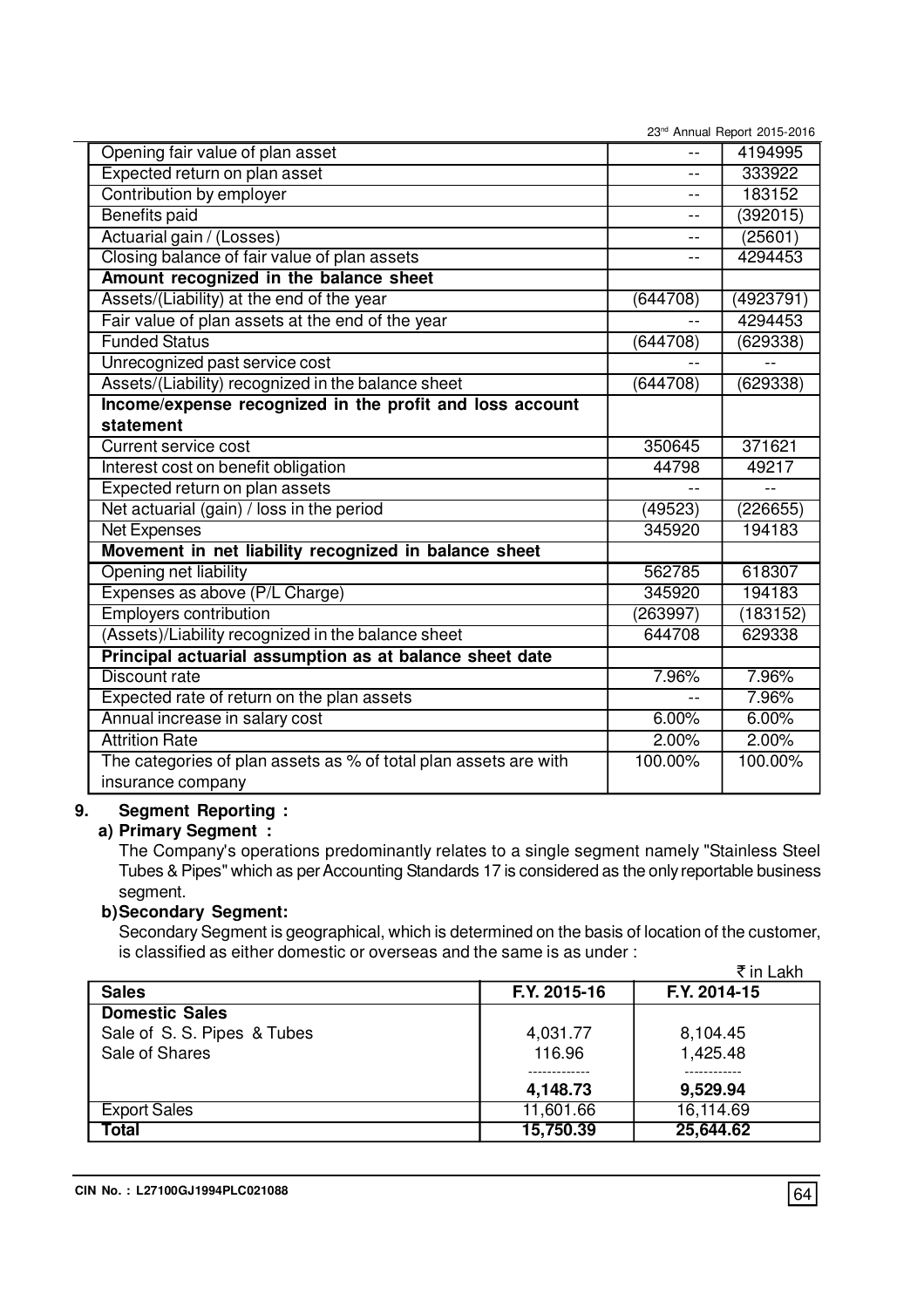# $SURAJ$

**Note :** Since income from power generation is set off against Electricity Exp., it is not treated as a separate segment. Similarly Turnover and profit from share trading activity being less than 10% of Total Turnover and Profit, it is also not treated as separate segment.

## **10. Earning per share (EPS) :**

|                | <b>Sr. No. Particulars</b>                                   | 2015-16   | 2014-15                   |
|----------------|--------------------------------------------------------------|-----------|---------------------------|
| la)            | Net Profit after Tax available for Equity Shareholders (Rs.) | 39.12.171 | 6,89,10,363               |
| $\overline{b}$ | Weighted average number of Shares at beginning               |           | 1,92,64,100   1,92,64,100 |
| $ c\rangle$    | Basic and Diluted Earning per Share (Rs.)                    | 0.20      | 3.58                      |

**11.** As required by Accounting Standard 18 issued by Institute of Chartered Accountants of I n d i a relating to Related Party Disclosure, information is as under:

a) Related parties and nature of relationship

- **\* Directors of the Company : \* Associate Companies :**
- 1 Shri Ashok T. Shah 1 Suraj Enterprise Pvt. Ltd.<br>2 Shri Gunyant T. Shah 1 2 Suraj Impex Pvt. Ltd.
- 2 Shri Gunvant T. Shah 2 Suraj Impex Pvt. Ltd.
- 3 Shri Kunal T. Shah
- 4 Shri Ketan R. Shah
- 5 Shri Dipak H. Shah
- 6 Shri Haren R.Desai
- 7 Shri Bhupendrasinh B Patel
- 8 Ms. Shilpaben M Patel
- b)Transactions that have taken place during the period April 1, 2014 to March 31, 2015 with related parties by the company.

| Name of the Related                | Description of         |                              | F.Y. 2015-16  |               |               | F.Y. 2014-15  |
|------------------------------------|------------------------|------------------------------|---------------|---------------|---------------|---------------|
| Parties with whom                  | Relationship           | <b>Nature of Transaction</b> | <b>During</b> | <b>Amount</b> | <b>During</b> | <b>Amount</b> |
| the transaction have               | with the party         |                              | the year      | Out-          | the year      | Out-          |
| been made                          |                        |                              |               | standing      |               | standing      |
| Suraj Enterprise                   | Associate              | Temporary Adv. Taken         | 2475.00       | 1400.00       | 2048.00       | 237.00        |
| Pvt. Ltd.                          | Company                | Temporary Adv. Given         | 1312.00       |               | 2234.50       |               |
| Suraj Impex Pvt. Ltd.              | Associate              | <b>Fixed Assets Purchase</b> | 0.18          |               |               |               |
|                                    | Company                |                              |               |               |               |               |
| Shri Ashok T. Shah                 | <b>Chief Financial</b> | Remuneration                 | 4.30          |               | 51.60         |               |
|                                    | Officer                | P.F. Contribution            |               |               |               | 3.10          |
|                                    |                        | <b>Bonus</b>                 |               |               | 0.0350        |               |
| Shri Gunvant T. Shah               | Vice Chairman          | Remuneration                 | 3.10          |               | 37.20         | 2.30          |
|                                    | & Whole Time           | P.F. Contribution            |               |               |               |               |
|                                    | Director               | <b>Bonus</b>                 |               |               | 0.0350        |               |
| Shri. Kunal T. Shah                | Managing               | Remuneration                 | 3.65          |               | 43.80         | 2.65          |
|                                    | Director               | P.F. Contribution            |               |               |               |               |
|                                    |                        | <b>Bonus</b>                 |               |               | 0.0350        |               |
| Shri Bipin K. Prajapati Whole Time |                        | Remuneration                 |               |               | 12.000        |               |
|                                    | Director               | P.F.                         |               |               | 0.165         |               |
|                                    |                        | <b>Bonus</b>                 |               |               | 0.0350        |               |

Amount in Lakh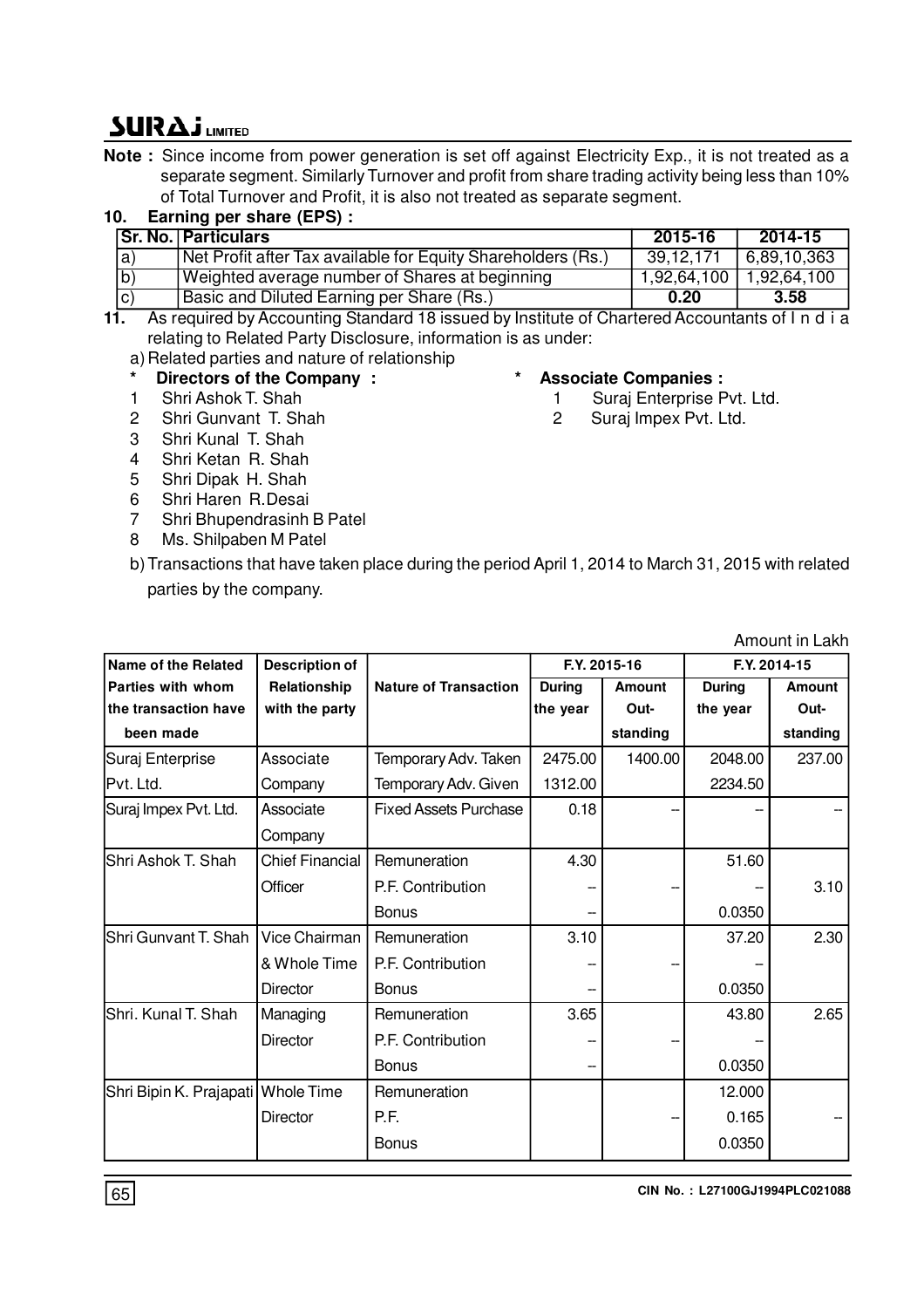23nd Annual Report 2015-2016

| Ms. Shilpaben      | Woman           | Remuneration        | 9.604  | 0.73 | 5.46   | 1.11 |
|--------------------|-----------------|---------------------|--------|------|--------|------|
| M Patel            | <b>Director</b> | P.F.                | 0.216  |      | 0.108  |      |
|                    |                 | <b>Bonus</b>        | 0.0350 |      | 0.0350 |      |
| Shri Dipak H. Shah | Non Executive   | <b>Sitting Fees</b> | 0.100  |      | 0.150  |      |
|                    | <b>Director</b> |                     |        |      |        |      |
| Shri Ketan R. Shah | Non Executive   | <b>Sitting Fees</b> | 0.150  |      | 0.200  |      |
|                    | <b>Director</b> |                     |        |      |        |      |
| Shri Haren R.Desai | Non Executive   | <b>Sitting Fees</b> | 0.200  |      | 0.200  |      |
|                    | <b>Director</b> |                     |        |      |        |      |
| Shri Bhupendrasinh | Non Executive   | <b>Sitting Fees</b> | 0.200  |      | 0.200  |      |
| <b>B</b> Patel     | <b>Director</b> |                     |        |      |        |      |

Related party relationship is as identified by the management and relied upon by the auditors.

## **12. Inventory related details :**

| <b>Consumption of Raw materials</b><br>a.            |           |          |           |  |                  | ₹ In Lakh |  |  |
|------------------------------------------------------|-----------|----------|-----------|--|------------------|-----------|--|--|
| <b>Particulars</b>                                   |           |          | 2015-16   |  |                  | 2014-15   |  |  |
| S.S. Seamless Pipes                                  |           |          | 8,529.85  |  | 9,651.19         |           |  |  |
| S.S. Coil                                            |           |          | 35.86     |  | 353.65           |           |  |  |
| S.S. Round Bar                                       |           |          | 2,845.04  |  | 5,599.82         |           |  |  |
| Total                                                |           |          | 11,410.75 |  | 15,604.66        |           |  |  |
| b.<br><b>Composition of Raw Materials:</b>           |           |          |           |  |                  | ₹ In Lakh |  |  |
| <b>Particulars</b>                                   |           |          | 2015-16   |  | 2014-15          |           |  |  |
|                                                      | Value Rs. |          | $%$ age   |  | <b>Value Rs.</b> | $%$ age   |  |  |
| Indigenous                                           |           | 2,873.92 | 25.19     |  | 5,809.79         | 37.23     |  |  |
| Imported                                             |           | 8,536.83 | 74.81     |  | 9,794.87         | 62.77     |  |  |
| <b>Total</b>                                         | 11,410.75 |          | 100.00    |  | 15,604.66        | 100.00    |  |  |
| <b>Composition of Stores &amp; Consumable:</b><br>c. |           |          |           |  |                  | ₹ In Lakh |  |  |
| <b>Particulars</b>                                   |           | 2015-16  |           |  | 2014-15          |           |  |  |
|                                                      | Value Rs. |          | $%$ age   |  | <b>Value Rs.</b> | $%$ age   |  |  |
| Indigenous                                           |           | 233.22   | 78.19     |  | 235.95           | 83.88     |  |  |
| Imported                                             |           | 65.05    | 21.81     |  | 45.33            | 16.12     |  |  |
| Total                                                |           | 298.27   | 100       |  | 281.28           | 100       |  |  |

### **d. Finished Goods**

| <b>Particulars</b>              | <b>Turnover</b> | <b>Closing Inventory</b> | <b>Opening Inventory</b> |
|---------------------------------|-----------------|--------------------------|--------------------------|
| <b>Manufactured goods</b><br>A) |                 |                          |                          |
| - S. S. Pipes & Tubes           | 13,976.09       | 371.64                   | 750.60                   |
|                                 | (20, 582.56)    | (750.60)                 | (374.26)                 |
| - S. S. Scrap                   | 1,070.43        | 199.45                   | 276.00                   |
|                                 | (2,690.61)      | (276.00)                 | (119.79)                 |
| B)<br>Trading                   |                 |                          |                          |
| - Shares                        | 116.96          |                          |                          |
|                                 | (1,425.48)      | (115.45)                 | $\sim$ $-$               |
| <b>Total</b>                    | 15,163.48       | 571.09                   | 1,142.05                 |
|                                 | (24, 698.66)    | (1, 142.05)              | (494.05)                 |

**CIN No. : L27100GJ1994PLC021088**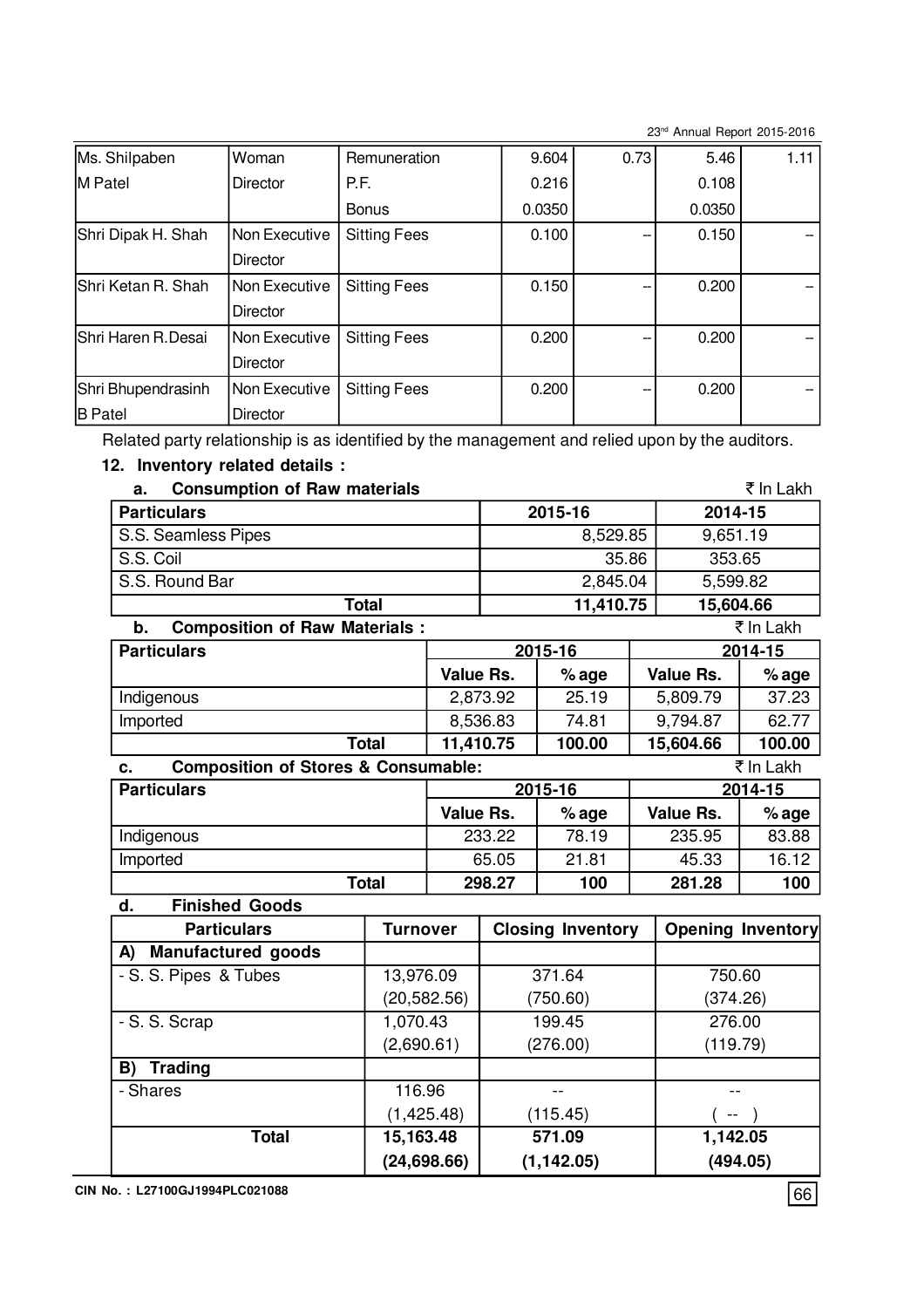| e.                                             | <b>Closing stock of WIP</b> |                   |  |  |
|------------------------------------------------|-----------------------------|-------------------|--|--|
| <b>Particulars</b>                             | 2015-16                     | 2014-15           |  |  |
| S.S. Pipes & Tubes                             | 15,43,34,951                | 1,29,84,190       |  |  |
| Round Bar                                      |                             | 2,36,78,061       |  |  |
| Total                                          | 15,43,34,951                | 3,66,62,251       |  |  |
| Value of Imports on C.I.F. Basis<br>13.        |                             |                   |  |  |
| <b>Particulars</b>                             | 2015-16                     | 2014-15           |  |  |
| <b>Raw Material</b>                            | 68,34,61,620.00             | 1,29,17,65,049.00 |  |  |
| <b>Capital Goods</b>                           | 5,93,950.00                 | 1,29,77,396.00    |  |  |
| <b>Stores</b>                                  | 71,18,077.00                | 45,32,570.00      |  |  |
| <b>Expenditure in Foreign Exchange:</b><br>14. |                             |                   |  |  |
| <b>Particulars</b>                             | 2015-16                     | 2014-15           |  |  |
| <b>Traveling Expenses</b>                      | 25,23,036.00                | 47,09,299.00      |  |  |
| <b>Sales Commission</b>                        | 36,60,763.00                | 3,05,996.00       |  |  |
| Advertisement                                  | 38,18,240.00                | 23,93,748.00      |  |  |
| <b>Business Development</b>                    | 46,96,181.82                | 44,02,262.00      |  |  |
| Capital goods                                  | 5,93,950.00                 | 1,29,77,396.00    |  |  |
| Stores & Spares                                | 71,18,077.00                | 45,32,570.00      |  |  |
| <b>Bank Interest</b>                           | 1,85,81,807.31              | 2,37,29,032.00    |  |  |
| <b>Bank Charges</b>                            | 1,87,61,68.12               |                   |  |  |

**15. Details of Foreign currency exposure that are not hedged by derivative instruments or otherwise:-**

| <b>Particulars</b>            | <b>Currency</b> | Amount in foreign | <b>Equivalent Indian</b> |
|-------------------------------|-----------------|-------------------|--------------------------|
|                               |                 | currency          | currency                 |
| As at 31st March 2016         |                 |                   |                          |
|                               | <b>EURO</b>     | 20,35,804.11      | 15,34,99,629.65          |
| Receivables                   | <b>USD</b>      | 16,32,718.69      | 10,81,67,613.29          |
|                               | <b>GBP</b>      | 70,236.48         | 66,96,346.00             |
| Payables                      | <b>EURO</b>     | 1,21,550.70       | 91,64,446.57             |
|                               | <b>USD</b>      | 91,020.49         | 60,32,557.46             |
|                               | <b>AED</b>      | 14,000.00         | 2,55,640.00              |
| <b>Buyer's Credit payable</b> | <b>USD</b>      | 26,42,275         | 17,70,04,175             |
| As at 31st March 2015         |                 |                   |                          |
|                               | <b>EURO</b>     | 19,95,655.10      | 13,37,88,717.90          |
| Receivable                    | <b>USD</b>      | 13,32,319.07      | 8,31,50,033.16           |
| Payables                      | <b>EURO</b>     | 11,827.82         | 7,92,937.00              |
|                               | <b>USD</b>      | 1,69,648.11       | 1,05,87,738.00           |
| Buyer's Credit payable        | <b>USD</b>      | 46,48,979         | 54,02,25,978.00          |
| --                            |                 |                   |                          |

## **16. Earning in Foreign Exchange**

| <b>Particulars</b>         | 2015-16        | 2014-15          |
|----------------------------|----------------|------------------|
| Export Sales on F.O.B.     | 1,13,30,49,467 | 159, 13, 63, 123 |
| (including deemed exports) |                |                  |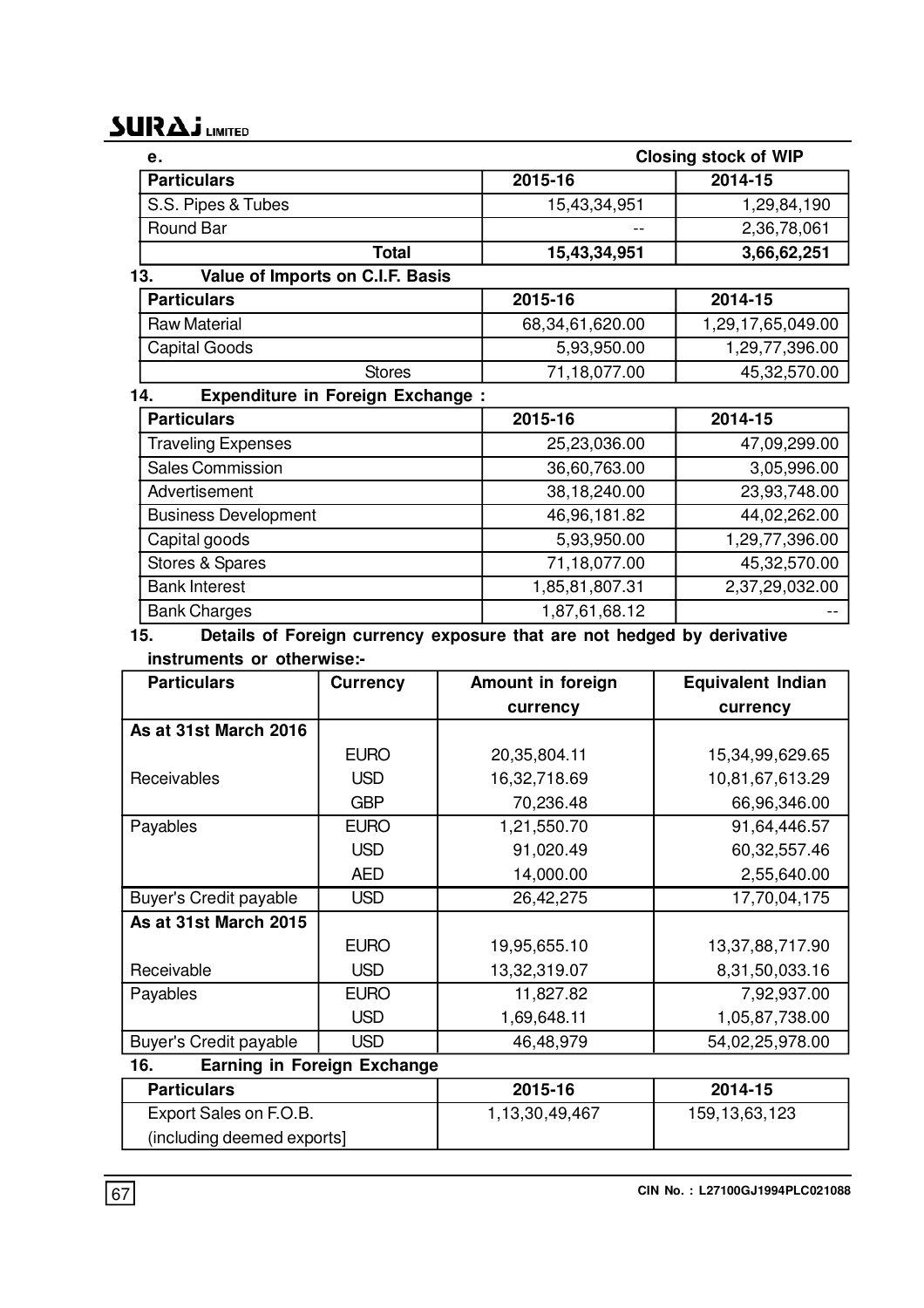- **17.** The Company has initiated the process of identifying the suppliers who qualify under the definition of micro and small enterprises, as defined under the Micro, Small and Medium Enterprises Development Act, 2006. Since no intimation has been received from the suppliers regarding their status under the said Act as at 31st March 2016, disclosures relating to amounts unpaid as at the year end, if any, have not been furnished. In the opinion of the management, the impact of interest, if any, that may be payable in accordance with the provisions of the Act is not expected to be material.
- **18.** Previous year figures have been regrouped and/or rearranged whenever necessary.

**Signature to Notes 1 to 26**

**As per our report of even date.**

**FOR PANKAJ K. SHAH ASSOCIATES For and on Behalf of the Board of Directors Firm Registration No. 107352W CHARTERED ACCOUNTANTS**

| Ashok T. Shah       | Chairman & C.E.O.        |
|---------------------|--------------------------|
| DIN:00254255        |                          |
| Kunal T. Shah       | <b>Managing Director</b> |
| DIN:00254292        |                          |
| <b>Gunvant Shah</b> | <b>Director</b>          |
| DIN:00254205        |                          |
| Vatan Brambhat      | <b>Company Secretary</b> |
|                     |                          |

**Date: 26.05.2016 Date : 26.05.2016**

**Pankaj K. Shah** 

**Proprietor M. No. 34603** 

**Place : Ahmedabad Place : Ahmedabad**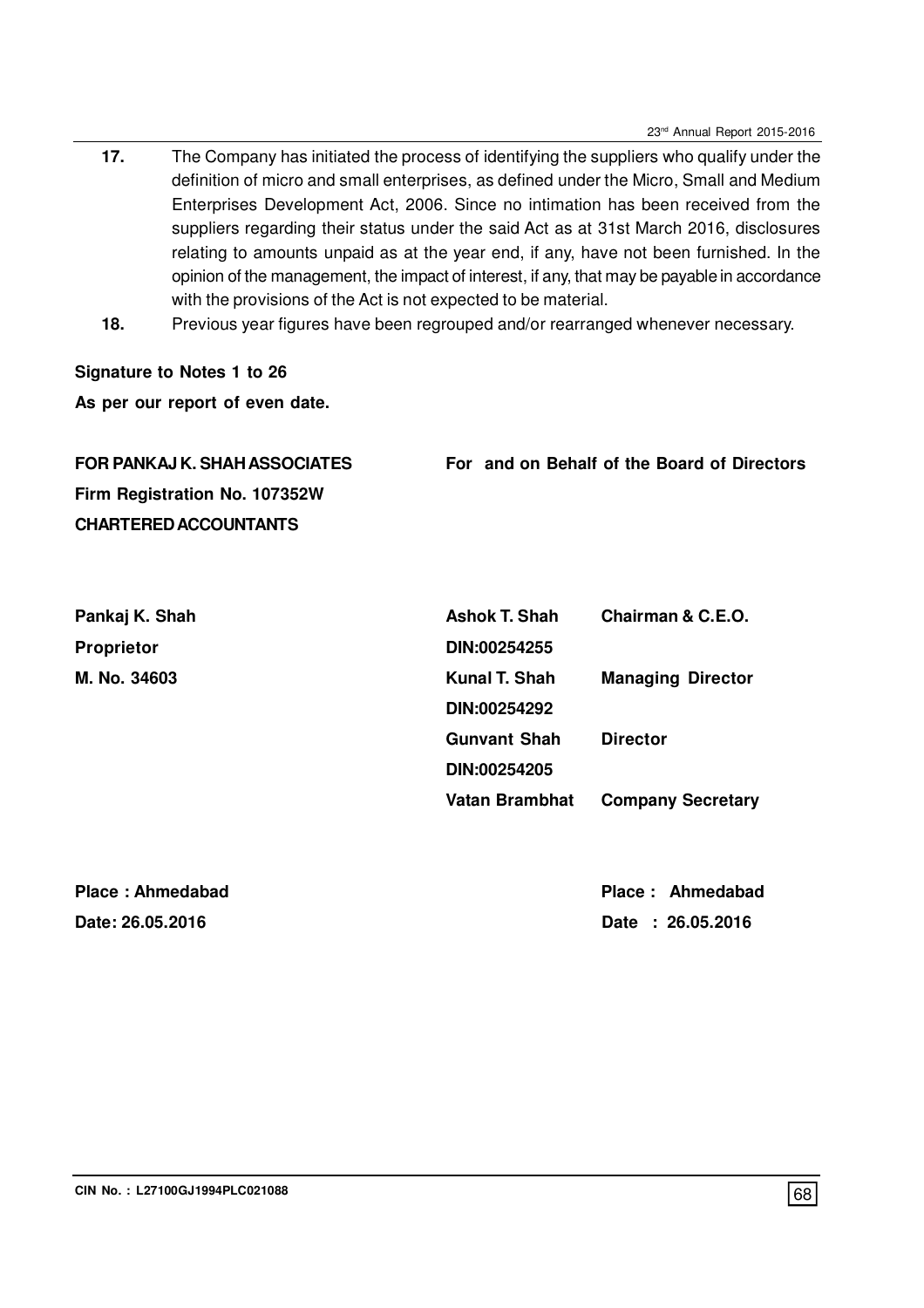## **SURAJ** LIMITED

### **Form MGT-11**

### **Proxy form**

[Pursuant to section 105(6) of the Companies Act, 2013 and

Rule 19(3) of the Companies (Management and Administration) Rules, 2014]



CIN: L27100GJ1994PLCO21088

Registered Ofice: "Suraj House" Opp.Usmanpura Garden, Ashram Road,Ahmedabad, Gujarat -380014 Email: suraj@surajgroup.com, website:www.surajgroup.com

| Regd. Folio No.:                                                                                                                                                                                                               | $*$ DP ID:  |                                       |
|--------------------------------------------------------------------------------------------------------------------------------------------------------------------------------------------------------------------------------|-------------|---------------------------------------|
| No. of Shares held:                                                                                                                                                                                                            | *Client ID: |                                       |
|                                                                                                                                                                                                                                |             |                                       |
| 1. Name & Address:                                                                                                                                                                                                             |             |                                       |
| E-mail ID: $\qquad \qquad$                                                                                                                                                                                                     | Signature   | or failing him/her                    |
| 2. Name & Address:                                                                                                                                                                                                             |             |                                       |
| E-mail ID: ___________________                                                                                                                                                                                                 |             | Signature contract or failing him/her |
| 3. Name & Address:                                                                                                                                                                                                             |             |                                       |
| E-mail ID: Contract of Contract Contract Contract Contract Contract Contract Contract Contract Contract Contract Contract Contract Contract Contract Contract Contract Contract Contract Contract Contract Contract Contract C |             |                                       |
| and whose signatures are appended below as my/our proxy to attend and vote, in case of a poll, for me/us and                                                                                                                   |             |                                       |

on my/our behalf at the Twenty Third Annual General Meeting of the Company, to be held on Tuesday, the 23rd day of August, 2016 at 10.30 a.m. at the Conference Hall of "The Ahmedabad Textile Mills Association", Near "Gurjari", Ashram Road, Ahmedabad - 380009 and at any adjournment thereof in respect of resolutions are indicated below:

| Sr.            |                                                                                                                                      | <b>Vote</b>                  |                |  |
|----------------|--------------------------------------------------------------------------------------------------------------------------------------|------------------------------|----------------|--|
| No.            | <b>Resolution(s)</b>                                                                                                                 | For                          | <b>Against</b> |  |
| $\mathbf{1}$   | Adoption of statement of Profit & Loss, Balance Sheet, report of<br>Director's and Auditor's for the financial year 31st March, 2016 |                              |                |  |
| $\overline{2}$ | To re-appoint of Mr. Kunal T. Shah as Director who retires by rotation<br>and being eligible offers himself for re-appointment.      |                              |                |  |
| l3             | To re-appoint of Ms. Shilpa Patel as Director who retires by rotation<br>and being eligible offers himself for re-appointment.       |                              |                |  |
| $\overline{4}$ | Re-appointment of M/s. Pankaj K. Shah Associates, Chartered<br>Accountants as Statutory Auditors & fixing their remuneration         |                              |                |  |
| $\frac{5}{6}$  | Appointment of Mr. Ashok T Shah as Managing Director                                                                                 |                              |                |  |
|                | Appointment of Mr. Gunvant T Shah as Whole Time Director                                                                             |                              |                |  |
| 7              | To approve the remuneration paid to M/s. Kiran J. Mehta & Co, Cost<br>Auditors for the year 2016-17                                  |                              |                |  |
| 8              | To approve managerial remuneration as prescribed under schedule<br>V of the act.                                                     |                              |                |  |
|                | * Applicable for investors holding shares in Electronic form.                                                                        |                              | Affix          |  |
|                |                                                                                                                                      |                              | Revenue        |  |
|                |                                                                                                                                      |                              | Stamp          |  |
|                | Signature of Proxy holder(s):                                                                                                        |                              | Re. 1/-        |  |
|                |                                                                                                                                      | Signature of the shareholder |                |  |

across Revenue

Stamp

Note: 1) This form of proxy in order to be effective should be duly completed and deposited at the Registered Office of the Company not less than 48 hours before the commencement of the Meeting.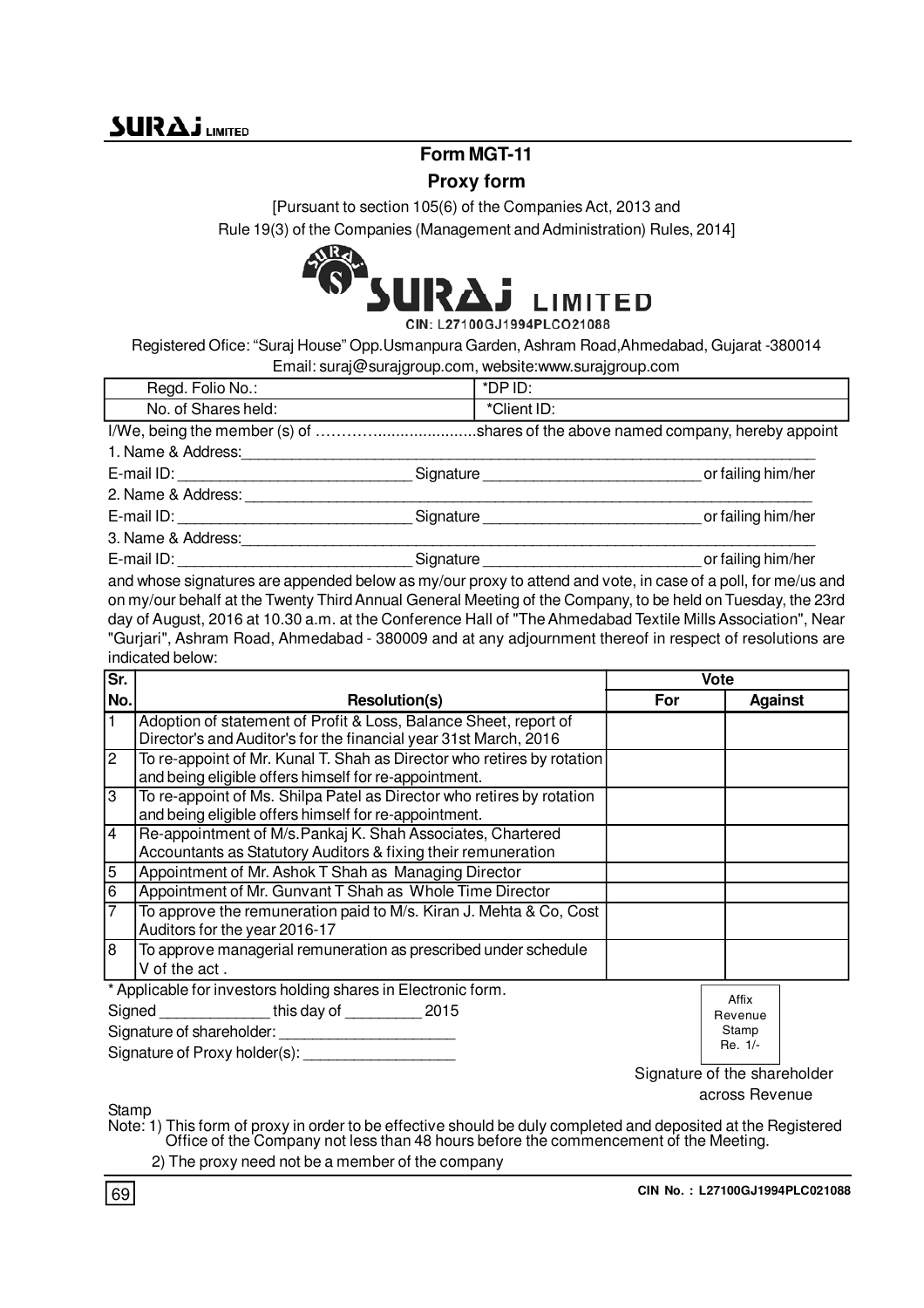

CIN: L27100GJ1994PLCO21088

Registered Ofice: "Suraj House" Opp.Usmanpura Garden, Ashram Road,Ahmedabad, Gujarat -380014

Email: suraj@surajgroup.com, website:www.surajgroup.com

#### **ATTENDANCE SLIP**

(To be handed over at the entrance of the meeting hall)

Full name of the member attending

| Member's Folio No/ Client ID: | No. Of shares held:                    |  |
|-------------------------------|----------------------------------------|--|
| Name of Proxy                 | (To be filled in, if the Proxy attends |  |
| instead of the member)        |                                        |  |

I hereby record my presence at the 23rd Annual General Meeting of the Suraj Limited, at Conference Hall of "The Ahmedabad Textile Mills Association", Near "Gurjari", Ashram Road, Ahmedabad - 380 009.on Tuesday, the 23rd day of August, 2016 at 10.30 a.m.

Member's / Proxy's Signature

#### **Note:**

- 1) Members are requested to bring their copies of the Annual Report to the meeting, since further copies will not be available.
- 2) The Proxy, to be effective should be deposited at the Registered Office of the Company not less than FORTY EIGHT HOURS before the commencement of the meeting.
- 3) A Proxy need not be a member of the Company.
- 4) In the case of joint holders, the vote of the senior who tenders a vote, whether in person or by Proxy, shall be accepted to the exclusion of the vote of the other joint holders. Seniority shall be determined by the order in which the names stand in the Register of Members.
- 5) The submission by a member of this form of proxy will not preclude such member from attending in person and voting at the meeting.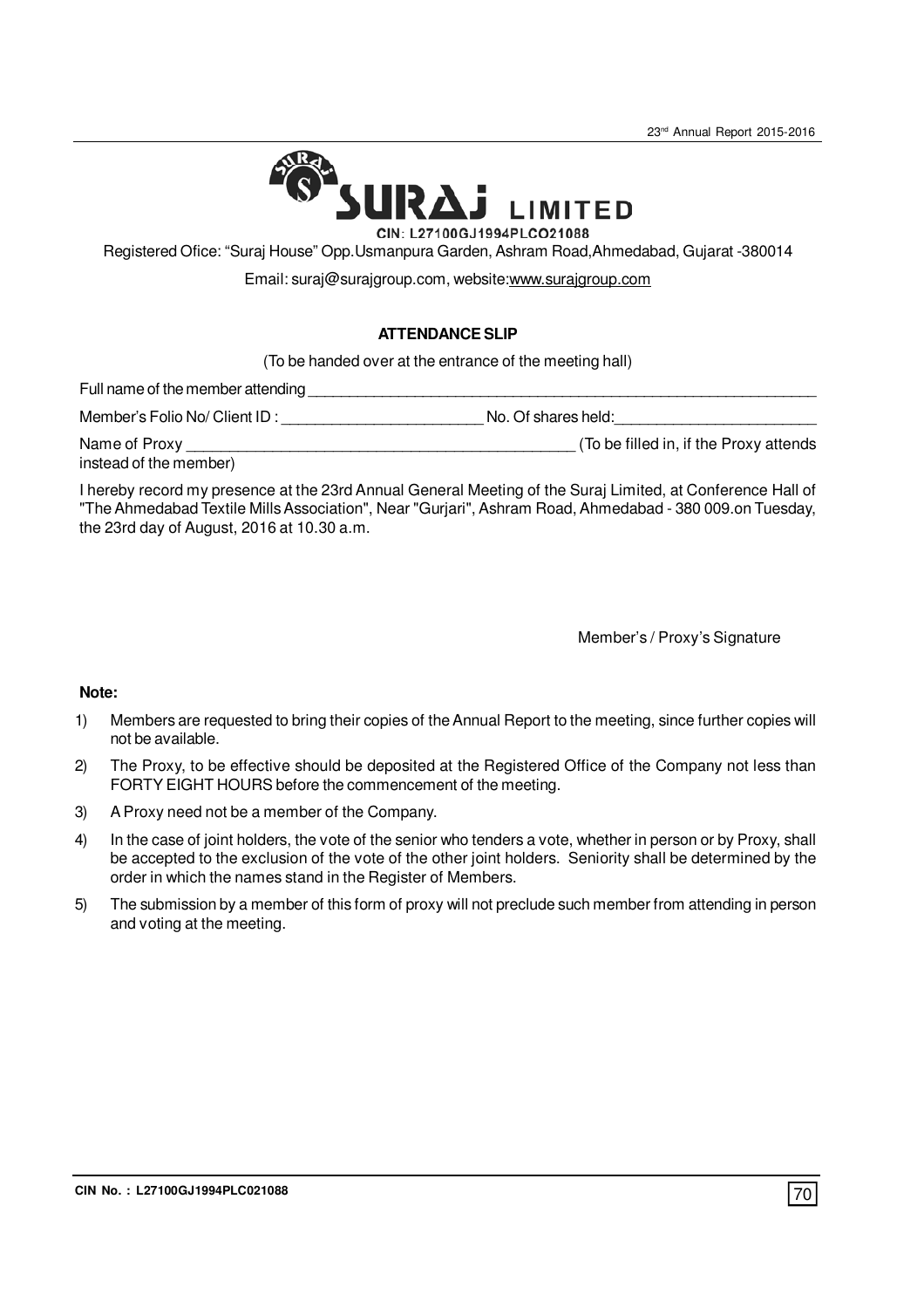## **SURAJ** LIMITED

## NRA **SURAJ I IMITED**

CIN: L27100GJ1994PLCO21088

Registered Ofice: "Suraj House" Opp.Usmanpura Garden, Ashram Road,Ahmedabad, Gujarat -380014 Email: suraj@surajgroup.com, website:www.surajgroup.com

#### **23rd ANNUAL GENERAL MEETING Voting Through Electronic Means**

Pursuant to Section 108 of the Companies Act, 2013, read with Rule 20 of the Companies (Management and Administration) Rules, 2014 and the revised clause 35B of the Listing Agreement, the Company is providing evoting facility to the Members of the Company, the facility to vote at the 23rd Annual General Meeting to be held on Tuesday, the 23rd August, 2016. Members of the Company can transact all the items of the business through electronic voting system, provided by Central Depository Services Limited, as contained in the Notice of the Meeting.

The Members who have cast their vote by remote e-voting prior to the meeting may also attend the meeting but shall not be entitled to cast their vote again.

The Company has appointed Mr. Bhavin Ratnaghariya, Practicing Company Secretary, who in the opinion of the Board is a duly qualified person, as a Scrutinizer who will collate the electronic voting process in a fair and transparent manner. The Scrutinizer shall within a period of three working days from the date of conclusion of the shareholders meeting, submit his report after consolidation of e-voting and the votes in the shareholders meeting, cast in favour of or against, if any, to the Chairman of the Company. Results will be uploaded on the Company's website as well as intimated to the Stock Exchanges (BSE).

### **The instructions for shareholders voting electronically are as under:**

- (i) The voting period begins on 20th August 2016 at 9.00 AM and ends on 22nd August 2016 at 5.00PM. During this period shareholders' of the Company, holding shares either in physical form or in dematerialized form, as on the cut-off date (record date) of 16th August, 2016 may cast their vote electronically. The evoting module shall be disabled by CDSL for voting thereafter.
- (ii) The shareholders should log on to the e-voting website www.evotingindia.com.
- (iii) Click on Shareholders.
- (iv) Now Enter your User ID
	- a. For CDSL: 16 digits beneficiary ID,
	- b. For NSDL: 8 Character DP ID followed by 8 Digits Client ID,
	- c. Members holding shares in Physical Form should enter Folio Number registered with the Company.
- (v) Next enter the Image Verification as displayed and Click on Login.
- (vi) If you are holding shares in demat form and had logged on to www.evotingindia.com and voted on an earlier voting of any company, then your existing password is to be used.
- (vii) If you are a first time user follow the steps given below:

| For Members holding shares in Demat Form and Physical Form |                                                                                                                                                                                                                  |  |
|------------------------------------------------------------|------------------------------------------------------------------------------------------------------------------------------------------------------------------------------------------------------------------|--|
| <b>PAN</b>                                                 | Enter your 10 digit alpha-numeric PAN issued by Income Tax Department (Applicable)<br>for both demat shareholders as well as physical shareholders)                                                              |  |
|                                                            | -- Members who have not updated their PAN with the Company/Depository Participant<br>are requested to use the sequence number which is printed on Postal Ballot / Attendance<br>Slip indicated in the PAN field. |  |
| Dividend Bank Details<br>OR                                | Enter the Dividend Bank Details or Date of Birth (in dd/mm/yyyy format) as recorded in<br>your demat account or in the company records in order to login.                                                        |  |
| Date of Birth (DOB)                                        | -- If both the details are not recorded with the depository or company please enter the<br>member id / folio number in the Dividend Bank details field as mentioned in instruction (iv).                         |  |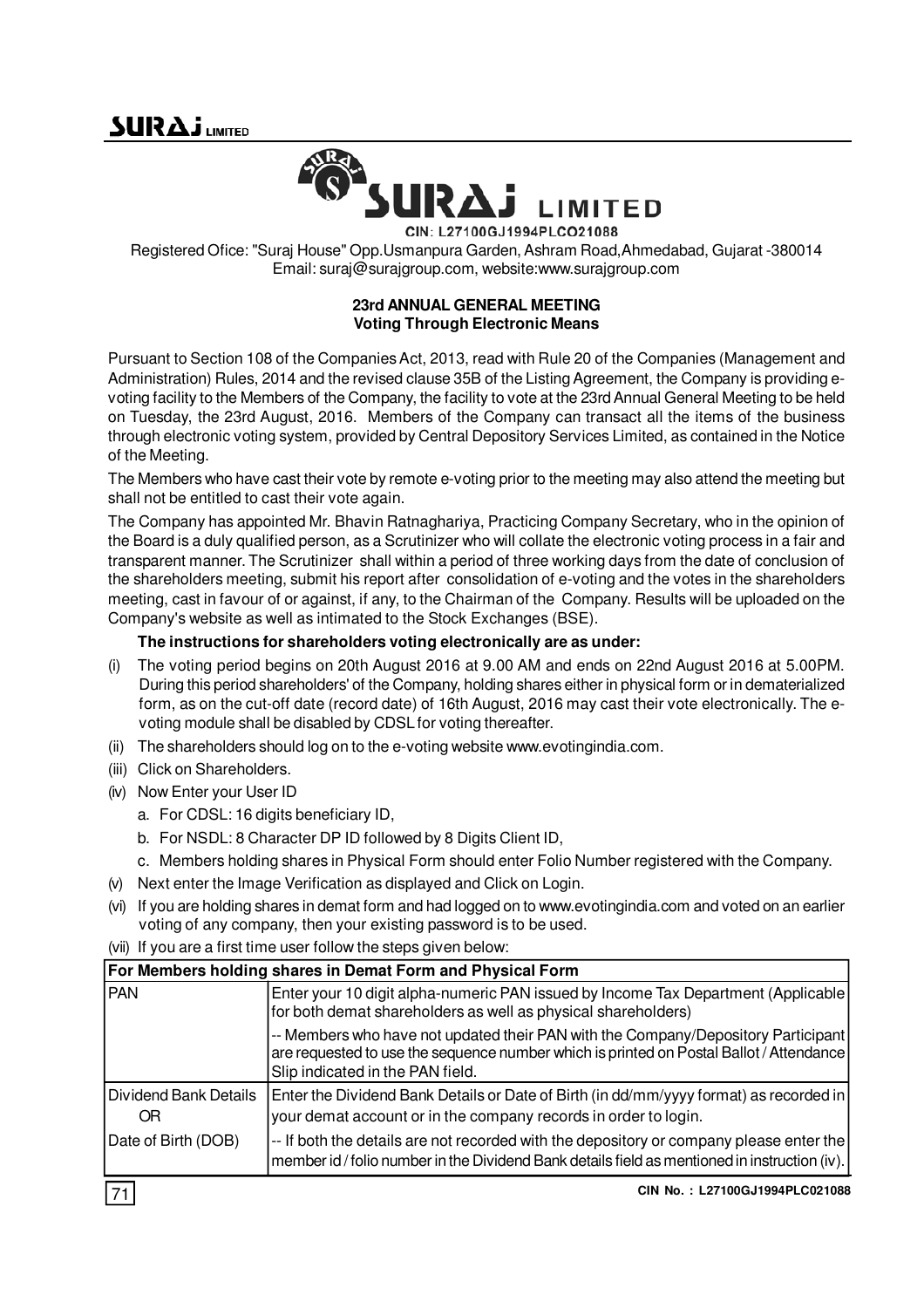- (viii) After entering these details appropriately, click on "SUBMIT" tab.
- (ix) Members holding shares in physical form will then directly reach the Company selection screen. However, members holding shares in demat form will now reach 'Password Creation' menu wherein they are required to mandatorily enter their login password in the new password field. Kindly note that this password is to be also used by the demat holders for voting for resolutions of any other company on which they are eligible to vote, provided that company opts for e-voting through CDSL platform. It is strongly recommended not to share your password with any other person and take utmost care to keep your password confidential.
- (x) For Members holding shares in physical form, the details can be used only for e-voting on the resolutions contained in this Notice.
- (xi) Click on the EVSN for the relevant <Company Name> on which you choose to vote.
- (xii) On the voting page, you will see "RESOLUTION DESCRIPTION" and against the same the option "YES/ NO" for voting. Select the option YES or NO as desired. The option YES implies that you assent to the Resolution and option NO implies that you dissent to the Resolution.
- (xiii) Click on the "RESOLUTIONS FILE LINK" if you wish to view the entire Resolution details.
- (xiv) After selecting the resolution you have decided to vote on, click on "SUBMIT". A confirmation box will be displayed. If you wish to confirm your vote, click on "OK", else to change your vote, click on "CANCEL" and accordingly modify your vote.
- (xv) Once you "CONFIRM" your vote on the resolution, you will not be allowed to modify your vote.
- (xvi) You can also take a print of the votes cast by clicking on "Click here to print" option on the Voting page.
- (xvii) If a demat account holder has forgotten the login password then Enter the User ID and the image verification code and click on Forgot Password & enter the details as prompted by the system.
- (xviii)Shareholders can also cast their vote using CDSL's mobile app m-Voting available for android based mobiles. The m-Voting app can be downloaded from Google Play Store. Please follow the instructions as prompted by the mobile app while voting on your mobile.
- (xix) Note for Non Individual Shareholders and Custodians
	- -- Non-Individual shareholders (i.e. other than Individuals, HUF, NRI etc.) and Custodian are required to log on to www.evotingindia.com and register themselves as Corporates.
	- -- A scanned copy of the Registration Form bearing the stamp and sign of the entity should be emailed to helpdesk.evoting@cdslindia.com.
	- -- After receiving the login details a Compliance User should be created using the admin login and password. The Compliance User would be able to link the account(s) for which they wish to vote on.
	- -- The list of accounts linked in the login should be mailed to helpdesk.evoting@cdslindia.com and on approval of the accounts they would be able to cast their vote.
	- A scanned copy of the Board Resolution and Power of Attorney (POA) which they have issued in favour of the Custodian, if any, should be uploaded in PDF format in the system for the scrutinizer to verify the same.
- (xx) In case you have any queries or issues regarding e-voting, you may refer the Frequently Asked Questions ("FAQs") and e-voting manual available at www.evotingindia.com, under help section or write an email to helpdesk.evoting@cdslindia.com.

Yours Sincerely, For, Suraj Ltd

Place : Ahmedabad Vatan Brahmbhatt

Date : Company Secretary Company Secretary Company Secretary Company Secretary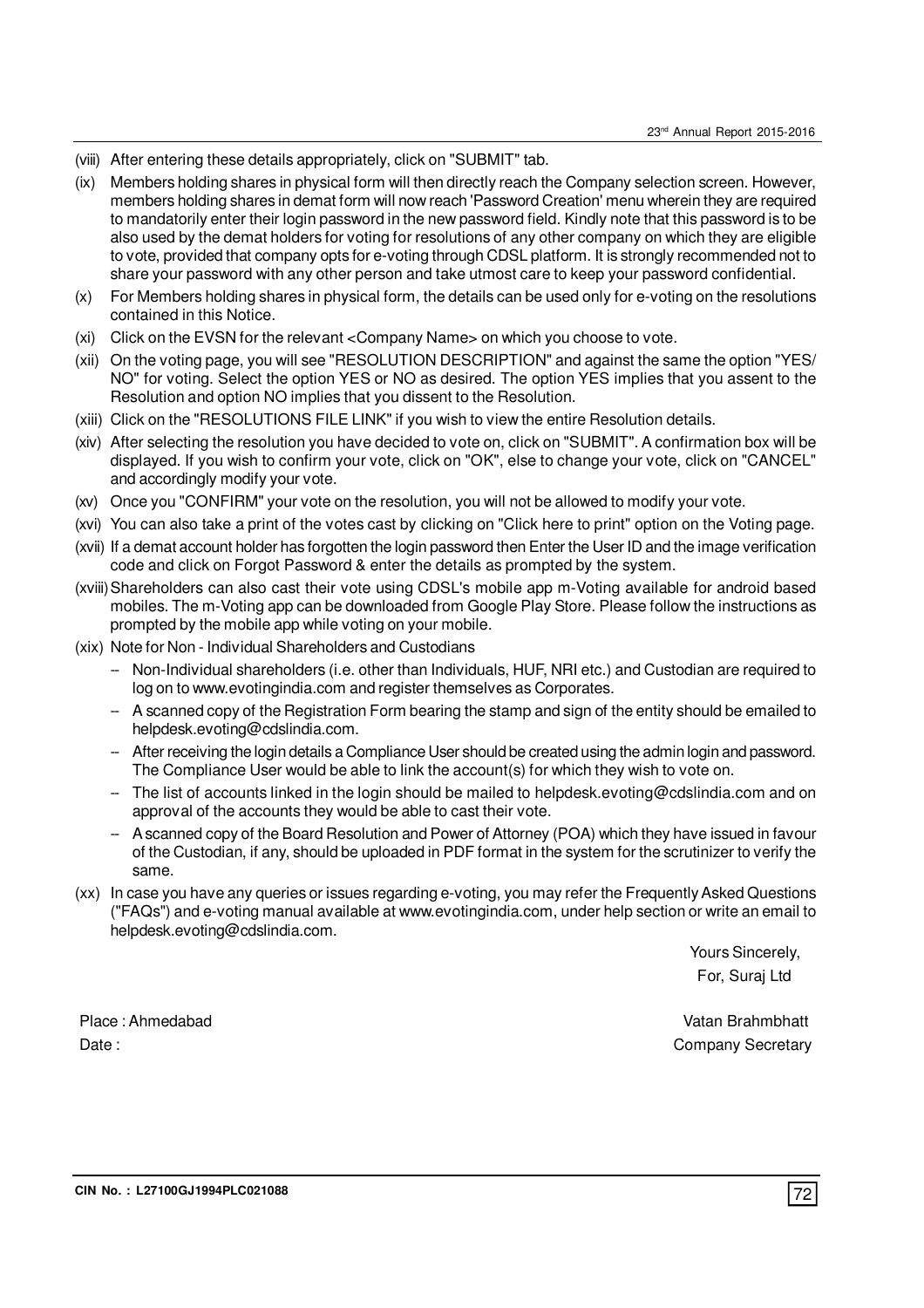# **SURAJ LIMITED**

# **E-Voting Page**

| <b>Resolution No.</b><br>as per Notice | <b>Particulars</b>                                                                                                                      | No. of<br><b>Shares Held</b> | <b>Assent</b> | <b>Dissent</b> |
|----------------------------------------|-----------------------------------------------------------------------------------------------------------------------------------------|------------------------------|---------------|----------------|
|                                        | Adoption of statement of Profit & Loss, Balance<br>Sheet, report of Director's and Auditor's for the<br>financial year 31st March, 2016 |                              |               |                |
| $\overline{c}$                         | To re-appoint of Mr. Kunal T. Shah as Director<br>who retires by rotation and being eligible offers<br>himself for re-appointment.      |                              |               |                |
| 3                                      | To re-appoint of Ms. Shilpa Patel as Director<br>who retires by rotation and being eligible offers<br>himself for re-appointment.       |                              |               |                |
| 4                                      | Re-appointment of M/s.Pankaj K. Shah<br>Associates, Chartered Accountants as Statutory<br>Auditors & fixing their remuneration          |                              |               |                |
| 5                                      | Appointment of Mr. Ashok T Shah as Managing<br>Director                                                                                 |                              |               |                |
| 6                                      | Appointment of Mr. Gunvant T Shah as Whole<br>Time Director                                                                             |                              |               |                |
| 7                                      | To approve the remuneration paid to M/s. Kiran<br>J. Mehta & Co, Cost Auditors for the year 2016-17                                     |                              |               |                |
| 8                                      | To approve managerial remuneration as prescribed<br>under schedule V of the act                                                         |                              |               |                |

# **Notes :**

\_\_\_\_ \_\_\_\_ ш. \_\_\_ ц. \_\_\_ ---ш.  $\overline{a}$  $\overline{\phantom{a}}$  $\overline{\phantom{a}}$  $\overline{\phantom{a}}$  $\overline{\phantom{a}}$  $\overline{\phantom{a}}$  $\mathbb{R}^2$  $\overline{\phantom{a}}$  $\overline{a}$  $\overline{\phantom{a}}$ — — —  $\overline{\phantom{a}}$  $\overline{\phantom{a}}$ <u>. .</u>  $\overline{\phantom{a}}$  $\overline{\phantom{a}}$ L,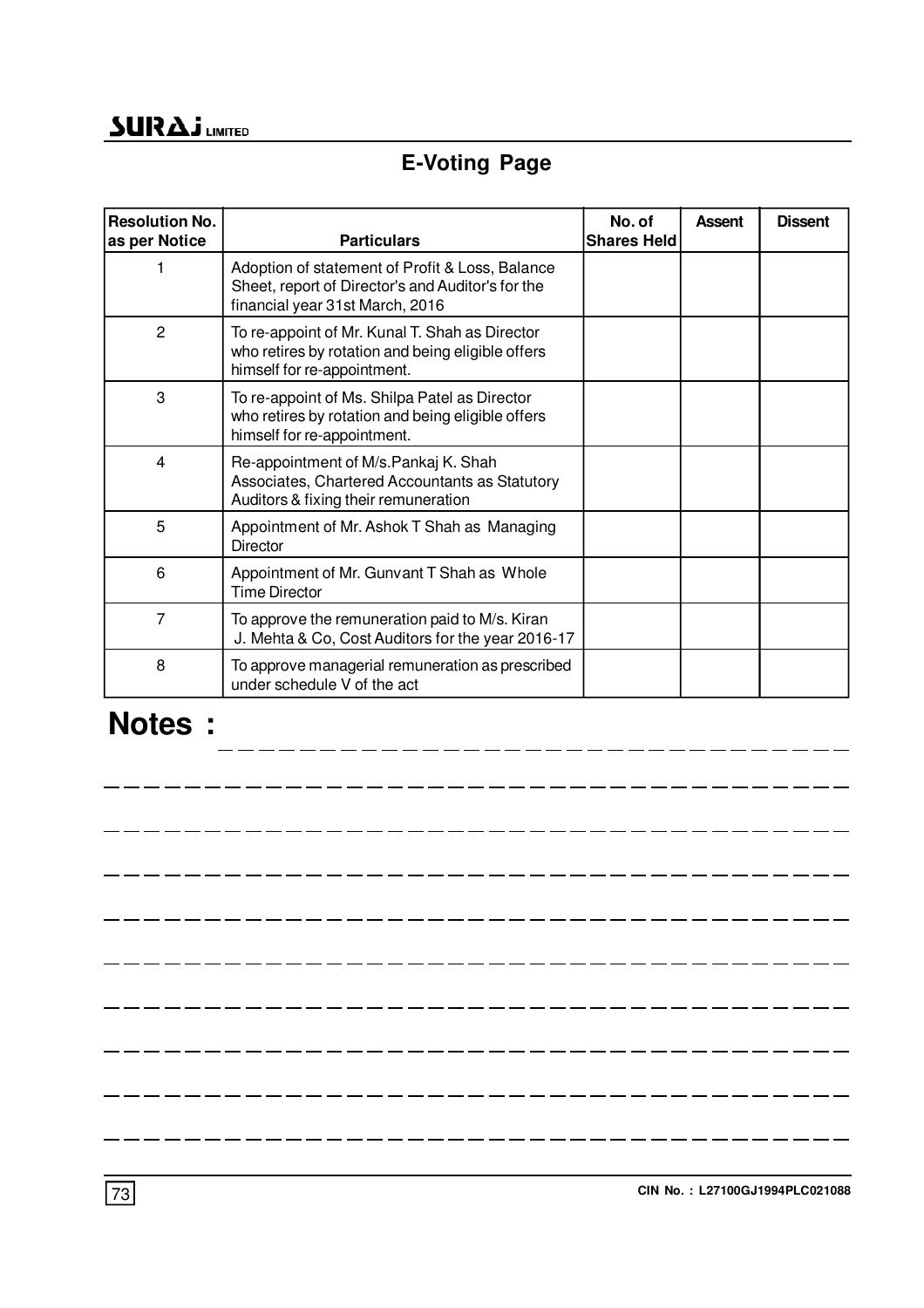| <b>Notes:</b>                     |
|-----------------------------------|
| ----------------                  |
|                                   |
|                                   |
|                                   |
|                                   |
|                                   |
|                                   |
| ________________________________  |
|                                   |
|                                   |
|                                   |
|                                   |
|                                   |
|                                   |
|                                   |
| _________________________________ |
|                                   |
|                                   |
|                                   |
|                                   |
|                                   |
|                                   |
|                                   |
|                                   |
|                                   |
|                                   |
|                                   |
|                                   |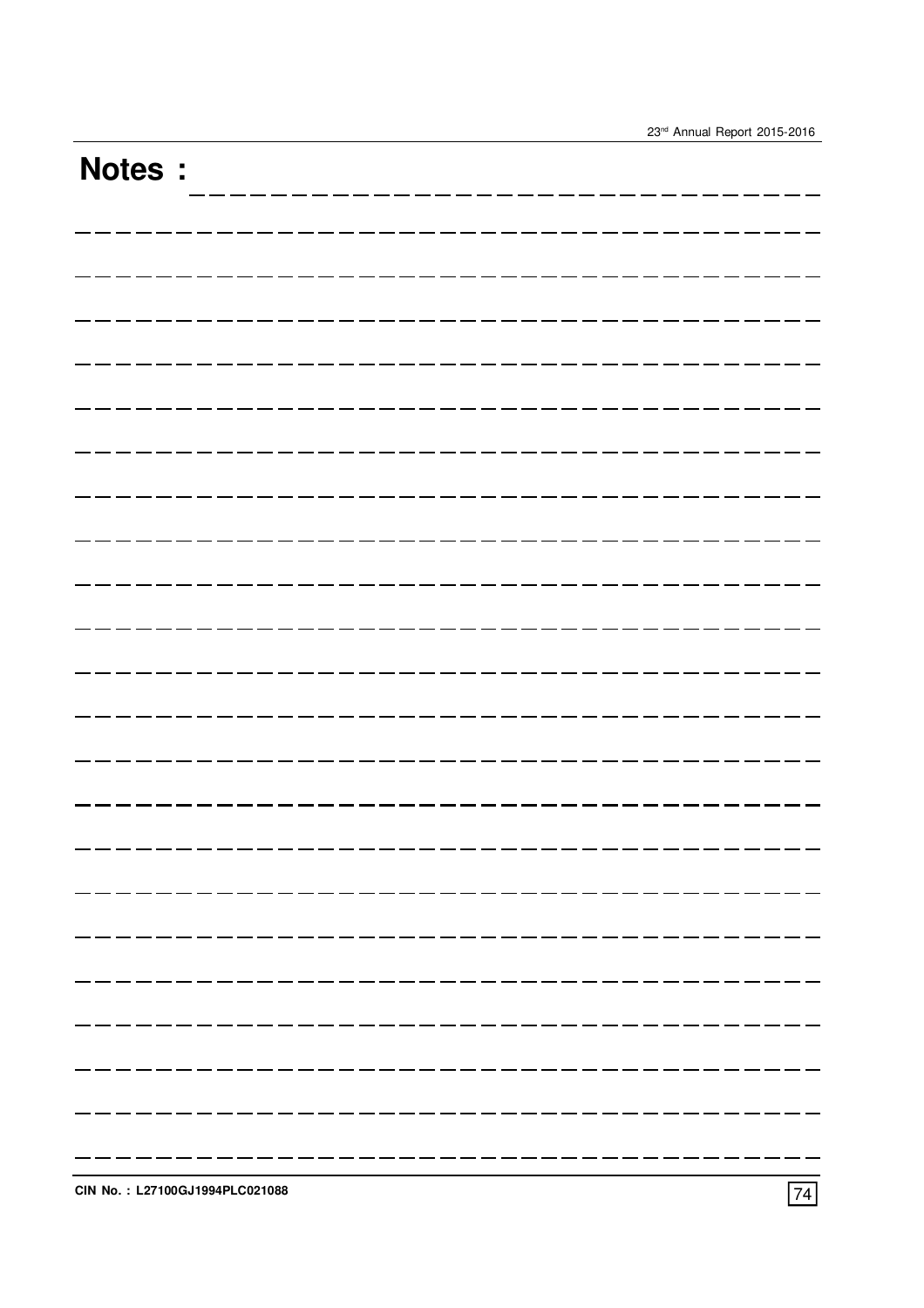### **Rout Map of AGM Venue of: Suraj Limited 23rd Annual General Meeting, Tuesday, 23rd August 2016 At 10.30 Am**



**VENUE: ATMA Hall (Ahmedabad Textile Mills' Association) Near Gurjari, Ashram Road, Navrangpura, Ahmedabad - 380009**

**CIN No. : L27100GJ1994PLC021088**